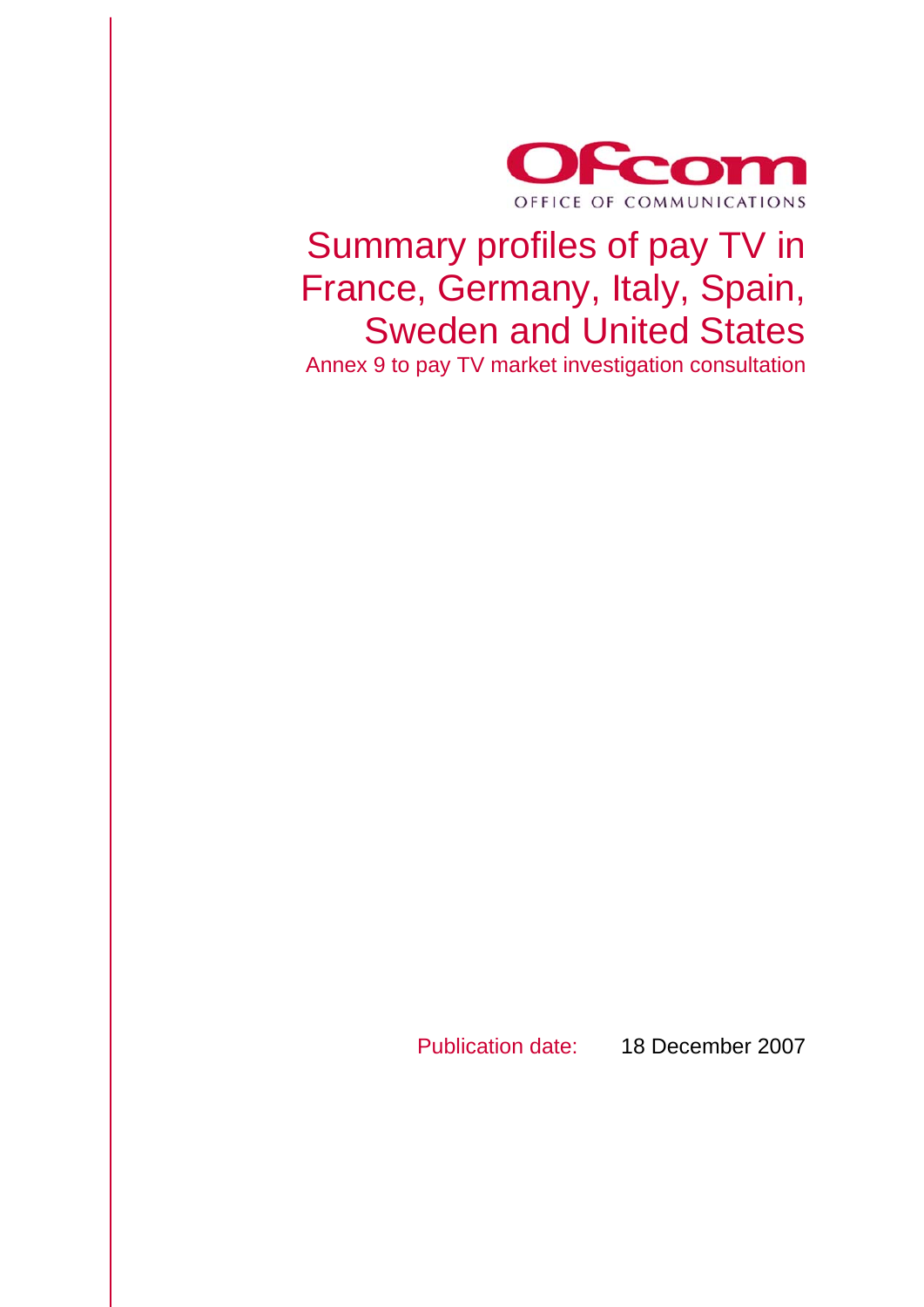#### **Annex 9**

# Summary profiles of pay TV in France, Germany, Italy, Spain, Sweden and United States

This section contains an Ofcom-commissioned independent report produced by Spectrum Value Partners profiling the pay TV industry landscapes for a number of countries, specifically:

- France
- Germany
- Italy
- Spain
- Sweden
- US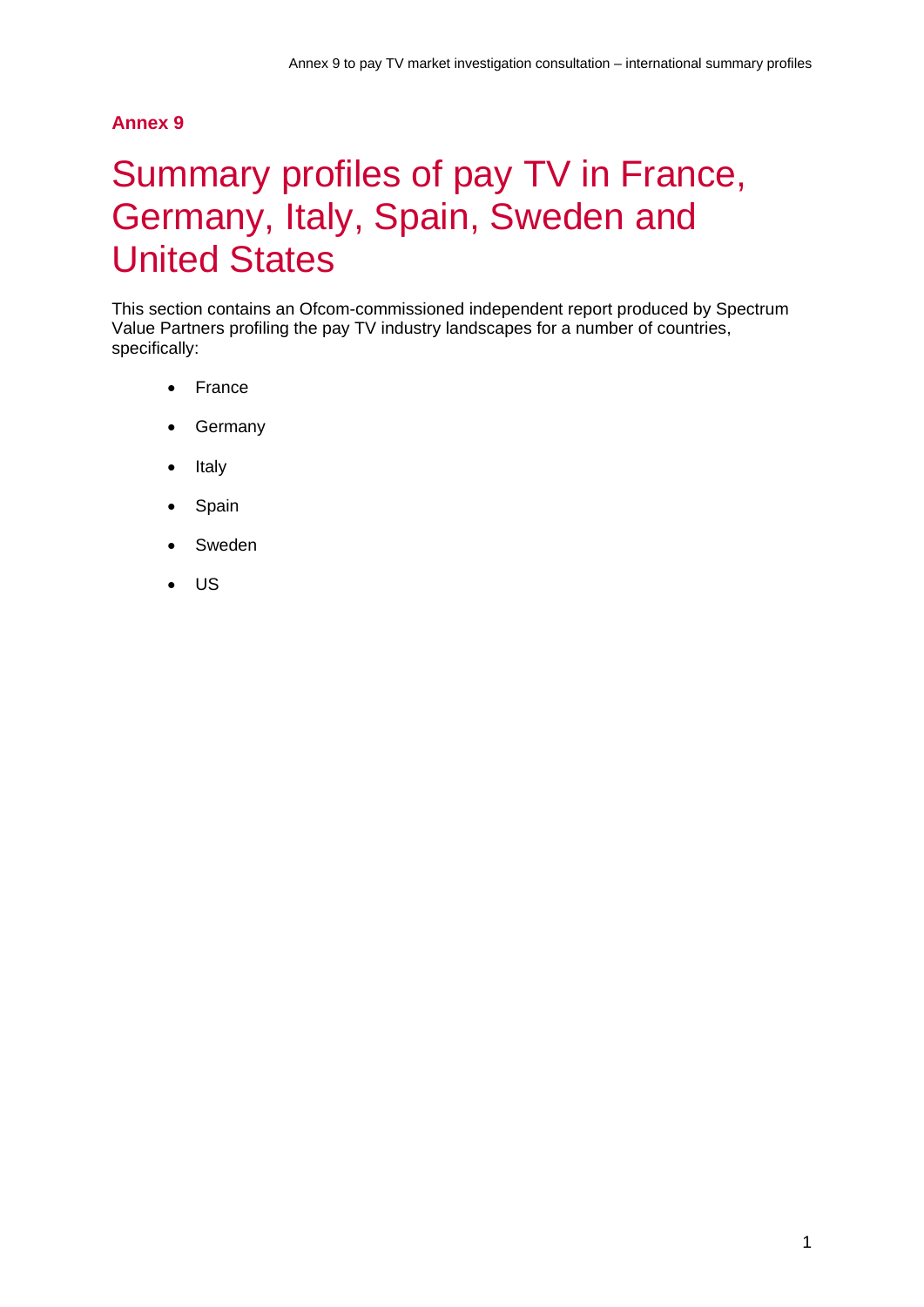© Spectrum Strategy Consultants | Value Partners 2007. This document is confidential and intended solely for the use and information of the addressee



#### **France**

International pay TV Study Executive Summary

September 2007

{spectrum] **2** VALUE PARTNERS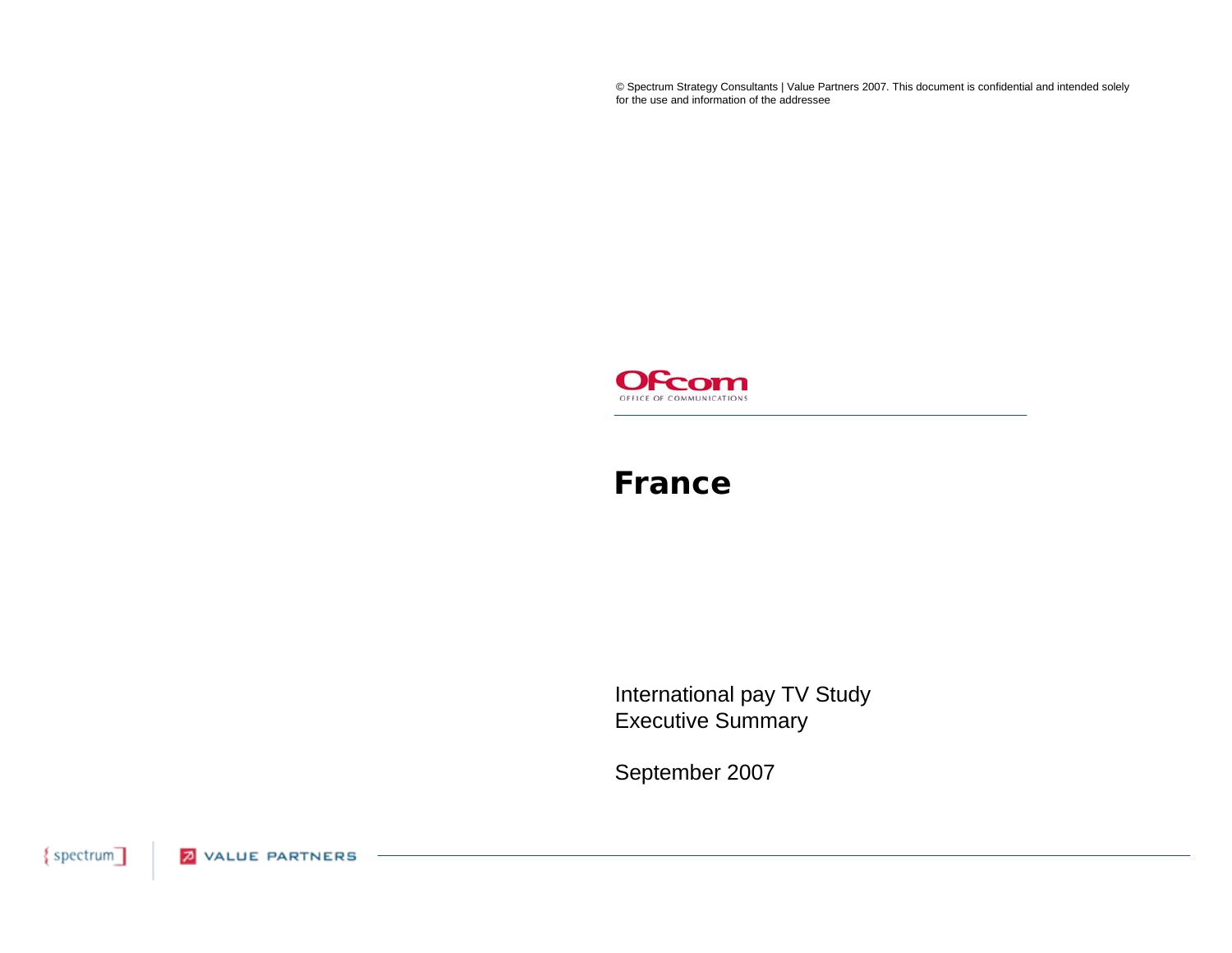# **Introduction - major players in the French TV market**

| <b>Platforms</b> |                                                                               | <b>Broadcasters</b>                          |                                                             |  |
|------------------|-------------------------------------------------------------------------------|----------------------------------------------|-------------------------------------------------------------|--|
| <b>Satellite</b> | <b>CanalSat</b> (result of merger of<br>TPS and CanalSat in 2006)             | <b>PSB</b>                                   | <b>France Televisions (France 2,</b><br>France 3, France 5) |  |
| <b>Cable</b>     | Noos Numericable (result of<br>merger of Numericable and<br>Noos UPC in 2005) | <b>FTA Commercial</b><br><b>Terrestrials</b> | TF <sub>1</sub><br>M <sub>6</sub>                           |  |
| IPTV*            | Orange<br><b>Freebox</b><br><b>Neuf TV</b>                                    | Pay commercial terrestrial                   | <b>Canal Plus</b>                                           |  |

Note: \* Not a complete list of players

 $spectrum$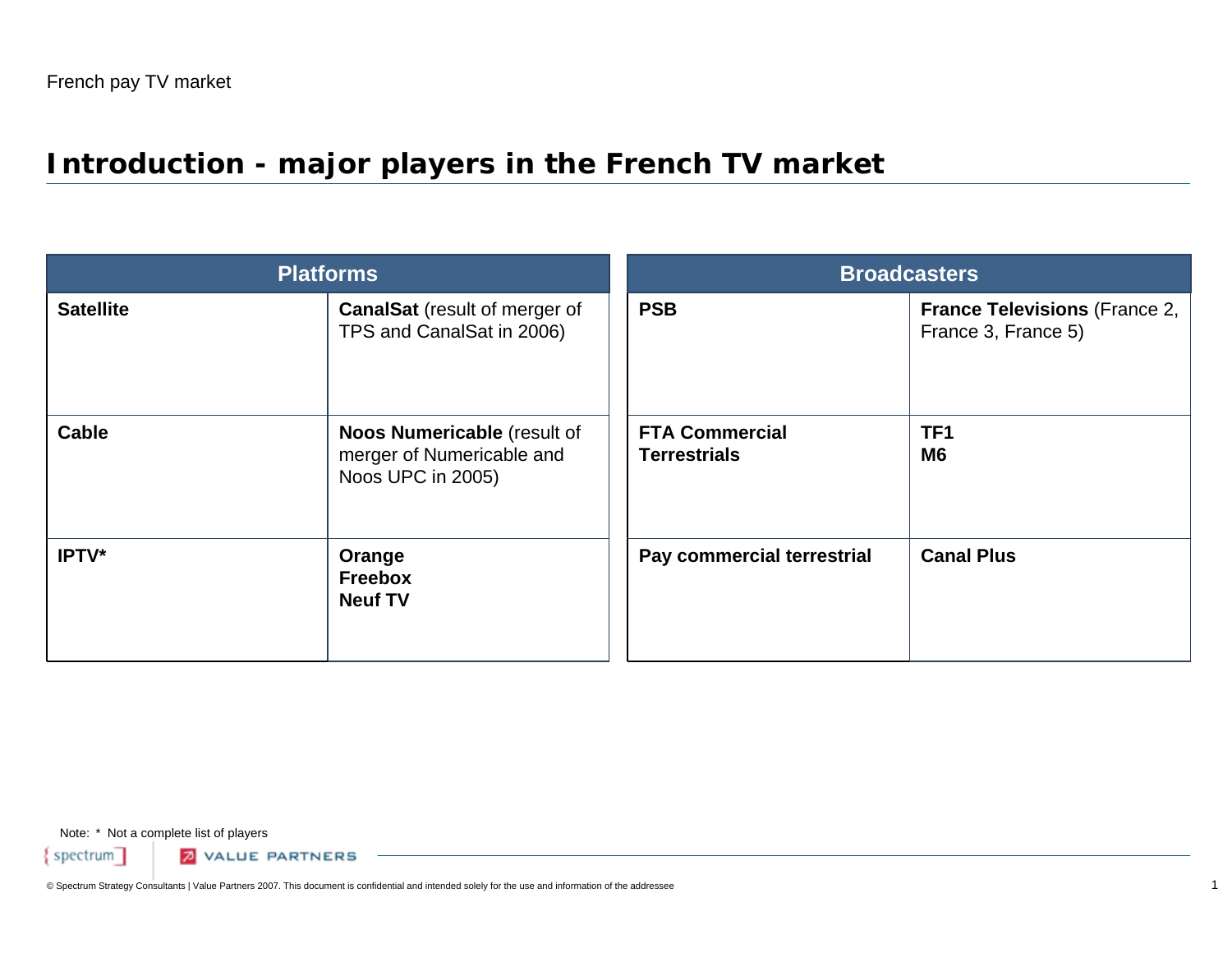# **In France, revenues from TV advertising, the licence fee and consumer spending on pay TV are all significantly lower than in the UK**

#### **France: Total TV revenues (€m)**



Note:(1) French public channels also receive revenue from advertising Source: ZenithOptimedia, Screen Digest

spectrum

**UK**

- French TV revenues are only 55% of UK TV revenues
	- advertising revenues are 62% of UK levels
	- consumer spend on pay TV is 63%
	- licence fee is 36% $^{\left(1\right)}$
- Since 1997, total French TV revenues have grown from €5.3bn to €8.7bn, at a CAGR of 5.5% (97-06), compared to 7.1% in the UK
- Consumer spend on French pay TV has been growing
	- slightly faster than advertising and licence fee funding
	- but much less quickly than in the UK
- In 1997, consumer spend on pay TV was higher than in the UK; today the reverse is true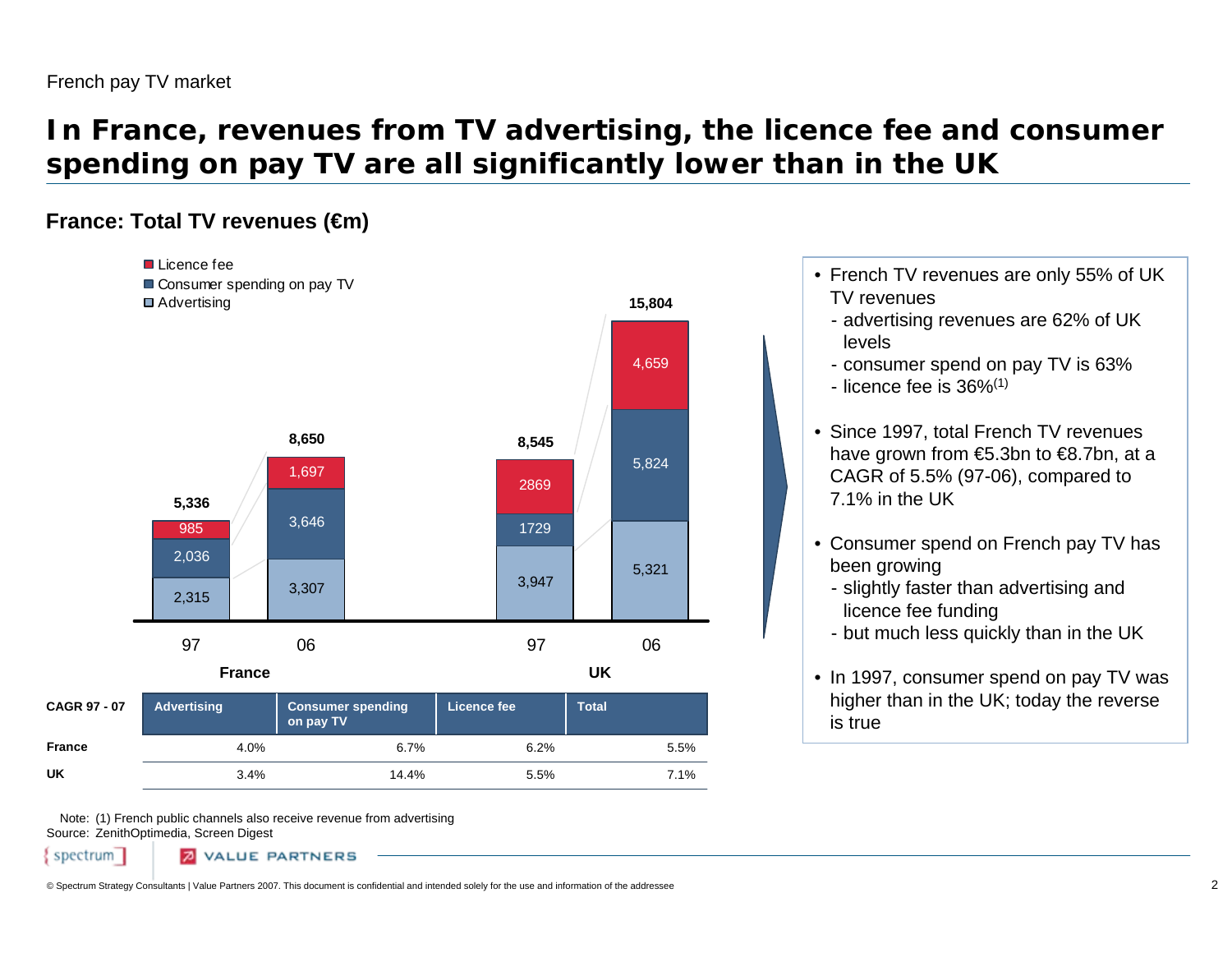### **France and the UK have similar pay TV penetration, but France lags the UK in the uptake of digital TV – due to the later launch of DTT**



#### Source: Spectrum / Value Partners analysis, Screen Digest

spectrum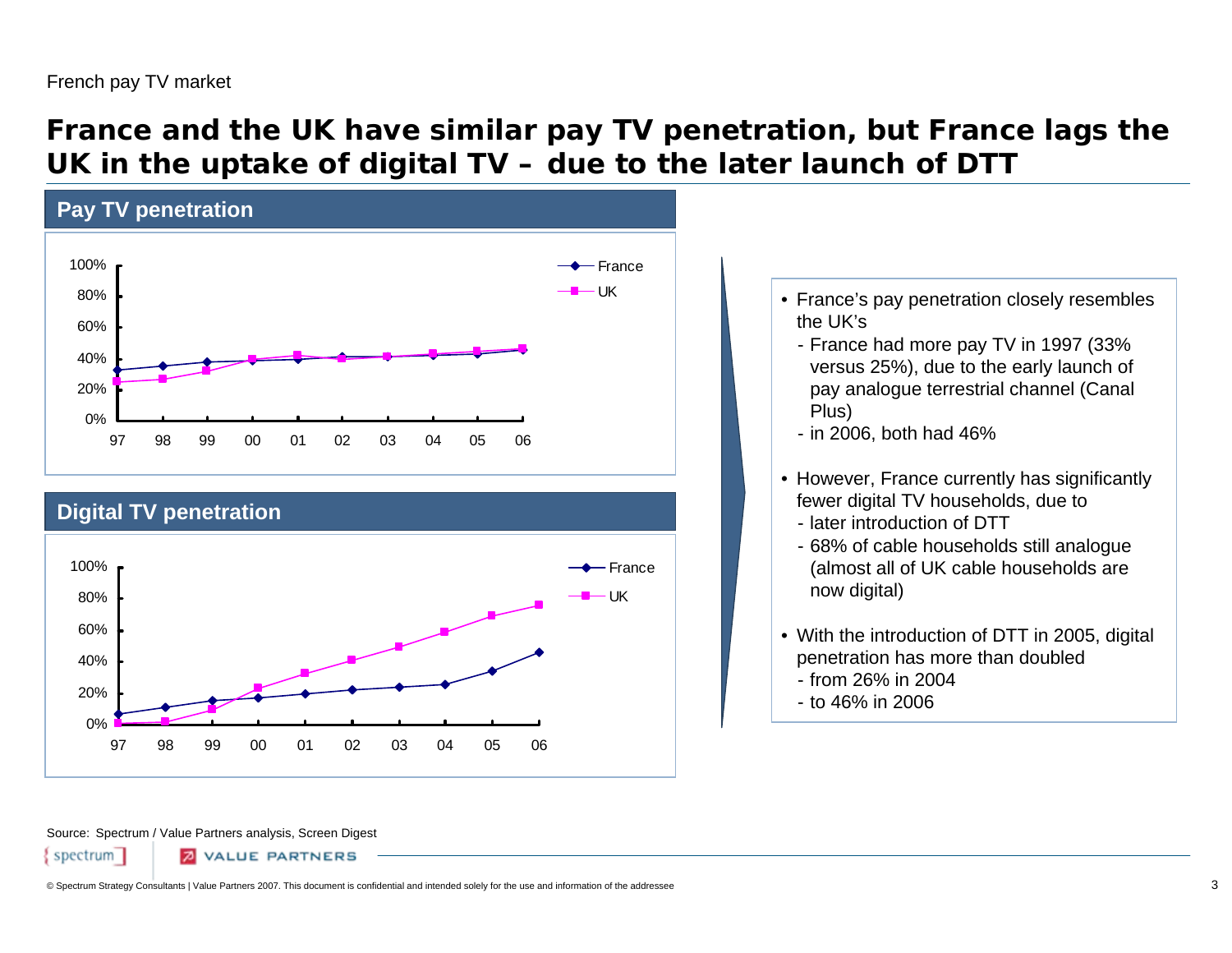#### French pay TV market

### **In France, all four pay TV platforms have at least 8% penetration – with satellite overtaking cable as the leading platform**



**France: Evolution of pay platforms (TV household penetration, %)**

**1982** – Launch of cable

- **1984 –** Launch of Canal Plus's pay TV analogue terrestrial channel
- **1992** Launch of CanalSat

**1996** – Launch of TPS (satellite service)

Source: Screen Digest

spectrum **VALUE PARTNERS** 

- The French pay TV market is split between four main platforms
	- satellite (forecast penetration in 2007 of 18%), cable (15%), IPTV (10%), and pay analogue terrestrial TV (8%)
- Pay analogue terrestrial used to be the leading pay platform (having launched in 1984)
	- its presence hindered the uptake of other platforms
	- since 1997, its penetration has been in decline
- In 2002, **satellite** became the **leading pay platform**, ahead of cable
	- satellite's strong premium content (especially football) has been a key success factor
- IPTV launched in 2003 and quickly gained a foothold as several telcos have launched services
- DTT launched in 2005, and now has 13% penetration
	- pay DTT launched in 2006 forecast to be in 1% of homes by the end of 2007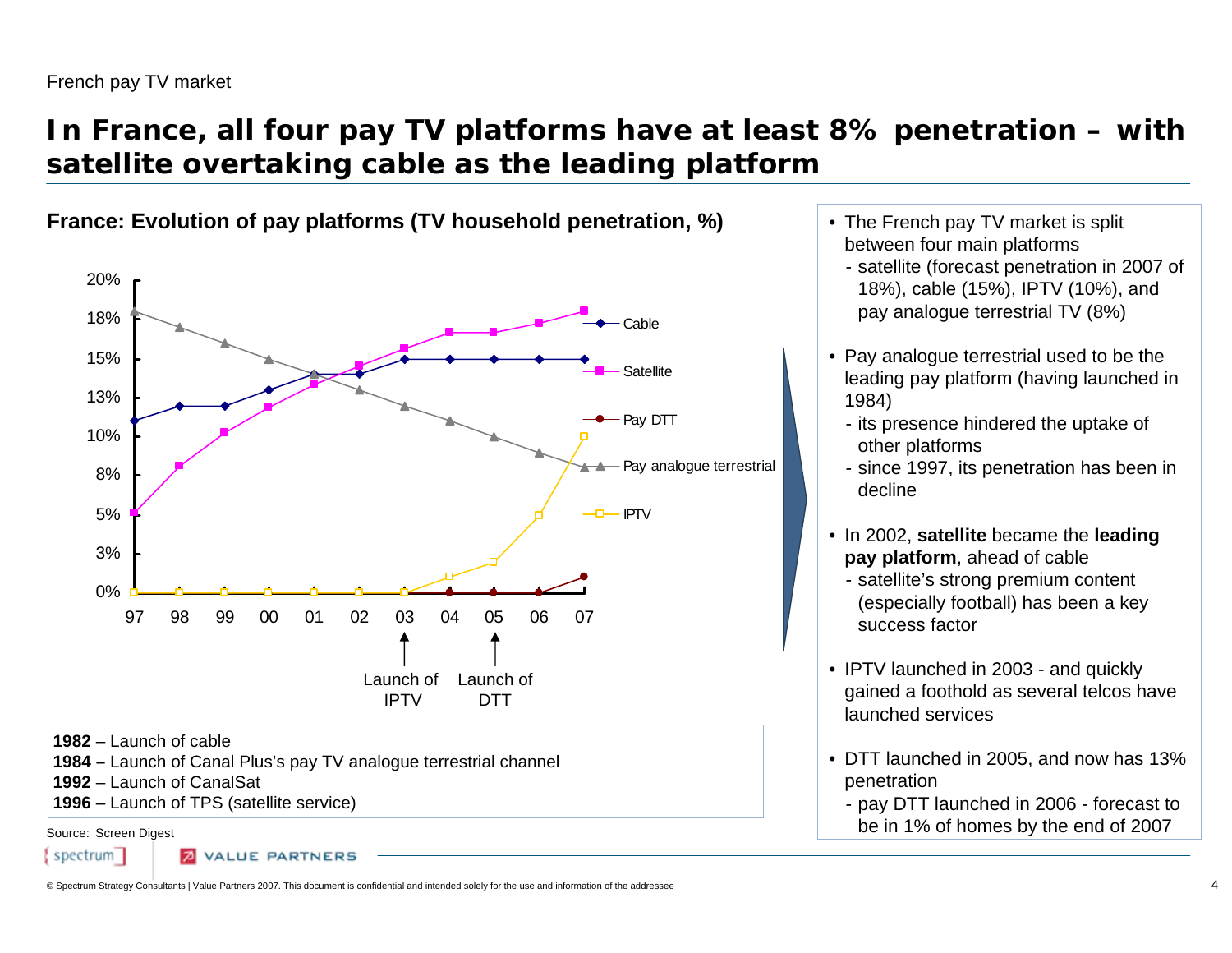### **Four major broadcast groups operate in the French market – their six analogue terrestrial channels taking 86% of viewing**

#### **France: Major broadcasters**



• Owns major stake in Canal Plus, the pay analogue terrestrial channel (audience share of  $3\%$ ), the Canal Plus bouquet<sup>(1)</sup>, and nine thematic channels

Note:(1) Five channels: Canal+, Canal+ Sport, Canal+ Cinema, Canal+ Decale, Canal+ Hi-tech Source: Informa, Press reports, ZenithOptimedia, Spectrum/ Value Partners analysis

spectrum



Major analogue terrestrial channels

Multichannel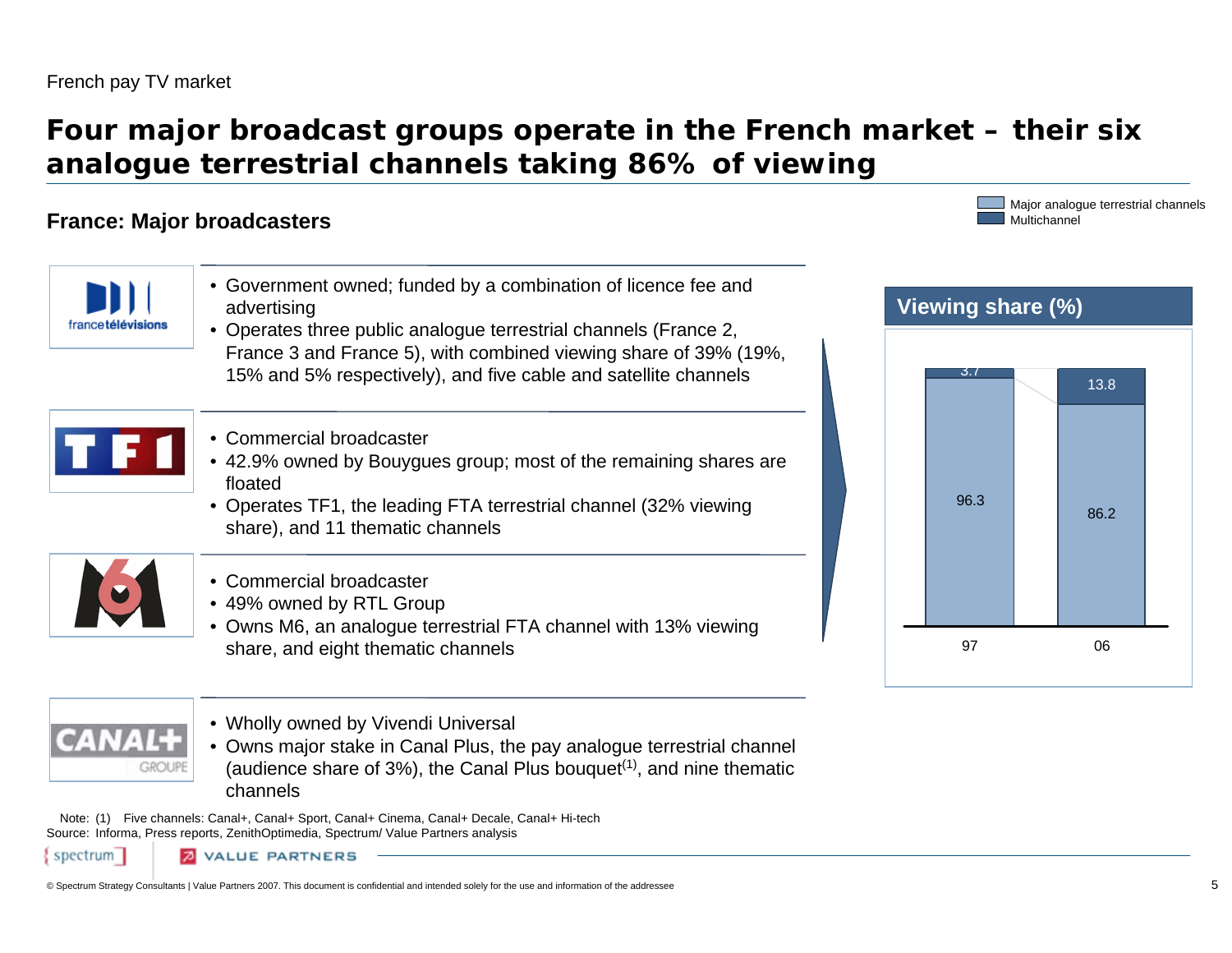# **Until their merger in 2006, France had two satellite platforms – CanalSat (owned by Vivendi Universal) and TPS (owned by TF1 and M6)**

#### **France: Satellite Consolidation**

#### **Subscribers by operator (000s)**



- Between 1997 and 2007, satellite subscribers increased from 1.1m to 4.4m (currently 18% penetration)(1)
- Until 2006, France had two satellite operators, CanalSat (owned by Vivendi Universal) and TPS (owned by the two largest commercial analogue terrestrial channels, TF1 and M6)
- Although TPS initially had some success in increasing its share of the pay satellite market (from 29% in 1997 to 35% in 2001) it lost ground to CanalSat in the 2000s, falling to 27% in 2006
	- CanalSat was generally perceived by consumers as having a stronger content offer, especially its premium content (football)
- In early 2007, CanalSat merged with TPS, forming a single operator, CanalSat, owned by all of the major commercial analogue terrestrial channel owners, and Lagardere
	- CanalPlus Group (65%), Lagardere (20%), TF1 Group (9.9%), and M6 Group (5.1%)

Note: (1) The penetration of satellite is constrained by tight planning restrictions preventing the installation of dishes in some mainly urban areas Source: Screen Digest, Press reports

spectrum

**VALUE PARTNERS**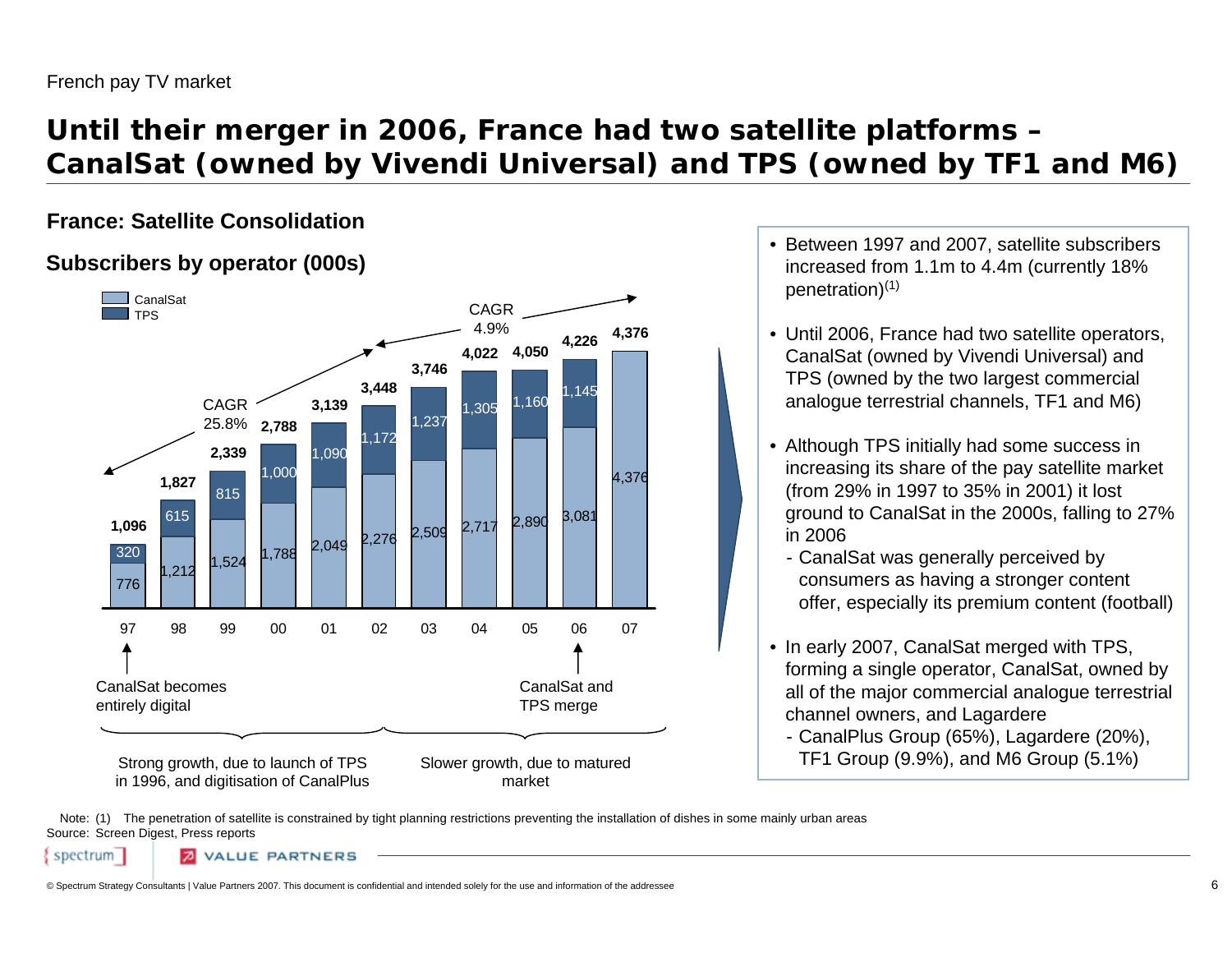### **As cable growth has flattened, the sector has seen significant consolidation –with Noos Numericable now taking 90% share**

#### **France: Overview of consolidation**

- Over the last ten years, cable subscriber numbers have grown by over 50%
	- from 2.3m in 1997
	- to 3.6m in 2007
- But, since 2002, growth has stagnated (1.2% CAGR, 2002-07)
- Since 2004, the market has heavily consolidated, going from four major operators, to one operator, with 90% market share
	- consolidation was triggered by the repeal of regulation preventing a single operator from passing more than 8m inhabitants
- The merged company, Noos Numericable, is now backed by private equity $(2)$ 
	- may lead to greater investment in digitising the platform and acquisition of premium content

#### **Subscribers by operator (m)**



#### **Overview of cable mergers, 2004-2006**



Note: (1) Suez International Industrial and Services Group; (2) Also known as Ypsos; (3) Cinven is a UK private equity firm; it has a 70% stake in Altice, a European cable operator Source: Screen Digest, Annual Reports, Press reports

spectrum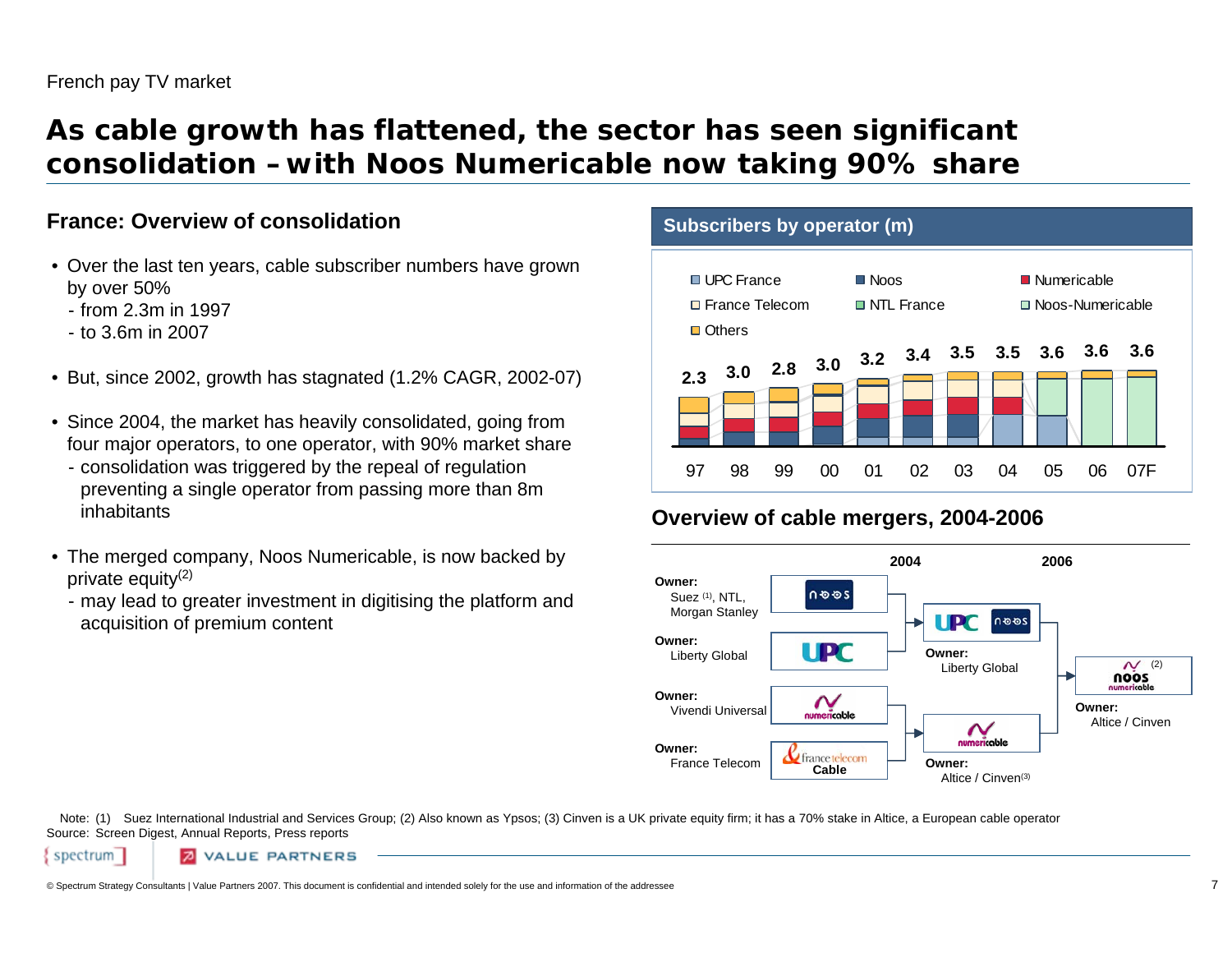### **France has the largest IPTV market in Europe – with a forecast 2.5m households by the end of 2007**

#### **France: IPTV launches**

#### **Subscribers by operator (000s)**



- In terms of subscribers, France is the most advanced IPTV market in Western Europe, forecast to reach 2.5m households by the end of 2007
- Services launched by all the major telcos
	- France Telecom (Orange)
	- Iliad (Freebox)
	- Neuf Cegetel (Neuf TV)
	- Telecom Italia (Alice)
	- Deutsche Telekom (Club Internet)
- **Key drivers of success** include
	- tight planning restrictions on satellite dishes in major cities
	- good ADSL 2+ infrastructure
	- a competitive broadband market
	- relatively low multi-channel penetration

Note: (1) Orange previously named MaLigneTV (2) "Others" includes Club Video, Darty Box, AOL TV and Tele2 TV Source: Screen Digest, Press reports, Engadget

spectrum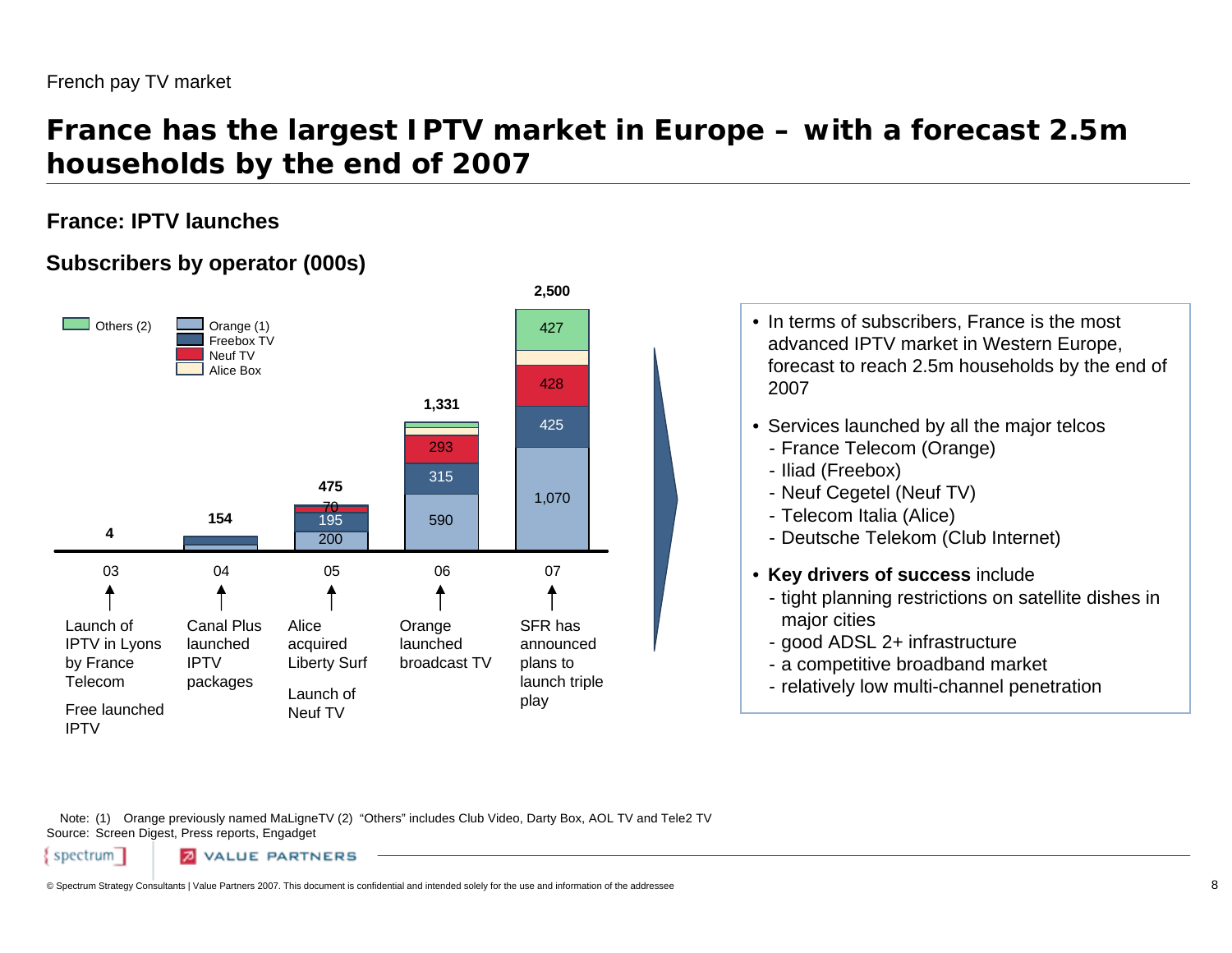# **The number of subscribers to pay analogue terrestrial has fallen - as Canal Plus Groupe has migrated customers to its digital services**

Canal+

**France: Pay terrestrial subscribers** •

**Subscribers by platform (000s)**



• France is one of the few countries with both analogue and digital pay terrestrial services

- both services are owned by Canal Plus France, which is also the holding company of CanalSat<sup>(1)</sup>
- Canal Plus is a single, relatively expensive, analogue terrestrial channel (€31.90 / month)
- Its subscriber numbers have fallen sharply as Canal Plus Groupe has migrated subscribers to its satellite service and, more recently, to DTT
	- both digital platforms offer superior packages for prices not much higher than the single analogue channel
- Pay DTT, launched in 2005, offers a single pay package of 30 channels, including premium sport and football; but it has yet to gain significant numbers of subscribers

Note: (1) Canal Plus France is owned by Canal Plus Groupe (65%), Lagardere (20%), TF1 Group (9.9%), and M6 Group (5.1%) Source: Informa, Screen Digest, Press reports

spectrum

**VALUE PARTNERS**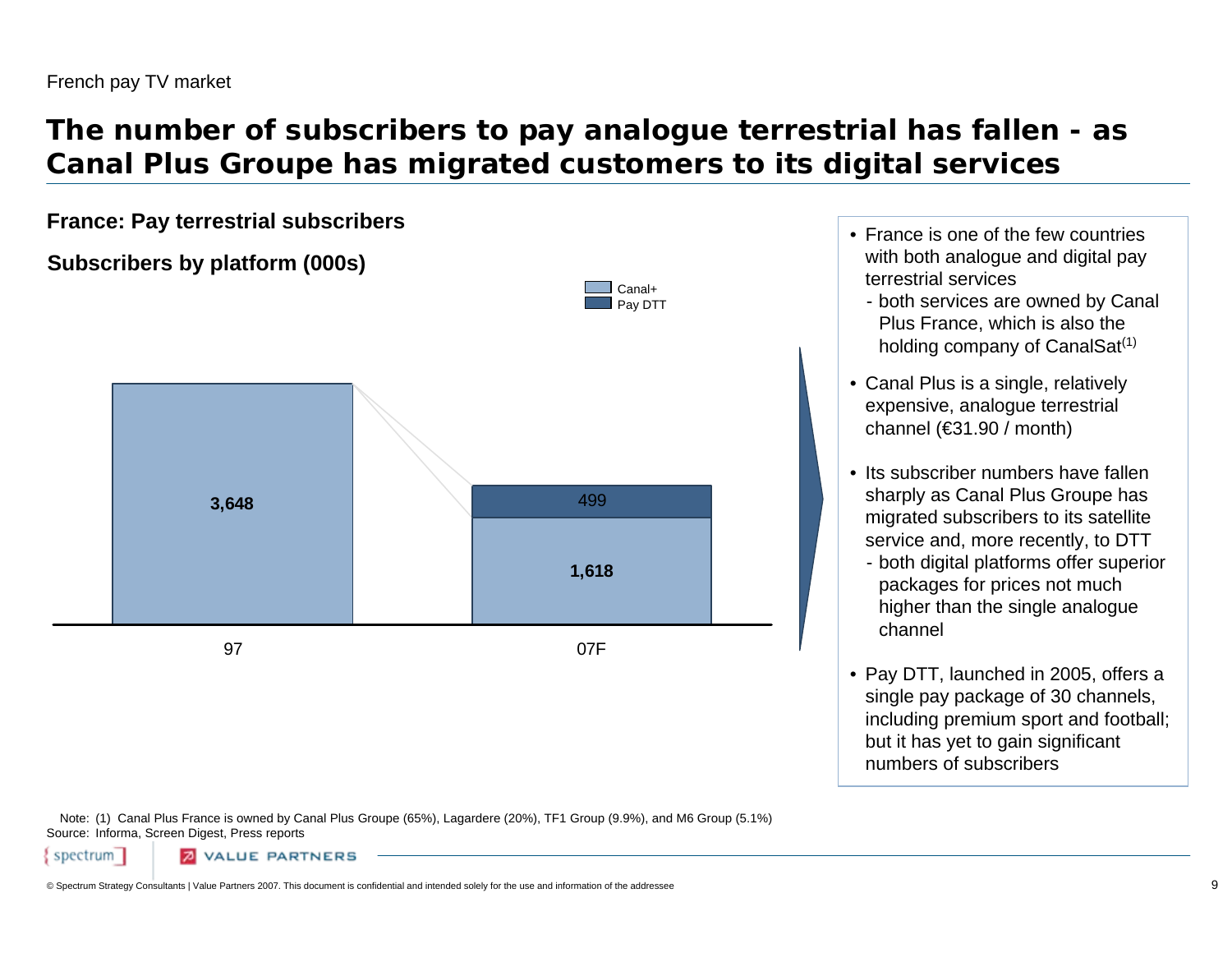### **Canal Plus Groupe is France's most vertically integrated broadcast group; TF1, M6 and Lagardere are integrated with CanalSat via minority stakes**

#### **France: Vertical integration of key players**



Source: Informa, Screen Digest, Press reports

spectrum **VALUE PARTNERS**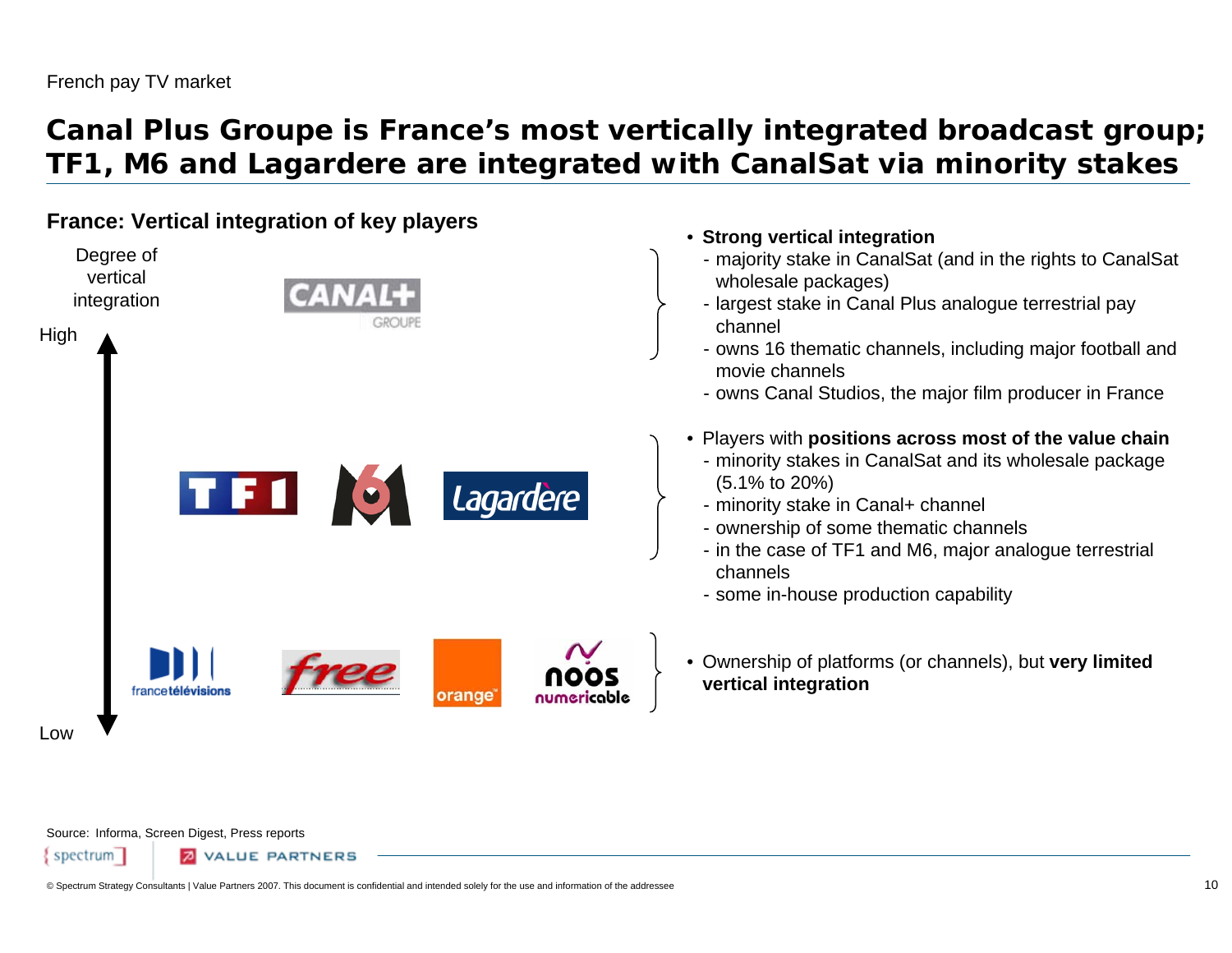### **Historically, TPS withheld its channels from other platforms; since the merger, CanalSat's position has significantly strengthened**

#### **Carriage dynamics**

| <b>TPS</b>                                    | • Prior to its merger with CanalSat in 2006, TPS was owned by TF1 Group and M6 Group – most of the channels on<br>the platform were owned by TPS and its shareholders<br>. In order to differentiate their platform, the TPS owners did not place their channels on other pay platforms -<br>except where "must carry" rules applied<br>- the two main channels, M6 and TF1, had "must carry" status - but only for cable and not for CanalSat or IPTV<br>- in 2004, IPTV provider, Free complained to the Conseil de la concurrence <sup>(1)</sup> , but the complaint was not upheld,<br>as TPS had not refused to make its channels available – they had only failed to agree commercial terms |
|-----------------------------------------------|---------------------------------------------------------------------------------------------------------------------------------------------------------------------------------------------------------------------------------------------------------------------------------------------------------------------------------------------------------------------------------------------------------------------------------------------------------------------------------------------------------------------------------------------------------------------------------------------------------------------------------------------------------------------------------------------------|
| CanalSat's<br>$position -$<br>post-merger     | • Since the merger of CanalSat and TPS, CanalSat has gained a very strong position when negotiating with<br>channels, as it is the only platform with a very popular premium channel package<br>- cable has a large number (c. 1.5m) of subscribers who only take basic packages<br>- IPTV operations rely on CanalSat for premium content (e.g. Orange takes its whole channel package above<br>basic from CanalSat)<br>- pay DTT is owned by CanalSat                                                                                                                                                                                                                                           |
| CanalSat /<br><b>TPS merger</b><br>conditions | A number of conditions were imposed at the time of the merger – two of the more significant were:<br>$\bullet$<br>1. CanalSat is required to make available seven channels (second-tier premium channels) to all pay-TV<br>distributors who wish to carry them<br>2. Independent channels are guaranteed a certain number of positions on the merged platform:<br>channels are defined as not being "independent" if their owners are shareholders in CanalSat, or they have<br>long-term movie output deals with CanalSat (the latter effectively excluding the large US studios)                                                                                                                |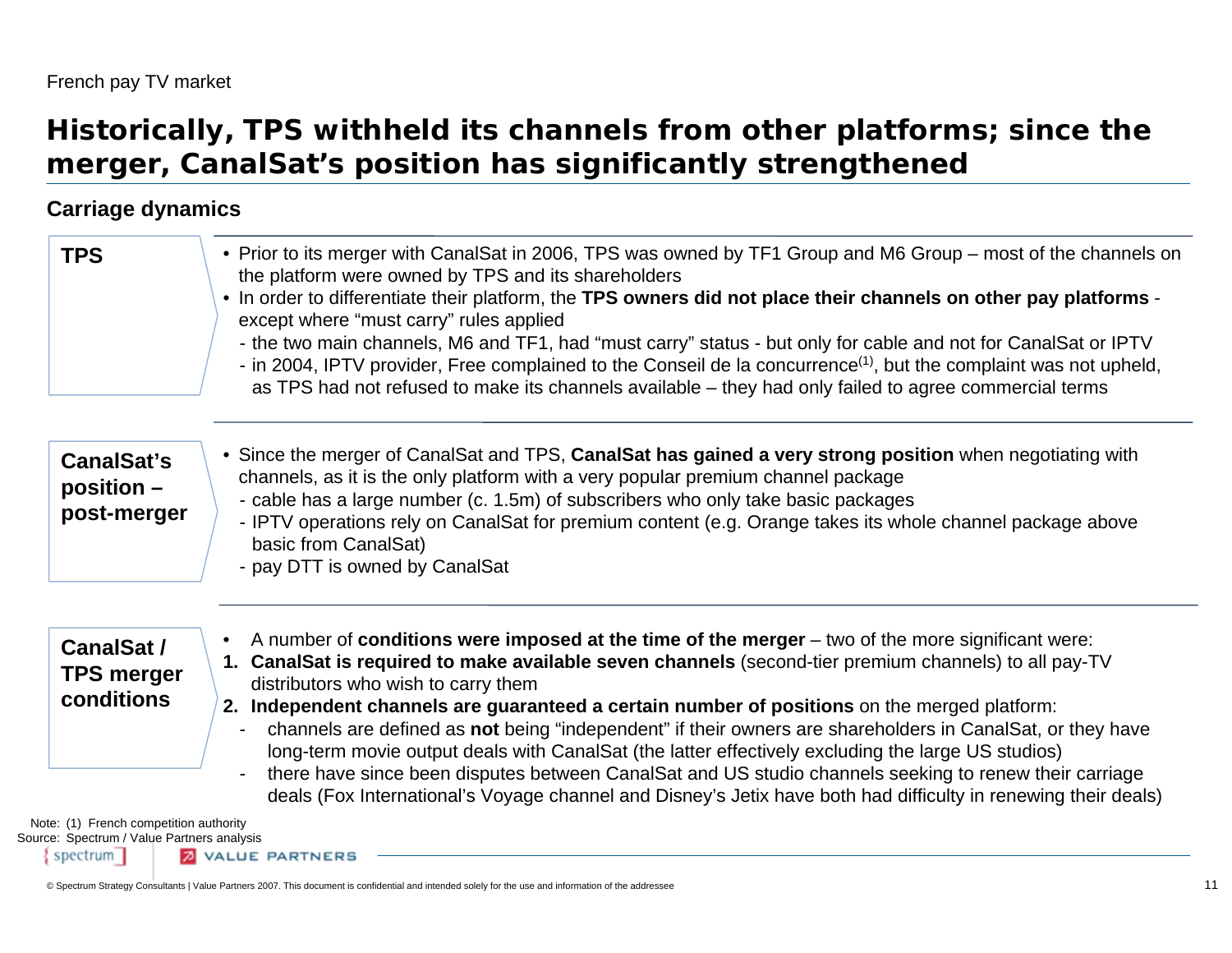### **In France, the choice of premium packages is limited, due to the reliance of other operators on CanalSat's wholesale packages**

#### **France – Current consumer packages**

|                                                                                               | <b>Satellite</b>                                                                                                       | <b>Cable</b>                                                                                     | <b>IPTV</b>                                                                                                | DTT (pay)                                                                                                    |
|-----------------------------------------------------------------------------------------------|------------------------------------------------------------------------------------------------------------------------|--------------------------------------------------------------------------------------------------|------------------------------------------------------------------------------------------------------------|--------------------------------------------------------------------------------------------------------------|
| • Basic                                                                                       | • 100+ channels                                                                                                        | • 135 channels                                                                                   | $\cdot$ 50 - 60 channels                                                                                   | • Free DTT channels                                                                                          |
| • Premium<br>(operator<br>offer)                                                              | • 200+ channels,<br>including Ligue 1 and<br>strong movie content<br>· All packages available,<br>including $Foot+(1)$ | $\cdot$ 200+ channels<br>• Weaker content<br>offering than on<br>satellite                       | $\bullet$ None<br>• (premium channels<br>available a la carte on<br>Free)                                  | $\bullet$ ~15 channels,<br>including a reduced,<br>three channel<br>version, of Le<br>Bouquet <sup>(4)</sup> |
| • CanalSat<br>packages,<br>provided to<br>operators on<br>a wholesale<br>basis <sup>(3)</sup> |                                                                                                                        | • Only Canal Plus<br>bouquet $(4)$                                                               | • Orange: all CanalSat<br>packages, including<br>Foot+<br>• Free: CanalSat<br>Bouquet and<br>Nouveau $(2)$ |                                                                                                              |
| • Value-added<br>services                                                                     | • HD, Multi-room, PPV<br>films                                                                                         | • Multi-room, PVR                                                                                | · VoD, PVR, Multi-<br>room, HD                                                                             | • None                                                                                                       |
| • Bundling                                                                                    | $\bullet$ None                                                                                                         | • Triple and Dual play<br>packages available<br>• Basic TV package only<br>available in a bundle | • TV only sold as part<br>of a triple play<br>package                                                      | $\bullet$ None                                                                                               |
| $\bullet$ Pricing<br>strategy                                                                 | • A premium service, with<br>the most<br>comprehensive content<br>offering                                             | • The price of TV alone<br>is relatively high, to<br>encourage customers<br>to take bundles      | • Seek to differentiate<br>themselves with low<br>priced bundled offers                                    | • Premium pricing;<br>offers few channels,<br>but with the strong<br>premium offering                        |

• **CanalSat offers its premium Canal+ Le Bouquet**(4) **to other operators on a wholesale basis**

- **The IPTV operators also have agreements with CanalSat to carry some or all of the CanalSat packages:**
	- Orange has the most comprehensive agreement which includes carriage of the premium Foot+ channel
- **Cable does not have such agreements with CanalSat,** but carries most of the channels available in the CanalSat packages within its own packages - with the important exception of the premium Foot+ channel
- **Currently, Foot+ is only available on CanalSat and Orange**

Note: (1) Foot+ shows the majority of live football games (three a week are shown on Canal Plus channel) (2) CanalSat Nouveau is a bundled package of 140 of channels available on CanalSat (3) Offered to subscribers as separate packages (4) Five channels: Canal+, Canal+ Sport, Canal+ Cinema, Canal+ Decale, Canal+ Hi-tech, but Foot+ is not part of this package

Source: Company websites

spectrum

**VALUE PARTNERS** 

© Spectrum Strategy Consultants | Value Partners 2007. This document is confidential and intended solely for the use and information of the addressee 12 and information of the addressee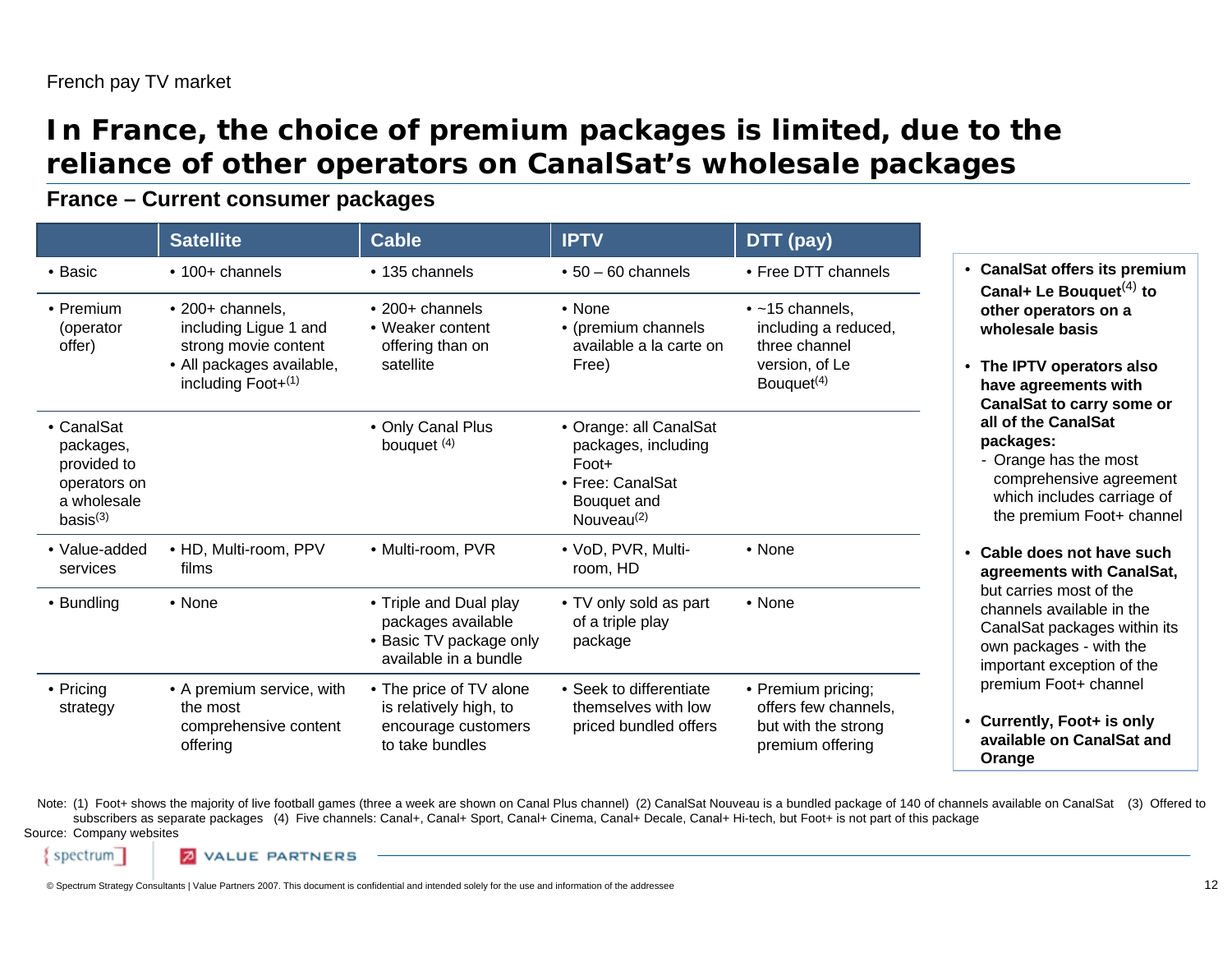### **Since 2001, pay TV subscription levels in France have risen slowly, but remain significantly lower than for pay TV services in the UK**

**France – Pricing trends (\$) (average monthly rates - PPP pricing)**



- In 2001 and 2005, satellite average monthly rates were about 40% higher than cable's
- From 2001 to 2005, the PPP prices of cable and satellite packages have risen slowly (CAGR of 0.9% and 0.4% respectively)
- Pay television services are significantly cheaper than in the UK; this variation has become more marked since 2001
	- in 2001, cable and satellite in France were respectively 26% and 12% cheaper than in the UK
- in 2005, cable and satellite were 45% and 35% cheaper in France, respectively

Source: Informa *TV in Western Europe*, company websites, EIU

spectrum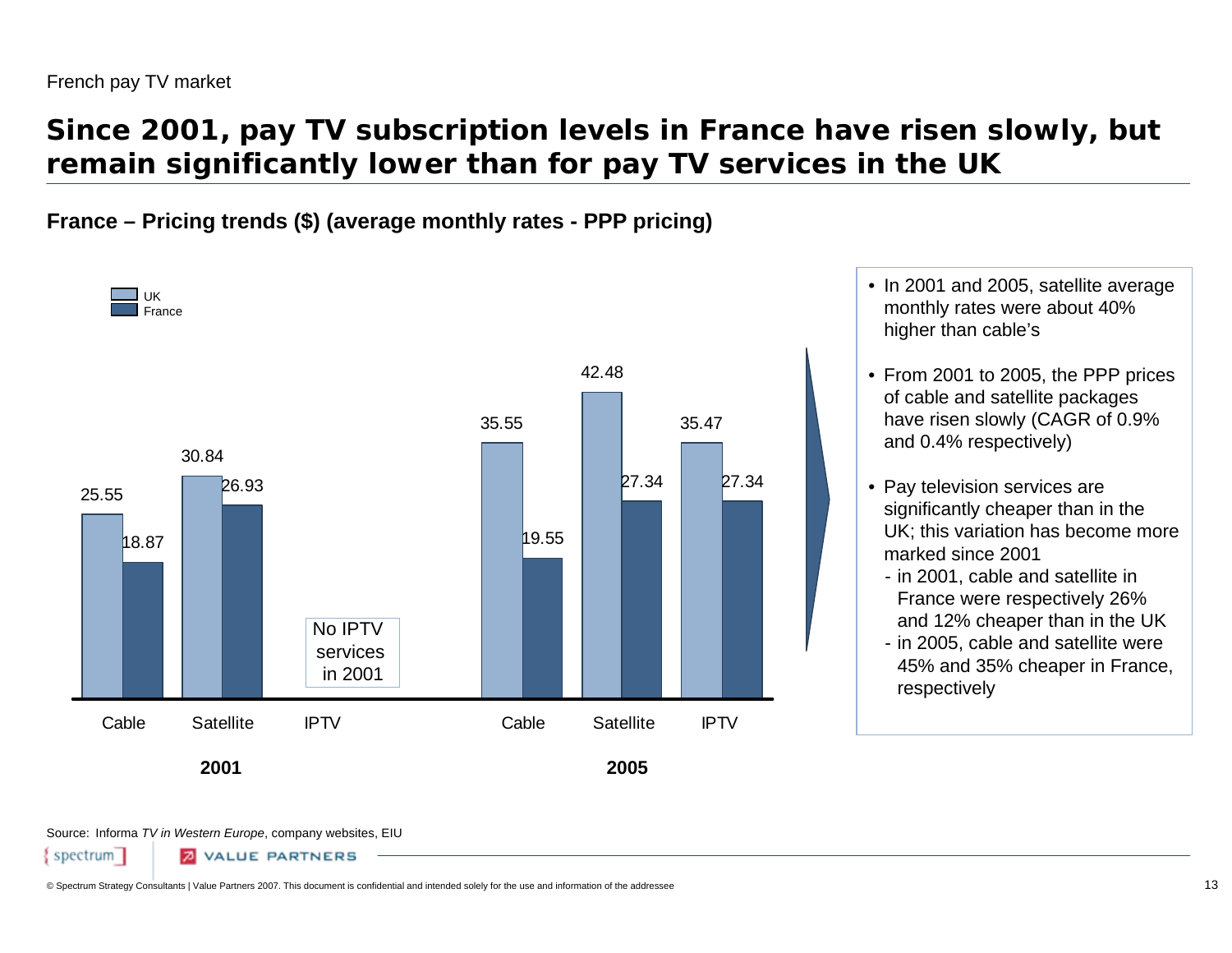### **Between 1999/00 and 2007/08, the value of French football rights grew dramatically, due to fierce competition between Canal Plus and TPS**

**France: Value of Ligue 1 football rights over time (€m)**



- Since 1999, Ligue 1 rights have significantly increased in value, due to competition between TPS and CanalSat
- The rights are sold in packages; as a result, between 2001 and 2005, the rights were split between Canal Plus and TPS; with the former paying significantly more to gain more attractive rights
- In 2005, Canal Plus Groupe bid almost twice as much as TPS for Ligue 1 rights, thus gaining all live rights
	- Canal Plus bid an average of €600m / season
	- TPS bid €327m per season
	- when TPS lost its football rights to CanalSat, the two groups moved to merge (completed in 2006)
- As a result of the CanalSat / TPS merger, CanalSat is hoping to achieve a 60% reduction in its spend on premium content rights
	- competition from other platforms is expected to be weak
	- the value of the rights may, therefore, fall significantly

Source: TV Sports Markets, Sportcal, Spectrum / Value Partners benchmarks

spectrum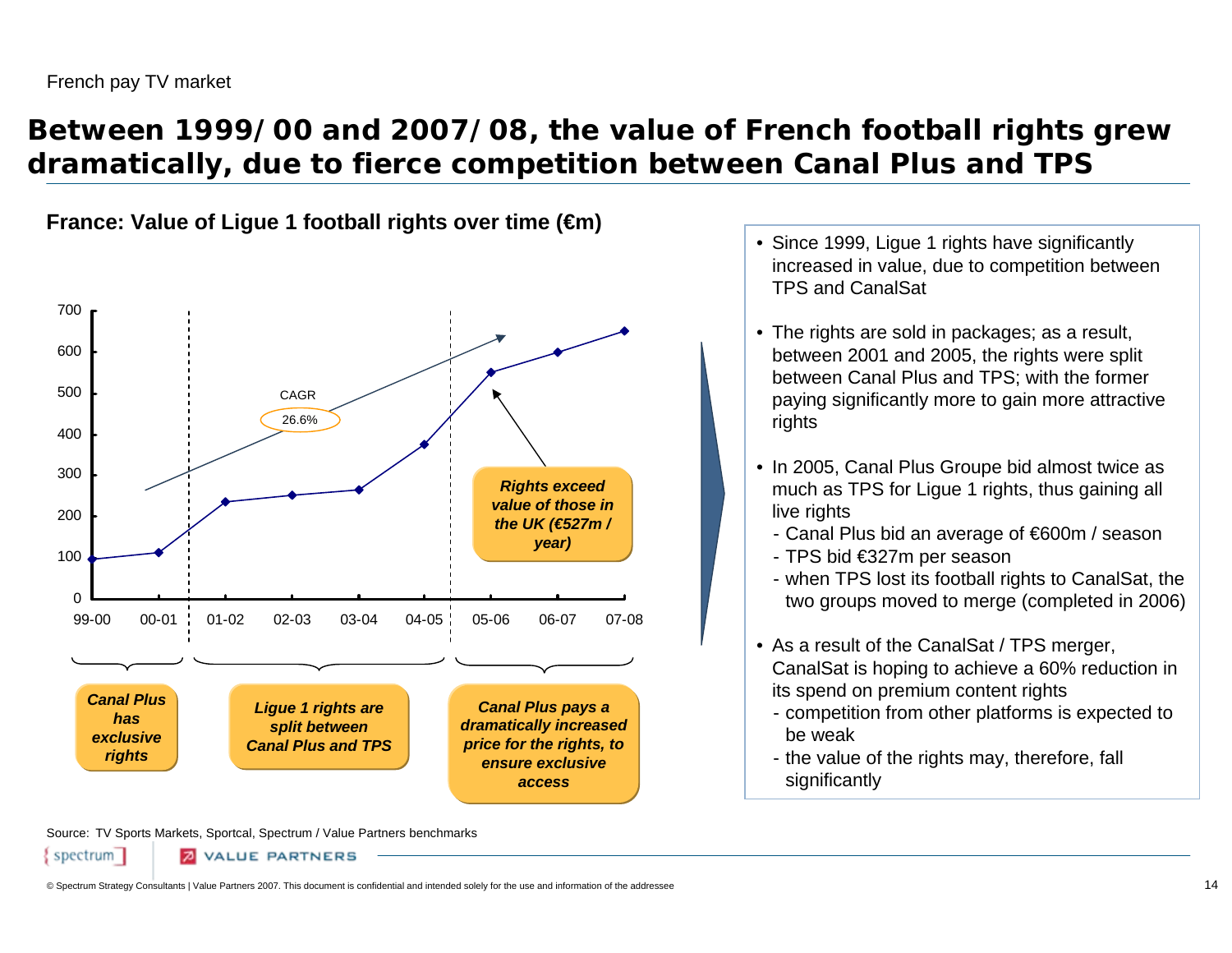### **As the value of football rights has risen, the value of pay TV movie rights has declined**

#### **France: Value of movie rights over time (€m)**



- In 2006, France was the second largest pay TV movie rights market in Europe, second only to the UK
	- pay TV spend of €261m, compared to the UK's €586m
- Pay TV comprises 76% of total TV spend on movie rights, compared to an average of 56% across Europe
	- market boosted by Canal Plus's film production investment obligations (20% of revenues $(1)$ )
	- FTA market hindered by restrictions on when films can be broadcast (e.g. films cannot be shown on Friday evenings or at any time on Saturdays)
- Since 2003, pay TV movie rights have been flat, following a fall from 2002 to 2003
	- in 2003, satellite subscriber numbers grew more slowly than in previous years
	- in 2001, CanalSat and TPS significantly increased their

Note: (1) 20% of the pay analogue terrestrial channel's revenues Source: Screen Digest European Movie Rights Market 2005

spectrum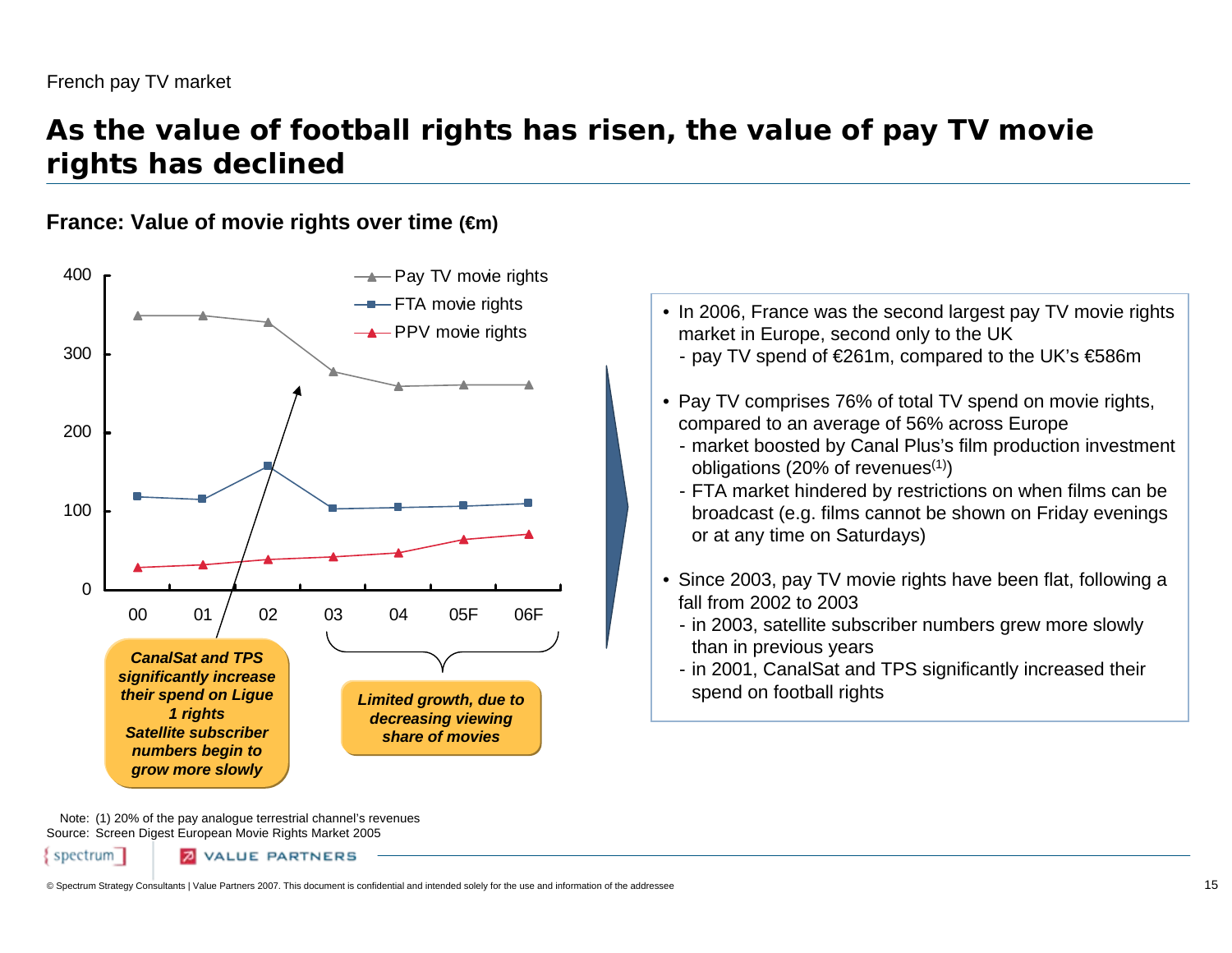# **French regulators have intervened in the film and sports rights markets, but CanalSat still retains the majority of premium content rights**

#### **Regulatory bodies**

- The key regulatory bodies are the Conseil de la concurrence (CC, the competition body) and the Conseil superieur de l'audiovisuel (CSA, the television regulator)
- These bodies only advise the government, which makes the final decision on regulation and intervention

#### **Key areas of regulation and intervention - content**

| <b>Film</b>               | • TF1 and M6 are not permitted to show films on Wednesday and Friday evenings, all day Saturday, or before<br>20:30 on Sundays; this is intended to protect cinema attendance<br>• Less strict rules apply to Canal Plus, but in return, the channel is required to invest 20% of its revenues in movie<br>production <sup>(1)</sup>                                                                                                                                                                                                                                                                                                                                                |
|---------------------------|-------------------------------------------------------------------------------------------------------------------------------------------------------------------------------------------------------------------------------------------------------------------------------------------------------------------------------------------------------------------------------------------------------------------------------------------------------------------------------------------------------------------------------------------------------------------------------------------------------------------------------------------------------------------------------------|
|                           | • In 1999, TPS complained that Canal Plus was abusing its dominant position in the film market, by pre-purchasing<br>rights to films it produced, preventing others from purchasing the PPV rights; La Conseil de la concurrence upheld<br>TPS's complaint<br>• Since the merger, CanalSat's film deals are limited to a maximum of three years - to allow other platforms to<br>acquire the rights                                                                                                                                                                                                                                                                                 |
| <b>Football</b><br>rights | • In 2003, CanalSat attempted to buy all the live football rights (which were being sold in a series of packages)<br>- Canal Plus made relatively low bids for individual packages, but offered a large 'exclusivity premium', in return for<br>being granted all the live rights<br>- La Conseil de concurrence ruled that such "exclusivity premiums" should not be allowed – however, it did not<br>make it illegal for one company to acquire all the live rights<br>• In the next bidding round, CanalSat made high offers for each individual package and, as a result, succeeded in<br>acquiring all the live rights<br>• Deals are allowed to last a maximum of three years |

Note: (1) Canal Plus was allowed to develop as a premium film platform, and therefore be exempt from the strict FTA film rules, but in exchange, it was required to invest heavily in film Source: Spectrum / Value Partners analysis

spectrum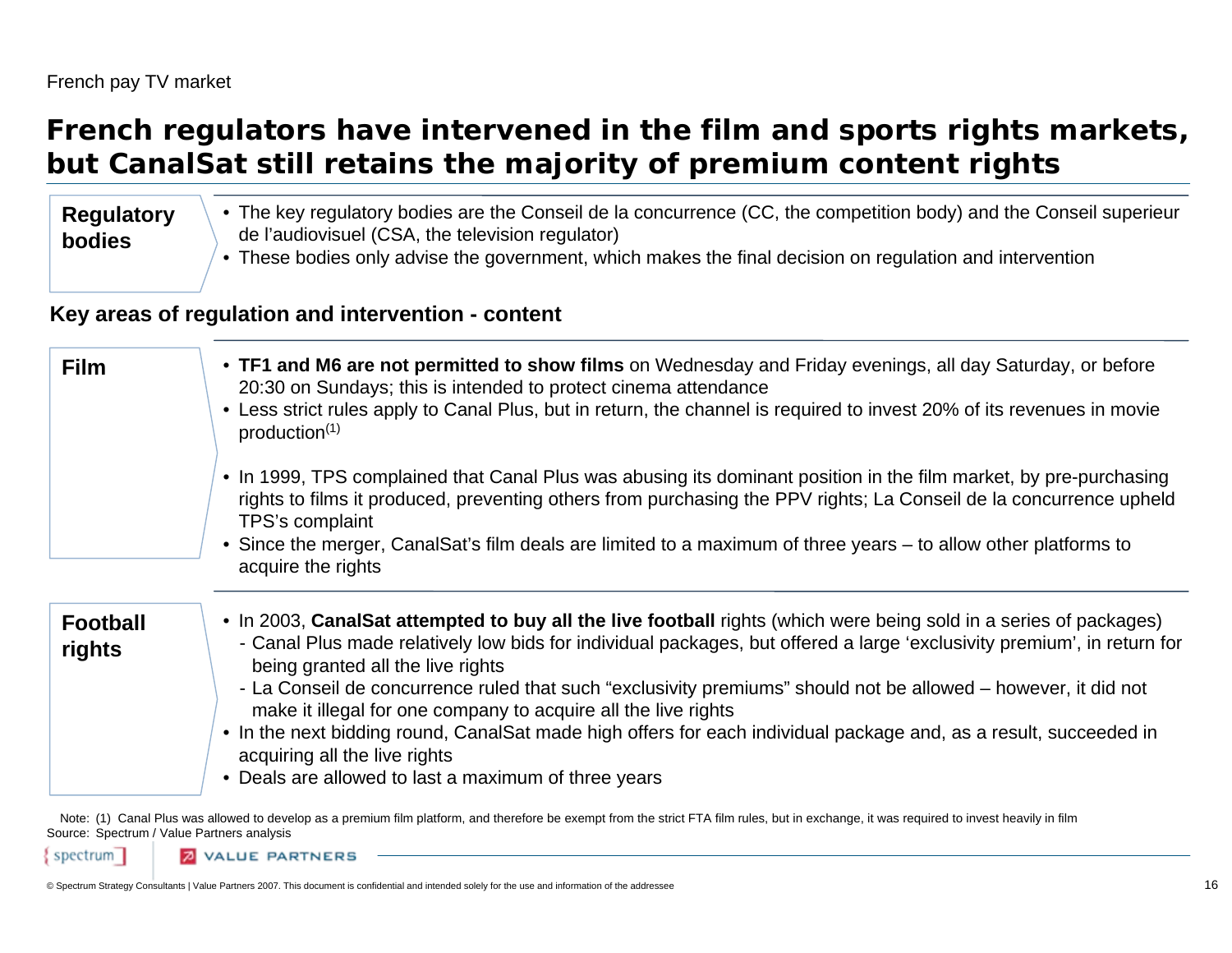### **Rules about the number of homes which a single cable operator may pass have been relaxed, but differential rules re "must carry" remain**

#### **Key areas of regulation and intervention – Ownership and competition**

| <b>Competition</b>              | • When Vivendi Universal took control of Canal Plus Group in 1999, the CSA required that the autonomy of Canal<br>Plus channel be respected, by allowing the channel to own de facto its subscriber base, although it was legally<br>owned by Vivendi                                                                                                                                                          |
|---------------------------------|----------------------------------------------------------------------------------------------------------------------------------------------------------------------------------------------------------------------------------------------------------------------------------------------------------------------------------------------------------------------------------------------------------------|
| <b>Cable</b><br>regulation      | • Until 2004, a single cable operator could not pass more than 8m individuals (c. 3m households); this led to a<br>fragmented market with four major operators<br>• In 2004, this legislation was repealed, triggering a bout of consolidation                                                                                                                                                                 |
| <b>Must carry</b><br>regulation | • Cable and satellite are subject to different 'must carry' regulation, as cable platforms are classified as<br>broadcasters, and satellite as distributors:<br>- as a result, cable must carry TF1, M6 and Canal Plus, but satellite has no such obligations<br>- cable objected and DTT-only channels have now been given "must deliver" <sup>(1)</sup> , rather than must carry status, on<br>all platforms |

Note: (1) Must deliver means that channels must be delivered if the channel wants to be, but the channel is not obliged to offer itself to platforms Source: Spectrum / Value Partners analysis

spectrum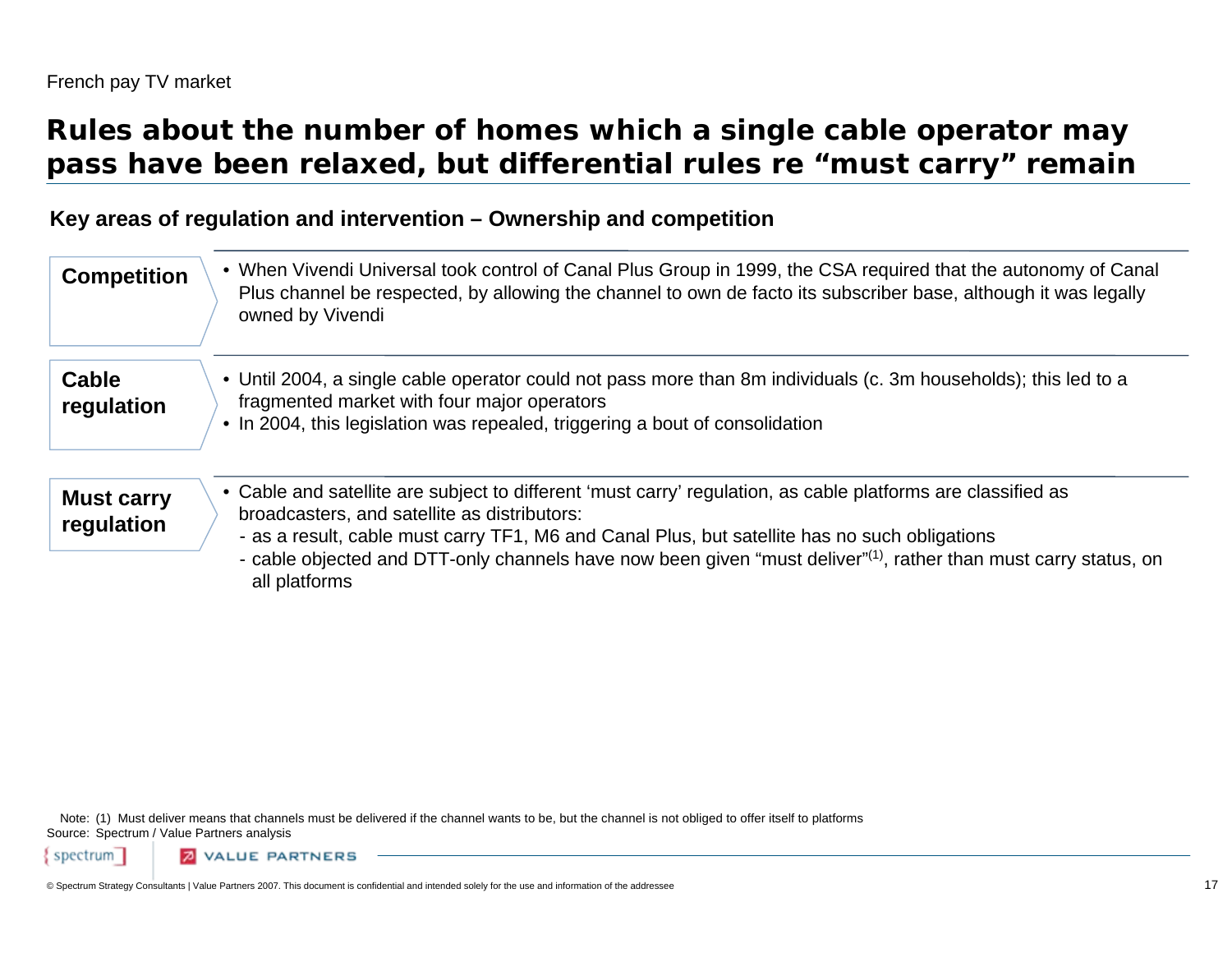© Spectrum Strategy Consultants | Value Partners 2007. This document is confidential and intended solely for the use and information of the addressee



### **Germany**

International pay TV Study Executive Summary

September 2007

{spectrum] **2** VALUE PARTNERS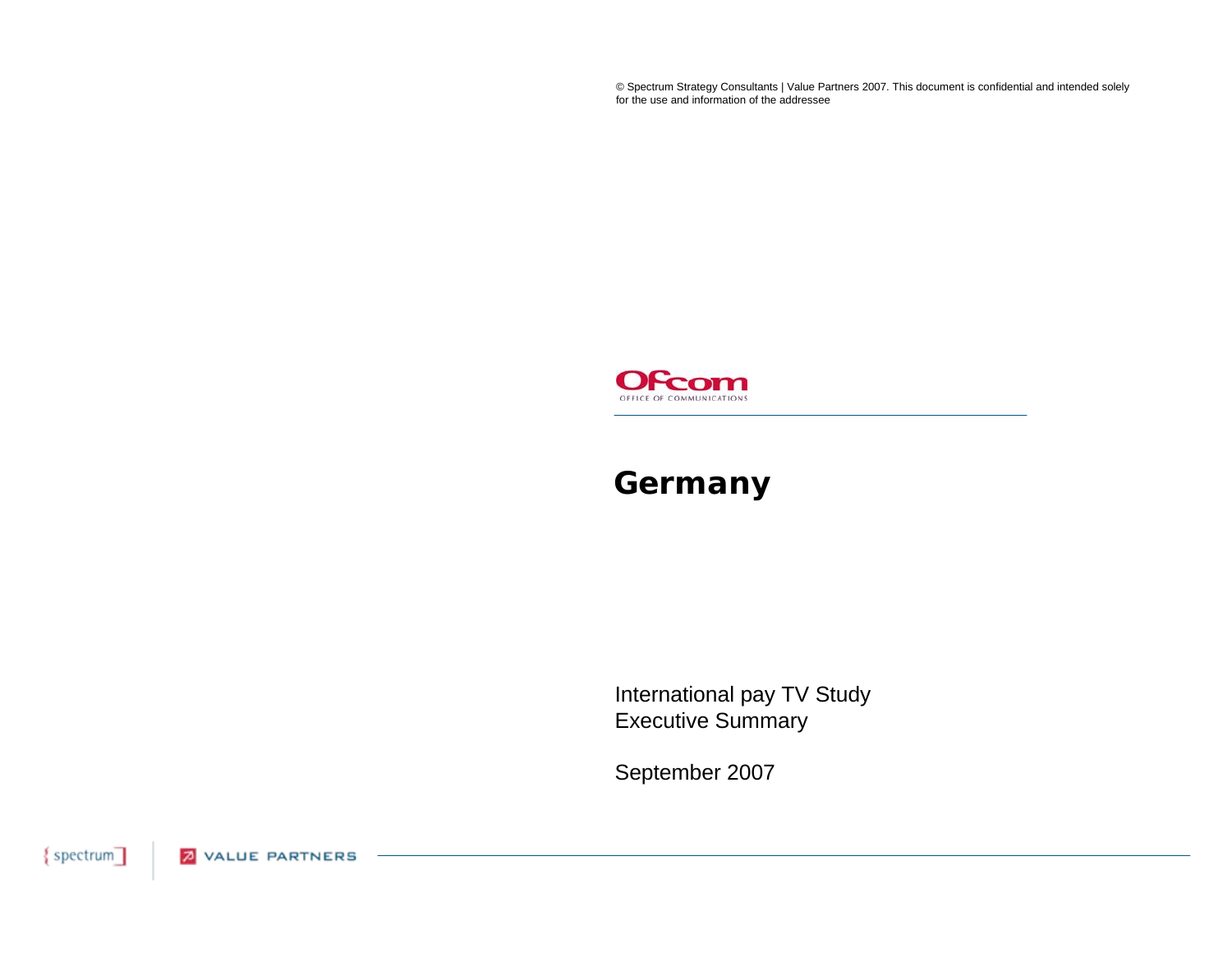# **Introduction - major players in the German TV market**

| <b>Platforms</b> |                                                                                                                                                   | <b>Broadcasters</b>                          |                                     |  |
|------------------|---------------------------------------------------------------------------------------------------------------------------------------------------|----------------------------------------------|-------------------------------------|--|
| <b>Satellite</b> | <b>Premiere</b> (following merger of<br>Premiere and DF1 in 1999)                                                                                 | <b>PSB</b>                                   | <b>ARD</b><br><b>ZDF</b>            |  |
| Cable*           | <b>Kabel Deutschland Gruppe</b><br><b>Unity Media (created following</b><br>merger of Ish and lesy - also<br>owns sports marketing arm,<br>Arena) | <b>FTA Commercial</b><br><b>Terrestrials</b> | <b>RTL</b><br><b>ProSiebenSAT.1</b> |  |
| IPTV*            | <b>T-Online</b><br><b>T-Home</b>                                                                                                                  |                                              |                                     |  |

Note: \* Not a complete list of players

 $spectrum$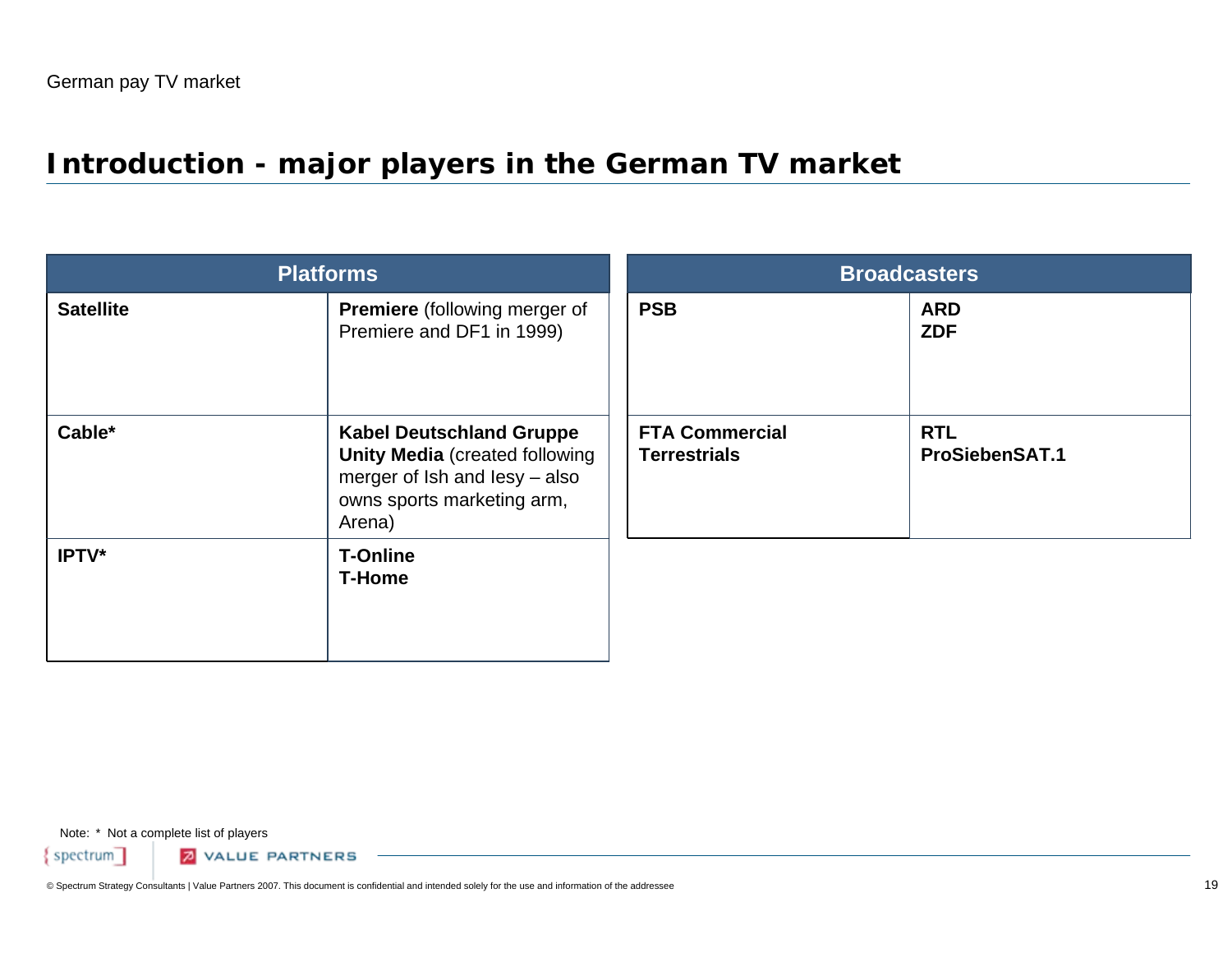### **In 1997, consumer spending on pay TV(1) in Germany was very similar to the UK – but today the UK market is almost 80% larger**

#### **Germany: Total TV revenues (€m)**

 $\Box$  Advertising  $\Box$  Consumer spending on pay TV  $\Box$  Licence Fee



- German TV revenues are 90% of UK TV revenues, with a much higher proportion coming from the licence fee
	- advertising revenues are 72% of UK levels
	- consumer spending on pay TV is 56% $^{\left(1\right)}$
	- licence fee funding is 154% $^{\left( 2\right) }$
- Since 1997, German TV revenues have grown slowly
	- from €11.1bn to €14.3bn; CAGR of 2.7%
	- whilst UK TV revenues have grown at 7.1% CAGR
- Consumer spending on pay TV has been the fastest growing revenue stream in the German market (CAGR of 7.1%)
	- driven by new premium pay TV services offered on digital cable and satellite
	- however, growth has been much slower than in the UK (CAGR of 14.4%)

Note: (1) Consumer spending on pay TV includes subscriptions and PPV expenditure (2) Public channels also receive revenue from advertising Source: ZenithOptimedia, Screen Digest

spectrum

**VALUE PARTNERS**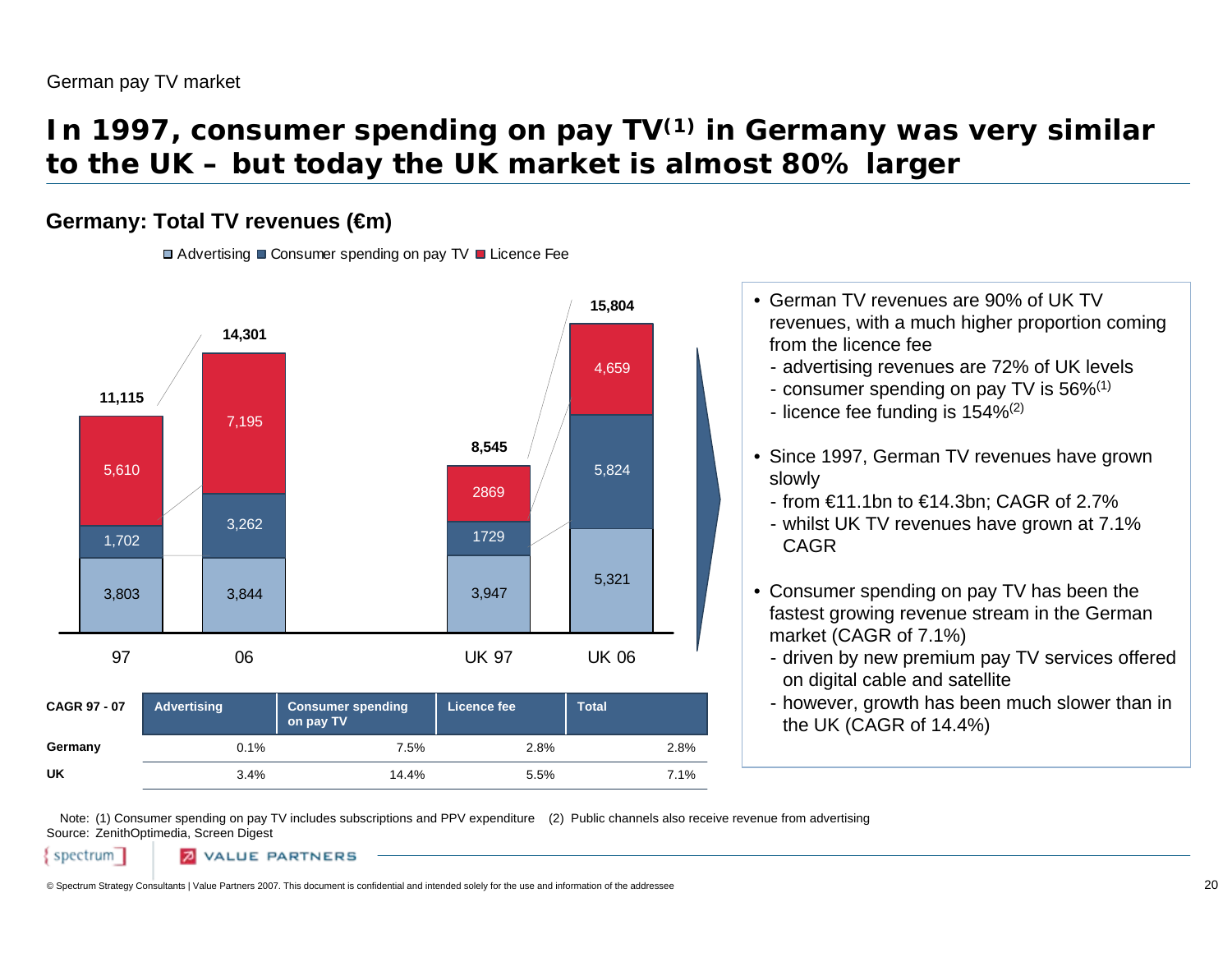### **German pay TV penetration is higher than in the UK, but the uptake of digital services is lower**



#### **Digital TV penetration**



- Pay TV penetration is higher in Germany (63%) than in the UK (46%)
	- primarily due to the widespread adoption of basic cable services(1)
- Since 1998, pay TV penetration has been extremely stable

- Germany has a relatively low level of digital penetration (32% at the end of 2006), compared to 76% in the UK
- Key differences between the German and UK markets are
	- over 80% of German cable subscribers still have analogue services
	- DTT penetration in Germany is very low (because most households already have cable or free satellite)

Note: (1) For the purposes of this report, we have classified basic cable as pay TV – because consumers pay a monthly fee for access to the TV service. However, in some reports, basic cable is not referred to as pay TV, because none of the consumer fees are passed through to the channels; instead, the channels pay a carriage fee to the cable operators.

Source: Spectrum / Value Partners analysis, Screen Digest

spectrum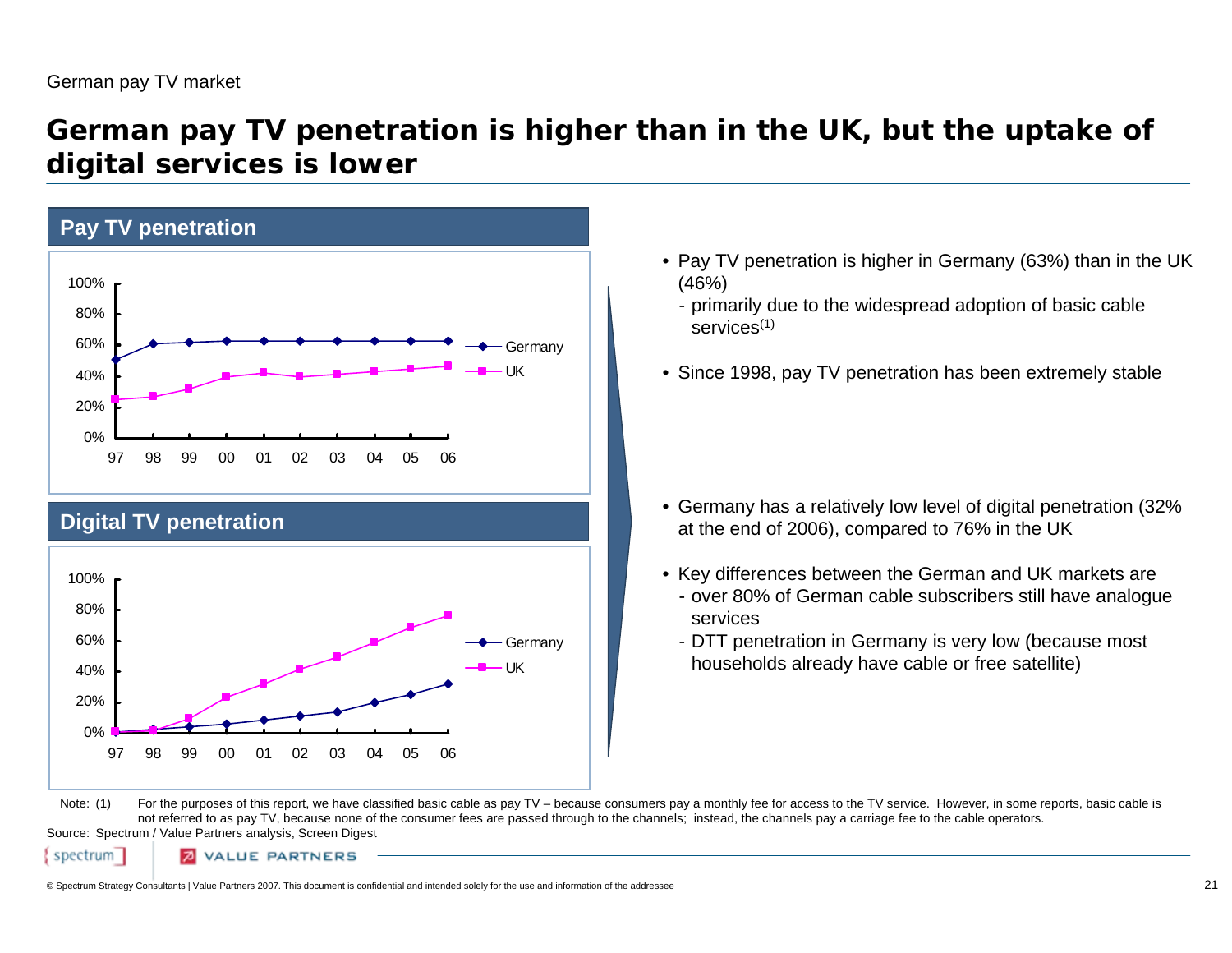### **Cable accounts for 92% of pay TV households – with satellite and IPTV accounting for only 6% and 2%, respectively**

#### **Germany: Evolution of platforms (penetration)**

#### **TV household penetration (%)** •



- **Cable** is the leading pay TV platform in Germany, with a household penetration of 60%, a figure which has remained constant since 1998
- Cable's high penetration rates are largely due to
	- the service typically being available for about €10 a month (or less)
	- in many apartment buildings, cable is provided as part of the basic package of utilities
- **Pay satellite** has not achieved high penetration (4% of households)
	- it offers premium content, such as live football
	- but the growth of the platform has been hindered by the widespread availability of multi-channel TV, via free satellite or at very low cost via cable
- **IPTV** only has 2% penetration broadcast services only launched in 2006, due to
	- widespread availability of multi-channel TV on other platforms (as above)
- limitations in the DSL infrastructure

Source: Screen Digest spectrum

LUE PARTNER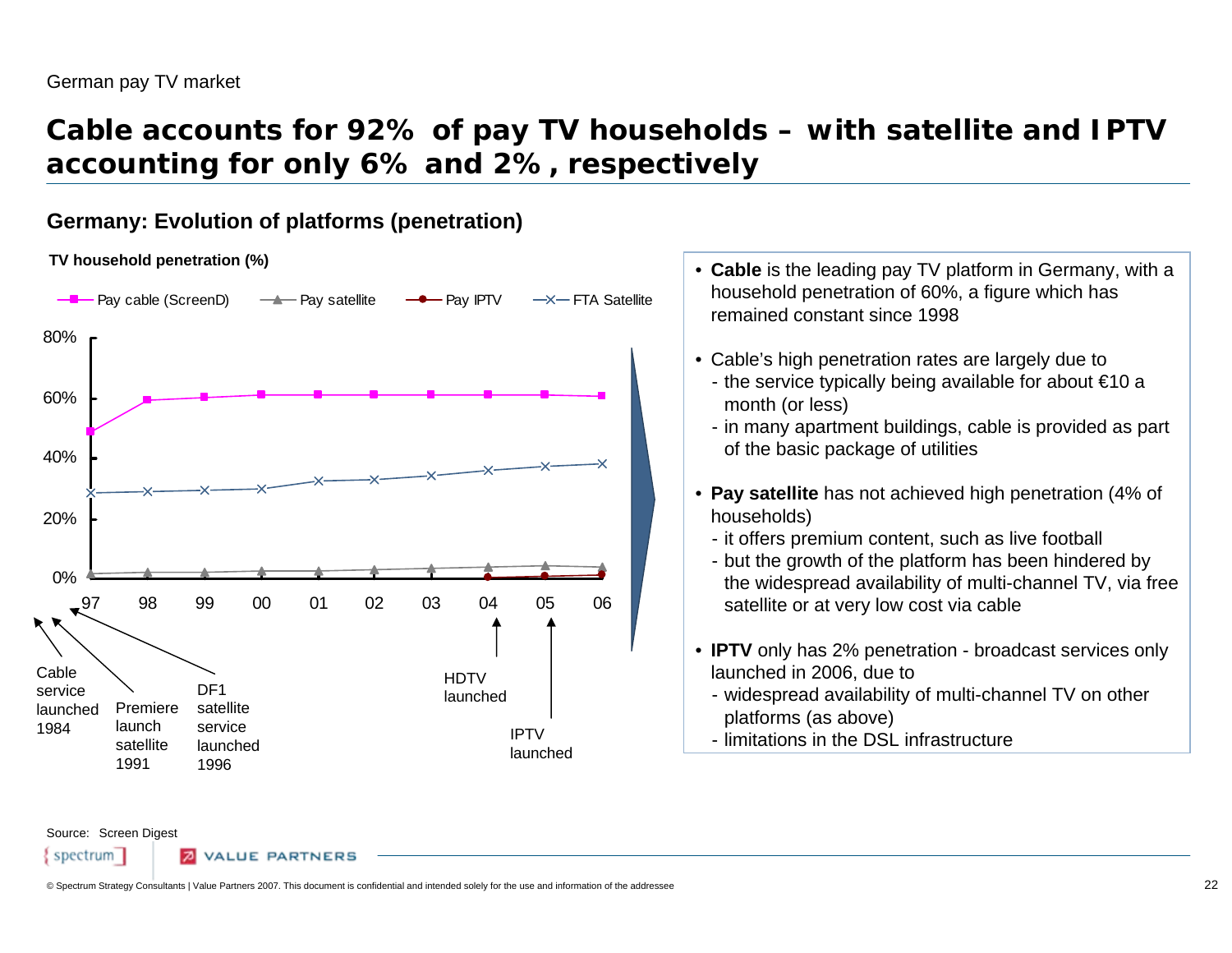# **Since 1997, the major FTA channels have seen some loss of share, but their parent groups still retain the majority of viewing**

#### **Germany: Major broadcasters**

**Public broadcasters**

| <b>ARD</b>                     | ARD is a federation of ten regional TV and radio authorities from the<br>16 Länder; its main channels are:                                                                                                                                                                         | <b>Viewing share (%)</b>    |                                  |
|--------------------------------|------------------------------------------------------------------------------------------------------------------------------------------------------------------------------------------------------------------------------------------------------------------------------------|-----------------------------|----------------------------------|
|                                | - Das Erste (national channel) - 14% audience share<br>- ARD III (eight regional channels) - 14% share<br>- Audience share for the group $-29\%$                                                                                                                                   | 21                          | 30                               |
| <b>Commercial broadcasters</b> | • An independent non-profit agency established by joint contract<br>between the German federal states<br>• 14% audience share                                                                                                                                                      | 80                          | 71                               |
| <b>ProSiebenSat.1</b><br>71    | • Majority controlled by German Media Partners, a consortium of<br>investors headed by US investor Haim Saban<br>• Operates two major terrestrial channels: Sat.1 (10% audience<br>share) and Pro7 (7% share), plus five thematic channels<br>• Audience share for the group - 20% | 97<br><b>■ Multichannel</b> | 06<br>Major terrestrial channels |



- 90% owned by Bertelsmann (Europe's largest FTA broadcaster)
- Operates the leading commercial channel, RTL (13% audience share), and nine thematic channels
- Audience share for the group 25%

Source: Informa, Press, Spectrum analysis

spectrum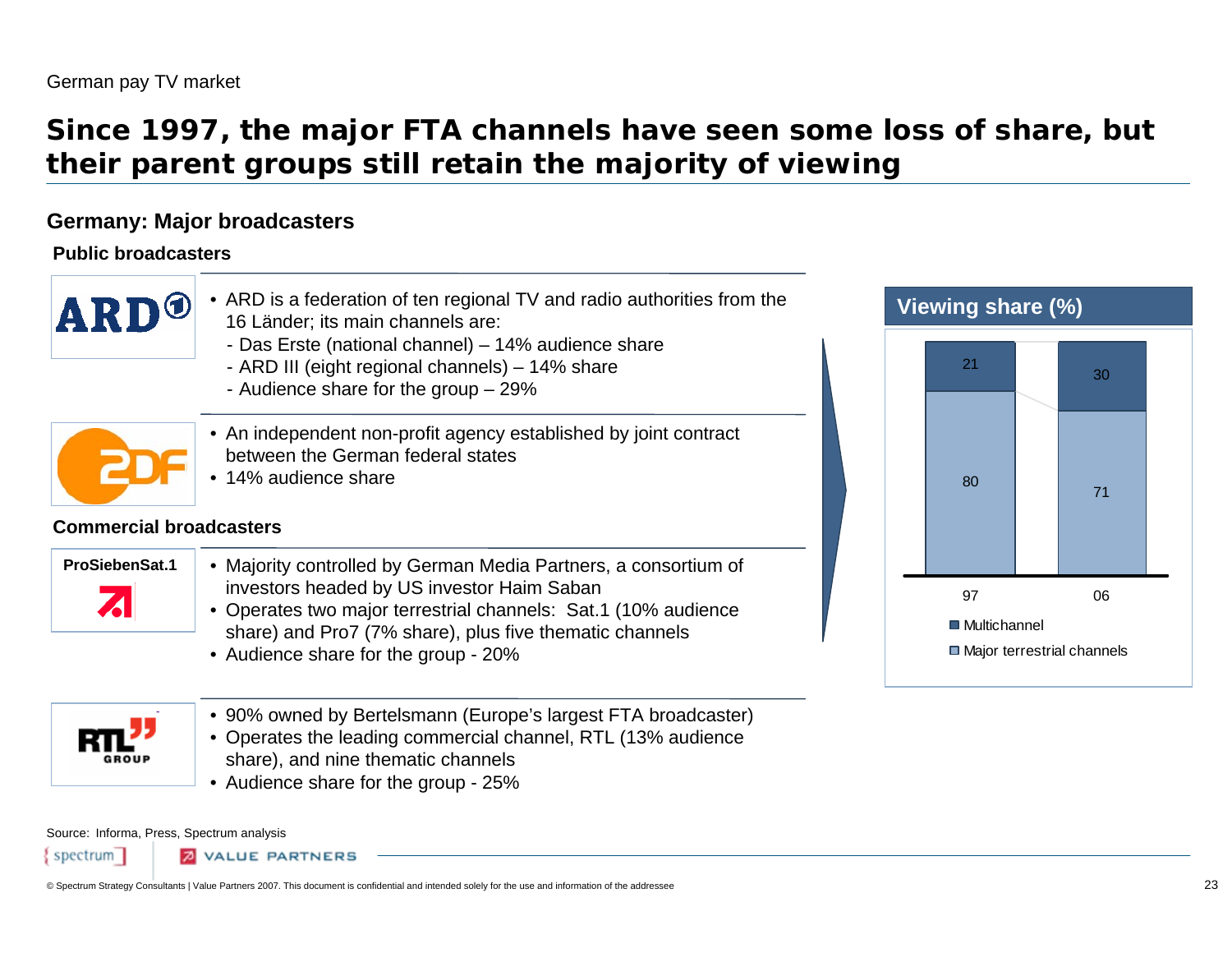# **In 1999/00, following liberalisation, the cable sector fragmented - it has now started to consolidate again**

#### **Germany: Cable subscribers(1)**

**Subscribers by operator (m)**



- The cable sector was liberalised in 1999/2000
- Several attempts have been made to re-consolidate the sector (some have been made by private equity players):
	- some moves have been blocked by the Cartel Office, e.g. in 2004, KDG (the largest operator) was not allowed to buy three other companies
- others have been permitted, e.g. in 2005, Unity Media (now the #2 cable player) was established from a combination of three players
- The cable market has a fragmented vertical structure<sup>(2)</sup> – as a result, the major operators often do not have a direct billing relationship with their customers
	- hindering innovation in the sector, e.g. digitisation and the marketing of differentiated services

Note: (1) Due to differences on subscriber reporting data, subscriber numbers for KDG in 2000 have been estimated (2) The cable sector is divided into four levels - Level 1: Uplink to satellite, Level 2: Downlink to headend, Level 3: Transmission over CATV network on public land up to the individual building, Level 4: Transmission within the building/housing complex to the TV socket. It is rare for the same company to be both a level 3 and level 4 player

Source: Screen Digest, Press reports

spectrum

**2 VALUE PARTNERS**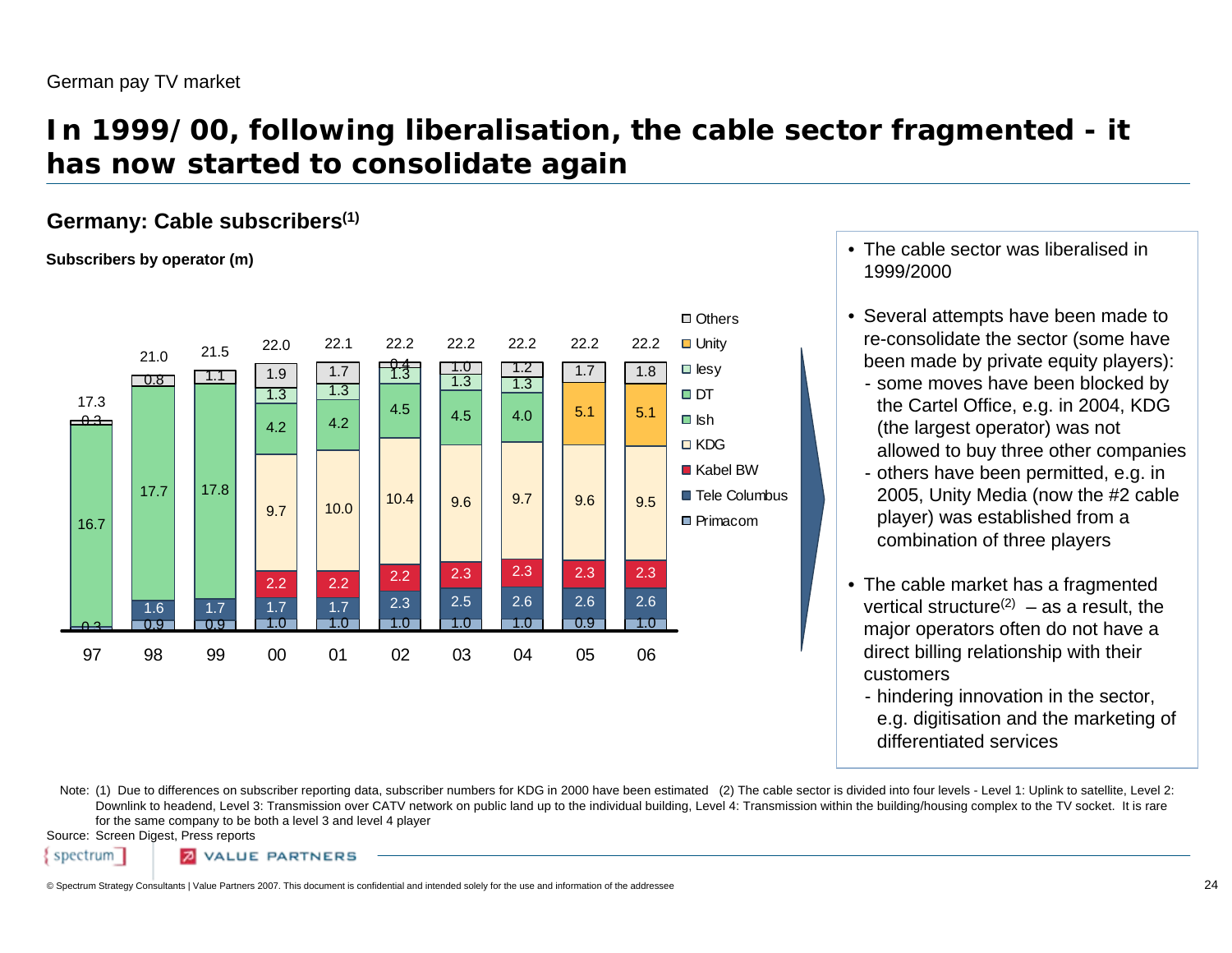### **Satellite subscribers reached a peak of 1.6m in 2005, but fell back 9% when Premiere lost the football rights**

#### **Germany: Satellite development**

#### **Subscribers by operator(1) (000s)**



- The first German satellite service was launched in 1988 and the first digital services in 1996 (DF1) and 1997 (Premiere) - the two platforms merged in 1999
- The main driver of satellite growth has been Premiere's premium content channels (which, until 2005, included live German football)
	- Premiere also offers its channels over cable networks (customers contract directly with Premiere)
- In 2005, satellite subscriber numbers peaked at 1.6m (4% penetration) – but fell back in 2006, following Premiere's loss of the football rights to Arena (owned by cable operator, Unity Media)
- Other players have launched their own satellite services, but they have not been successful
	- in particular, when Arena won the football rights, it wanted access to Premiere's set-top boxes, but Premiere refused – effectively forcing Arena to launch its own satellite platform, which has struggled to attract subscribers

Note:(1) Figures for Arena not available Source: Screen Digest, Press reports

spectrum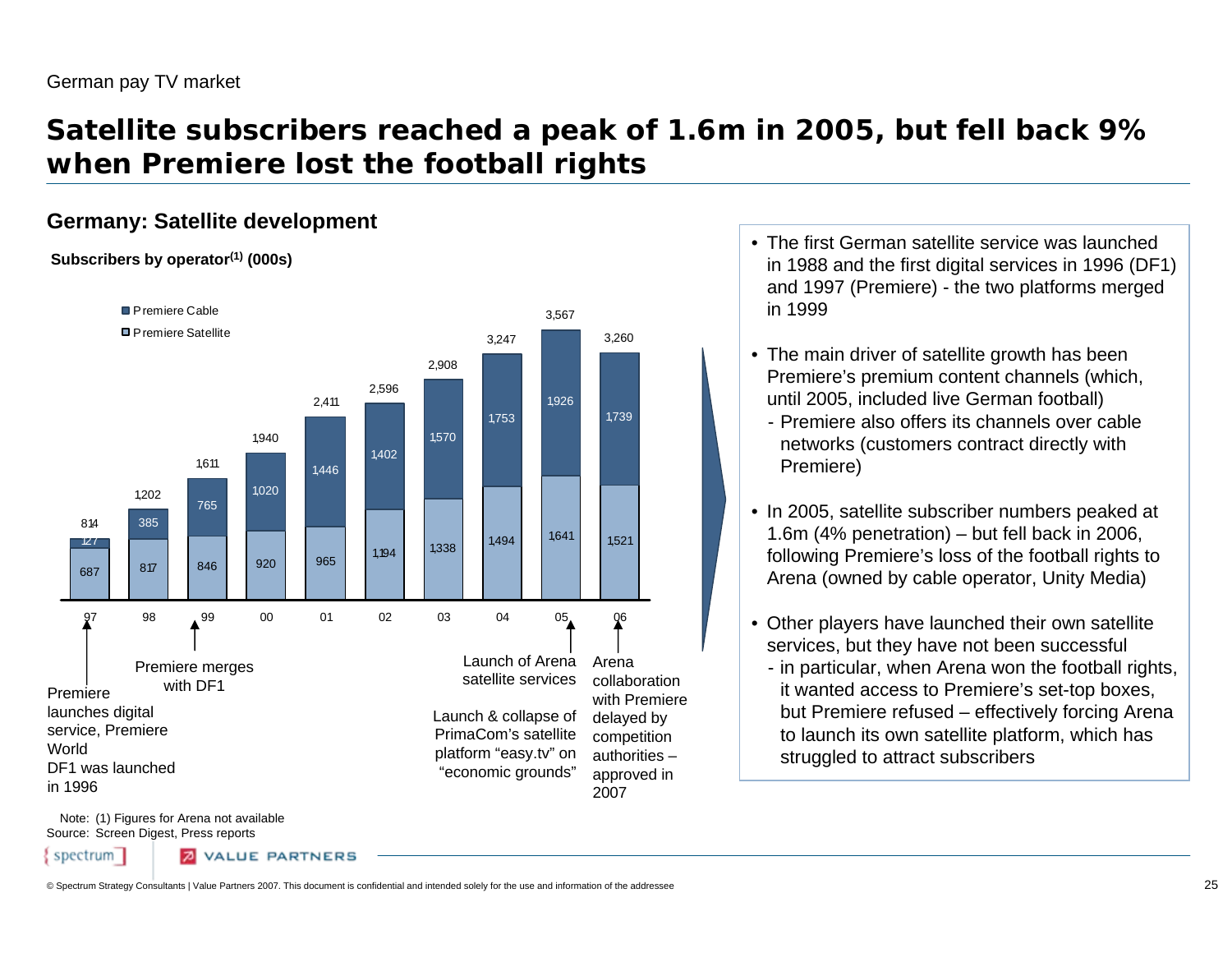### **Broadcast IPTV services have only recently been launched - they have yet to make a significant impact**

□ T-Online

#### **Germany: IPTV launches**





• In 2003, Deutsche Telekom launched the first German IPTV service- T-Online, a VoD-only service

- In 2006, IPTV services offering broadcast TV were introduced
	- Alice (owned by Hansenet) and T-Home (Deutsche Telekom)
- The introduction of IPTV services has been hindered by the DSL infrastructure, some of which is not capable of supporting IPTV

Source: Screen Digest, Press reports

spectrum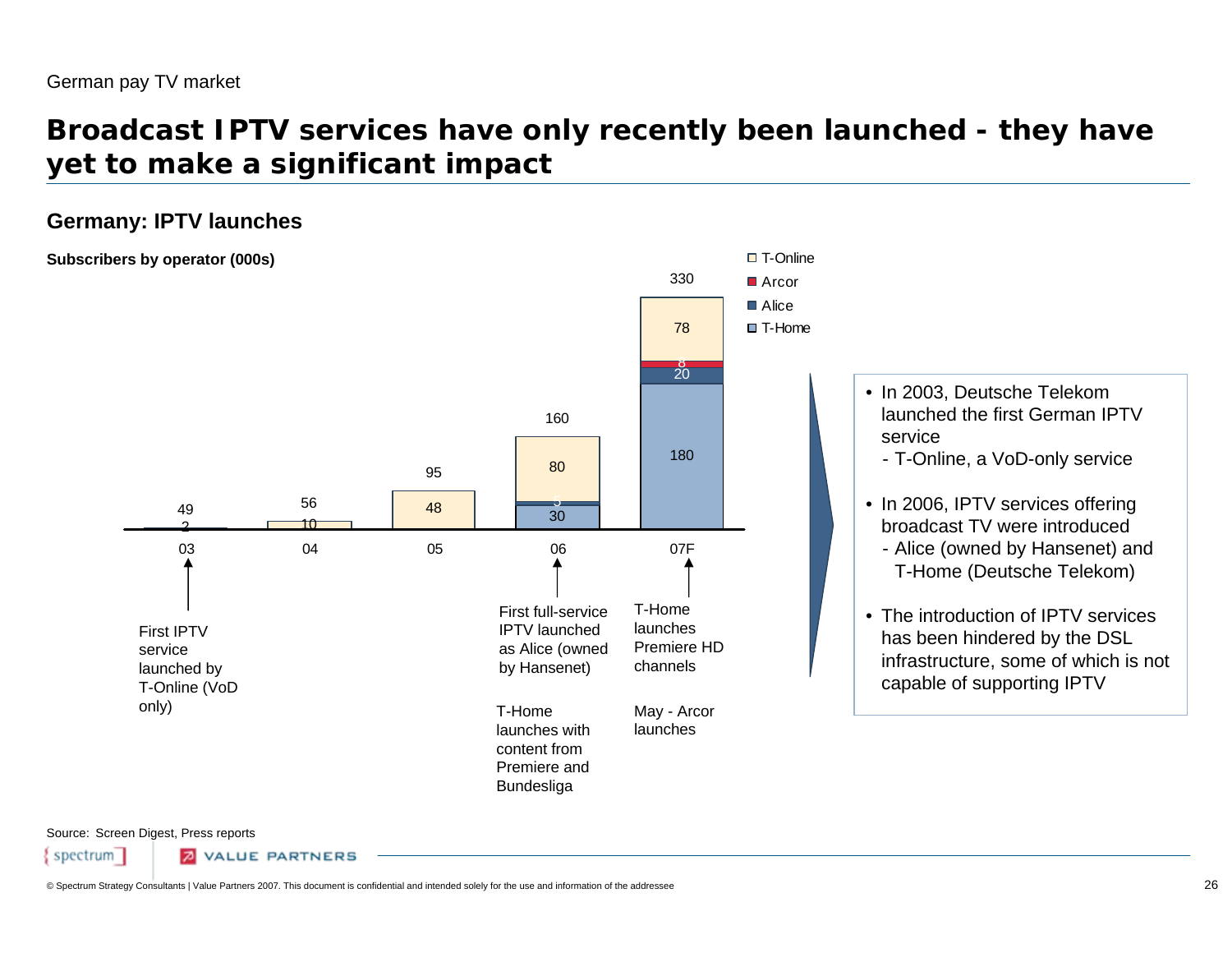### **In Germany, Premiere and Unity Media are the most vertically integrated companies**

#### **Germany: Vertical integration of key players**

Degree of vertical integration







- **Premiere and Unity Media / Arena both have a high degree of vertical integration**
- Premiere
	- owns the Premiere satellite platform
- produces 11 own-branded channels
- acquires extensive sports and film rights
- Unity Media / Arena
	- Unity owns cable operators Ish and Iesy
	- Arena has acquired (and sub-licensed) the live rights to Bundesliga football matches – it also operates a channel package and a satellite platform
- In contrast, Kabel Deutschland (KDG) and T-Online are both firmly positioned as platform operators with no significant vertical integration
- Commercial broadcasters, RTL and Pro7Sat.1, are primarily focused on their channel businesses

Source: Informa, Screen Digest, Press reports

spectrum

Low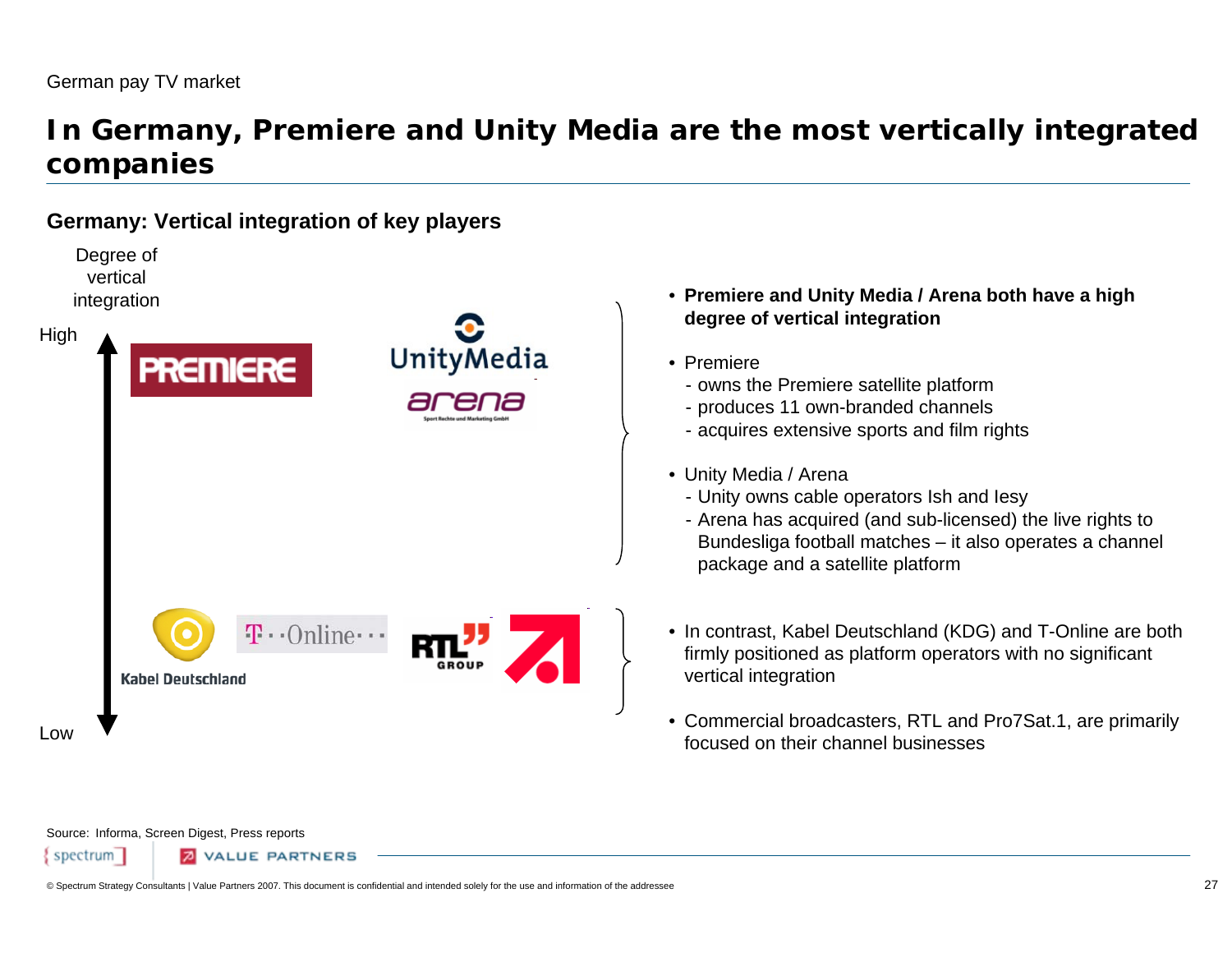### **The major FTA broadcasters (public and commercial) are the most powerful players in the German TV market**

#### **Channel positioning and carriage dynamics**

| <b>Public</b>                                            | • ARD and ZDF are well funded through the licence fee (and advertising)                                                                                                                                                                                                                                                                                                                                                                                                                                                                                        |
|----------------------------------------------------------|----------------------------------------------------------------------------------------------------------------------------------------------------------------------------------------------------------------------------------------------------------------------------------------------------------------------------------------------------------------------------------------------------------------------------------------------------------------------------------------------------------------------------------------------------------------|
| channels                                                 | • They have a strong position relative to platforms, due to their "must-carry" status – their carriage fees are regulated                                                                                                                                                                                                                                                                                                                                                                                                                                      |
| <b>Major</b><br><b>Commercial</b><br><b>broadcasters</b> | • RTL and Pro7Sat.1 are in a powerful position, due to their continuing high viewing shares<br>• Previously reluctant to move to digital<br>- given digital multi-channel's potential to fragment the viewing shares of the major incumbent commercial<br>broadcasters<br>- RTL and Pro7Sat.1 were able to hinder digital cable by boycotting it, after cable providers demanded that the<br>broadcasters should pay them carriage fees – a settlement was finally agreed in Jan 2006<br>- in 2006, both broadcasters launched their own pay thematic channels |
| <b>Channels</b>                                          | • Analogue cable only has a limited number of available slots (typically about 30) - decisions about which channels                                                                                                                                                                                                                                                                                                                                                                                                                                            |
| owned by                                                 | should gain access to these slots are subject to the intervention of the regulators in each of the Länder                                                                                                                                                                                                                                                                                                                                                                                                                                                      |
| other                                                    | • As several channels (e.g. the major FTA channels) have "must carry" status, channels owned by other broadcasters                                                                                                                                                                                                                                                                                                                                                                                                                                             |
| <b>broadcasters</b>                                      | are often unable to secure widespread carriage; it is easier, however, for them to gain carriage on digital platforms                                                                                                                                                                                                                                                                                                                                                                                                                                          |
| <b>Channels</b><br>owned by<br>platform<br>operators     | • Prior to the entry of Arena in 2005, Premiere's channels seemed to be in a strong position with respect to rights<br>holders – however, this did not prevent them from losing the rights to Arena<br>• Arena's subsequent experience - in particular, in its attempts to gain access to Premiere's set-top boxes and Kabel<br>Deutschland's cable network - suggests that channels owned by platforms do not have as much negotiating power<br>relative to other platforms, as they might have thought (or hoped)                                            |

Source: Spectrum / Value Partners analysis

spectrum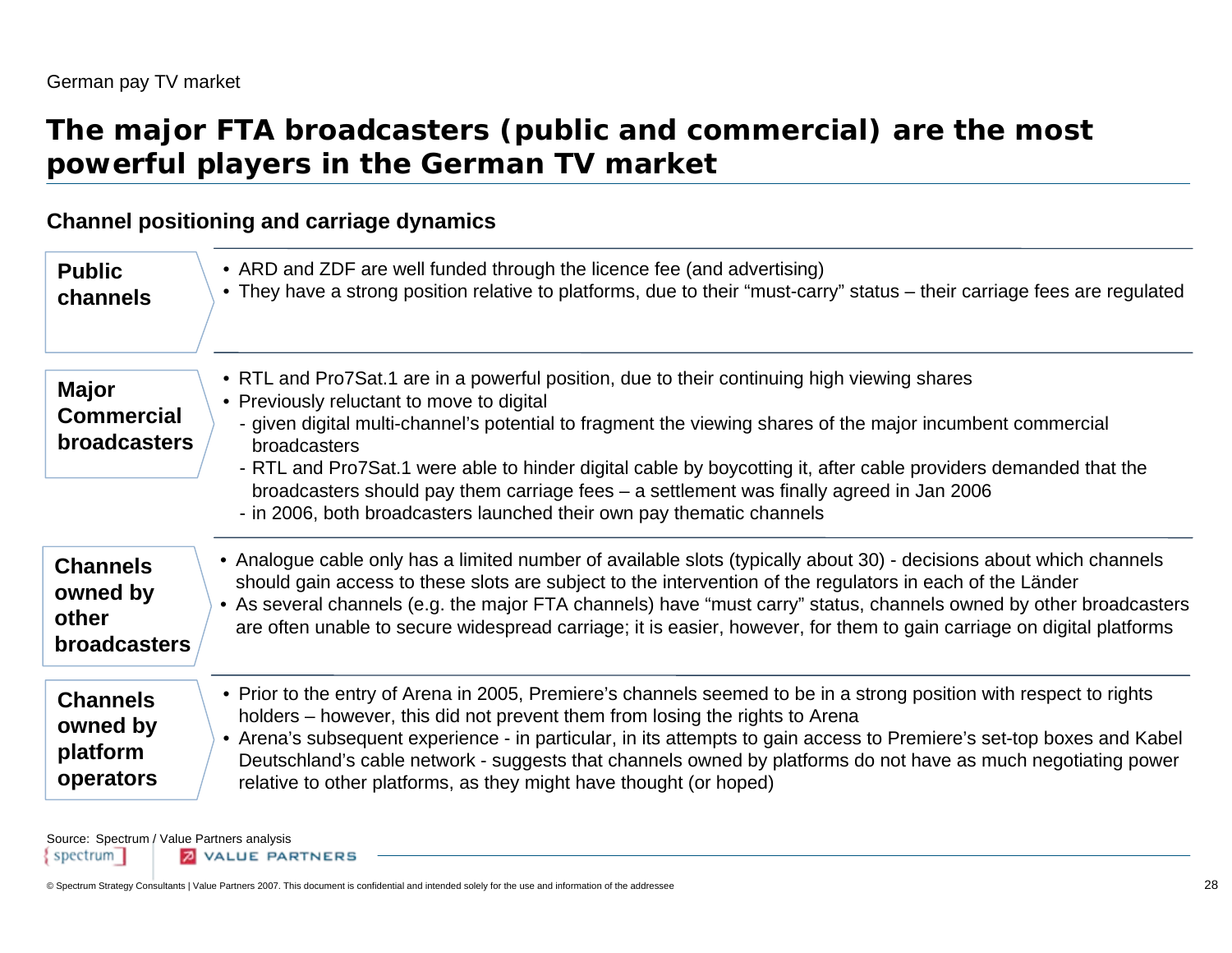### **Analogue cable and free satellite services provide an extensive range of channels - premium content is available only on digital pay platforms**

#### **Germany – Current consumer packages**

|                                                    | <b>Analogue</b><br>$\overline{\mathsf{cable}}^{(1)}$ | <b>Free</b><br>satellite               | Pay<br>satellite                                                                  | Digital cable <sup>(3)</sup>                                                                                                        | <b>IPTV</b>                                                                                                                                          |
|----------------------------------------------------|------------------------------------------------------|----------------------------------------|-----------------------------------------------------------------------------------|-------------------------------------------------------------------------------------------------------------------------------------|------------------------------------------------------------------------------------------------------------------------------------------------------|
| <b>Basic</b>                                       | • c30 basic<br><b>FTA</b><br>channels                | $\cdot$ c300<br><b>FTA</b><br>channels | • No longer offers a<br>basic package $(2)$                                       | • All basic FTA<br>channels<br>• C. 60 channels<br>• Video-on-demand                                                                | • 60 FTA channels                                                                                                                                    |
| <b>Extended</b><br>basic                           | • None                                               | • None                                 | • Two general<br>entertainment<br>packages<br>• New platform<br>launching Sept 07 | • Second-tier<br>premium channels,<br>e.g. Disney, TCM,<br><b>MTV</b>                                                               | • 29 second-tier<br>channels, inc. TCM,<br>National Geographic,<br><b>MTV</b>                                                                        |
| <b>Premium</b>                                     | • None                                               | $\bullet$ None                         | • Premium<br>packages from<br>Arena / Premiere<br>• HD offer                      | • Arena / Premiere<br>packages over cable<br>• International<br>channels                                                            | • Arena / Premiere<br>packages<br>• HD offer                                                                                                         |
| Value-<br>added<br>services                        | • None                                               | $\bullet$ None                         | • Mobile TV<br>services<br>• Near-VoD (via<br>PVR)                                | • Video-on-demand<br>(in enabled areas)                                                                                             | • Programmes on-<br>demand<br>• PVR services                                                                                                         |
| <b>Bundling</b><br>(with<br>telephony /<br>online) | • None                                               | • None                                 | • None                                                                            | • Available with<br>broadband Internet<br>and telephony in<br>some areas<br>• Precise packaging<br>of bundle depends<br>on operator | • Offered, at a<br>minimum, as part of a<br>triple-play service<br>including DSL and<br>telephony<br>• Some operators offer<br>quad-play with mobile |

<sup>•</sup> Multi-channel TV is available on both analogue cable and free satellite (either for free or for a minimal charge)

- Premium services (the Arena and Premiere packages) are available on:
- pay satellite
- digital cable
- IPTV
- Triple play packages are being offered in some cable areas and as part of bundled IPTV packages

Note: (1) Channels are Free-To-Air, but subscribers pay c. €10 a month for access (often included in renter's utility bills); (2) Premiere withdrew its basic package in mid-2006; (3) Digital requires a new set-top-box for existing analogue cable subscribers

Source: Screen Digest, company websites spectrum

<sup>•</sup> Extended basic services are currently available on digital cable and, from September 07, also on satellite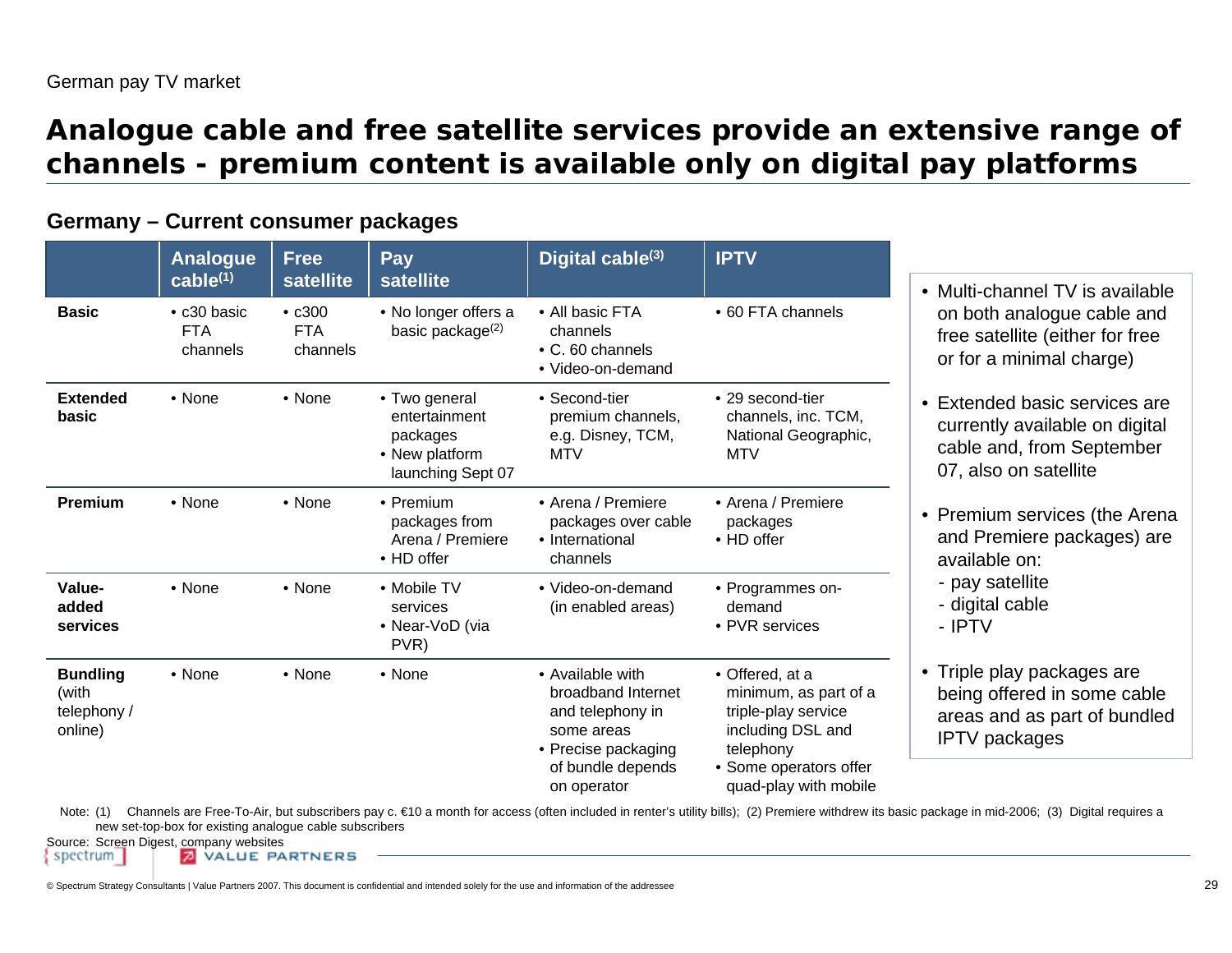# **Based on PPP, German pay TV services are considerably less expensive than the UK's – a feature which is becoming more pronounced**

**Pricing comparison with the UK – (US\$, PPP)**



Source: Informa *TV in Western Europe*, company websites, EIU

spectrum **2** VALUE PARTNERS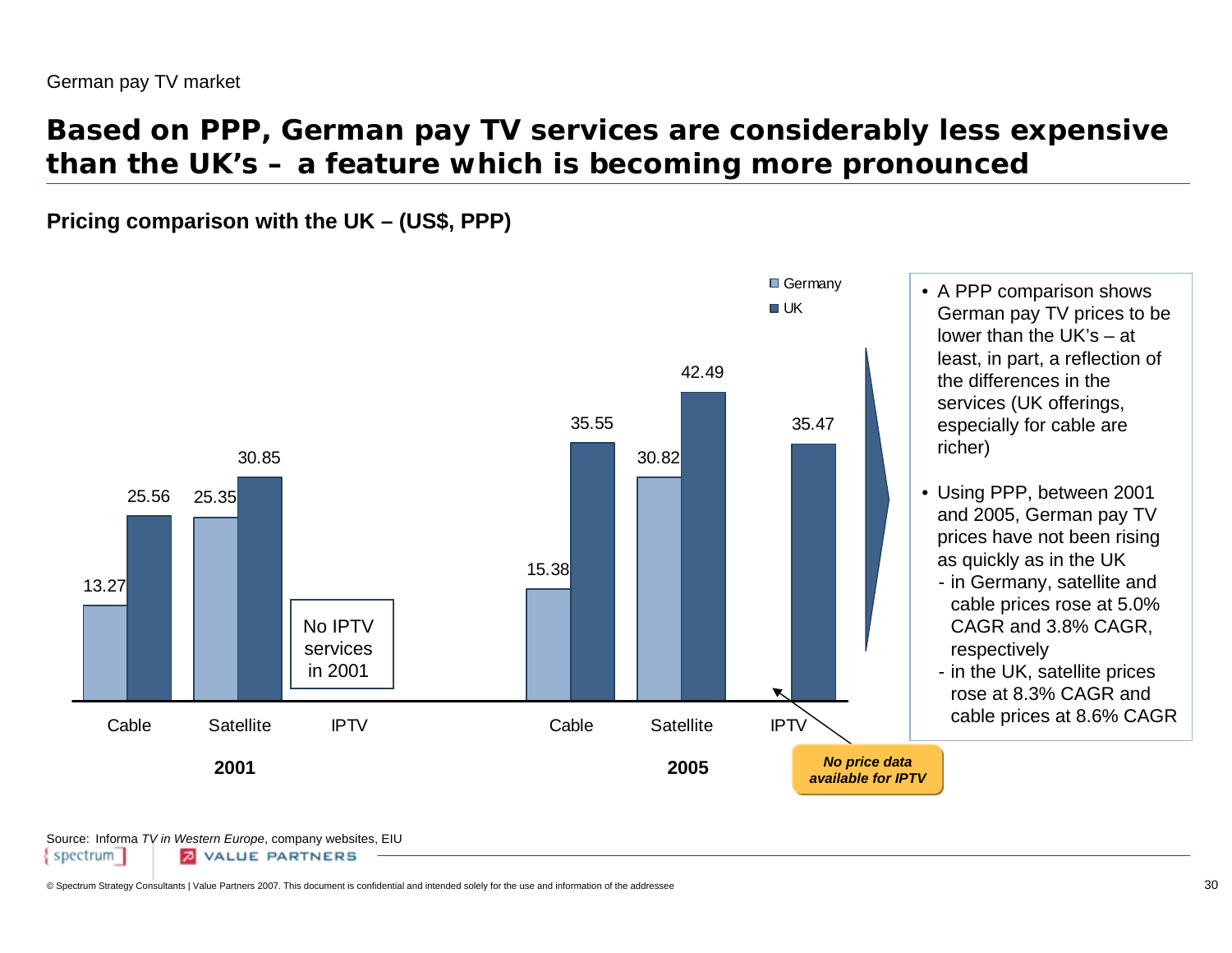### **Between 2001 and 2005, a lack of competition for pay TV rights saw the value of football rights stagnate – until Arena won the rights in 2005**

**Germany: Value of sports over time (€m)(1)**



Note: (1) This includes live, highlight, IPTV / internet and international rights Source: Deutsche Bank, TV Sports Markets, Spectrum / Value Partners Analysis

**VALUE PARTNERS** 

spectrum

• As a proportion of total football income, the value of pay football rights is lower than in other European countries:

- 28% in Germany, compared to 45% in the UK and 55% in Italy
- a reflection of relatively low consumer take-up of pay TV football
- Despite relatively low consumer interest, during the 1990s, the value of football rights rose sharply
	- from €40m p.a. in 1991, when the rights were first acquired by KirchMedia (owner of Premiere), to €360m in 2001 (CAGR of 27%)
- In 2000/01, KirchMedia collapsed in part, because of overpaying for various rights - but Premiere (via a restructured KirchMedia) was able to continue its operations
- The Bundesliga responded by reducing the price for the rights by 16% - and they remained at that level until 2005, when new entrant Arena bid for and won the rights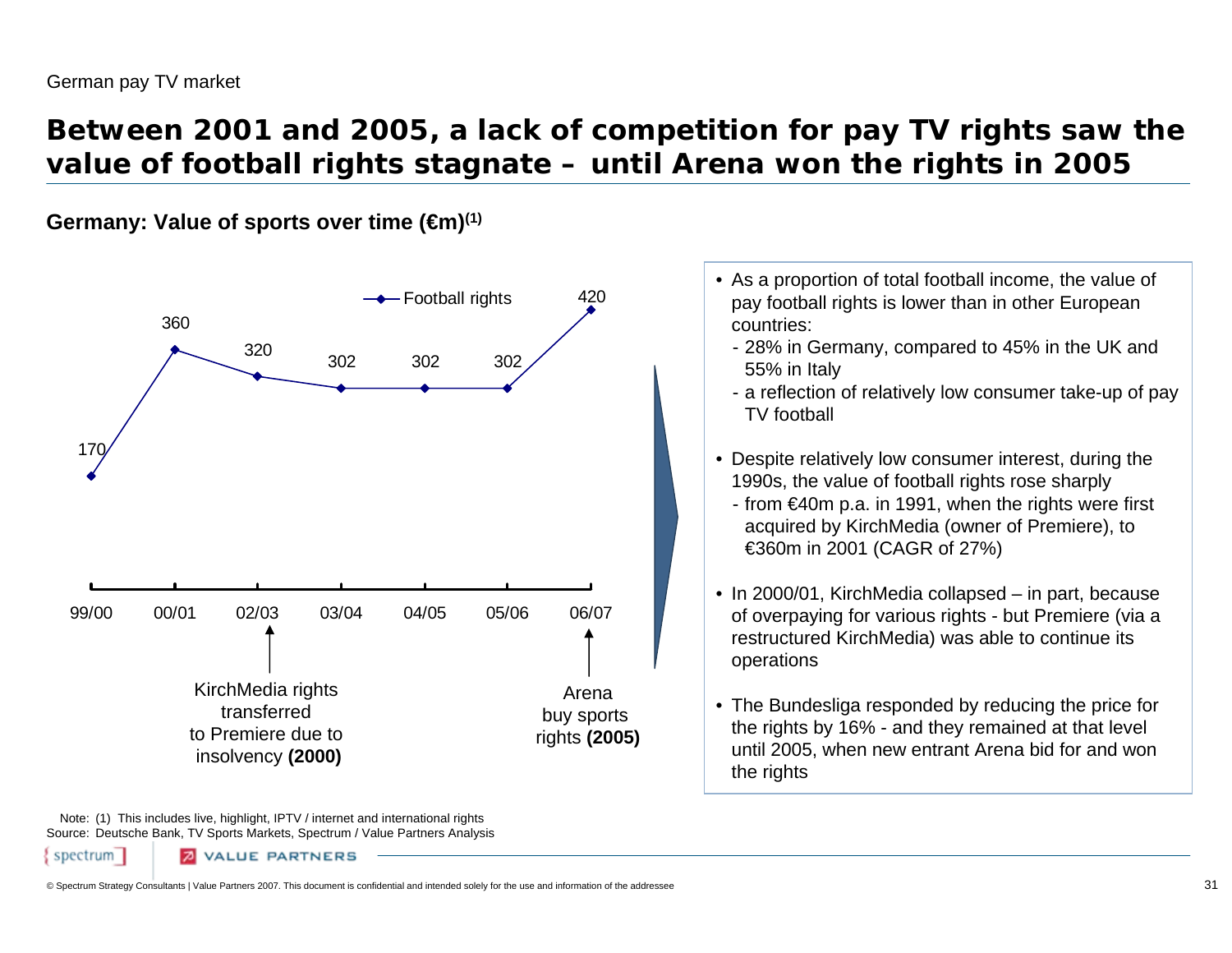### **However, Arena's football strategy has faced significant challenges**

#### **Germany – Pay TV football since 2005**

• In 2005, Unity Media, via its wholly-owned subsidiary, Arena, created a major shock by beating Premiere to the live Bundesliga rights **Arena wins live football rights**

**Arena's problems with Premiere & KDG**

- Arena's strategy was dependent on securing carriage via other operators' systems, in particular, Premiere and Kabel Deutschland
- Arena failed to reach agreement with these two players fatally undermining the company's business model

**Proposed deal between Arena and Premiere**

- Arena then negotiated a new deal with Premiere
- Premiere would distribute the football via 1) its satellite platform; and 2) its existing arrangement with Kabel Deutschland, whereby Premiere distributes its TV services over the KDG network
- Premiere's channels would be made available to Unity Media cable subscribers
- Unity Media would take a 16.7% stake in Premiere

#### **Approval by the Cartel Office**

spectrum

- The Arena / Premiere deal was investigated and, in July 07, approved by the Cartel Office (with certain restrictions)
- The main rationale for approving a deal (which would effectively see the end of competition for pay TV football rights) was the absence of a viable alternative: i.e. Arena was making heavy losses and Premiere was the only potential partner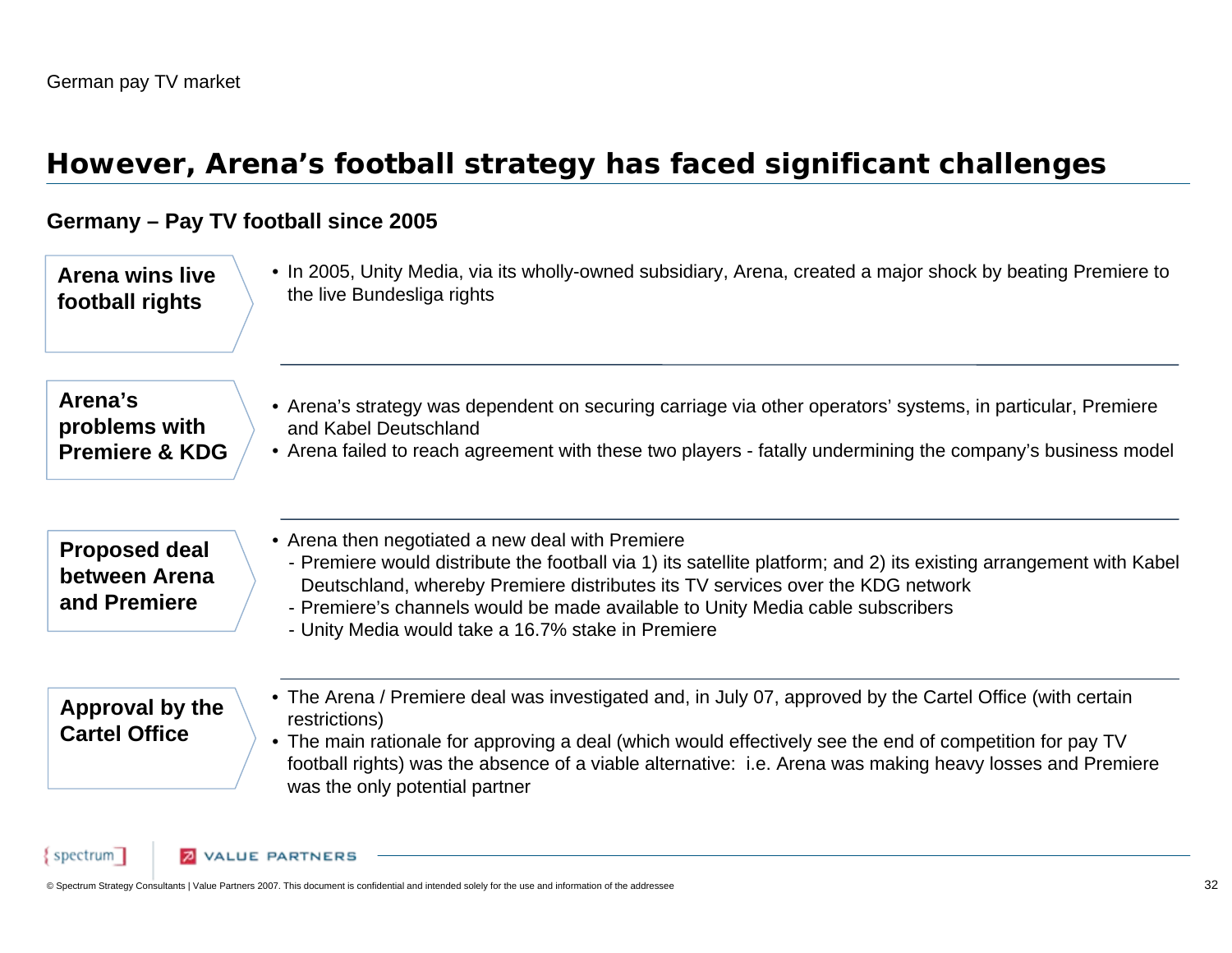### **Since 2002, the value of FTA movie rights has exceeded the value of pay TV rights**

**Germany: Value of movie rights over time (€m)**



- **German FTA television is much more active in buying movie rights than UK FTA broadcasters**
	- in 2006, FTA rights accounted for 56% of the total movies rights value, compared to 26% in the UK
- Between 2000 and 2002, both **pay and FTA film rights values declined sharply**, before recovering after 2003
	- pay-TV rights values declined, due to the collapse of the Kirch empire; this also had a knock-on effect on the value of FTA rights
	- FTA rights payments were put under further pressure in the advertising slump of the same period - CAGR (6%), 2000-04
- The **PPV market is much less mature than the UK**, but is growing faster
	- in 2004, worth €9m vs. €58m in the UK
	- CAGR of 67% vs 41% in the UK (2000-04)
- restricted by **longer German PPV windows**, which are ~6 months after release on video. compared to between 2 and 5 months in the UK

Note: (1) Note pay TV rights also include Austria Source: Screen Digest European Movie Rights 2005

spectrum

**VALUE PARTNERS**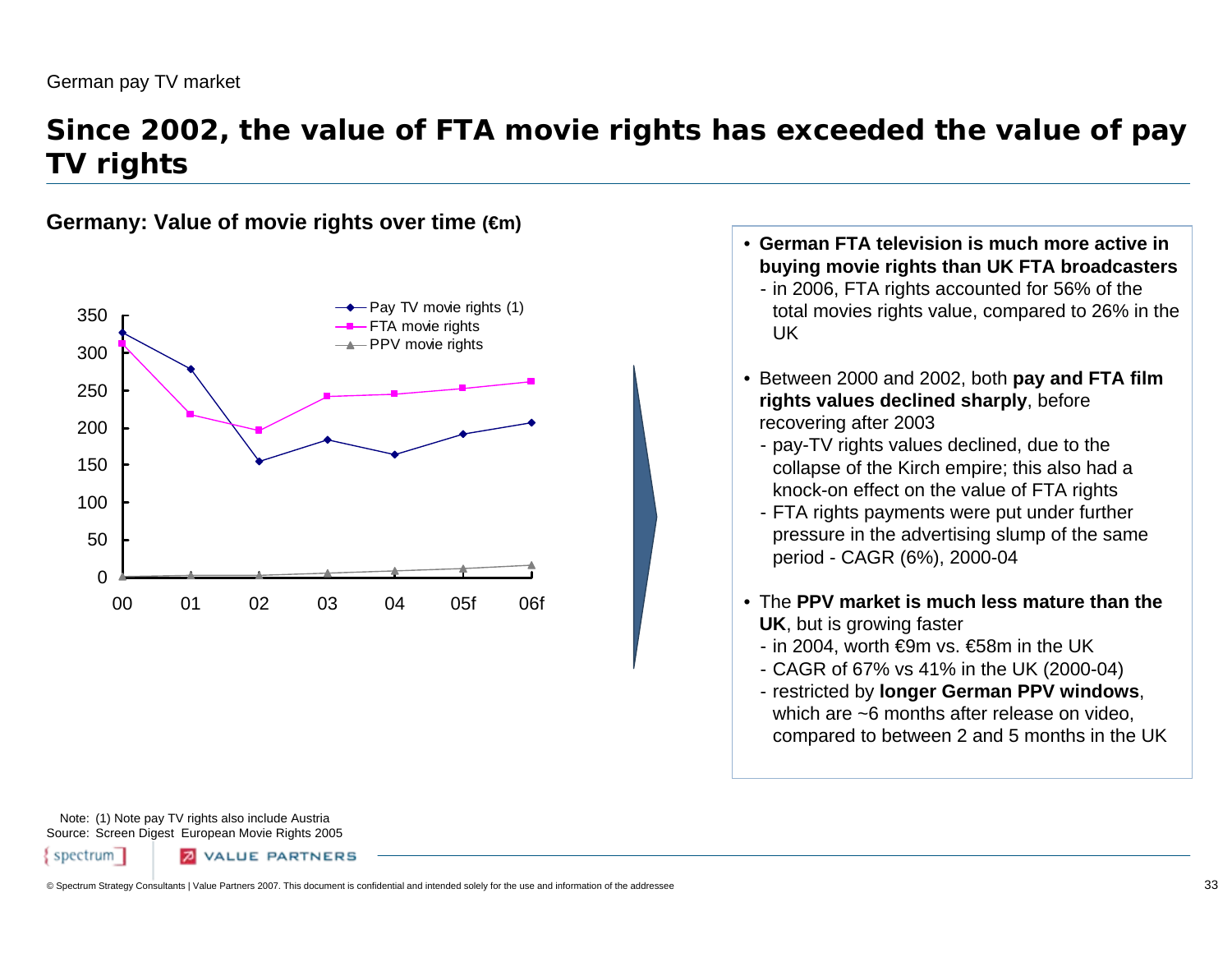# **Many regulatory interventions have focused on potential competition impacts (1/2)**

### • Most broadcast regulation is the responsibility of the individual Länder • The Bundeskartellamt (Cartel Office) gets involved in the more significant competition-related issues **Regulatory bodies**

### **Key interventions – cable mergers**

| Liberty<br>acquisition of<br><b>KDG</b>       | • In Jan 2002, Liberty Global, owner of cable operators EWT and Primacom, wanted to merge with Kabel<br>Deutschland (the largest cable operator in Germany)<br>• The Bundeskartellamt blocked the deal on the grounds that the merger would damage competition in the pay<br>TV market                                                                                               |  |
|-----------------------------------------------|--------------------------------------------------------------------------------------------------------------------------------------------------------------------------------------------------------------------------------------------------------------------------------------------------------------------------------------------------------------------------------------|--|
| <b>KDG</b><br>acquisition of<br>Ish / lesy    | • In Oct 2004, Kabel Deutschland wanted to acquire Ish, lesy and Kabel BW<br>• The Bundeskartellamt did not approve the deal as it would have strengthened KDG's dominant position in<br>the input market, i.e. vis-à-vis TV programme providers                                                                                                                                     |  |
| Mergers of Ish,<br>lesy and Tele-<br>columbus | • In June 2005, BC Partners sought to merge three cable operators (via two separate deals)<br>• Both merger projects were cleared – on the grounds that neither of the two mergers would result in the<br>creation or strengthening of a dominant position<br>• The approval of these deals led to the creation of Unity Media (now the second largest cable operator in<br>Germany) |  |

Source: Spectrum / Value Partners analysis

spectrum<sup>1</sup> **2** VALUE PARTNERS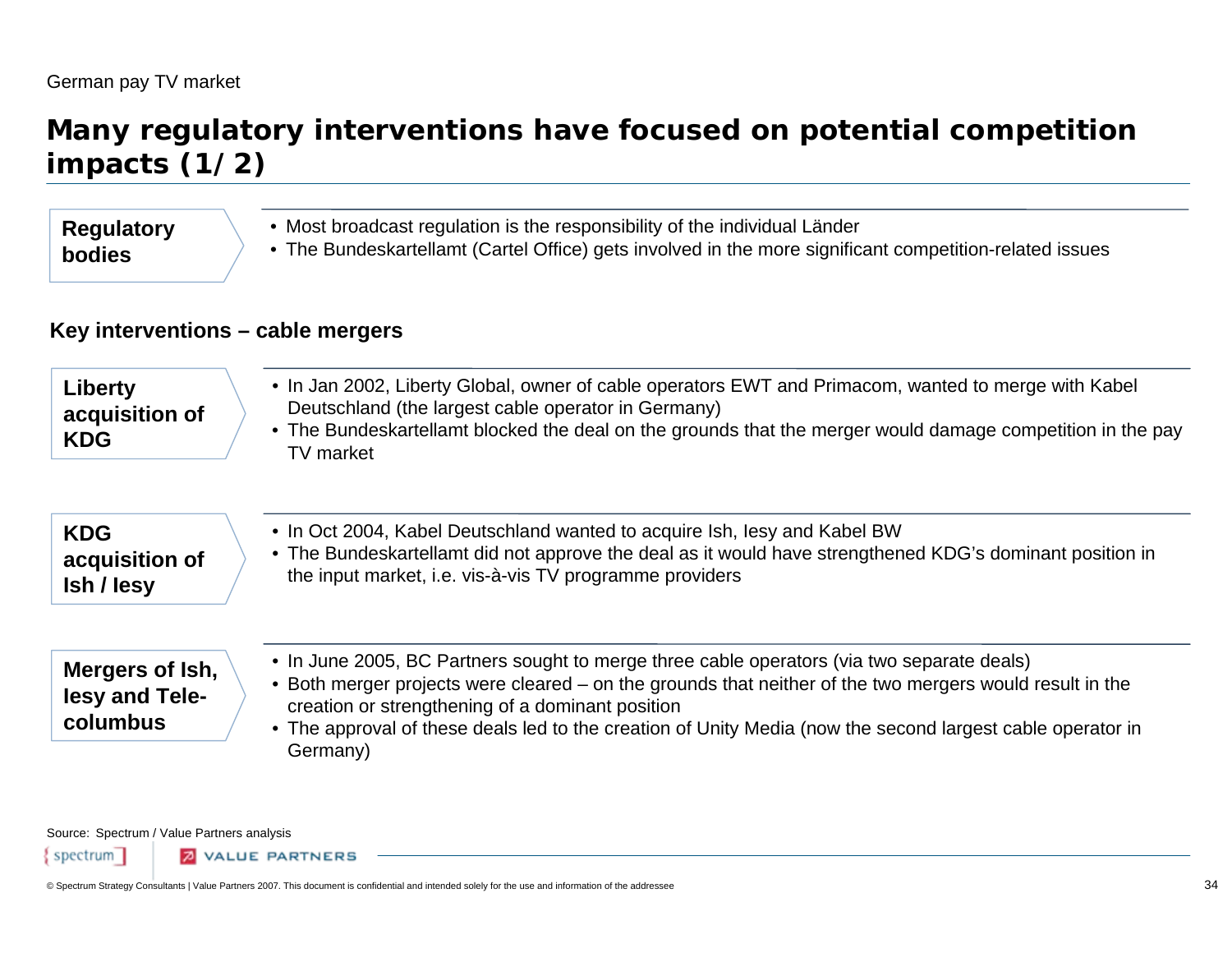## **Many regulatory interventions have focused on potential competition impacts (2/2)**

### **Key interventions**

| • In December 2006, RTL and Pro7Sat.1 announced their intention to move to an encrypted satellite platform<br>(having previously been available on FTA satellite)<br>• The Bundeskartellamt blocked the deal on the grounds that the joint approach of the two broadcasters would<br>be unlawful under cartel law                                                                                                                                             |
|---------------------------------------------------------------------------------------------------------------------------------------------------------------------------------------------------------------------------------------------------------------------------------------------------------------------------------------------------------------------------------------------------------------------------------------------------------------|
| • As mentioned previously (slide 25), after Arena's initial failure to achieve its required subscriber numbers, it<br>wanted to establish a sub-licensing arrangement with Premiere<br>• This raised significant competition issues (as the deal would reduce the likely potential purchasers of pay TV<br>football rights from two to one)<br>• Nevertheless, the Bundeskartellamt approved the deal (with certain restrictions) – because there appeared to |
|                                                                                                                                                                                                                                                                                                                                                                                                                                                               |

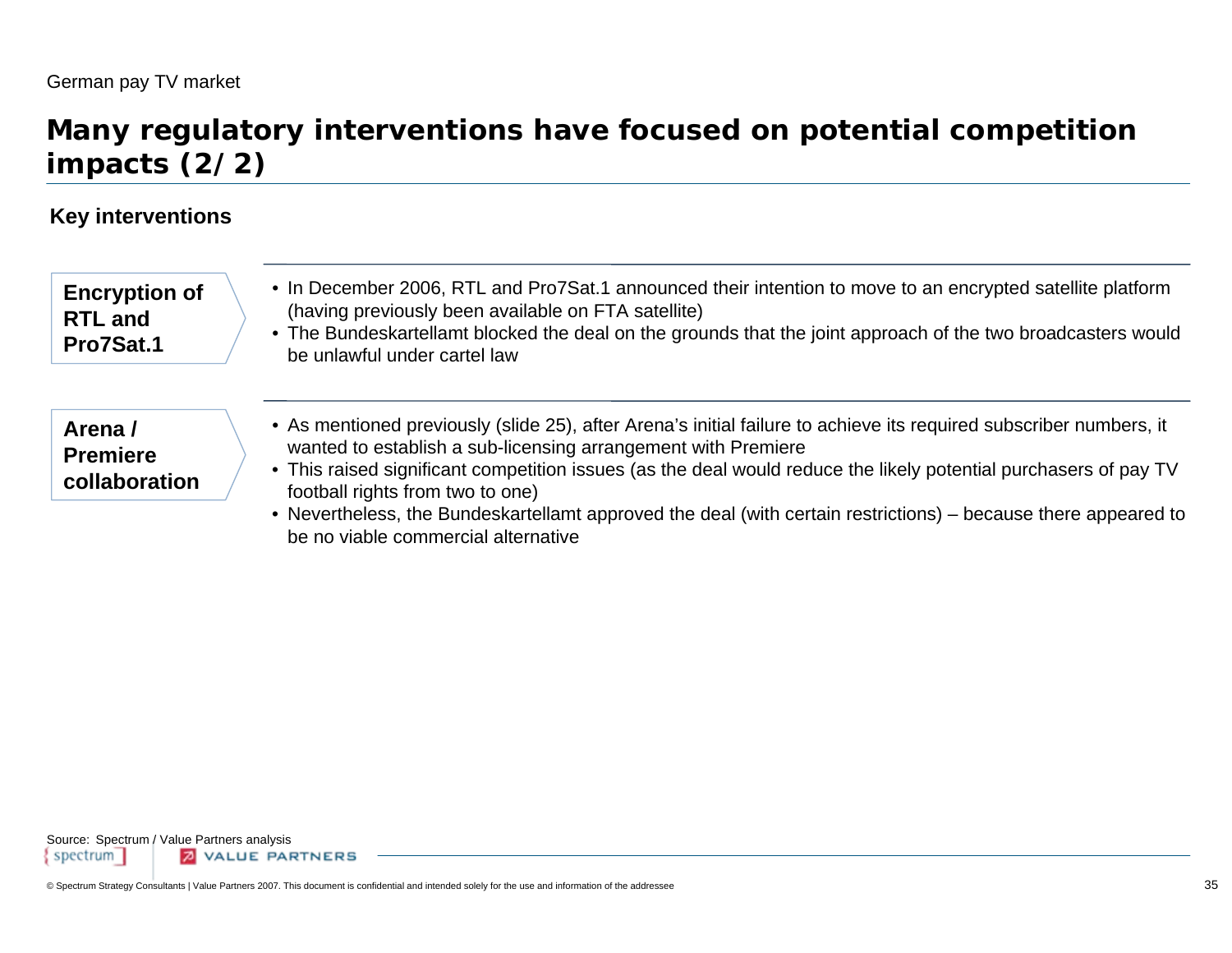© Spectrum Strategy Consultants | Value Partners 2007. This document is confidential and intended solely for the use and information of the addressee



# **Italy**

International pay TV Study Executive Summary

September 2007

{spectrum] **2** VALUE PARTNERS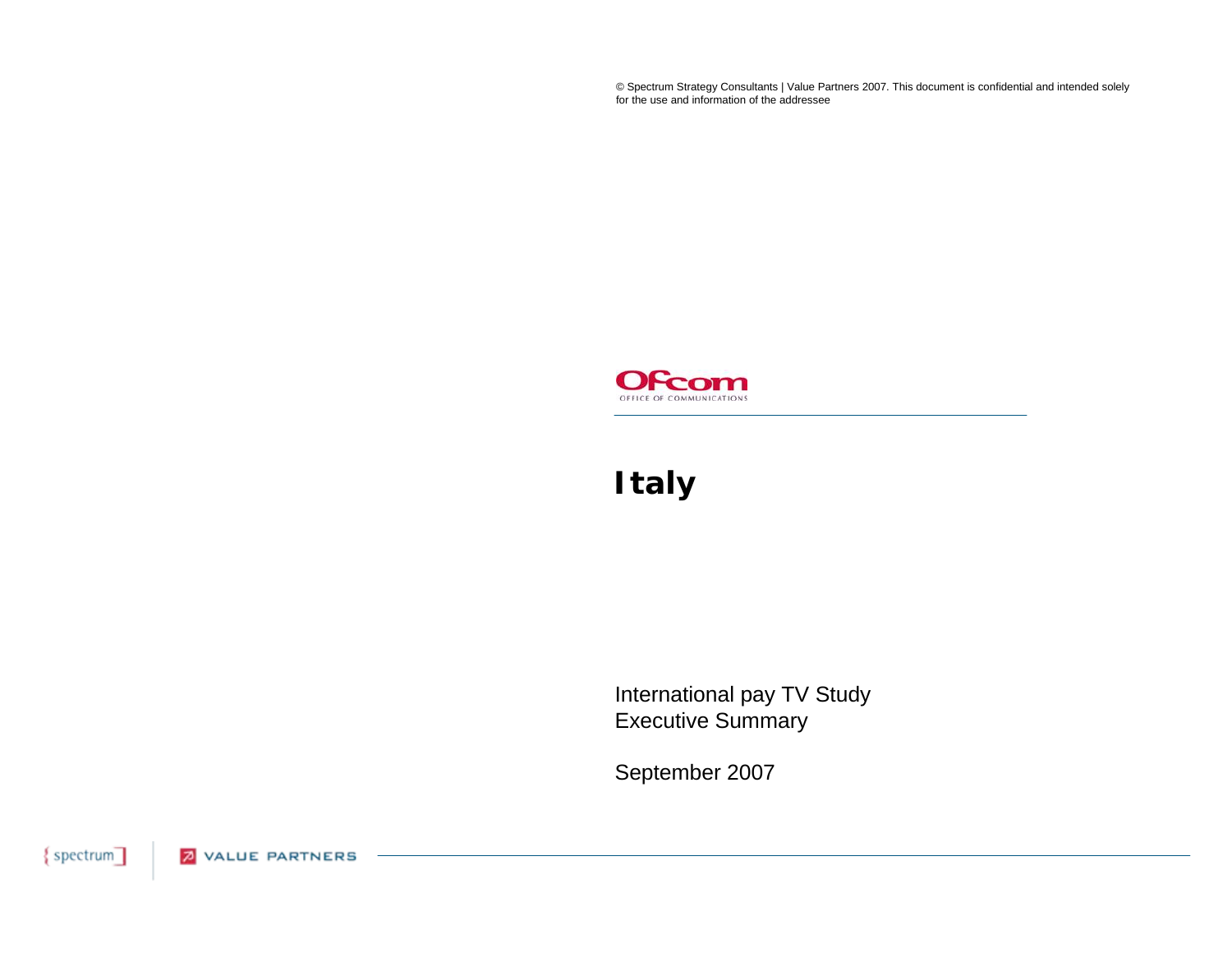# **Introduction - major players in the Italian TV market**

| <b>Platforms</b> |                                                                                 | <b>Broadcasters</b>                          |                                                               |
|------------------|---------------------------------------------------------------------------------|----------------------------------------------|---------------------------------------------------------------|
| <b>Satellite</b> | <b>Sky Italia</b> (formed following<br>merger of Telepiù and Stream<br>in 2003) | <b>PSB</b>                                   | <b>RAI</b>                                                    |
| <b>Cable</b>     | <b>None</b>                                                                     | <b>FTA Commercial</b><br><b>Terrestrials</b> | <b>Mediaset</b><br>La 7 (owned by Telecom Italia)             |
| IPTV*            | <b>Fastweb</b><br>Alice (owned by Telecom<br>Italia)                            | Pay commercial terrestrial                   | <b>Mediaset</b><br>La <sub>7</sub><br>(both offer PPV on DTT) |

Note: \* Not a complete list of players

 $spectrum$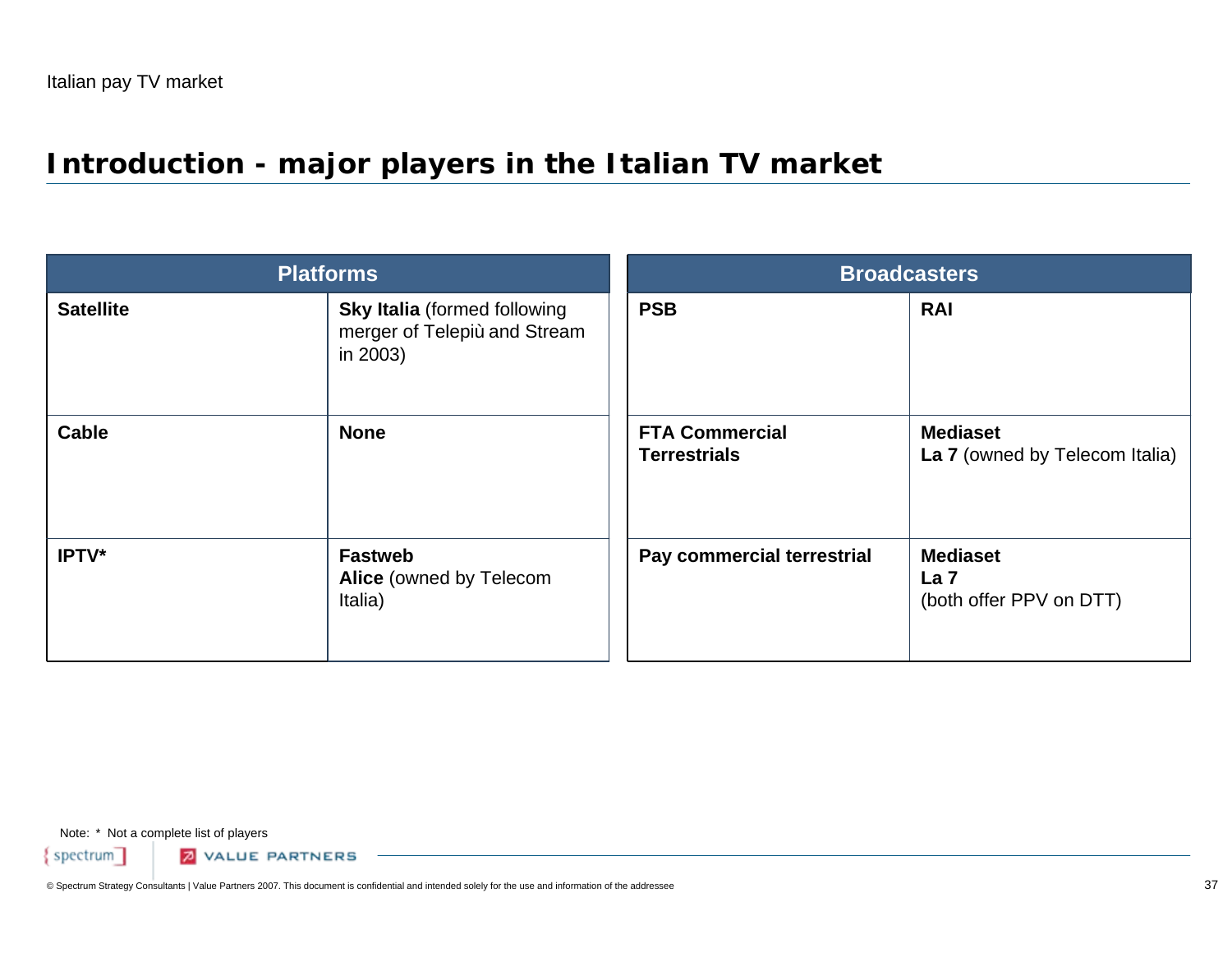# **In the last nine years, increasing consumer spend on pay TV(1) has been the primary driver of growth in the Italian TV market**



Note: (1) Consumer spending includes <u>both</u> subscription and PPV revenues Source: ZenithOptimedia, Screen Digest

spectrum

**VALUE PARTNERS**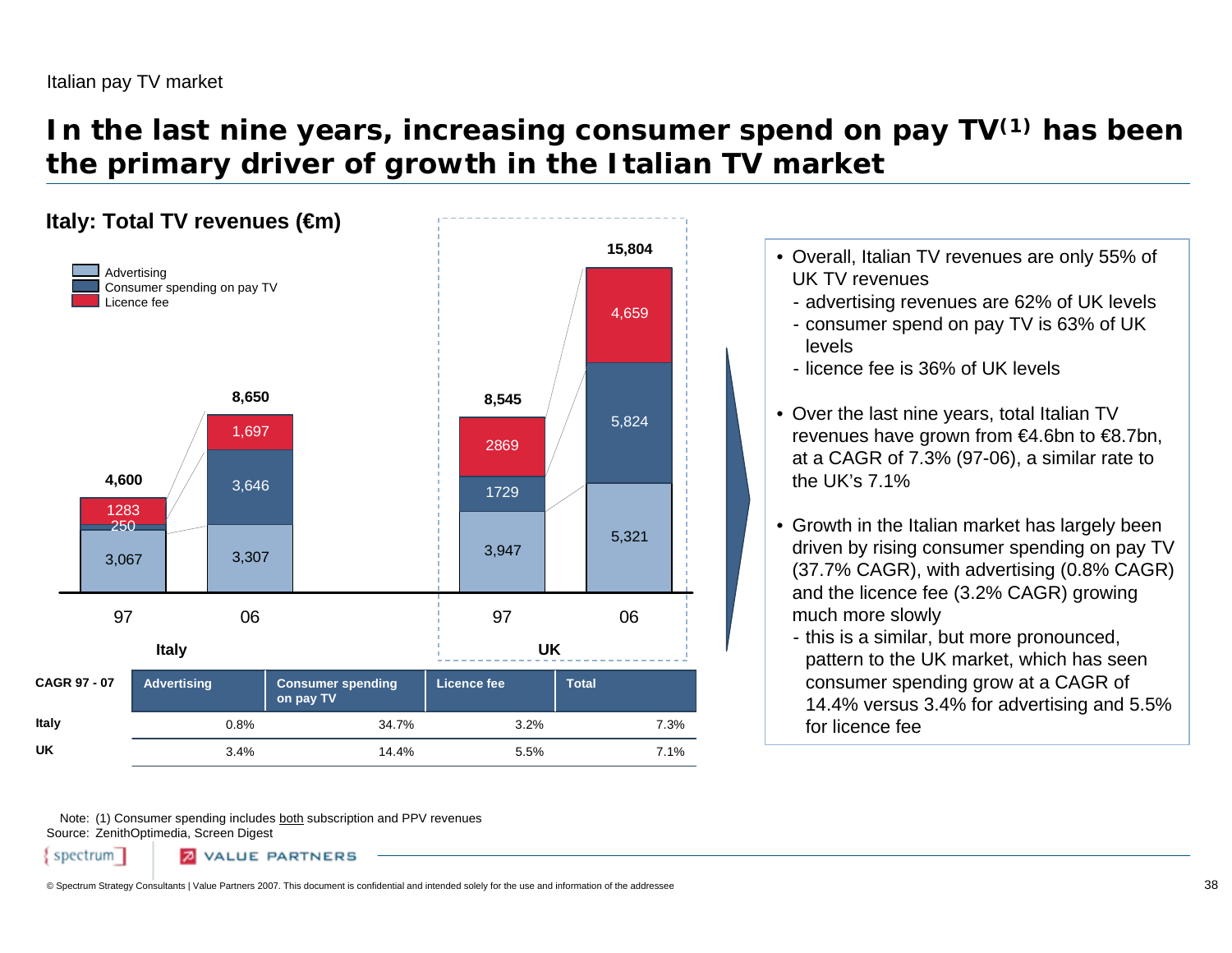## **Since 2004, digital TV penetration has grown significantly in Italy, but both digital and pay TV penetration levels remain below those of the UK**



### **Digital TV penetration**



• **Italy's pay penetration is much lower than the UK's**

- in 2006, 18.6% in Italy and 46.3% in the UK

- **Lower pay TV take-up in Italy is the result of**
	- **pay services being launched relatively late** (mid-90s)
	- Italy has **strong and very popular FTA channels**, thus reducing the appeal of pay TV
	- in 2004, the primarily free **FTA DTT platform** was launched; it offers consumers a free multichannel platform and, since 2005, optional  $PPV<sup>(1)</sup>$
- **The penetration of digital TV is much lower than in the UK, but, since 2004, it has been growing quickly**
	- prior to 2004, the only digital platforms available were for pay TV, thus limiting take-up
	- **in 2004, FTA DTT was launched;** it has been very popular and is largely responsible for the increasing number of digital homes

Note: (1) DTT PPV customers are not included in the pay TV penetration figures, but in Q3 06 there were 1.7m active PPV cards – equivalent to 7.4% of households Source: Spectrum / Value Partners analysis, Screen Digest spectrum **2** VALUE PARTNERS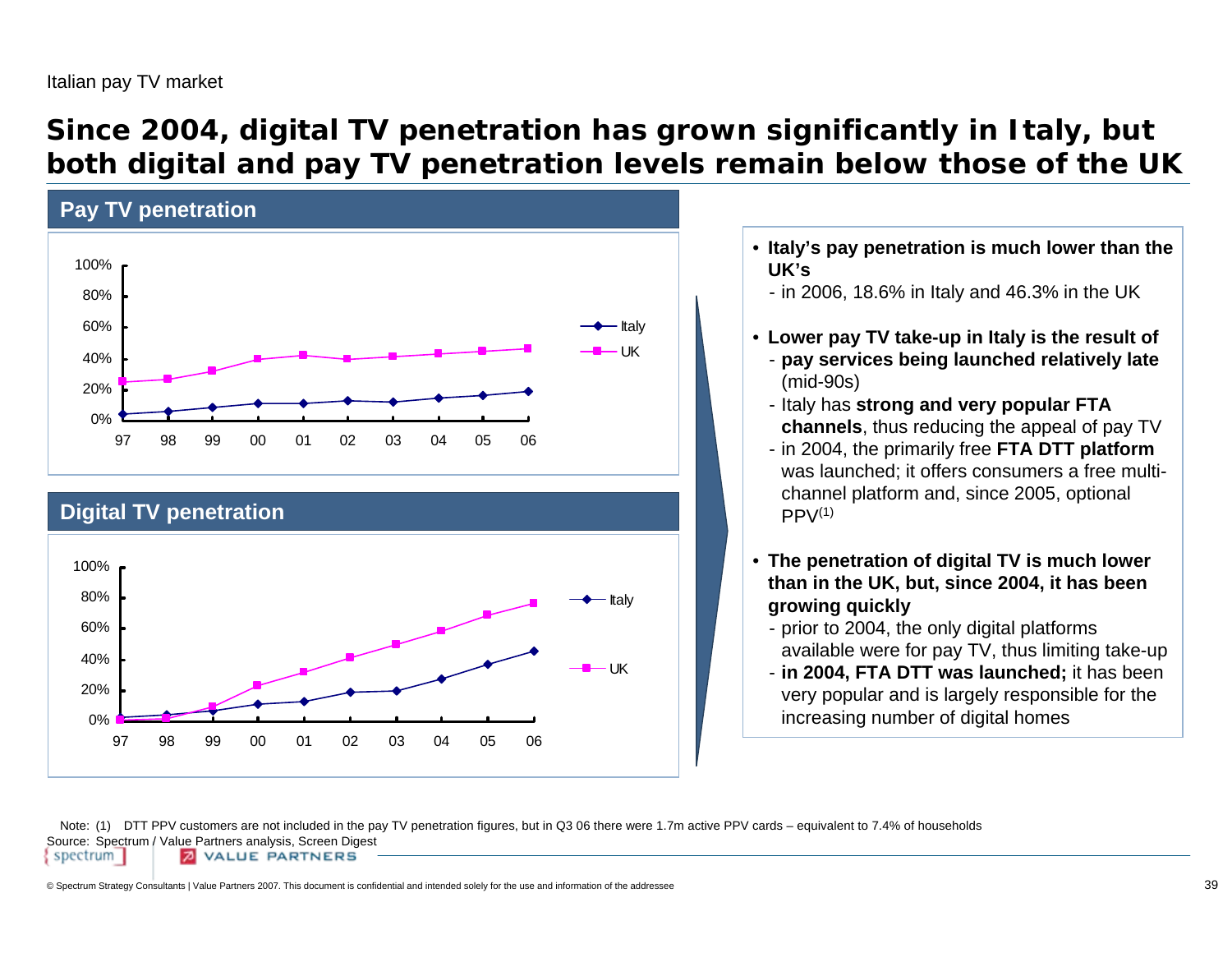# **In the absence of cable, satellite has become the major pay TV platform, but the introduction of DTT has changed the overall platform landscape**

**Italy: Evolution of pay platforms (TV household penetration, %)** •



Note: (1) Pay DTT services exist (using PPV rechargeable cards – in Q3 2006 1.7m) but penetration figures, over time, are not available (2) Canal+ pay analogue channel

(3) Exact date of closure of Stream cable service is unknown – the service was wound down over an extended period

Source: Screen Digest spectrum

**VALUE PARTNERS** 

- **The Italian pay TV market is split between three main platforms**
	- satellite 17.4% penetration
	- IPTV 1.2% penetration
	- pay and FTA DTT 17.9% penetration
- **Until recently, the multi-channel market was delivered by a single platform** 
	- satellite is the only pay platform with critical mass, owing to the lack of cable in Italy
	- however, since its launch in 2004, DTT has made rapid gains and has just overtaken satellite to become the leading multi-channel platform
	- DTT's ability to offer PPV services is likely to affect the overall development of pay TV
- IPTV is also making steady gains (**Italy is one of the most established IPTV markets in Europe**), but penetration is still only 1%
- Cable rollout began in 1997, but was quickly suspended due to high capital investment costs and a lack of political and industry support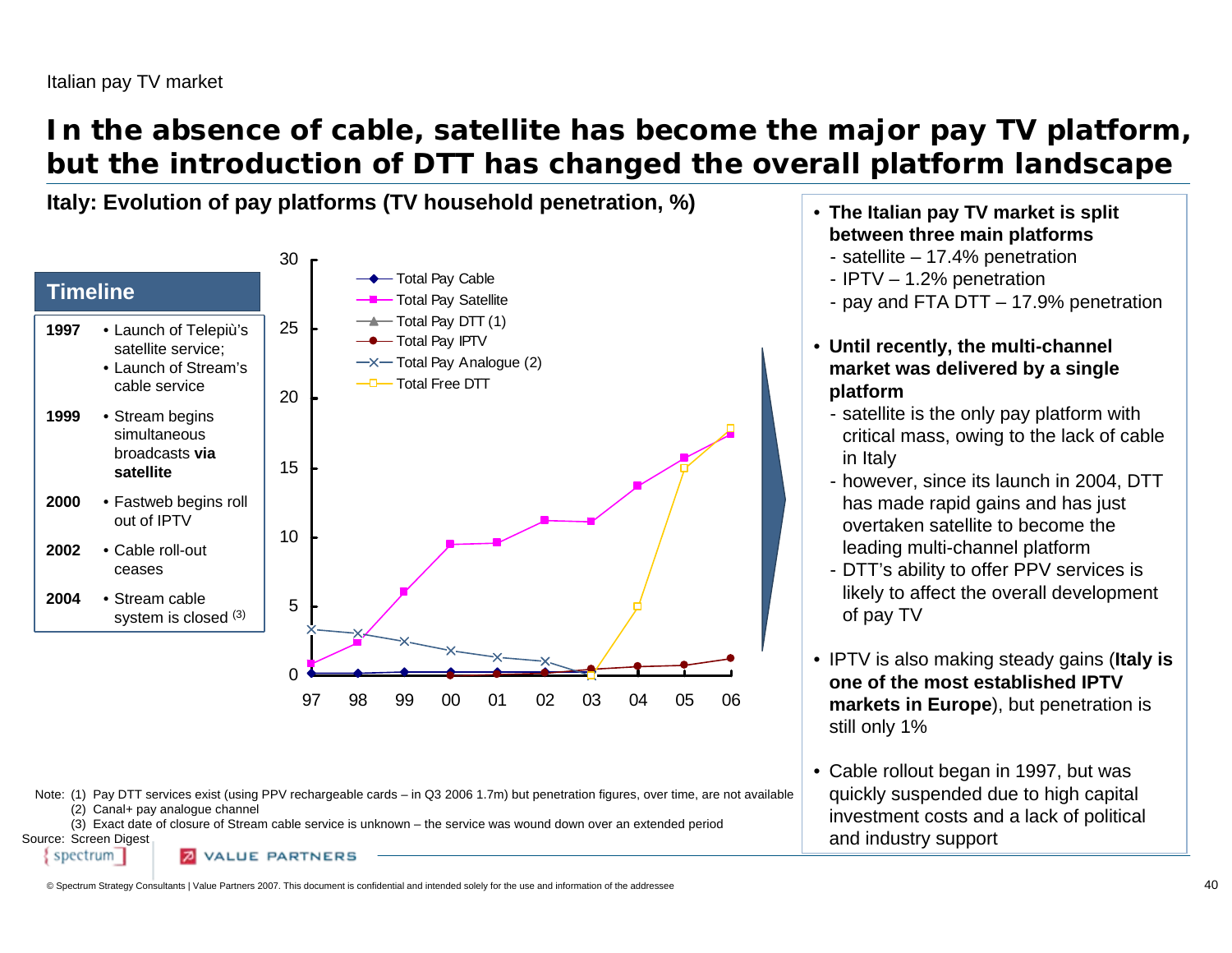## **Public broadcaster, RAI, and commercial media group, Mediaset, are the leading channel owners in Italy, accounting for 84% of viewing**

### **Italy: Overview of channel owners**



Source: Informa, One TV Year in the World (2007), Telecom Italia Annual Report 2006

spectrum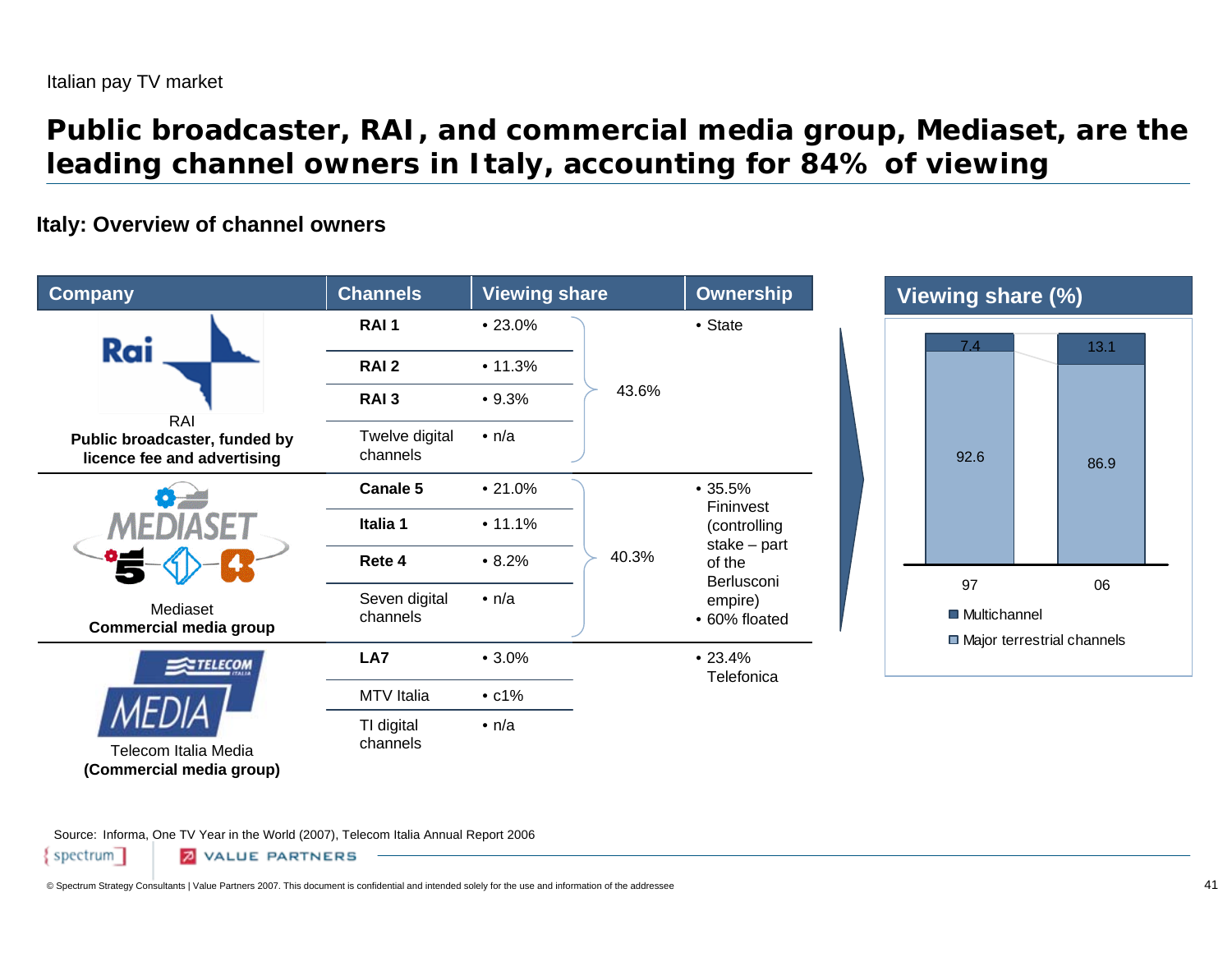# **Following the merger of the two rival satellite operators in 2003, Sky Italia has increased its subscribers from 2.5m to 4.0m**



- **Between 1997 and 2006, satellite subscribers increased from 180k to 4.0m (17% penetration)**
- **From 1998 to 2003, a battle for subscribers took place between the Vivendi-owned Telepiù and News Corp's Stream** (the precursors of Sky Italia)
	- Telepiù was the original satellite platform, having launched in 1996
	- Stream was launched by Telecom Italia as a cable service, but began simulcasting on satellite in 1998, when cable roll-out was suspended
- **Prior to their eventual merger in 2003, several attempts were made to merge Telepiù and Stream**
	- in 2002, Vivendi's attempts to take over Stream were blocked by Italian antitrust authorities
	- News Corp eventually persuaded the authorities to allow the merger, by threatening to abandon its service
- **Since the merger, Sky Italia has added over 1.5m subscribers, at a CAGR of 17%**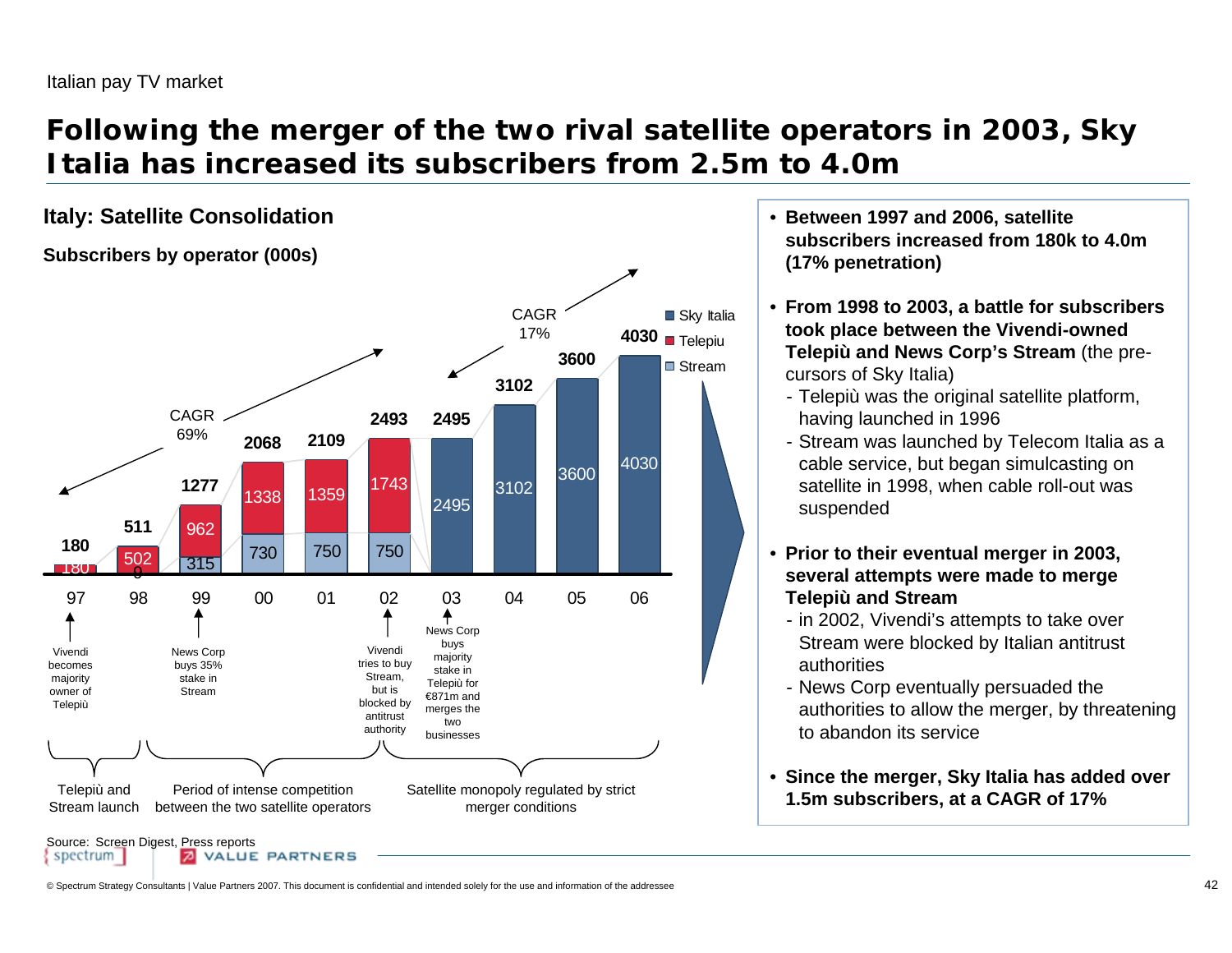# **The Italian IPTV market is still very small – with penetration of only 1%**

**Italy: IPTV**

### **Subscribers by operator (000s)**



Note: (1) e.biscom was the founding owner of the Fastweb service (rebranded as Fastweb soon after launch) Source: Screen Digest, Press reports

spectrum **2** VALUE PARTNERS

### • **As in most Western European territories, IPTV is at an early stage of development:**

- Fastweb is the clear market leader, followed by Telecom Italia's Alice service
- other players are poised to enter the market, e.g. Tiscali and Wind (a fixed / mobile operator)
- **Key drivers of IPTV's success include:**
- low pay TV penetration and, in particular, the absence of cable
- roll-out of high quality infrastructure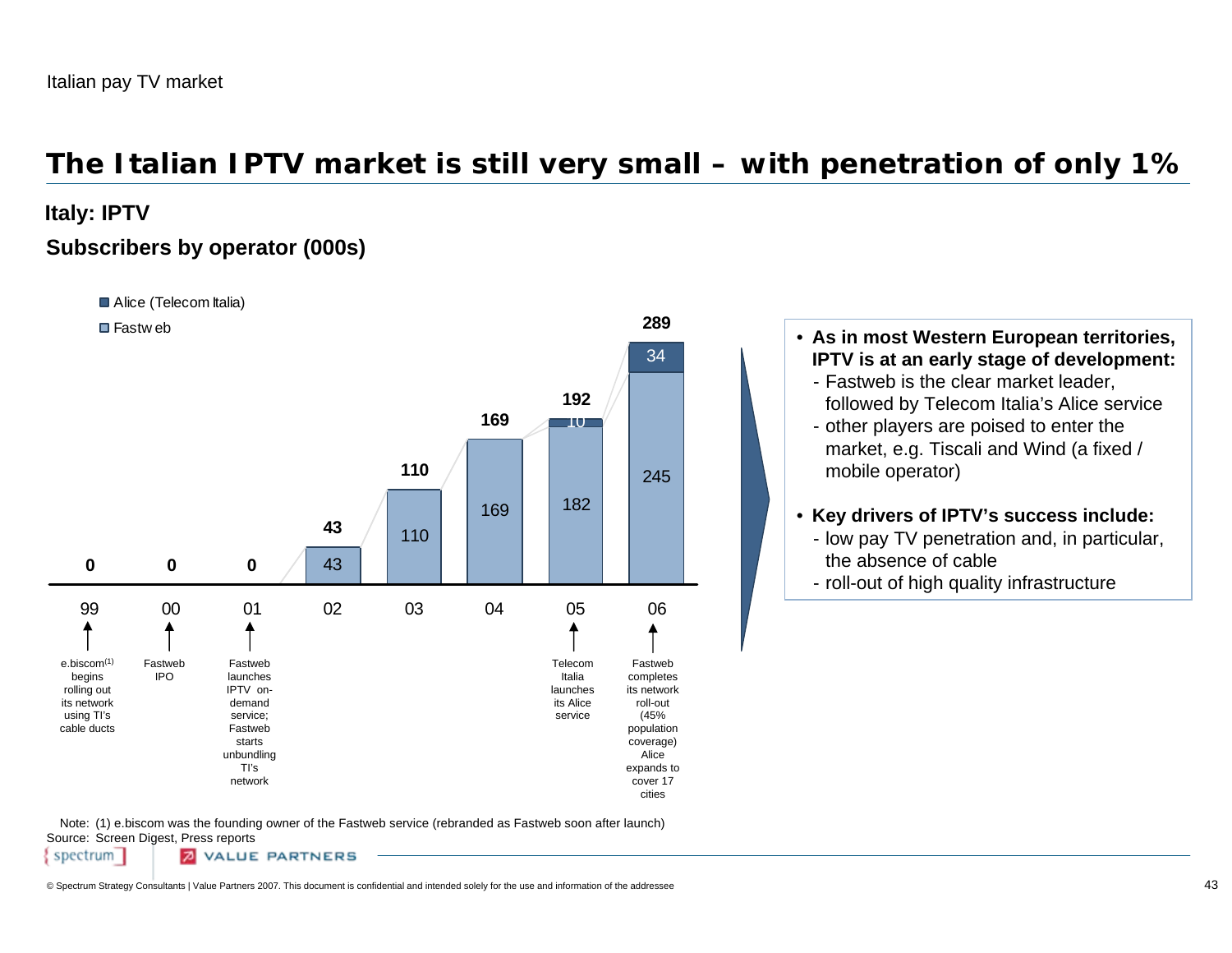# **Since its launch in 2004, DTT has grown quickly - in part, due to the availability of premium content on a pre-paid PPV basis**

### **Italy: DTT households (000s)**



- **Since its launch in 2004, DTT has grown rapidly**
	- 4.1million homes (18% of HHs) have DTT services
	- the platform has grown rapidly, supported by set-top box subsidies and the introduction of PPV football
- **Currently, there is no central DTT platform** (i.e. no equivalent to the UK's Freeview) – multiplex operations, programme information and marketing are undertaken separately by RAI, Mediaset and others
- **In 2005, Mediaset and Telecom Italia both introduced pay-as-you-go premium PPV services - these have attracted more than a million users**

- by 3Q06, Mediaset had 1.7m customers (as defined by number of active pre-paid PPV cards)

- **Mediaset has gained customers through its offer of attractive premium content on a PPV basis:**
	- Mediaset is the second major buyer of premium rights in the Italian market, after Sky Italia
	- in 2004, Mediaset had output deals with five major Hollywood studios and, in Sept 07, signed a new joint deal with Warner and Universal
	- in 2006, the broadcaster concluded a multi-platform deal with several Serie A clubs

Note: (1) DSO was originally planned for 2006, but this date has been pushed back several times and now stands at 2012, though local sources suggest that this date is still unlikely to be achieved (2) MHP-specific STB subsidies from 2004-2005 deemed illegal (excluded satellite); new platform-neutral subsidies (2006-) are legal

Source: Screen Digest, Press reports

spectrum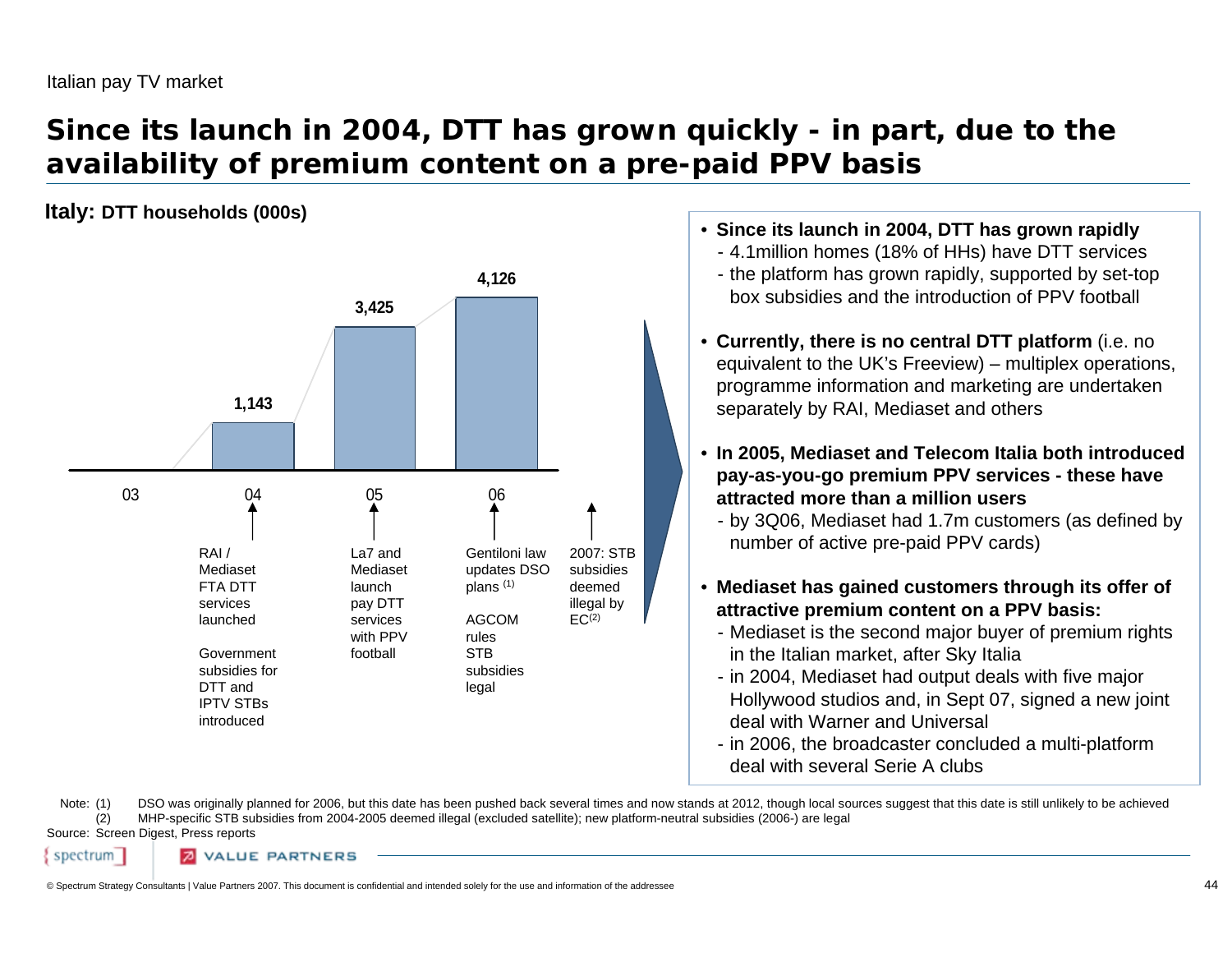# **Mediaset and Sky Italia are both vertically integrated but, whilst Sky is subject to regulatory conditions, Mediaset has a relatively free rein**

### **Italy: Vertical integration of key players**



### • **Mediaset has a high degree of vertical integration**

- it owns three major commercial channels (Canale 5, Italia 1 and Rete 4)
- key content and production assets, including AC Milan, Medusa (a film producer / distributor) and a stake in Endemol
- only serious pay TV competitor to Sky Italia with its DTT PPV service, which may become a full pay TV service, i.e. a bouquet of pay channels on DTT (similar to BSkyB's new proposition in the UK)
- currently, controls two DTT muxes, although, in the future, these may have to be shared
- **Sky Italia has a broad portfolio, but is subject to important regulatory conditions**
	- Sky Italia controls the satellite platform, but, under its merger conditions, is required to provide access to its platform to third parties $(1)$
	- bouquet of popular Fox channels (available on Sky Italia)
	- it has extensive sports rights, but these are limited to the satellite platform - due to merger conditions
- **Telecom Italia is present across various elements of the value chain**
	- channels (La7, MTV),
	- platforms (DTT multiplex ownership, Alice IPTV service)
	- but there is very limited integration between its services

### • **Limited vertical integration**

- **Fastweb** is focused on its IPTV platform and consumer devices

Note: (1) Sky Italia must provide third party broadcasters with access to the satellite platform and ensure unbundled access to all "technical bottleneck services" needed by prospective satellite competitors

Source: Informa, Screen Digest, Press reports

spectrum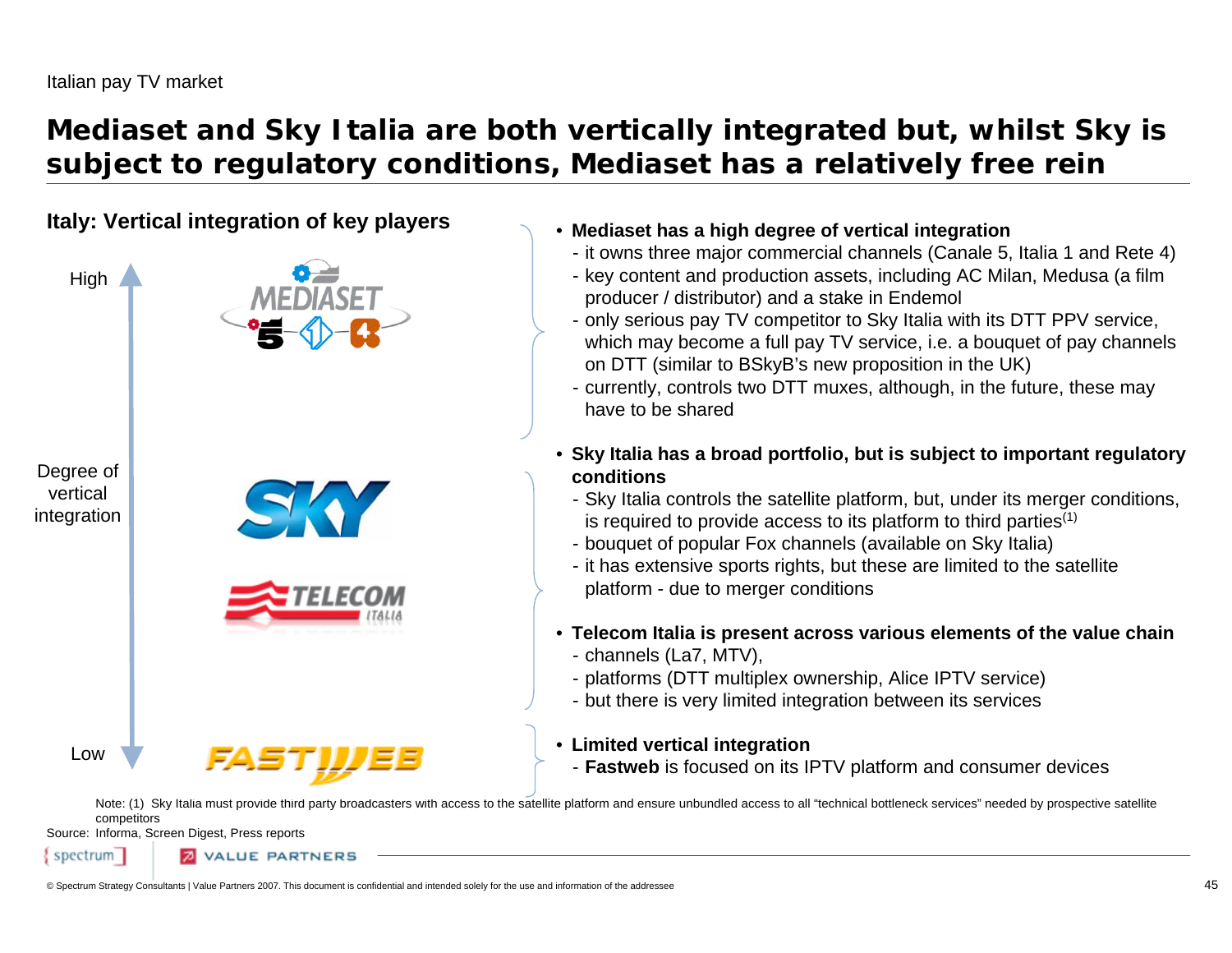# **Mediaset is the most powerful player in the Italian TV market – it is able to wield significant power in its dealings with platform operators**

### **Channel positioning and carriage dynamics**

| Power of the<br>analogue<br>terrestrials    | • Although there are no "must carry" rules in Italy, the analogue terrestrial channel groups (RAI and Mediaset)<br>remain powerful relative to the pay TV platforms, due to the popularity and high viewing shares of their channels –<br>for example, Mediaset is able to charge Fastweb prices to re-broadcast its three core channels (Canale 5, Italia 1<br>and Rete 4) over IPTV, which Fastweb considers unreasonable <sup>(1)</sup><br>• The near-term future strength of the terrestrial groups seems assured, as Mediaset and RAI have transferred their<br>duopoly to the DTT platform, securing two multiplexes each<br>• However, proposed legislation may threaten the power of the analogue terrestrial broadcasters<br>- Gentiloni law would make Rete 4 and Rai 3 digital-only, forcing them to negotiate carriage on other platforms<br>- Mediaset and Rai may be forced to auction some of their digital spectrum |
|---------------------------------------------|-------------------------------------------------------------------------------------------------------------------------------------------------------------------------------------------------------------------------------------------------------------------------------------------------------------------------------------------------------------------------------------------------------------------------------------------------------------------------------------------------------------------------------------------------------------------------------------------------------------------------------------------------------------------------------------------------------------------------------------------------------------------------------------------------------------------------------------------------------------------------------------------------------------------------------------|
| <b>Privileged</b><br>affiliated<br>channels | • Sky has invested in and has heavily promoted its own channel portfolio e.g. Fox Crime<br>• These channels have been used as a substitute for unaffiliated channels<br>- likely to lead to downward pressure on carriage fees paid to third party channels                                                                                                                                                                                                                                                                                                                                                                                                                                                                                                                                                                                                                                                                         |
| Weak<br>unaffiliated<br>channels            | • The satellite monopoly means that unaffiliated channels, even those which are part of powerful international<br>groups, have limited power when negotiating with the pay TV operators, e.g. international bouquets (such as<br>Discovery) have seen reductions in their carriage fees<br>• An exception, to date, have been the niche Italian channel groups, e.g. Sitcom, which have a more defensible<br>position, due to the distinctive nature of their content                                                                                                                                                                                                                                                                                                                                                                                                                                                               |

Note: (1) We do not have details of the charges, but Fastweb has taken Mediaset to court on several occasions Source: AGCOM interview, Spectrum / Value Partners analysis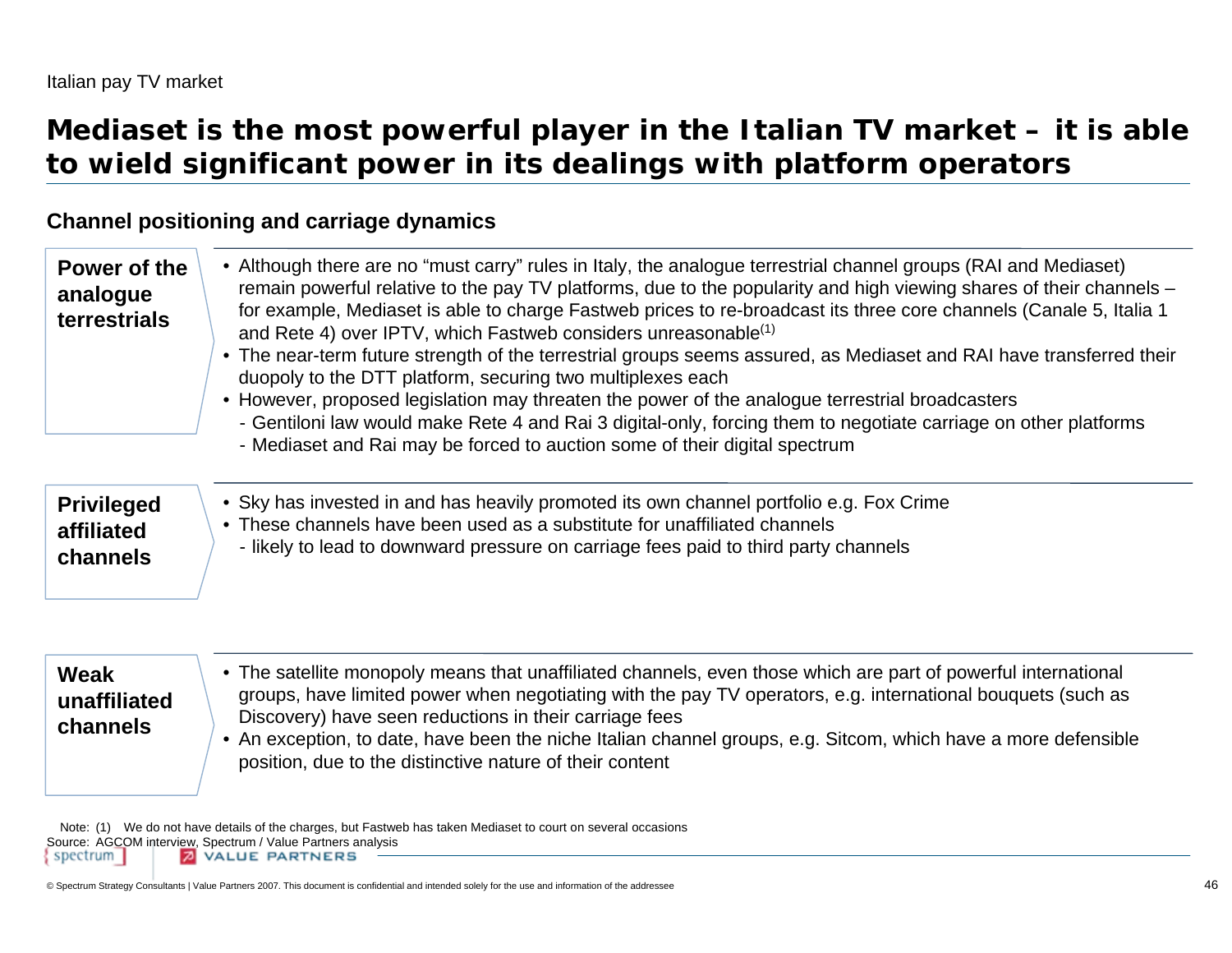## **Satellite provides the richest content offer, IPTV services only come as part of triple play bundles, and DTT offers the flexibility of PPV**

**Italy – Overview of generic offer by platform**

|                                                    | <b>Satellite</b>                                                                                                                             | <b>IPTV</b>                                                                                                                                               | <b>DTT</b>                                                                                                                         |
|----------------------------------------------------|----------------------------------------------------------------------------------------------------------------------------------------------|-----------------------------------------------------------------------------------------------------------------------------------------------------------|------------------------------------------------------------------------------------------------------------------------------------|
| <b>Basic</b>                                       | • 67 Channels<br>• Channels include Sky Vivo,<br>Fox, Discovery, MTV and<br><b>Eurosport News</b>                                            | • 30 channels<br>• Terrestrial and DTT FTA<br>channels                                                                                                    | • 28 channels<br>• MTV, La7, Sport Italia, Rai<br>Doc                                                                              |
| <b>Extended</b><br>basic                           | • Additional channel<br>packages available with<br>four to nine extra channels<br>on top of the basic package                                | • Same additional channel<br>packages, including Mondo,<br>the Sky basic package                                                                          | $\cdot$ n/a                                                                                                                        |
| <b>Premium</b>                                     | • 100+ Channels<br>• The basic package, plus<br>three additional channel<br>packages (e.g. sport, films)                                     | • 70+ Channels<br>• Basic package, plus the<br>premium Sky offering                                                                                       | • The Mediaset PPV service<br>offers six PPV channels,<br>paid for with a pre-paid<br>card that is inserted into the<br><b>STB</b> |
| Value-added<br>services                            | • PPV for film and sport<br>• Multi-room service<br>available<br>• Sky HD<br>• 'My Sky' PVR                                                  | • PPV for film and sport<br>$\cdot$ VoD<br>• PVR facilities with some<br>providers<br>• HD ready STBs from some<br>providers (HD content<br>planned soon) | • None                                                                                                                             |
| <b>Bundling</b><br>(with<br>telephony /<br>online) | • None                                                                                                                                       | • The TV service can only be<br>bought as part of a triple<br>play package                                                                                | • None                                                                                                                             |
| <b>Pricing</b><br>strategy<br>concept runs         | • Premium pricing with the<br>most comprehensive<br>content offer<br>Source: (1) Screen Digest, company websites<br><b>EX VALUE BARTLEDE</b> | • Seeks to match satellite on<br>channel packages provided<br>by Sky                                                                                      | • Free core offer plus PPV<br>films and movies, providing<br>maximum flexibility for<br>consumers                                  |

- Sky Italia has control of the most comprehensive content package but, under strict merger conditions, it is obliged to offer this content to other pay TV providers, i.e. the IPTV providers
- IPTV is not available as a stand-alone service –operators use IPTV as an added incentive for consumers to sign up to their internet and telephony services
- The Mediaset PPV service on the DTT platform gives consumers access to premium content - without the need for a base subscription or regular financial commitment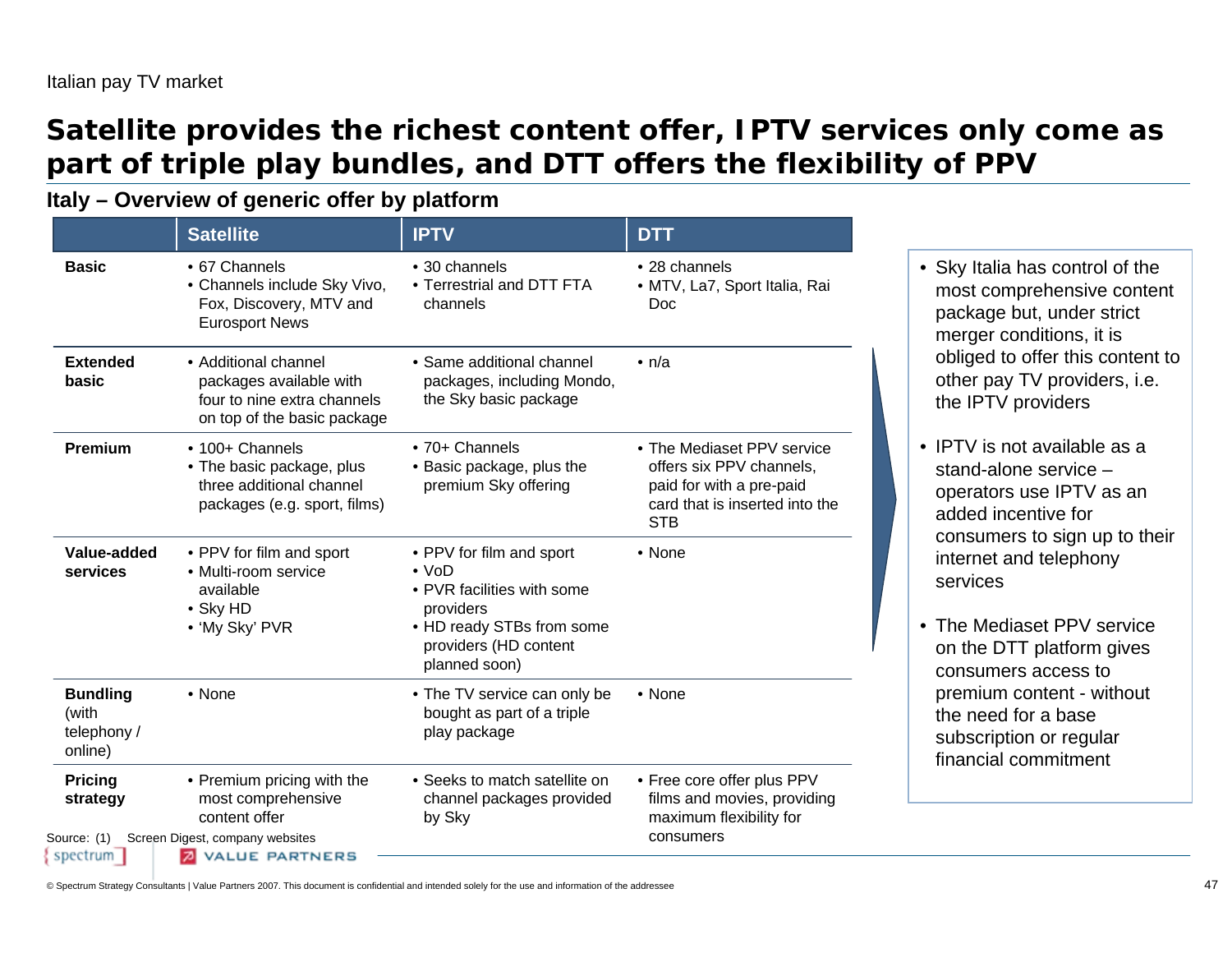### **On a PPP basis, Italian satellite TV is somewhat cheaper than in the UK**

### **Pricing comparison with the UK – (US\$, PPP)**



#### $\blacksquare$  Italy  $\blacksquare$

- In 2001, on a PPP basis, satellite TV in Italy was slightly more expensive than in the UK• However, since 2001, the prices of satellite TV have
- risen more slowly than in the UK
- Possibly due to increased competition from
- DTT (both for FTA multichannel TV and live football via PPV)
- IPTV's triple play offer

Source: Informa *TV in Western Europe*, EIU

spectrum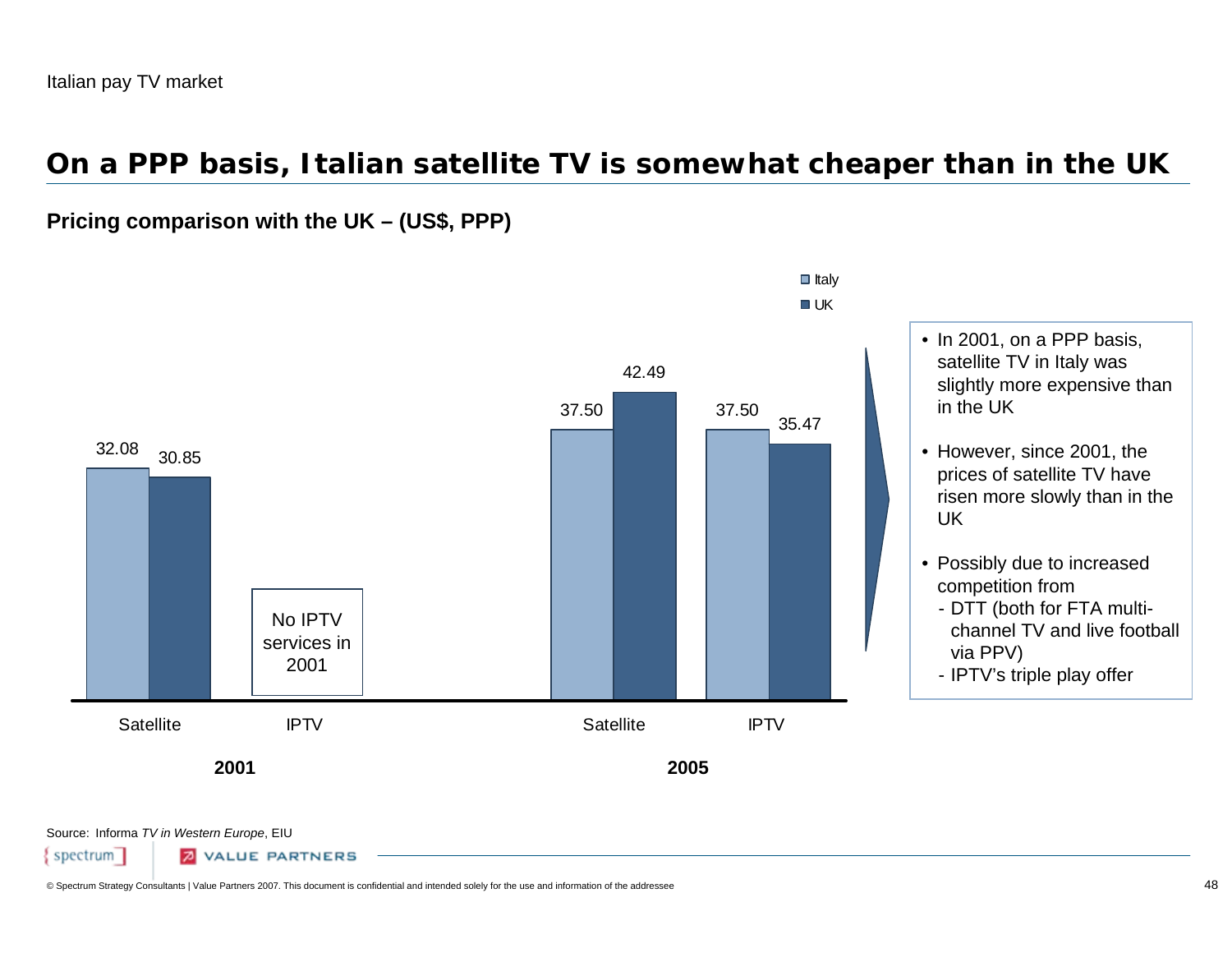# **The value of Serie A football rights has risen steadily, but erratically significantly affected by changes in the structure of the market**



**Italy: Value of Serie A football rights over time (€m)**

- In 2006/07, Serie A rights were worth €696m (32% higher than the €527m for the Premier League)
- Since 1998, Serie A rights have grown at a CAGR of 13% - due, in main to growing pay penetration and the entrance of new platform players
- However, rights increases have been erratic
	- in 1999, after selling on a collective basis was banned, rights for the 99/00 season were sold for 120% more than in 98/99
	- following the cessation of competition between the two satellite operators, rights values fell in 2002/03
	- in 2004/5, Mediaset and Telecom Italia started to offer DTT PPV services and rights values rose 14%
- Since the satellite merger in 2003, football rights have been distributed across the various pay TV players – merger conditions have prevented Sky from doing exclusive deals – and clubs opted to sell on an individual basis
- In 2006, Mediaset completed a multi-platform deal with most of the major clubs - but, in order to avoid regulatory intervention, it sold the rights on to other platforms
	- under the new Legga Delega (2007), such multiplatform deals are now illegal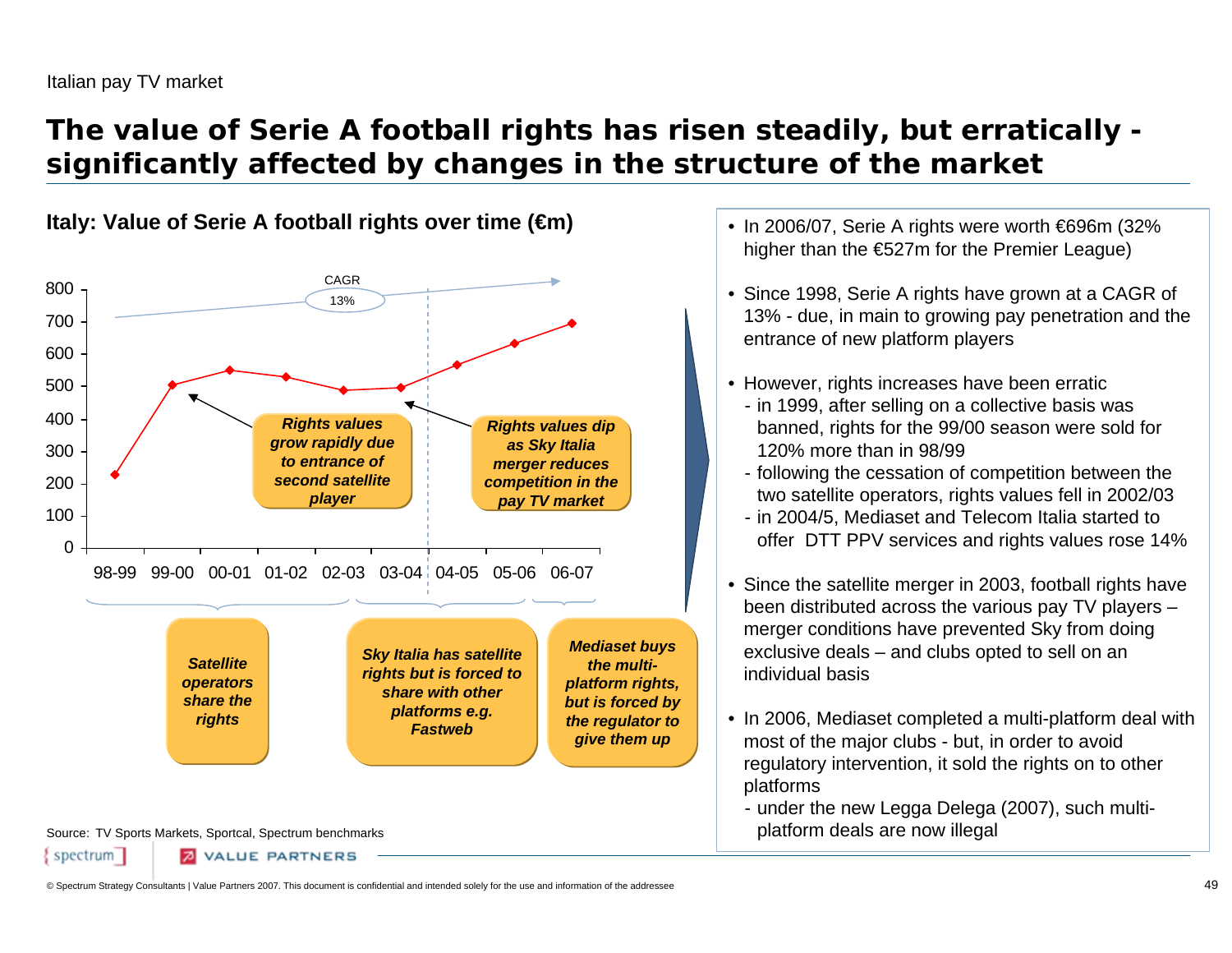## **Italian pay TV movie rights are worth less than FTA rights – but the gap appears to be closing**

### **Italy: Value of movie rights over time (€m)**



- The pay TV movie market in Italy is much smaller than in the UK
	- in 2004, Italian pay TV movie rights were worth €103m; in the UK, they were worth €539m
- Italian pay TV movie rights are also worth less than their FTA equivalent – whereas, in the UK, pay TV rights are valued three times higher than FTA rights
- This situation reflects three main factors
	- the relatively low levels of pay TV penetration in Italy (19%), compared to 46% in the UK
	- the high viewing share of and competition between Italian FTA channels (the peak in 2001 was due to the launch of Telecom Italia's La7)
	- the merger of the satellite platforms (coinciding with a decline in value of the pay TV rights in 2003)

Source: Screen Digest European Movie Rights 2005

spectrum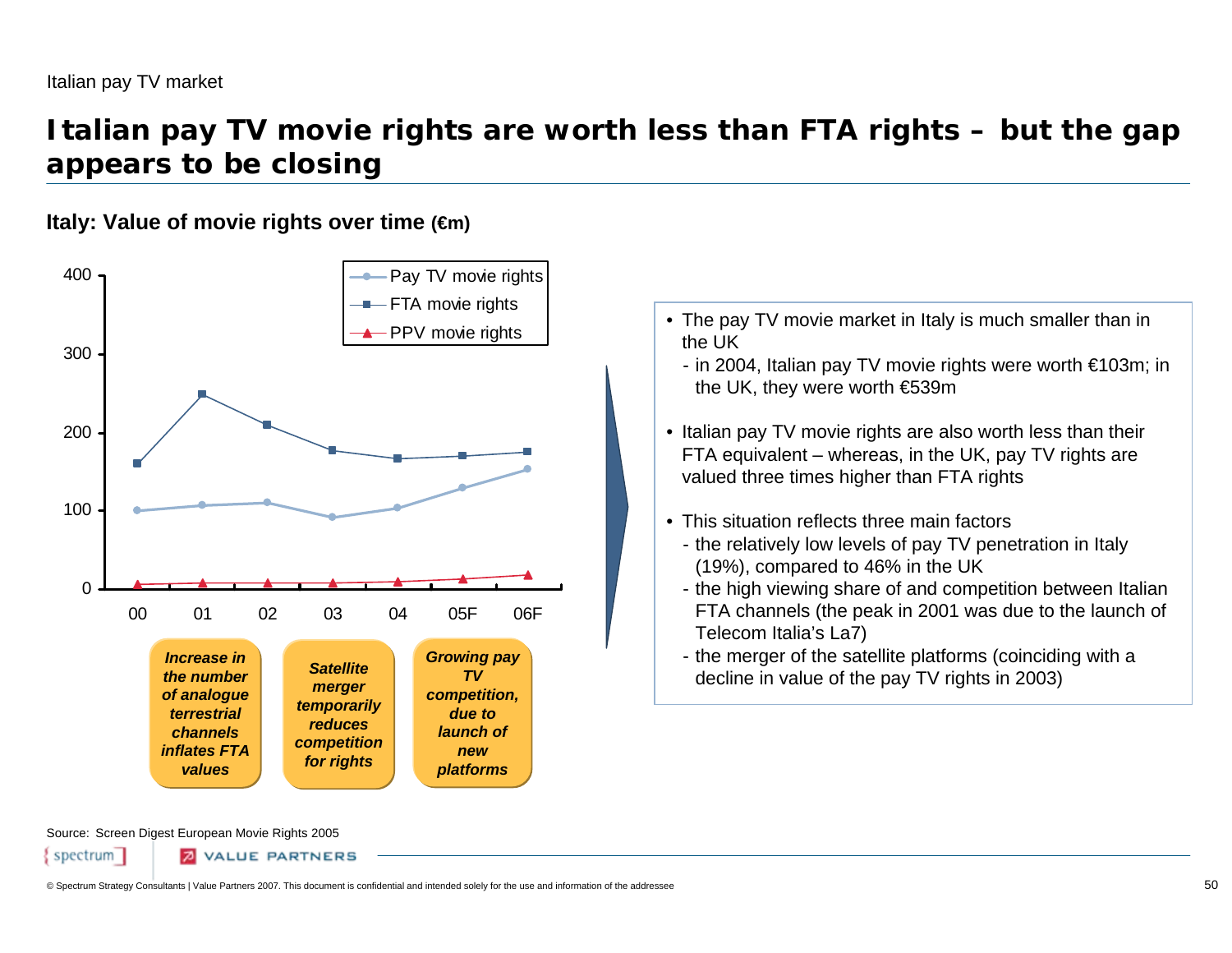### **Italian media legislation focuses mainly on the FTA broadcasters and anti-trust issues**

| <b>Regulatory</b><br><b>bodies</b> | • The key regulatory bodies are:<br>- Autorità per le Garanzie nelle Comunicazioni (AGCOM), the regulator of the telecommunications, broadcasting<br>and publishing sectors<br>- Autorità garante della concorrenza e del mercato (AGCM), the Competition Authority                                                                                                                                                                                                   |
|------------------------------------|-----------------------------------------------------------------------------------------------------------------------------------------------------------------------------------------------------------------------------------------------------------------------------------------------------------------------------------------------------------------------------------------------------------------------------------------------------------------------|
|                                    | Key areas of regulation and intervention                                                                                                                                                                                                                                                                                                                                                                                                                              |
| <b>FTA</b><br>legislation          | • Most media-specific legislation relates to the FTA terrestrials and, in particular, to Mediaset<br>- early laws formalised the operations of RAI and Mediaset, e.g. RAI law (1975), Berlusconi decree (1984)<br>- more recent laws have been introduced, either to facilitate or restrict the actions of Mediaset, depending upon the<br>political affiliation of the incumbent government, e.g. Gasparri law (2004), Gentiloni law (yet to be passed)              |
| <b>Anti-trust</b><br>legislation   | • Over the last thirty years, several media-specific anti-trust laws have been introduced, each setting a limit on the<br>portion of the advertising market a single player could control, e.g. Mammi law (1990), Maccanico law (1997)<br>• Over the years, the size of the portion which could be controlled has gone up and down, and the definition of the<br>market, to which the limit applies, has been changed – nevertheless media concentration remains high |
| Pay TV<br>merger<br>conditions     | • The only pay TV regulations are the conditions which were imposed on Sky Italia at the time of the satellite merger<br>• Sky must allow other satellite operators access to its platform, must not tie-up premium rights in long-term deals, and<br>must share its exclusive content and channels with other non-satellite platforms<br>• Sky had to give up its analogue terrestrial frequencies; on DTT, Sky is allowed to have free channels, but not pay        |
| <b>Football</b><br>regulation      | • The Legge Delega (2007) mandates a return to collective bargaining for football rights, under the control of the<br>Lega Calcio<br>• The law also requires revenues to be redistributed from the larger clubs to the smaller ones and prevents buyers<br>from acquiring rights to platforms which they do not own/operate                                                                                                                                           |

Source: Spectrum / Value Partners analysis

spectrum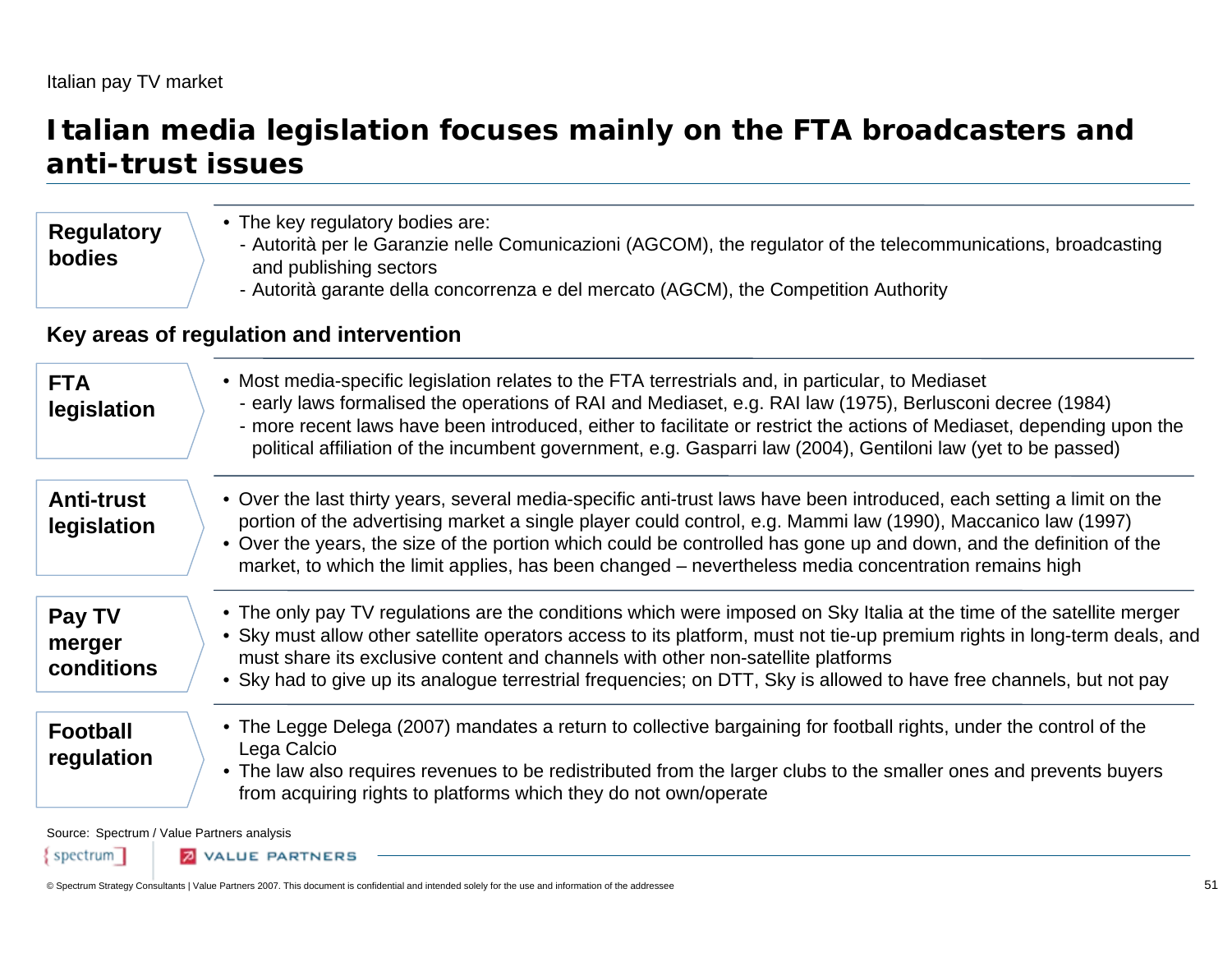## **Italian media legislation focuses mainly on the FTA broadcasters and anti-trust issues (cont'd)**

### **The nature of Italian regulation**

• Italian media laws from the last 25 years are often known as "photocopy laws", as they have tended to legitimise the status quo, instead of trying to impose any kind of system or plan; for example, in 1976, law 202 legalised local commercial TV networks. Over the next ten years, Berlusconi acquired enough local networks to create a de facto national network – this network was not legitimised until the 1985 emergency "Berlusconi decree", which saved the "illegal" national stations from being turned off **Photocopy laws**

#### • Some media regulations, which would have engendered significant change in the Italian media sector, have not been enforced - for example **Enforcement**

#### - if the antitrust rules detailed in the Maccanico law had been imposed, Mediaset's Rete 4 would have been forced to become satellite-only; instead, the channel was allowed to continue broadcasting until it was "re-legitimised" by the Gasparri law **of legislation**

- the 2001 Digital Broadcasting law, which required any operator with more than one analogue channel to sell at least 40% of its total DTT capacity to third parties, is only now being enforced

Source: Spectrum / Value Partners analysis

spectrum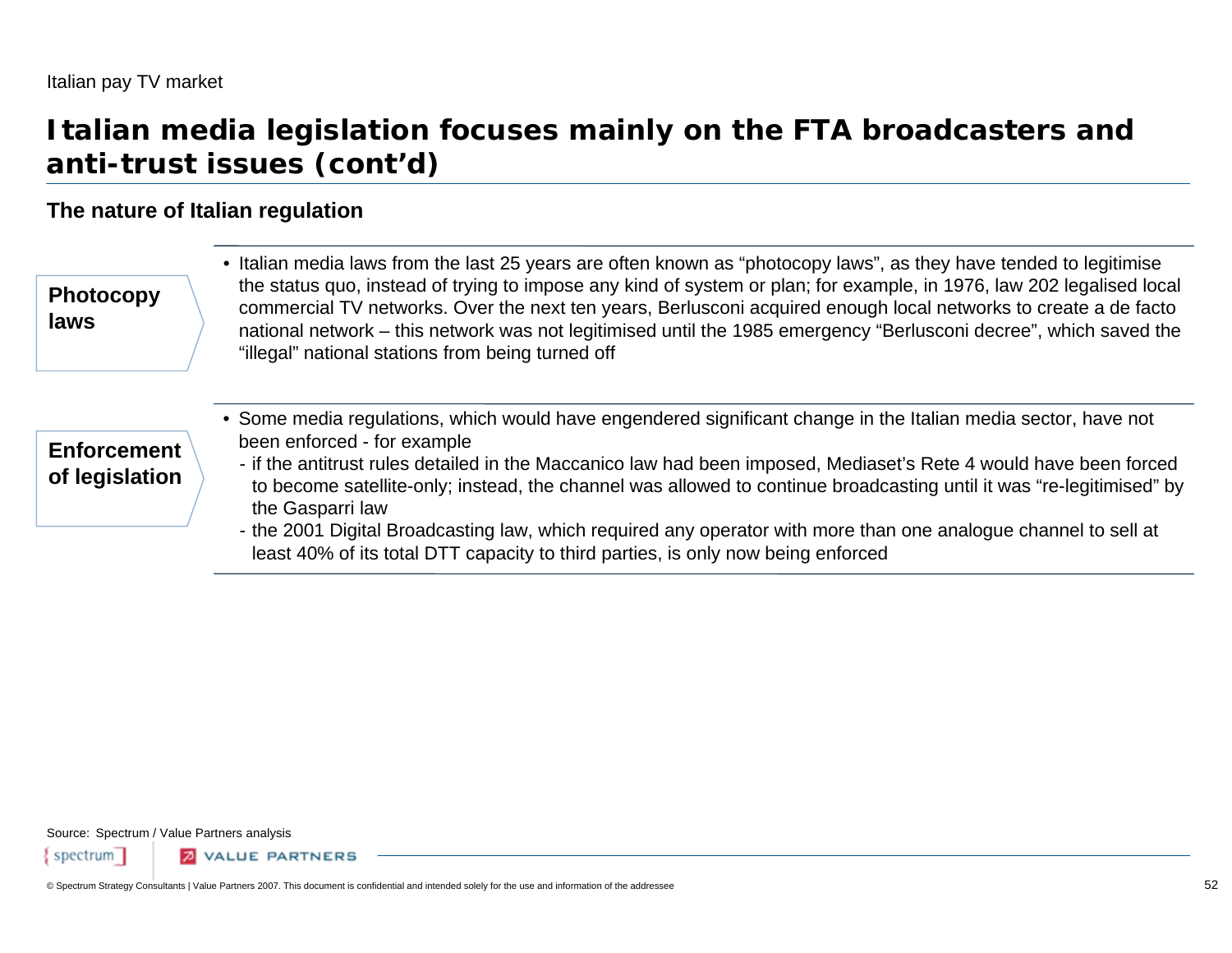© Spectrum Strategy Consultants | Value Partners 2007. This document is confidential and intended solely for the use and information of the addressee



# **Spain**

International pay TV Study Executive Summary

September 2007

{spectrum] **2** VALUE PARTNERS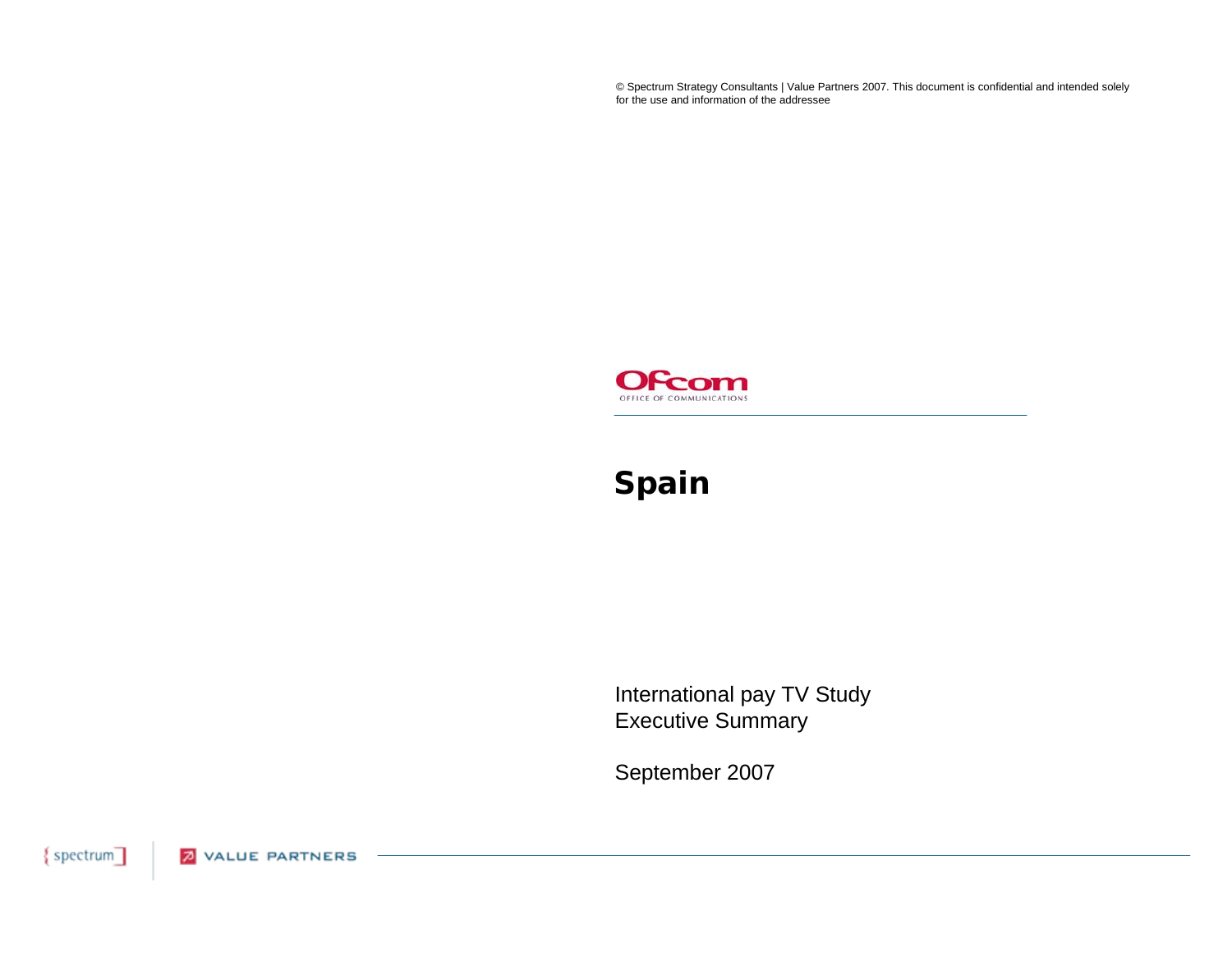# **Introduction - major players in the Spanish TV market**

| <b>Platforms</b> |                                                                                                       | <b>Broadcasters</b>                          |                                                                                |  |
|------------------|-------------------------------------------------------------------------------------------------------|----------------------------------------------|--------------------------------------------------------------------------------|--|
| <b>Satellite</b> | Digital+ (owned by Sogecable<br>- formed from merger of Via<br>Digital and Canal Satélite in<br>2002) | <b>PSB</b>                                   | RTVE (operates two channels:<br>TVE1 and La2)                                  |  |
| <b>Cable</b>     | <b>Ono</b> (formed from merger of<br>Ono and Auna in 2005)                                            | <b>FTA Commercial</b><br><b>Terrestrials</b> | Antena 3<br><b>Cuatro</b> (owned by Sogecable)<br><b>Telecinco</b><br>La Sexta |  |
| IPTV*            | <b>Imagenio</b> (Telefonica)<br><b>Jazztelia</b>                                                      |                                              |                                                                                |  |

Note: \* Not a complete list of players

 $spectrum$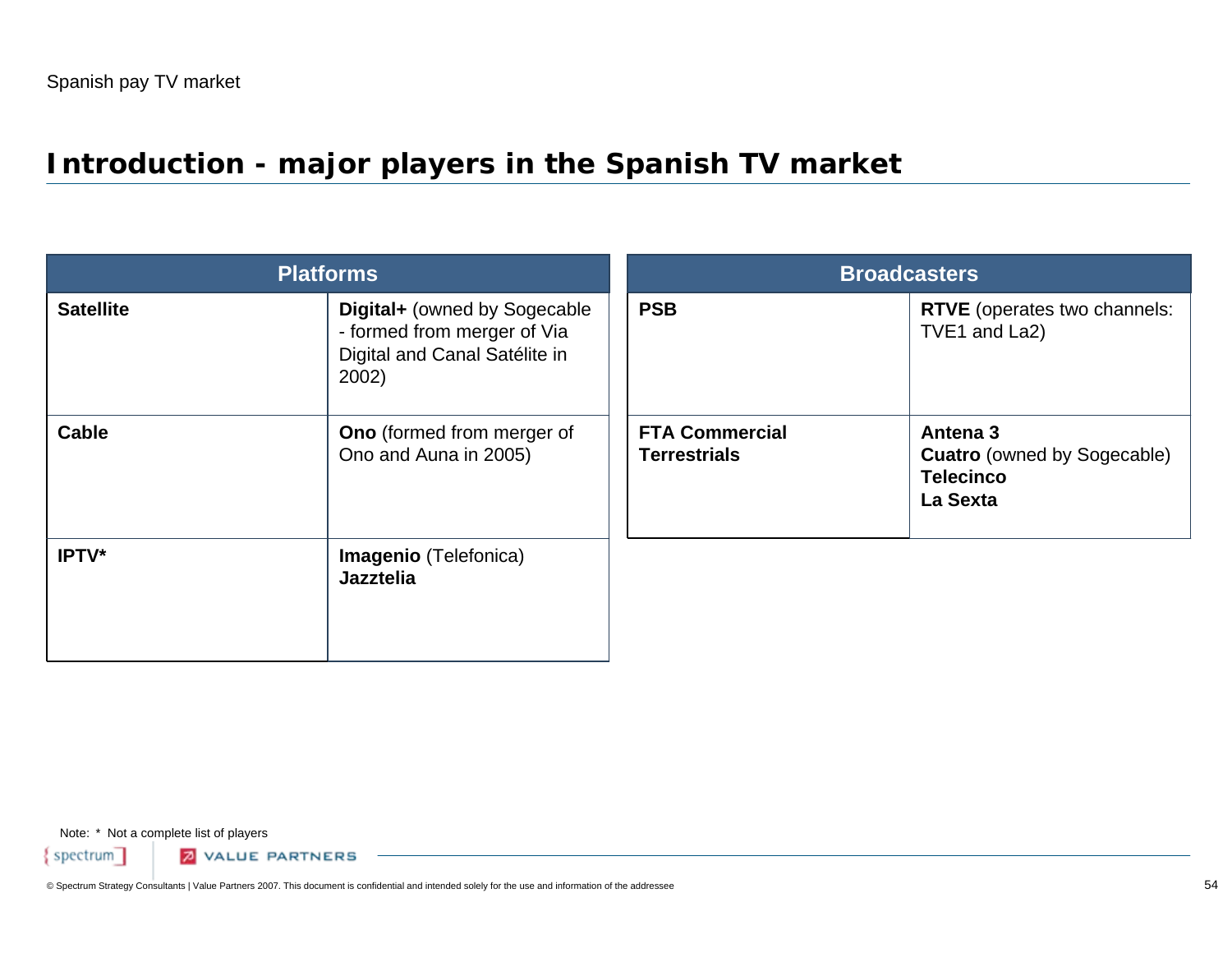spectrum

### **Though still small relative to the UK, in recent years, the Spanish pay TV market has grown rapidly**



- **Spanish TV revenues are only 31% of UK TV revenues**
	- advertising revenues are 64% of UK
	- **consumer spending on pay TV is 25% of UK levels**
	- licence fee is 2% of UK levels  $^{\left(1\right)}$
- Since 1997, total Spanish TV revenues have grown from €1.9bn to €4.9bn, at a CAGR of 11.3% (97-06), compared to 7.1% in the UK
- Since 1997, a strong economy has led to significant growth in advertising and consumer spending on pay TV
	- advertising has grown at a CAGR of 7.8% (97-06), versus 3.4% in the UK
- consumer spending on pay TV has grown (from a low base), at a CAGR of 38.3% (97-06), versus 14.4% in the UK

Note: (1) There is no TV licence fee in Spain. RTVE, the national public broadcaster, received €84m in direct government funding in 2006, but supplemented its budget with a further €700m in debt financing from the government. This additional debt funding, plus regional public funding of local channels, means that some public funding is not captured above

Source: (1) Consumer revenues and government funding - Screen Digest (2) TV advertising - ZenithOptimedia **2** VALUE PARTNERS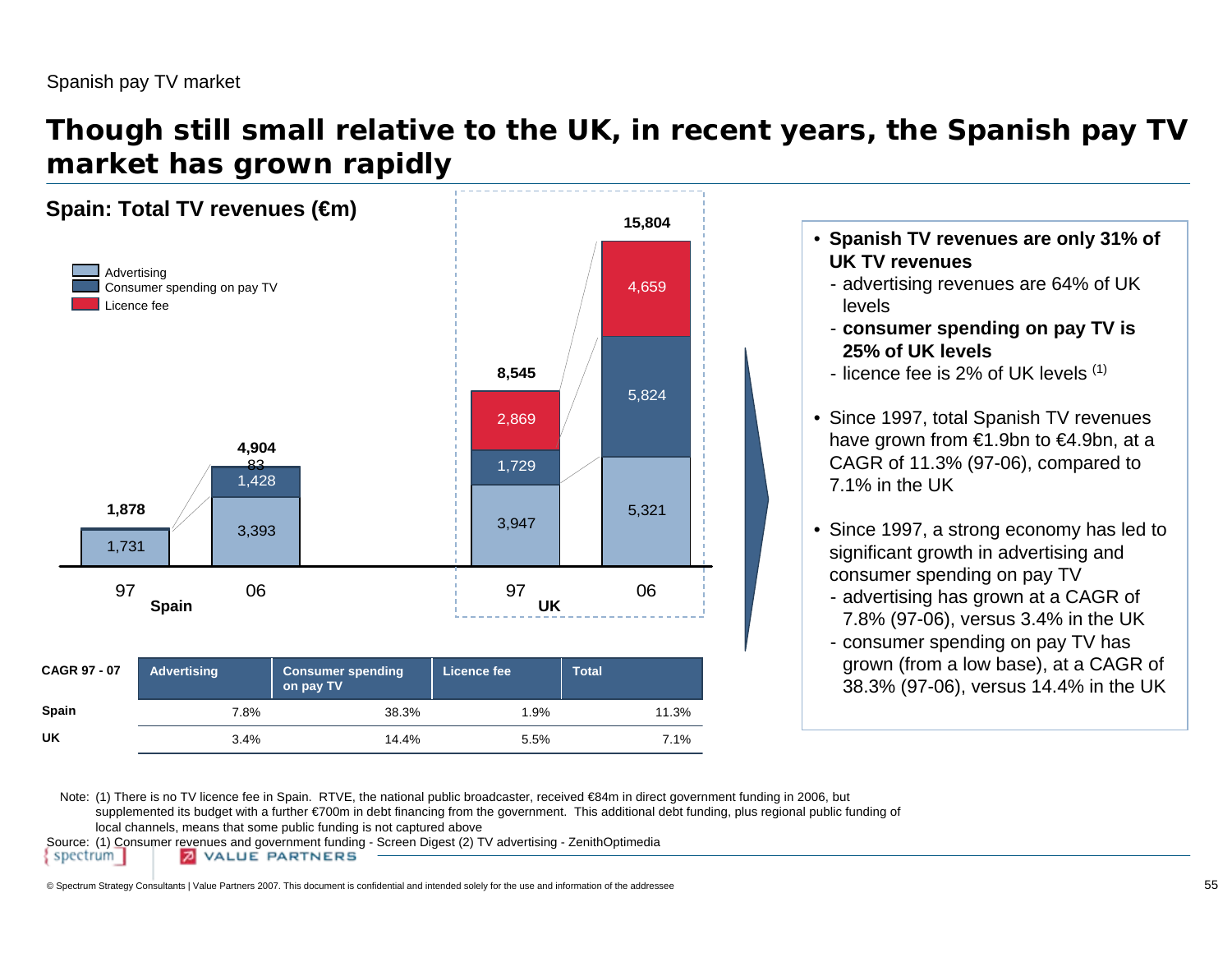## **The penetration of pay and digital TV are significantly lower in Spain than in the UK – but both are on an upward trend**



### **Digital TV penetration**

spectrum



Note: (1) Source: Screen Digest One La Liga match per week must be shown on FTA TV

**VALUE PARTNERS** 

- **The penetration of pay TV in Spain (25%) is low, relative to the UK (46%)**, reflecting the later date at which satellite and cable pay TV services were launched and the strength of the FTA offer
	- seven FTA terrestrial channels
	- mandated access to football on FTA TV $^{\left(1\right)}$
	- recently, a strong free DTT platform
- **The migration to digital has been slower than in the UK, in part because of the collapse of the first DTT platform**
	- in 2000, 'Quiero' a pay DTT platform was launched, but it collapsed two years later due to debts from the acquisition of PPV football rights and low subscriber take-up
- **Since 2004, digital take-up has increased rapidly**
	- IPTV launched in 2004
	- free DTT service launched in 2005 with reduced sales tax on STBs
	- cable platforms have increased digitisation, in order to offer triple play packages similar to those offered by IPTV players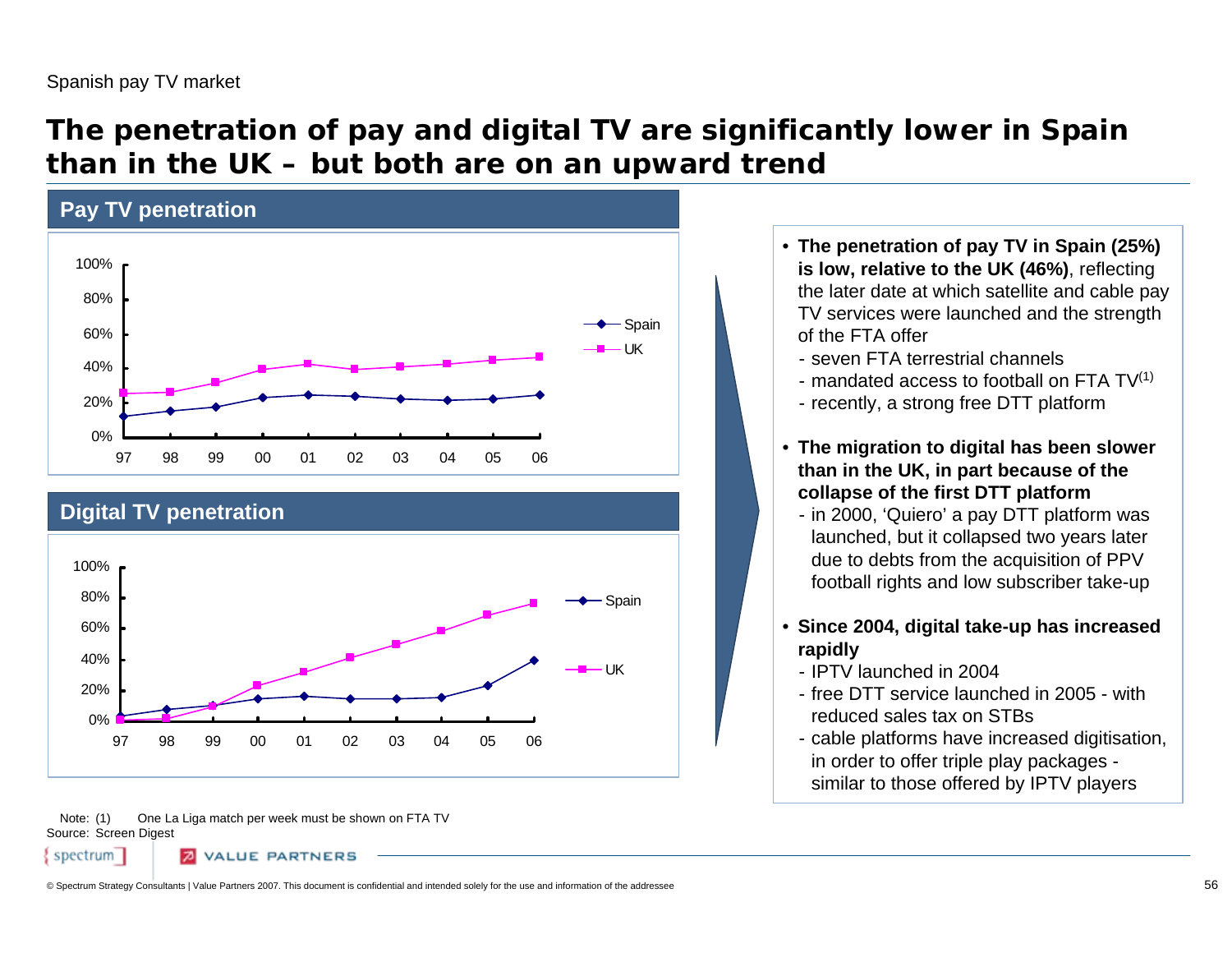### **Satellite is the leading pay TV platform, with 13% penetration – cable has 9%, and IPTV 3%**

**Spain: Evolution of multichannel platforms (TV household penetration, %)**



Note: (1) Canal Plus analogue terrestrial channel – closed in 2004/05; replaced by a new FTA channel Source: Screen Digest

spectrum **VALUE PARTNERS**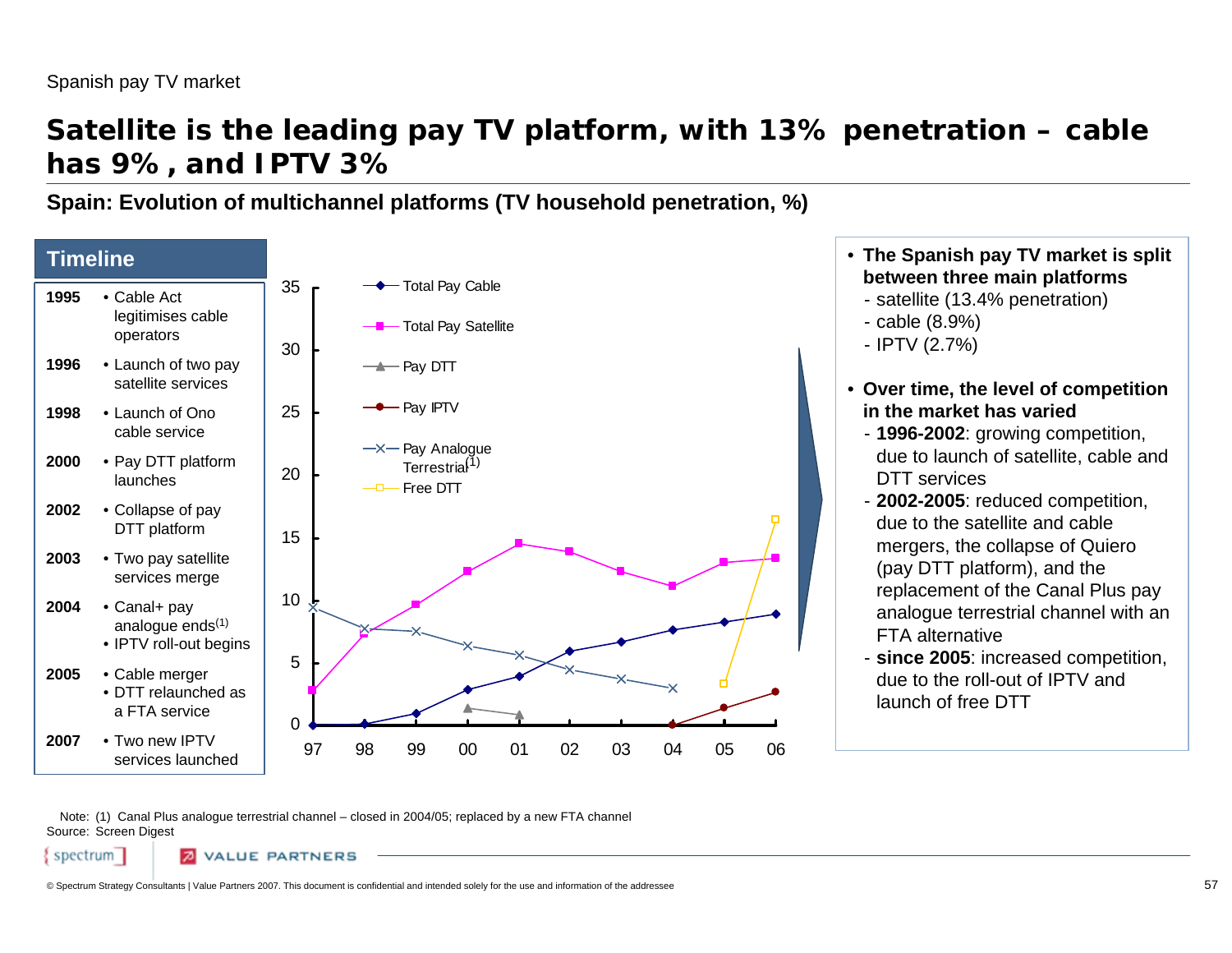## **Collectively, the major FTA terrestrial channels retain a very high share of viewing - augmented by the recent launches of Cuatro and La Sexta**

### **Spain: Overview of channel owners**

| <b>Company</b>                                 | <b>Channels</b>             |               | 2006 Viewing share | <b>Ownership</b>                                                                                                                      |
|------------------------------------------------|-----------------------------|---------------|--------------------|---------------------------------------------------------------------------------------------------------------------------------------|
|                                                | TVE <sub>1</sub>            | • 18.3%       |                    | • 100% state owned                                                                                                                    |
| rtve                                           | La <sub>2</sub>             | •4.8%         | 23.1%              |                                                                                                                                       |
|                                                | Telecinco                   | •21.2%        |                    | • 50.1% Mediaset                                                                                                                      |
|                                                | <b>Telecinco Estrellas</b>  | $\cdot$ 0.08% | 21.3%              | • 13% Vocento<br>• 36.9% floated                                                                                                      |
| <b>TELECINCO</b>                               | <b>Telecinco Sport</b>      | $\cdot$ 0.02% |                    |                                                                                                                                       |
|                                                | Antena <sub>3</sub>         | • 19.4%       |                    | • Planeta-De Agostini<br>• RTL Group                                                                                                  |
| Antena <sub>3</sub>                            |                             |               |                    |                                                                                                                                       |
| Sogecable                                      | Cuatro<br>(launched 2005)   | • 6.4%        |                    | • 33% Prisa<br>• 17% Telefonica                                                                                                       |
| (owner of Digital Plus, satellite<br>platform) | 22 digital only<br>channels | $\cdot$ n/a   |                    | • 4.5% Vivendi<br>Universal<br>• 3% Eventos SA                                                                                        |
| laSexta                                        | La Sexta<br>(launched 2006) | • 1.8%        |                    | • 40% Televisa<br>• 60% GAMP (Grupo<br>Árbol-Globomedia<br>[40%], Mediapro<br>[38%], BBK [10%], EI<br>Terrat [7%] and<br>Bainet [4%]) |
| FORTA <sup>(1)</sup>                           | 12 regional<br>channels     | • 17.3%       |                    | • Mainly publicly<br>owned                                                                                                            |



**2** VALUE PARTNERS

spectrum

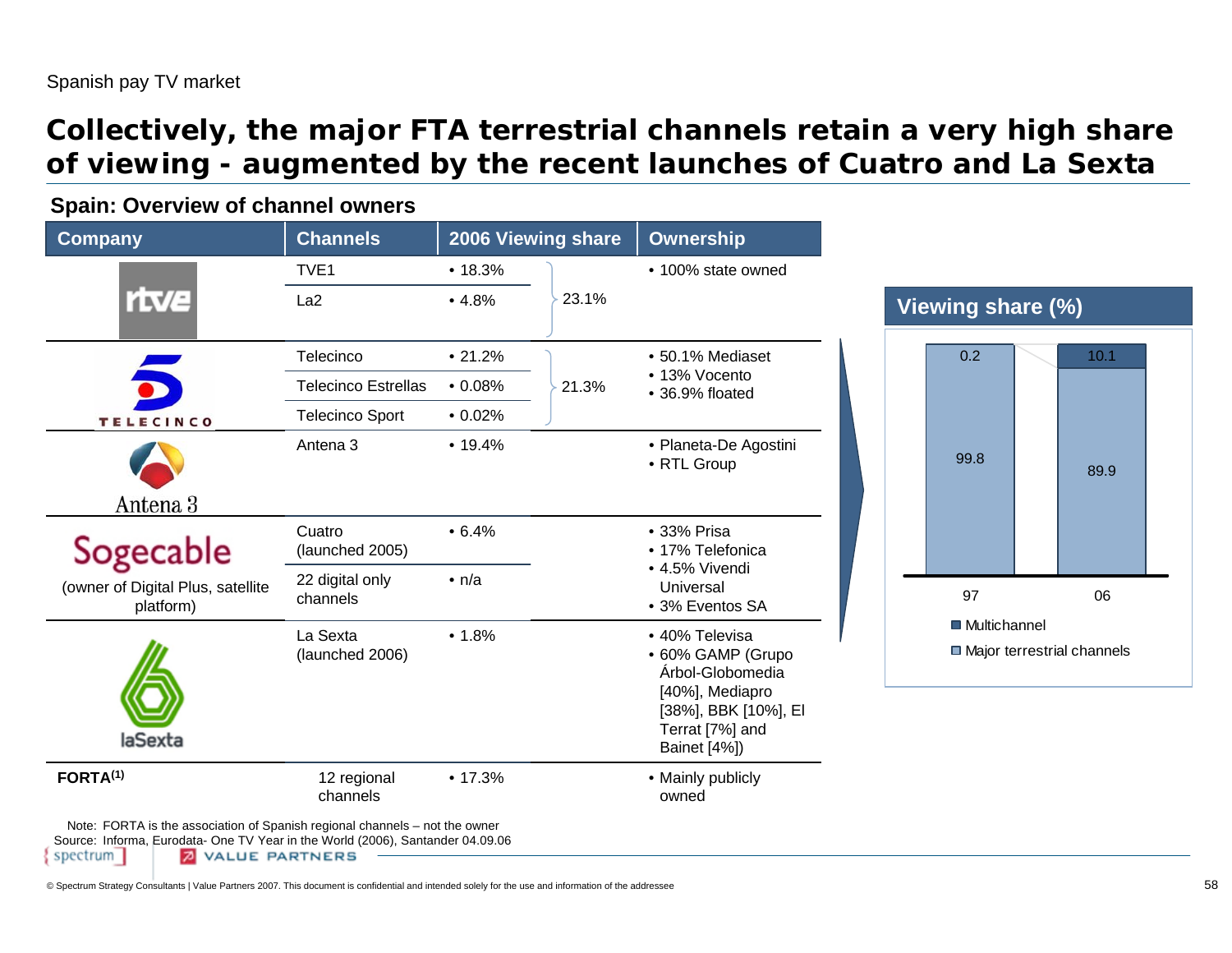## **Since the satellite merger in 2002, Digital Plus has struggled to maintain its subscriber base, mainly due to onerous merger conditions**

### **Spain: Satellite Consolidation**

### **Subscribers by operator (000s)**



Note: (1) Sogecable's major shareholders are Prisa 33%, Telefonica 17%, and Vivendi Universal 5% Source: Screen Digest, Press reports

spectrum

**VALUE PARTNERS** 

© Spectrum Strategy Consultants | Value Partners 2007. This document is confidential and intended solely for the use and information of the addressee 59

• **Satellite was the first multi-channel pay TV platform in Spain**

- Canal Satélite (backed by Canal+ and Prisa) launched in 1996; Via Digital (backed by Telefonica) launched in 1997

- **Before the merger of the two satellite operators in 2002, they competed aggressively for subscribers**, resulting in
- repeated takeover bids
- inflation in cost of broadcast rights
- structural deficits
- **Since the merger, Digital Plus (owned by Sogecable(1)) has struggled to sustain its subscriber base**, due to:
	- onerous merger conditions, e.g. the operator has been denied exclusive access to premium content
	- its positioning as a premium priced service (Via Digital had been a more mass market proposition)
- In November 2007, the merger conditions expire – Digital Plus is expected to form a strategic partnership with Telefonica, its part owner, to resell its channel packages over IPTV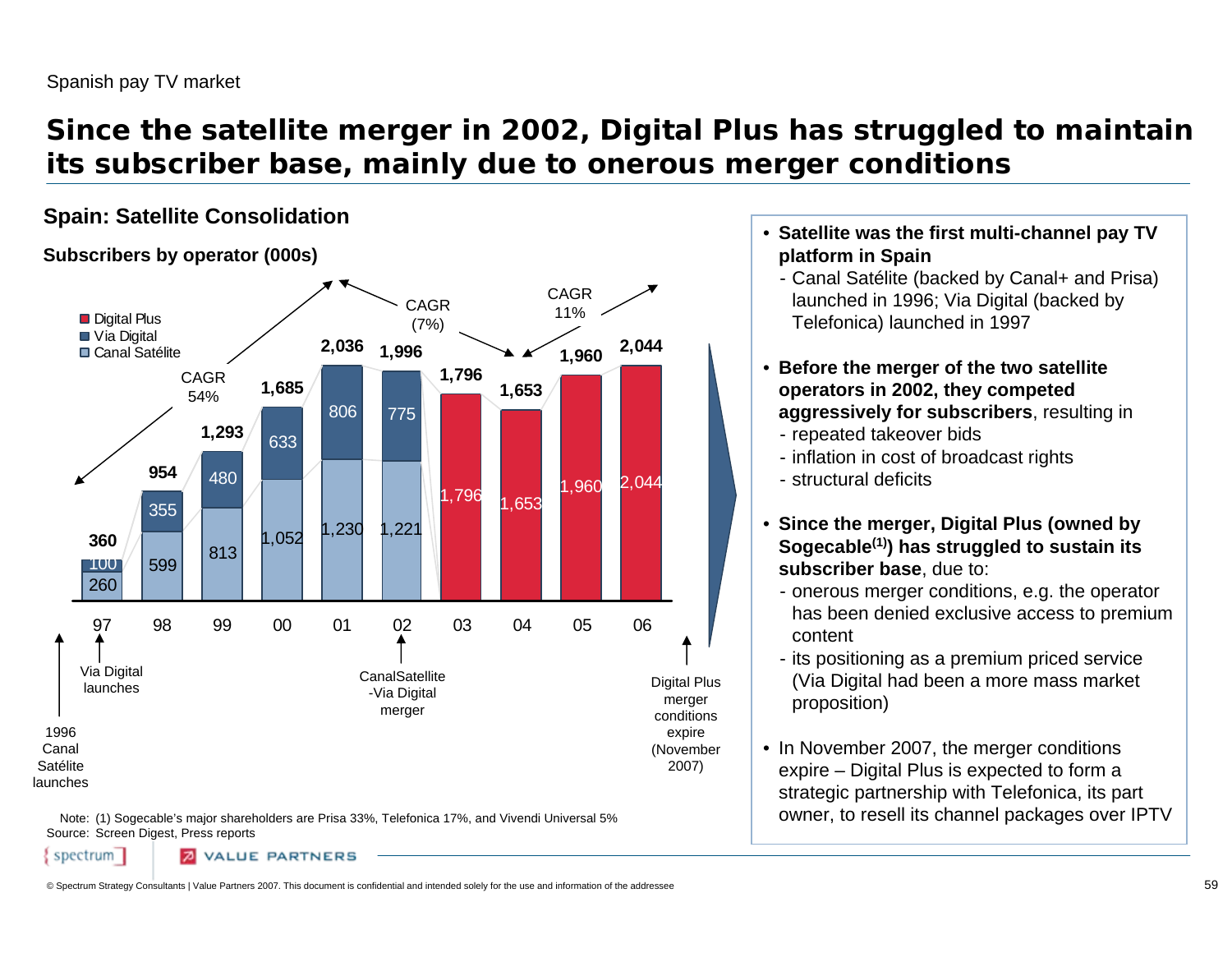## **Until the Ono-Auna merger in 2005, no cable operators had the scale to compete with Digital Plus for rights**



 **The Spanish cable market is less developed than in many other Western European markets**

- licences were first granted in 1997 and 1998
- the initial structure of 37 franchise areas created a fragmented sector
- potential competition from Telefonica, which also had the option to build cable in each franchise area, discouraged investors
- **The sector has seen fairly rapid consolidation - the two main players, Ono and Auna, merged in 2005**
	- prior to their merger, Ono and Auna acquired most of the smaller Spanish cable operators
	- the Spanish regulator approved the Ono-Auna merger, in order to encourage competition with Telefonica
- Ono is now attempting to strengthen its position against Digital Plus by creating its own channels

Source: Screen Digest, Press reports, Screen Digest "European Programme Rights"

spectrum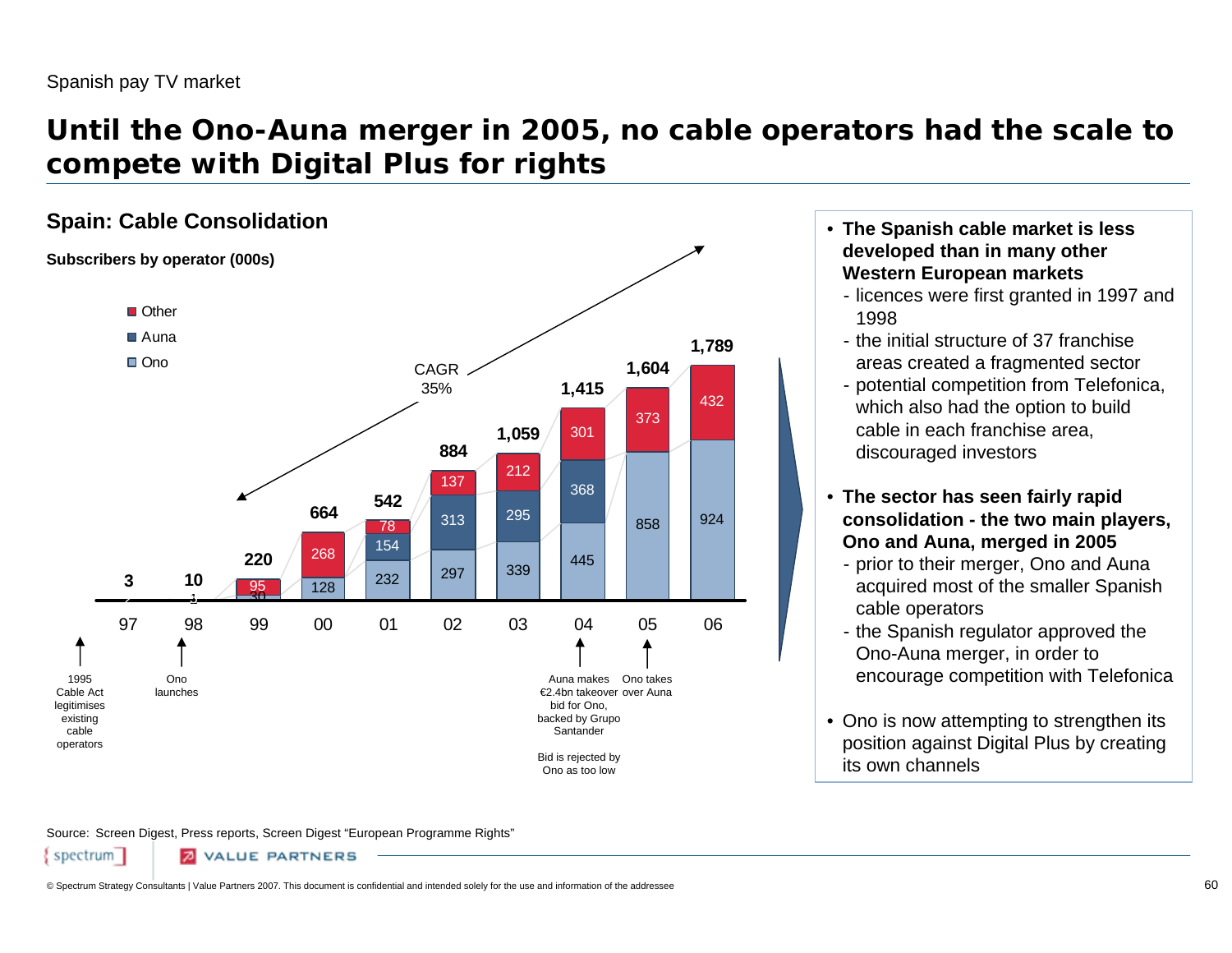## **Since its launch in 2004, Telefonica's Imagenio IPTV service has begun to establish a position in the pay TV market**

### **Spain: IPTV launches**

### **Subscribers by operator (000s)**



Source: Screen Digest, Press reports, Screen Digest "European IPTV"

**2** VALUE PARTNERS

spectrum

- **Telefonica launched Imagenio, Spain's first IPTV service, in 2004**
- **In 2005, the bundling of services (TV, internet and telephony) was allowed by the regulator**
	- giving IPTV operators a differentiator against Digital Plus
- **Imagenio** remains the leading player with 86% of all IPTV subscribers
- **Imagenio is now attracting more new pay TV subscribers than other platforms due to its innovative services and triple play**
	- in 1Q06, Imagenio captured more than 50% of new pay TV subscribers, whilst Ono captured just 27%
	- as the incumbent telco, Telefonica controls both the infrastructure and retail elements of the IPTV platform - it has used this position to support the growth of the Imagenio platform
- **At the end of 2007, the market is likely to change significantly**, when Telefonica will, for the first time since the satellite merger, be allowed to bundle Digital Plus's TV packages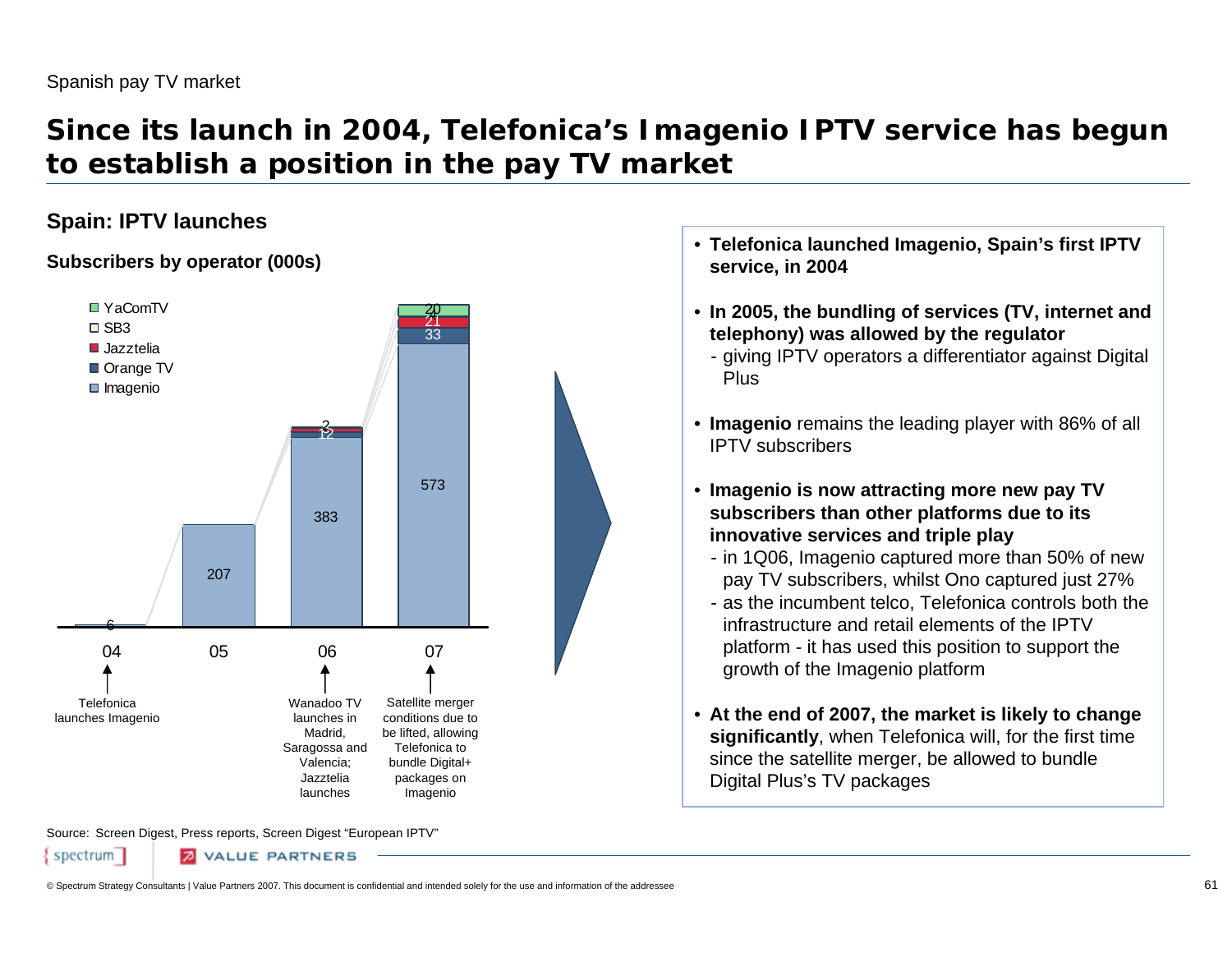# **Vertical integration is common across the Spanish pay TV market – to date, Sogecable has been the most effective at leveraging its position**

### **Spain: Vertical integration of key players**

Degree of vertical integration Sogecable High **Telefonica** Low**MEDIAPRO** 

- **Sogecable: High degree of vertical integration**
	- owns the Digital+ satellite platform
	- owns the premium Canal+ bouquet (five channels) and Cuatro (FTA terrestrial channel)
	- key content and production assets, including 80% stake in Audiovisual Sport (a broker of sports rights), rights to the majority of key La Liga football clubs until 2008, and film distribution subsidiaries (e.g. Warner Sogecine)
- **Ono: Broad proposition across most of the pay TV value chain**
	- owns Ono cable platform
	- content and production assets, including investment in 'Teuve' (production company) and PPV volume deals with major Hollywood studios
	- Teuve operates 11 thematic channels
- **Imagenio: Broad proposition across most of the pay TV value chain**
	- its parent, Telefonica, owns telephony, data and IPTV infrastructure in Spain as well as Imagenio IPTV platform
	- part owner of Canal+ bouquet through 16.7% stake in Sogecable
	- some key content in the form of PPV volume deals with several Hollywood studios
- **Mediapro: Broad proposition across most of the pay TV value chain**
	- Football and Formula 1 rights
	- TV production company
	- 25% stake in La Sexta (FTA terrestrial channel)

Source: Informa, Screen Digest, Press reports

spectrum **VALUE PARTNERS**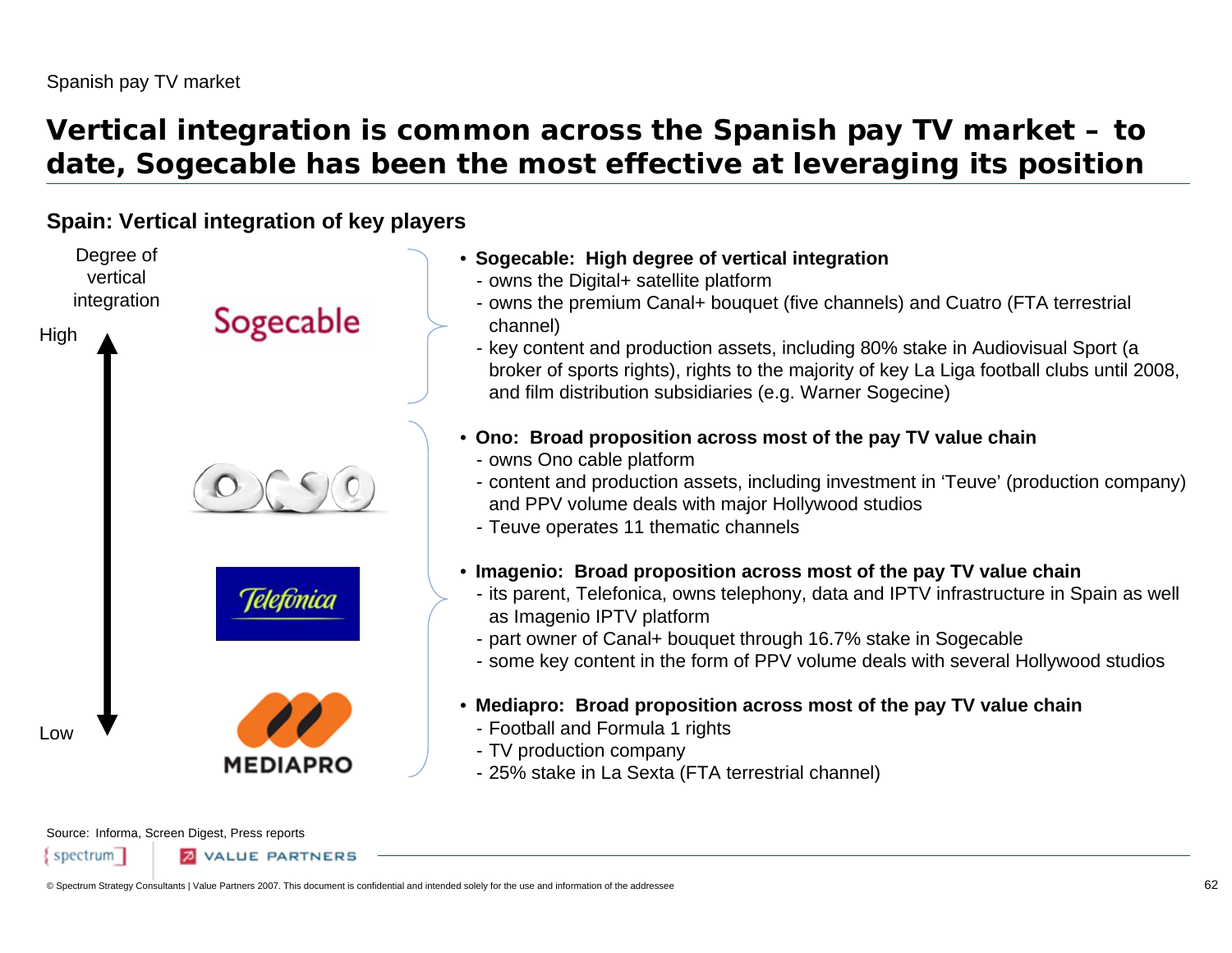### **The analogue terrestrials and the Sogecable-owned Canal+ bouquet are the most powerful channels in Spain**

### **Channel positioning and carriage dynamics**

| <b>Public</b><br>channels                            | • Historically, the public RTVE channels have been powerful relative to the cable operators, due to "must carry" rules <sup>(1)</sup><br>• However, their ability to negotiate strongly is declining, due to budget cuts and a consequent reduction in their<br>demand for premium content<br>- significant cut backs in in-house production, in order to finance RTVE's $\epsilon$ 7.5b debt<br>- the government has restricted RTVE's rights acquisition activities e.g. banned from bidding for World Cup rights                                                                                                                                                                                                                   |
|------------------------------------------------------|---------------------------------------------------------------------------------------------------------------------------------------------------------------------------------------------------------------------------------------------------------------------------------------------------------------------------------------------------------------------------------------------------------------------------------------------------------------------------------------------------------------------------------------------------------------------------------------------------------------------------------------------------------------------------------------------------------------------------------------|
| <b>Commercial</b><br>terrestrial<br>channels         | • The commercial terrestrial channels have considerable power relative to the platform operators – because pay TV<br>penetration is still relatively low and the TV advertising market has been growing rapidly<br>• The FTA sector, as a whole, benefits from the designation of a one live La Liga match per week as a listed event,<br>which has to be broadcast on FTA<br>• The buoyancy of the advertising market has enabled the terrestrial commercial broadcasters to negotiate<br>aggressively with the pay TV operators<br>- La Sexta was able to withdraw from Digital Plus and, hence, avoid high carriage costs of €800k, when its football<br>strategy drew audiences of 17% in peak periods                            |
| <b>Channels</b><br>owned by<br>platform<br>operators | • One of Sogecable's most valuable assets is the Canal Plus bouquet of five premium channels, which it uses to<br>differentiate Digital Plus from other platforms<br>• Rivals have tried to gain access to these channels, but, wherever possible, Sogecable has resisted such moves:<br>- under the merger conditions, Digital Plus was forced to share one premium channel with other platform operators<br>- Digital Plus responded by cutting investment in the chosen channel – to make it a less attractive proposition<br>- the cable operators complained, but were unable to achieve a satisfactory result<br>• Ono has begun to create its own channels, but these lack premium content and are not carried on Digital Plus |

Note: (1) Does not apply to the satellite platform Source: Spectrum / Value Partners analysis

spectrum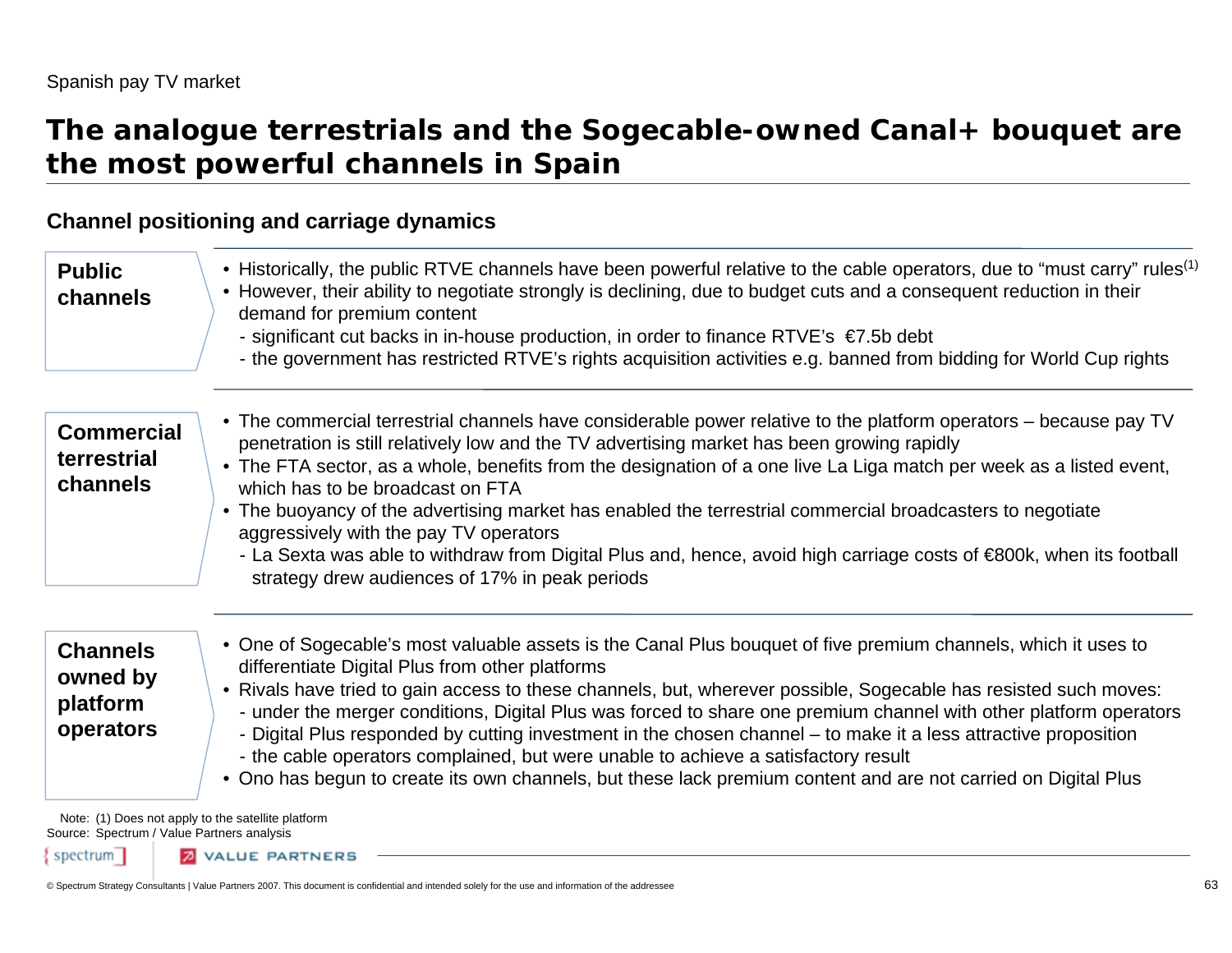spectrum

# **The various Spanish pay platforms offer very similar content packages, with the Canal Plus bouquet as the only real differentiator**

### **Spain – Current consumer packages**

|                           | <b>Satellite</b>                                                                                                                | <b>Cable</b>                                                                               | <b>IPTV</b>                                                                                                                                                  |
|---------------------------|---------------------------------------------------------------------------------------------------------------------------------|--------------------------------------------------------------------------------------------|--------------------------------------------------------------------------------------------------------------------------------------------------------------|
| • Basic                   | $\cdot$ 20+ channels<br>• FTA channels and Canal+                                                                               | • 40 channels<br>• FTA channels and some<br>second tier channels (e.g.<br>Discovery, MTV)  | • 30 channels<br>• FTA channels and five<br>second tier channels (e.g.<br>Nickelodeon)                                                                       |
| • Extended basic          | $\cdot$ 40+ channels<br>• FTA channels, Canal+ and<br>some second tier channels<br>(e.g. Jetix <sup>(1)</sup> , Cosmo $TV(2)$ ) | $\cdot$ 60+ channels<br>• Basic package, plus<br>children's or sport and film<br>packages  | $\bullet$ None                                                                                                                                               |
| • Premium                 | $\bullet$ 75+ channels<br>• Premium content, such as<br>Canal+ Sport, Fox, Disney,<br>10 film channels                          | $\bullet$ 75+ channels<br>• Premium content, including<br>extra sport and film<br>channels | $\bullet$ 60 channels<br>• Second tier channels (e.g.<br>Disney and Eurosport)<br>• Premium content requires<br>extra subscription (e.g.<br>MGM, Sportmania) |
| • Value-added<br>services | • PPV ('Taquilla')<br>• Recently launched PVR<br>product which is also HD<br>ready (plans to introduce HD<br>TV soon in Spain)  | • Video on Demand ('Ojo')<br>• PPV ('Mirador')<br>· Multi-room service available           | • Video on Demand<br>('Videoclub')<br>• PPV ('Tribuna Imagenio')                                                                                             |
| • Bundling                | • Currently none - but<br>planning to cross-sell with<br><b>Telefonica from November</b><br>2007                                | • Triple and Dual Play<br>services available and<br>actively promoted                      | • Triple and Dual Play<br>services available and<br>actively promoted                                                                                        |

Note: (1) Formely Fox Kids (2) Cosmo TV is an offshoot of the women's magazine franchise

**2** VALUE PARTNERS

 **The services offered on each of the platforms is very similar**; the only notable exception being the availability of some channels

### - **The Canal Plus bouquet is only available on Digital Plus**

- . Digital Plus owns the Canal Plus bouquet of channels
- . it does not wholesale these channels to other operators

### - **Ono owns Teuve, a production company, which operates 11 channels**

. these channels are sold wholesale to other operators, but are not available on the Digital Plus platform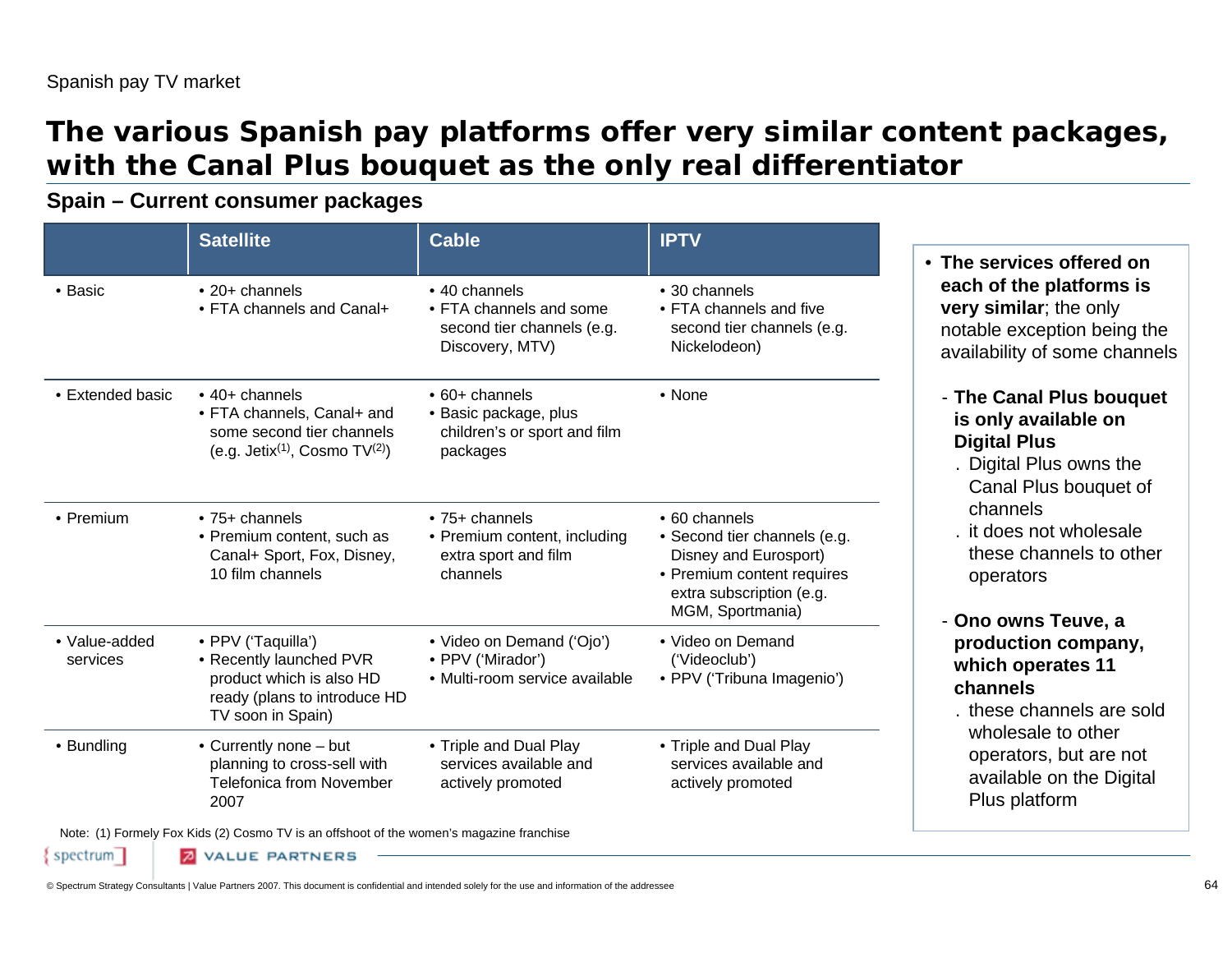## **On a PPP basis, satellite and cable services are somewhat cheaper in Spain than they are in the UK, but IPTV is more expensive**

**Pricing comparison with the UK – (US\$, PPP)**



■ Spain

- In 2001, cable was cheaper in Spain than in the UK but satellite was marginally more expensive
- Between, 2001 and 2005, the prices of both services rose more slowly in Spain than in the UK
- IPTV in Spain has a similar price to satellite, making it more expensive than in the UK

Source: Informa *TV in Western Europe,* EIU

spectrum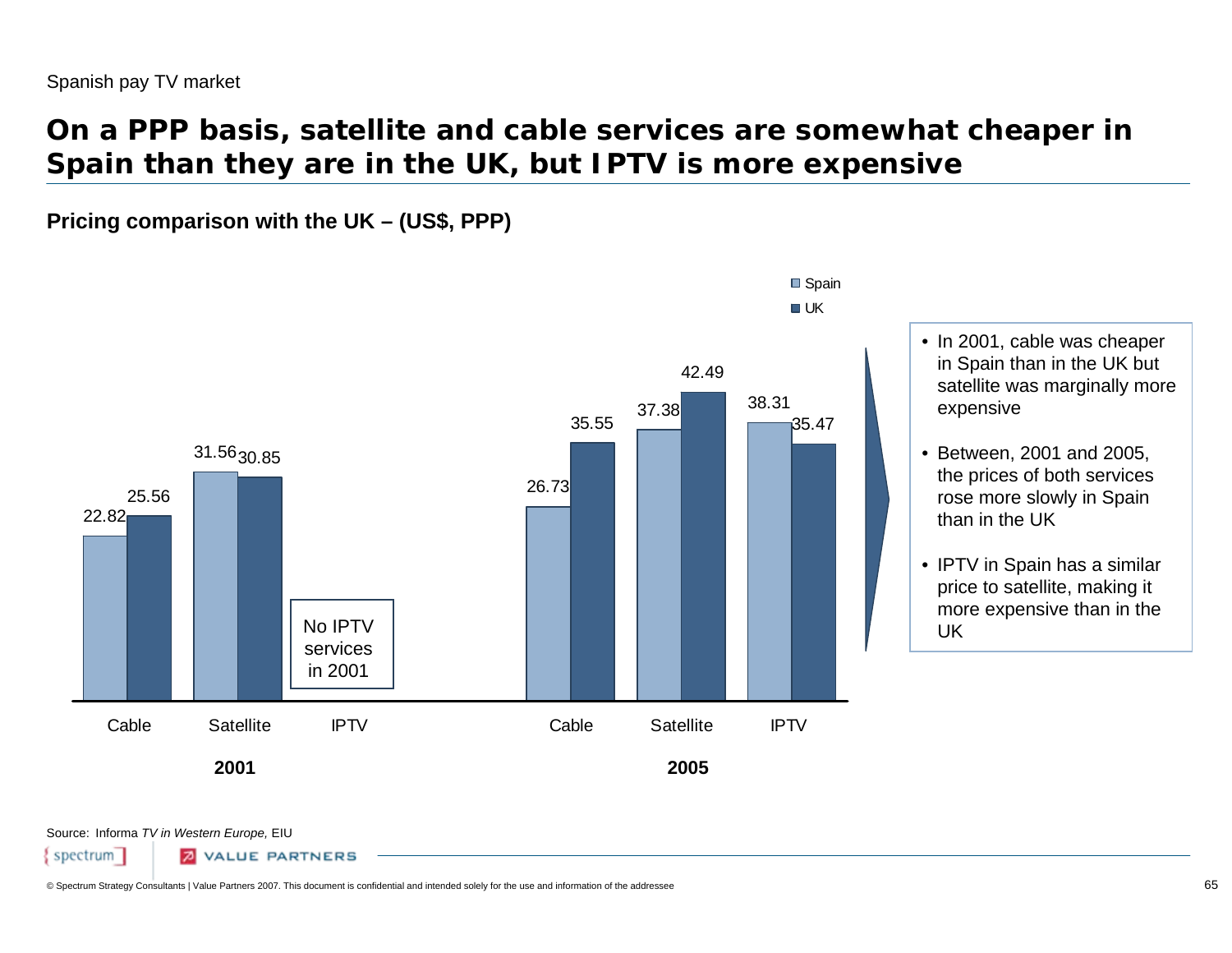spectrum

## **The value of Spanish football rights has grown from €15m / season in 1988-89 to €490m / season in 2006-07**



**Spain: Value of La Liga football rights over time (€m)**

Source: TV Sports Markets, Sportcal, Spectrum benchmarks season, but, thereafter, Mediapro will have the majority of rights deals with the major clubs

• Over the last twenty years, the value of Spanish football rights has grown dramatically:

- from €15m for the 88/89 season
- to €490m for the 06/07 season (CAGR of 19%)
- Increases in rights values have been driven by changes in
- the rights sales strategies of the clubs
- the level of competition in the pay TV market
- Between 1989-94 and 1998-02, football rights values increased sevenfold - due to the re-introduction of individual selling
- $\bullet$  Between 2003-06 and 2006-08, values increased by 70%, following the entrance of Mediapro as an acquirer of football rights
- Until recently, Sogecable, through its ownership of Audiovisual Sport, has been the primary acquirer of live football rights in Spain
- However, it has been difficult for Digital Plus to use football as a differentiator – since 2000, EC intervention has forced it to share its live football with other platforms<sup> $(1)$ </sup>
- The merger conditions expire this year, but Sogecable has, for the first time in ten years, lost the rights  $-$  to Mediapro<sup>(2)</sup>

© Spectrum Strategy Consultants | Value Partners 2007. This document is confidential and intended solely for the use and information of the addressee 66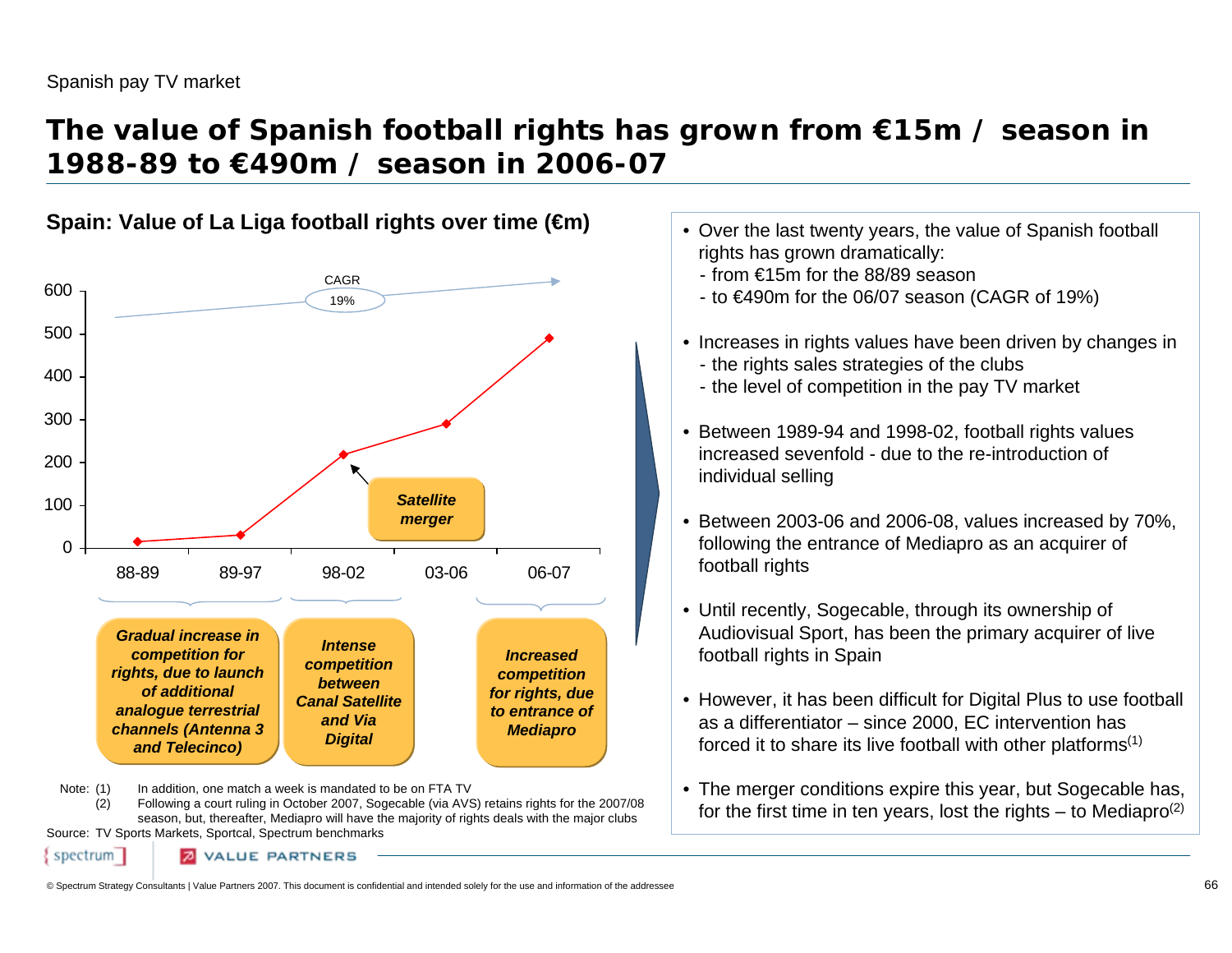# **The value of pay TV movie rights has remained relatively low**

### **Spain: Value of movie rights over time (€m)**



- The value of Spanish pay TV movie rights is significantly lower than in the UK
	- in 2004, Spanish rights €145m; UK rights €539m
- Spanish pay TV movie rights are also worth less than FTA rights; in the UK, pay TV rights sell for three times the price of FTA rights
- This reflects four main factors:
	- fewer TV households in Spain (15.8m) than in the UK (25.4m)
	- relatively low levels of pay TV penetration in Spain (25%), compared to the UK (46%)
	- the high viewing share of Spanish FTA channels
	- a reduction in competition amongst pay TV players, e.g. the collapse of pay DTT operator, Quiero, and the satellite merger in 2002
- However, the gap between the value of pay TV and FTA rights has been falling – following a decline in the value of FTA rights, due to
	- the popularity of low cost TV shows, such as Big Brother, replacing movies in the FTA schedules
	- the shift in favour of Spanish language movies, in which the terrestrial broadcasters invest directly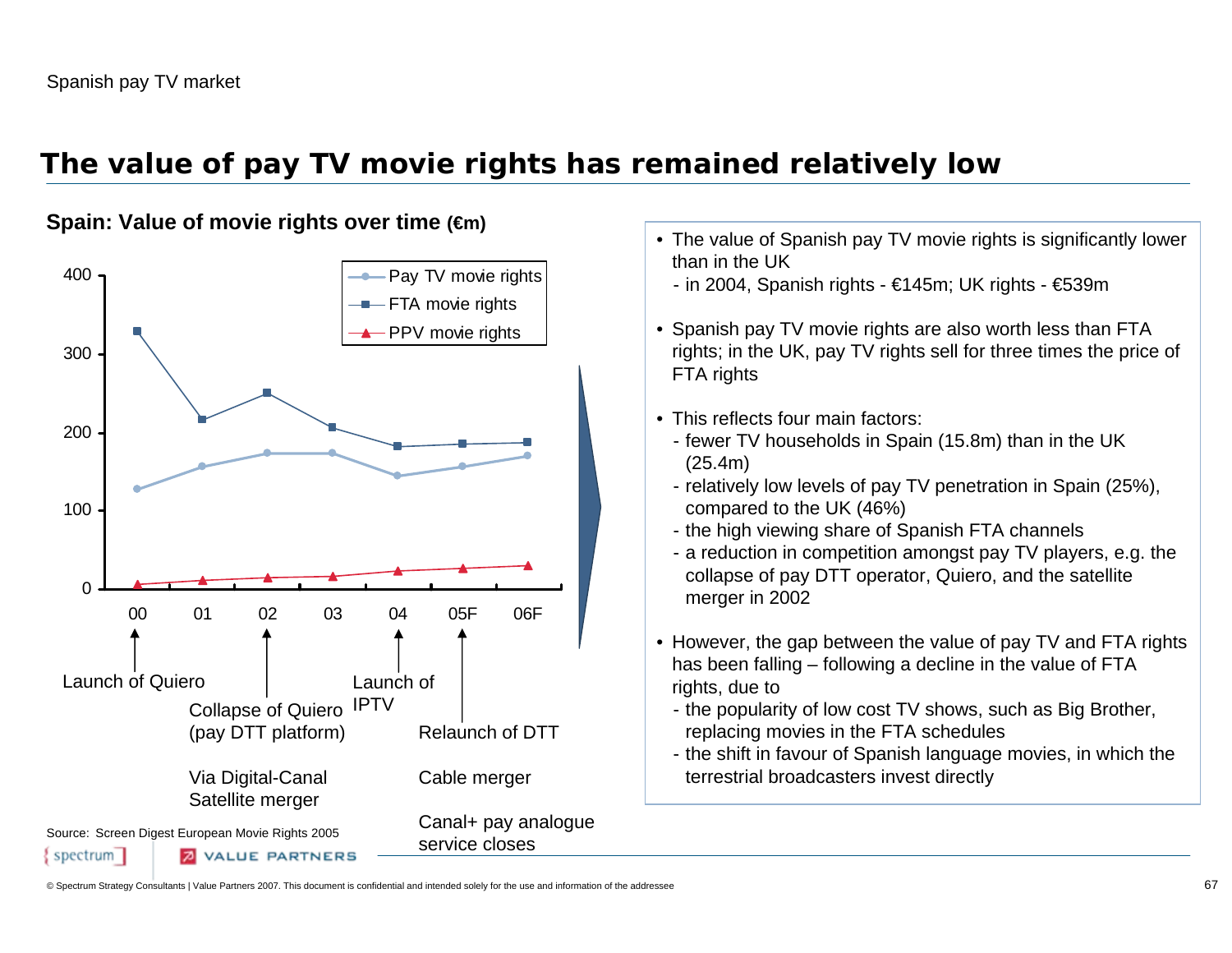} spectrum ∣

### **The regulator for audio-visual services has limited powers – as a result, anti-trust legislation is often used to shape the pay TV sector**

| <b>Regulatory</b><br>bodies                                                 | • The key regulatory bodies are:<br>- the Comisión del Mercado de las Telecommunicaciones (CMT) - telecommunications and audio-visual services<br>- the Servicio de Defensa de la Competencia (SDC), the competition authority<br>- the Tribunal de Defensa de la Competencia (TDC), the competition court                                                                                                                                                                                                                                                                                                                              |
|-----------------------------------------------------------------------------|-----------------------------------------------------------------------------------------------------------------------------------------------------------------------------------------------------------------------------------------------------------------------------------------------------------------------------------------------------------------------------------------------------------------------------------------------------------------------------------------------------------------------------------------------------------------------------------------------------------------------------------------|
|                                                                             | Key areas of regulation and intervention                                                                                                                                                                                                                                                                                                                                                                                                                                                                                                                                                                                                |
| <b>Sector</b><br>legitimisation                                             | • The relatively slow development of the Spanish media sector has meant that, to date, most legislation has been<br>concerned with legitimising and organising the FTA and pay markets e.g. the Statute of Radio and Television<br>(1980), which established RTVE; the Private Television Act (1988), which legitimised commercial players; and the<br>Telecommunications, Satellite and Cable Acts, all from 1995, which licensed the key operators                                                                                                                                                                                    |
| Pay TV<br>merger<br>conditions                                              | • The main pay TV laws are the conditions applied at the time of the Digital Plus merger, forcing Sogecable to open up<br>its platform to unaffiliated channels, restricting the length of premium content deals, giving third parties access to, at<br>least, one of Sogecable's premium channels and imposing a retail price cap until 2006<br>• These conditions are due to end in 2007, allowing Sogecable to buy exclusive content and partner with Telefonica                                                                                                                                                                     |
| <b>Anti-trust</b><br>investigations                                         | • As the CMT lacks enforcement powers, the SDC frequently uses anti-trust regulation to control the pay TV sector<br>- currently conducting several investigations into competition and concentration, including:<br>. an investigation into Sogecable's historical football monopoly, on which the TDC is due to rule imminently<br>. an investigation into Mediapro's new seven year deals with Real Madrid and Barcelona<br>. an investigation into proposed Telefonica-Sogecable collaboration (when the merger conditions expire, the two<br>companies are planning to buy rights together and develop joint triple play packages) |
| <b>Football</b><br>regulation<br>Source: Spectrum / Value Partners analysis | • Listed event legislation, introduced in 1997, means that one La Liga match per week must be available on FTA<br>• In 2000, an EC investigation into PPV football ruled that the satellite operators must resell their rights to the cable<br>operators at "a reasonable market price"                                                                                                                                                                                                                                                                                                                                                 |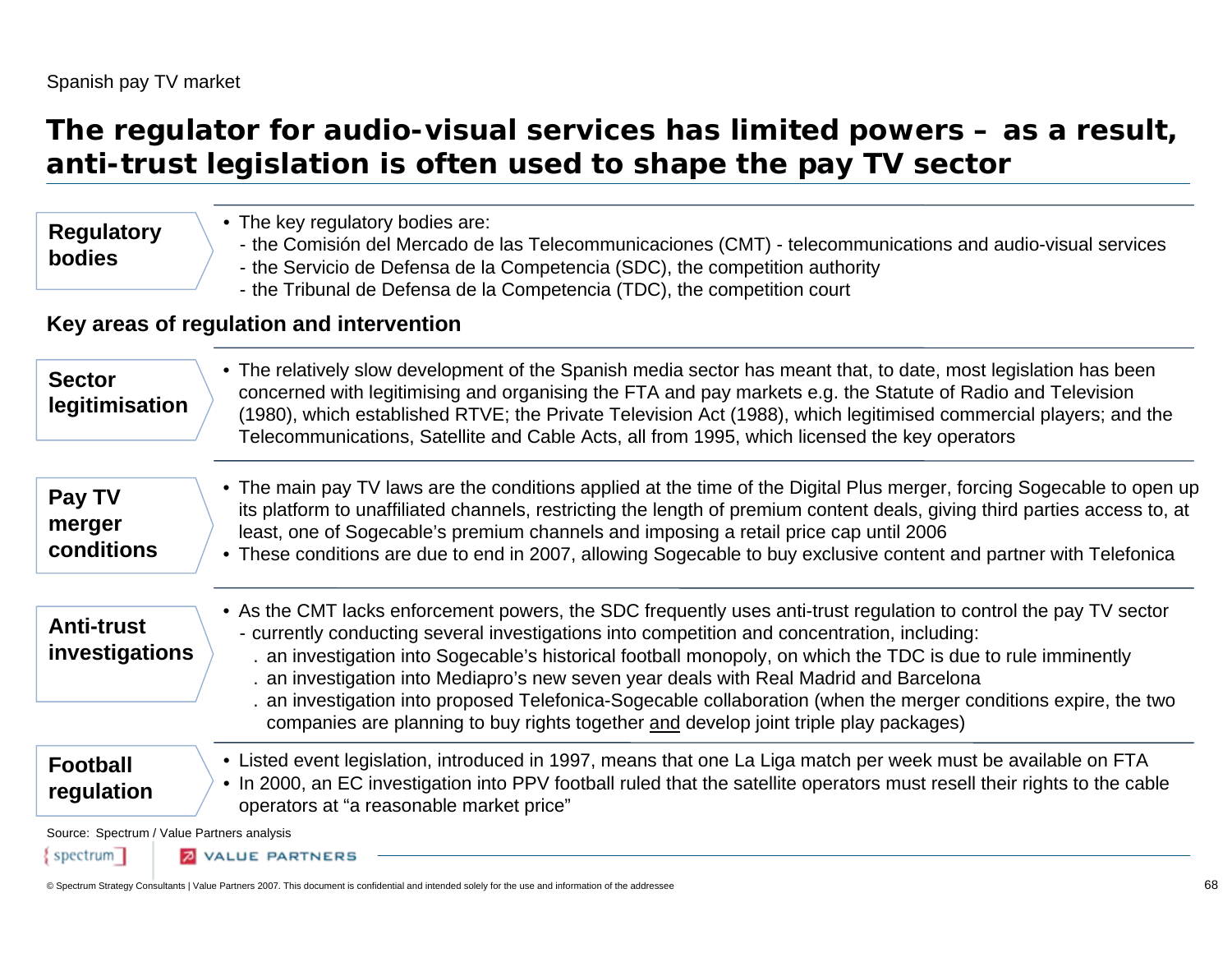© Spectrum Strategy Consultants | Value Partners 2007. This document is confidential and intended solely for the use and information of the addressee



### **Sweden**

International pay TV study Executive Summary

November 2007

{spectrum] **2** VALUE PARTNERS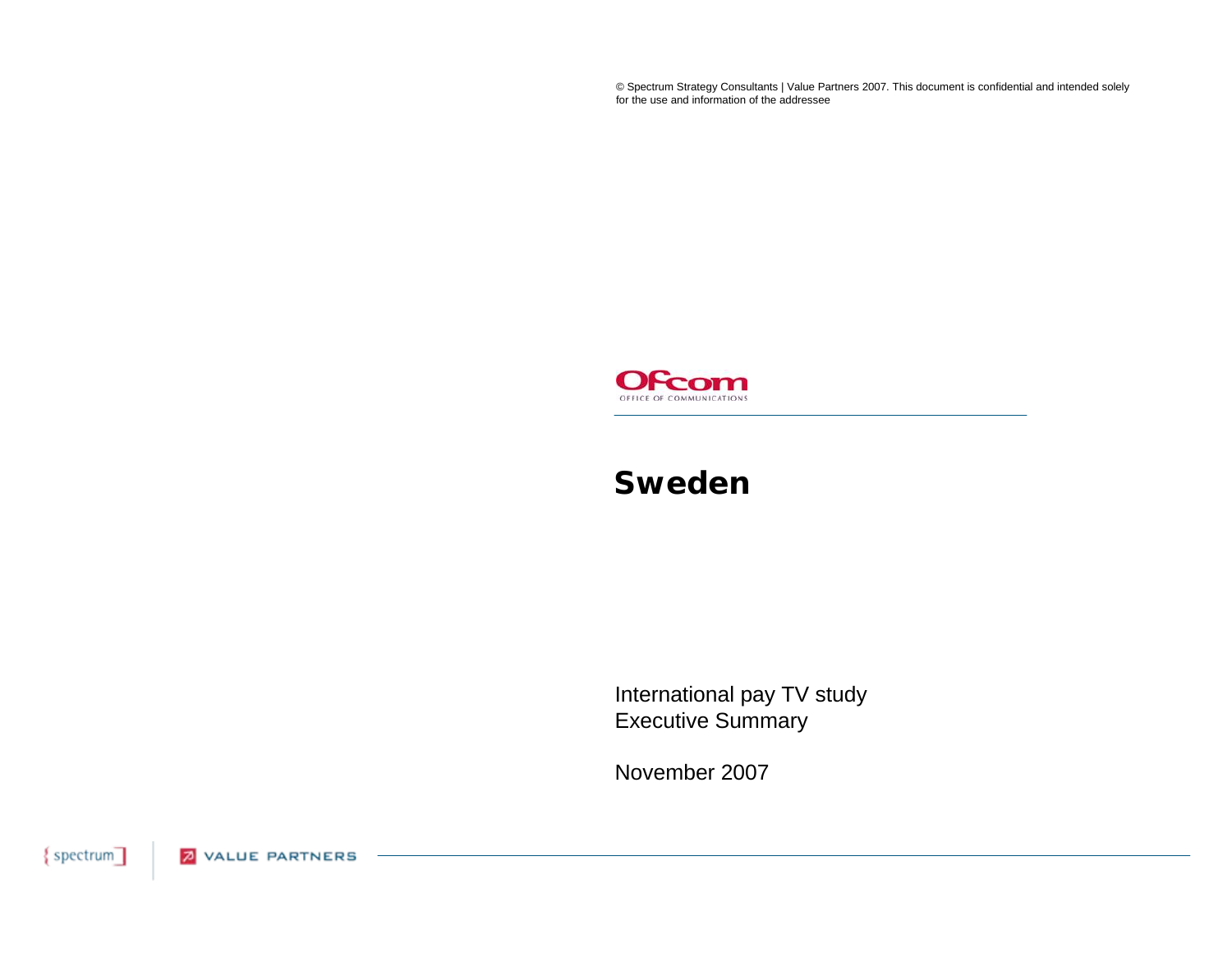### **Introduction - major players in the Swedish TV market**

|                          | <b>Platforms</b>                                                                                                                              |                                              | <b>Broadcasters</b>                                                                                                |
|--------------------------|-----------------------------------------------------------------------------------------------------------------------------------------------|----------------------------------------------|--------------------------------------------------------------------------------------------------------------------|
| Satellite <sup>(1)</sup> | <b>Canal Digital (owned by Telenor)</b><br><b>Viasat (owned by MTG)</b>                                                                       | <b>PSB</b>                                   | <b>SVT</b>                                                                                                         |
| Cable                    | <b>Com Hem</b><br><b>Canal Digital (owned by Telenor)</b>                                                                                     | <b>FTA Commercial</b><br><b>Terrestrials</b> | TV4<br><b>TV3</b> (owned by MTG)<br>Kanal 5 (owned by ProSiebenSat.1,<br>following its acquisition of SBS in 2007) |
| IPTV <sup>(2)</sup>      | <b>Telia Digital TV</b> (owned by Telia)<br><b>Bredbandsbolaget (owned by Telenor)</b><br>Canal Digital-TV via bredband (owned by<br>Telenor) | <b>Pay Channels</b>                          | <b>Canal+</b> (Nordic Canal+ owned by<br>ProSiebenSat.1)                                                           |
| <b>DTT</b>               | <b>Boxer</b> (owned by Government-owned Teracom<br>and $3i)$                                                                                  |                                              |                                                                                                                    |

Note: (1) Both satellite providers operate throughout the Nordic region; including Denmark, Finland and Norway (2) Not a complete list of players

 $spectrum$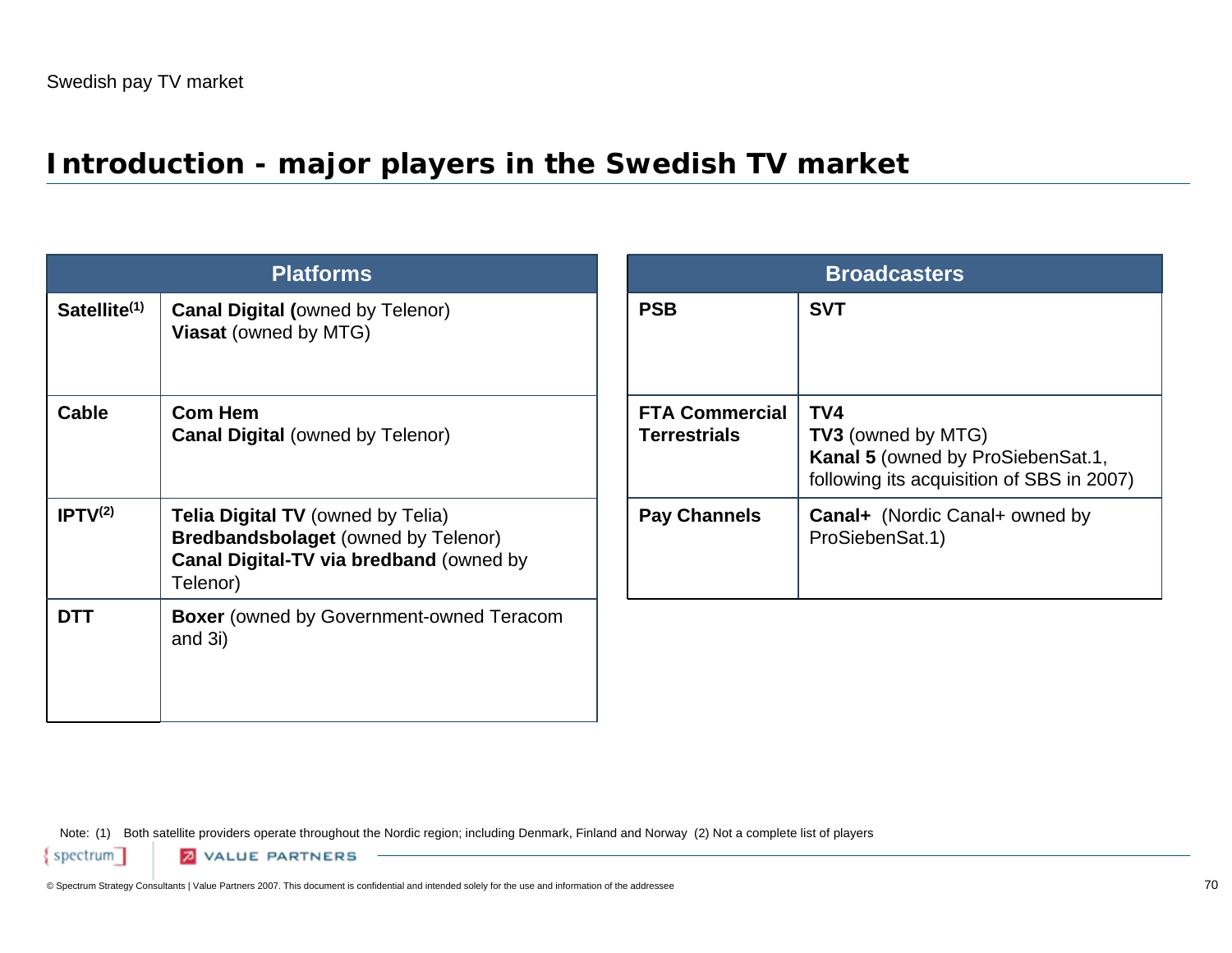## **The Swedish TV market is significantly smaller than the UK's, but is otherwise similar in the split and growth of revenues**

#### **Sweden: Total TV revenues (€m)\***



Note:\* The two charts are not to the same scale

Source: ZenithOptimedia, Screen Digest, Spectrum Value Partners analysis

spectrum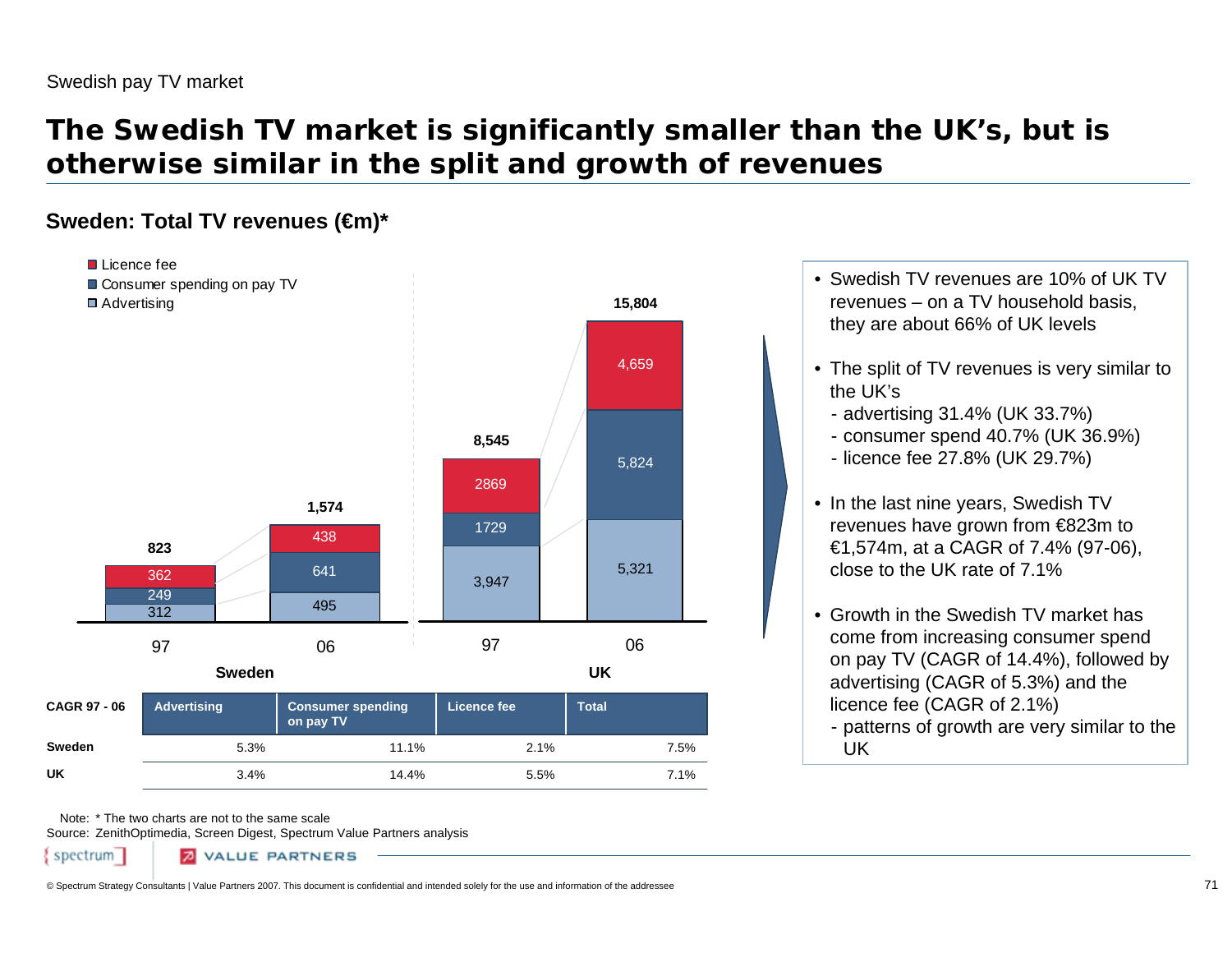### **In Sweden, the uptake of pay TV is higher than in the UK, but digital penetration is lower**





- Swedish pay TV penetration, at 89% of TV households, is almost twice that in the UK, which stands at 46%
	- mainly due to widespread adoption of basic cable services (similar to the German market)
- However, Sweden has a lower digital penetration (52% in 2006) than the UK (76%), despite the completion of digital switchover in October 2007
	- in 2006, 79% of Swedish cable subscribers still had analogue services (typically receiving about 20 channels)
- With the 2003 announcement of digital switchover, digital penetration doubled from 26% in 2003 to 52% in 2006

#### Source: Screen Digest, Spectrum Value Partners analysis

spectrum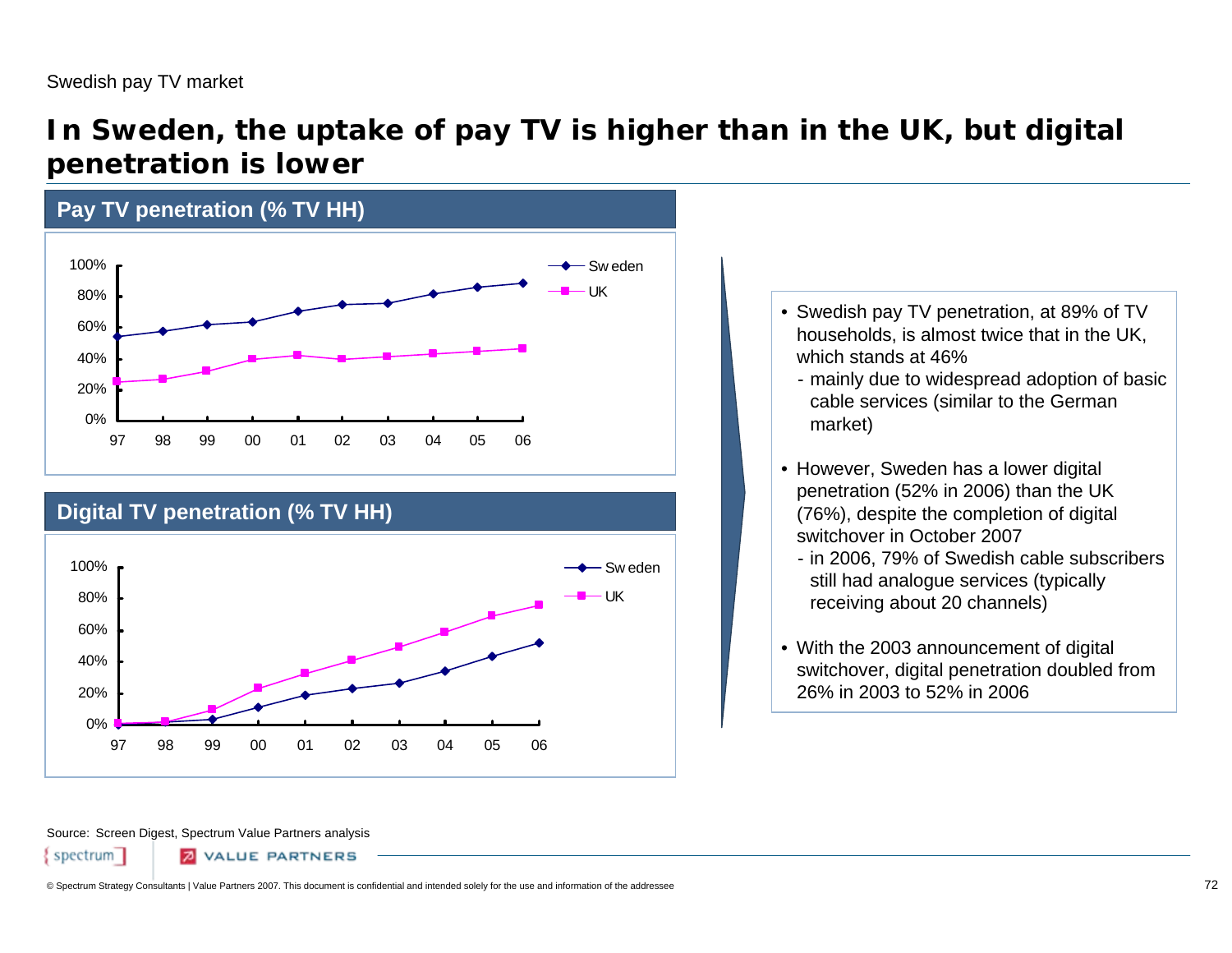# **Cable is the leading pay platform with 55% penetration – by 2006, satellite and DTT had reached 17% and 15%, respectively**

**Sweden: Evolution of pay platforms (TV household penetration, %)**



- Cable has consistently been the leading pay TV platform, 55% of TV households in 2006, up from 51% in 1997
	- characterised by a "landlord system<sup>(1)</sup> difficult to switch to an alternative platform
- Over the last decade, satellite has been steadily increasing, reaching almost 17% penetration by 2006
- Since the 2003 announcement of digital switchover in Sweden (completed in 2007), pay DTT has increased significantly, reaching the same level as satellite

- rising from 5% in 2003 to 15% in 2006

• IPTV has only reached 2% penetration - major players only entered the market in 2004/05

**1991 –** Launch of satellite (Viasat)

Note: (1) The majority of households are in apartment blocks, so landlords contract directly with cable operators on behalf of end-users – meaning that a basic cable package is often included in the rent Source: Screen Digest

spectrum

**VALUE PARTNERS**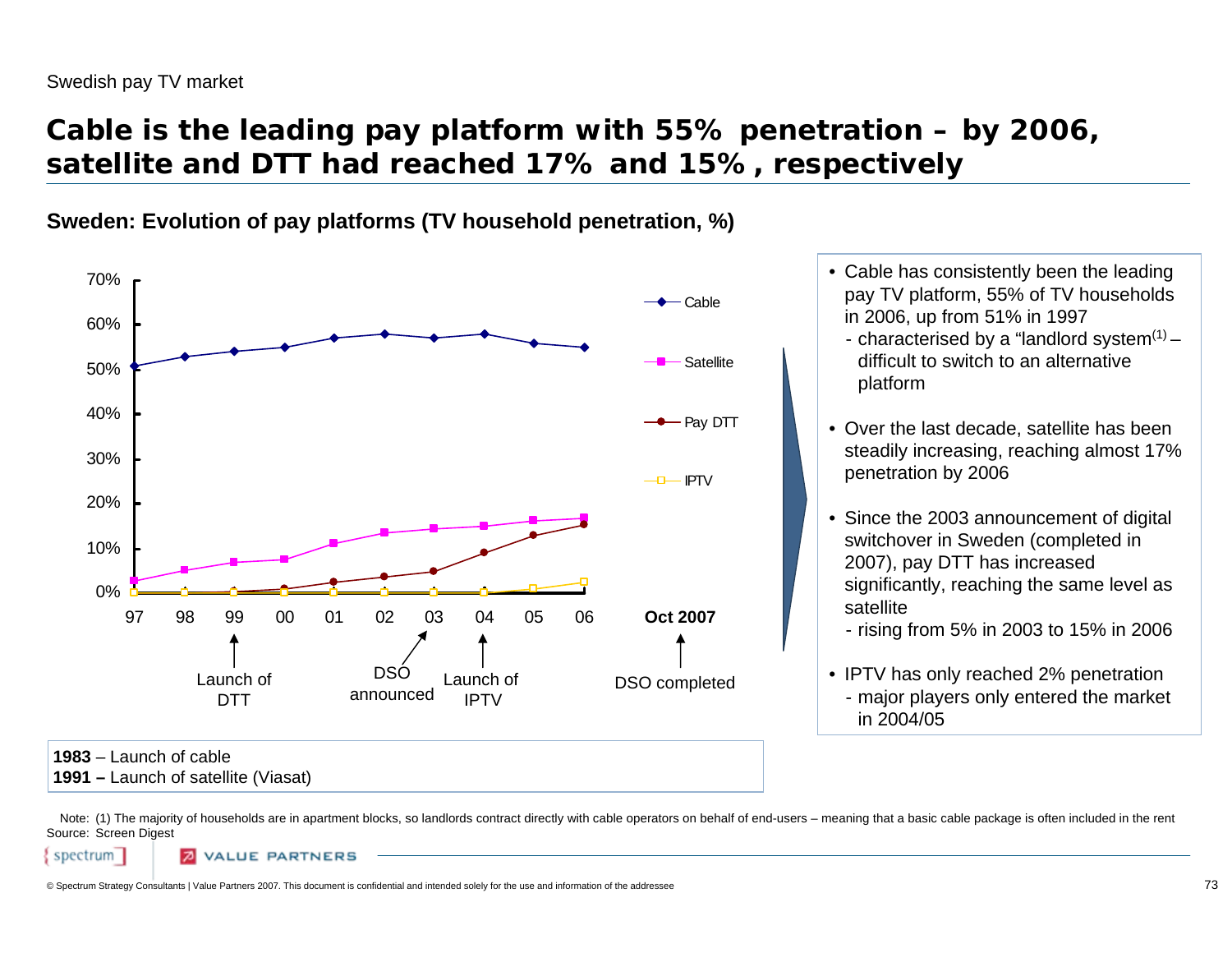### **Four large broadcast groups operate in the Swedish market – they have seen some loss in viewing share to multi-channel**

### **Sweden: Major broadcasters**

Major analogue terrestrial channels Multi-channel



- Operates six national channels (SVT1, SVT2, news channel SVT24, children's Barnkanalen, educational Kunskapskanalen and UR) and one European channel SVT Europa – viewing shares of 21.8% (SVT1) and 14.5% (SVT2) in 2006
- Commercial broadcaster with some PSB obligations
- $\bullet\,$  Ownership: fully owned by Bonnier<sup>(1)</sup> through Nordic Broadcasting Oy
- Broadcasts one free-to-air channel (TV4) with 22.2% viewing share (in 2006), and nine thematic pay TV channels, available on cable, satellite and DTT
- 
- Nordic media group based in Sweden
- Operates major commercial FTA channel, TV3 viewing share 9.4% (2006)
- Also operates TV3+, ZTV, TV6 and TV8 on digital terrestrial and the MTG-owned Viasat
- 

spectrum

- Scandinavian-based European broadcaster, SBS Broadcasting, merged with ProSiebenSat.1 in Jun 07
- Broadcasts three free-to-air channels (Kanal 5, Kanal 9 and The Voice TV) viewing share of Kanal 5 was 8.8% in 2006
- Owns Canal+ premium channels (acquired from Canal Plus Groupe in 2005)

Note: (1) Source: Informa, Mediamatningar I Skandinavien, Press reports, ZenithOptimedia, Spectrum Value Partners analysis Swedish media group consisting of over 200 companies within publishing and broadcasting

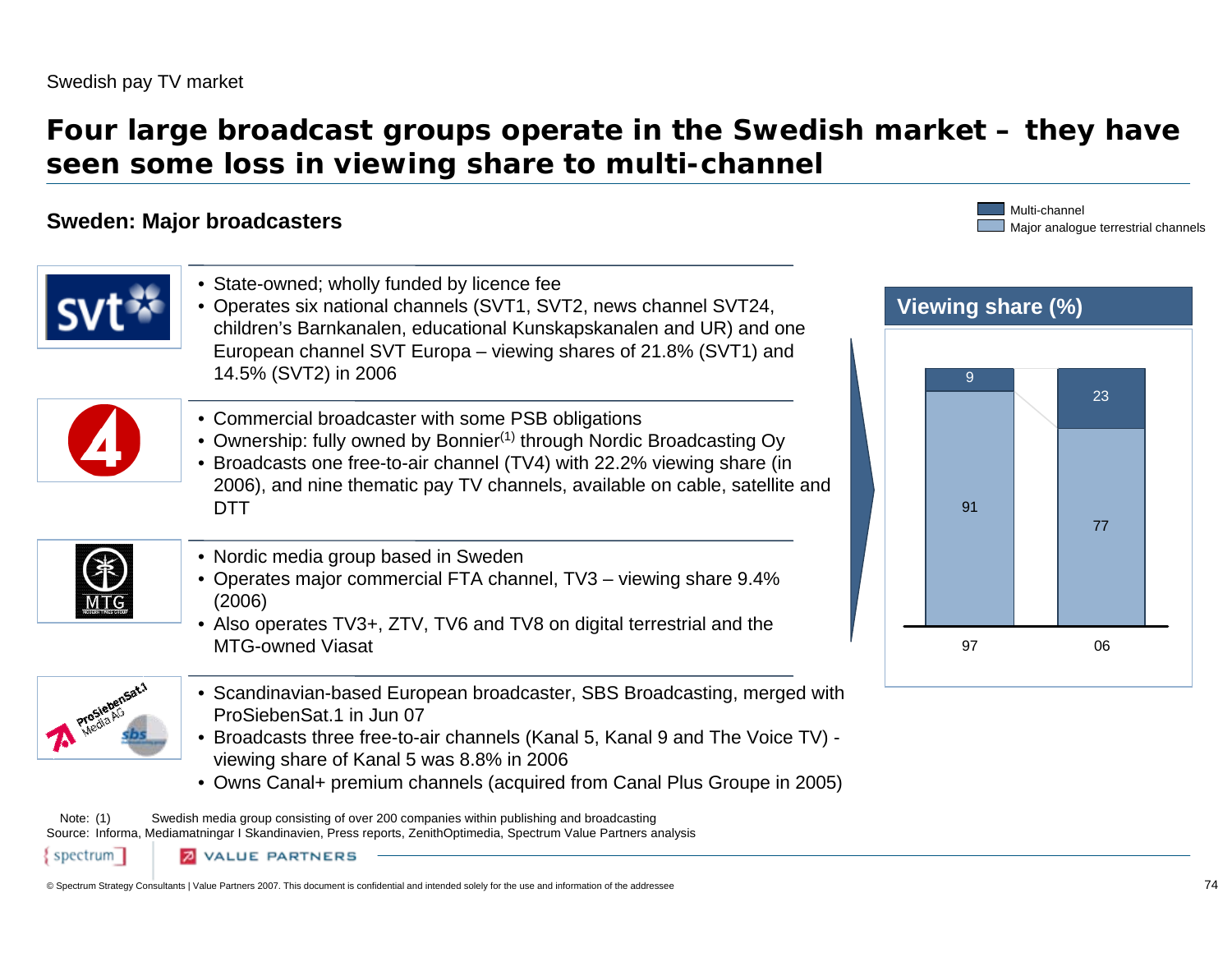### **Over the past ten years, Com Hem has been the leading cable operator – in 2006, it acquired the number two player, UPC**

#### **Sweden: Cable subscribers**

### **Subscribers by operator (m)**



- Cable TV was launched in Sweden in 1983, by state-owned telecoms operator Televerket (prior to its privatisation as Telia)
- Com Hem is the successor to this (cable) business and has maintained its position as the number one player (in part because of the difficulty of switching cable operators – an option for only about 20% of cable households)
- Following its acquisition of #2 player UPC in 2006, Com Hem has increased its share of the cable market from 60% to 74%
- The two other players are
- the cable arm of Canal Digital, formed in 2004/05, from a combination of Sweden Online, Telenor Vision and Seth Kabel TV
- Tele2, which has not made any acquisitions

Source: Screen Digest, Press reports

spectrum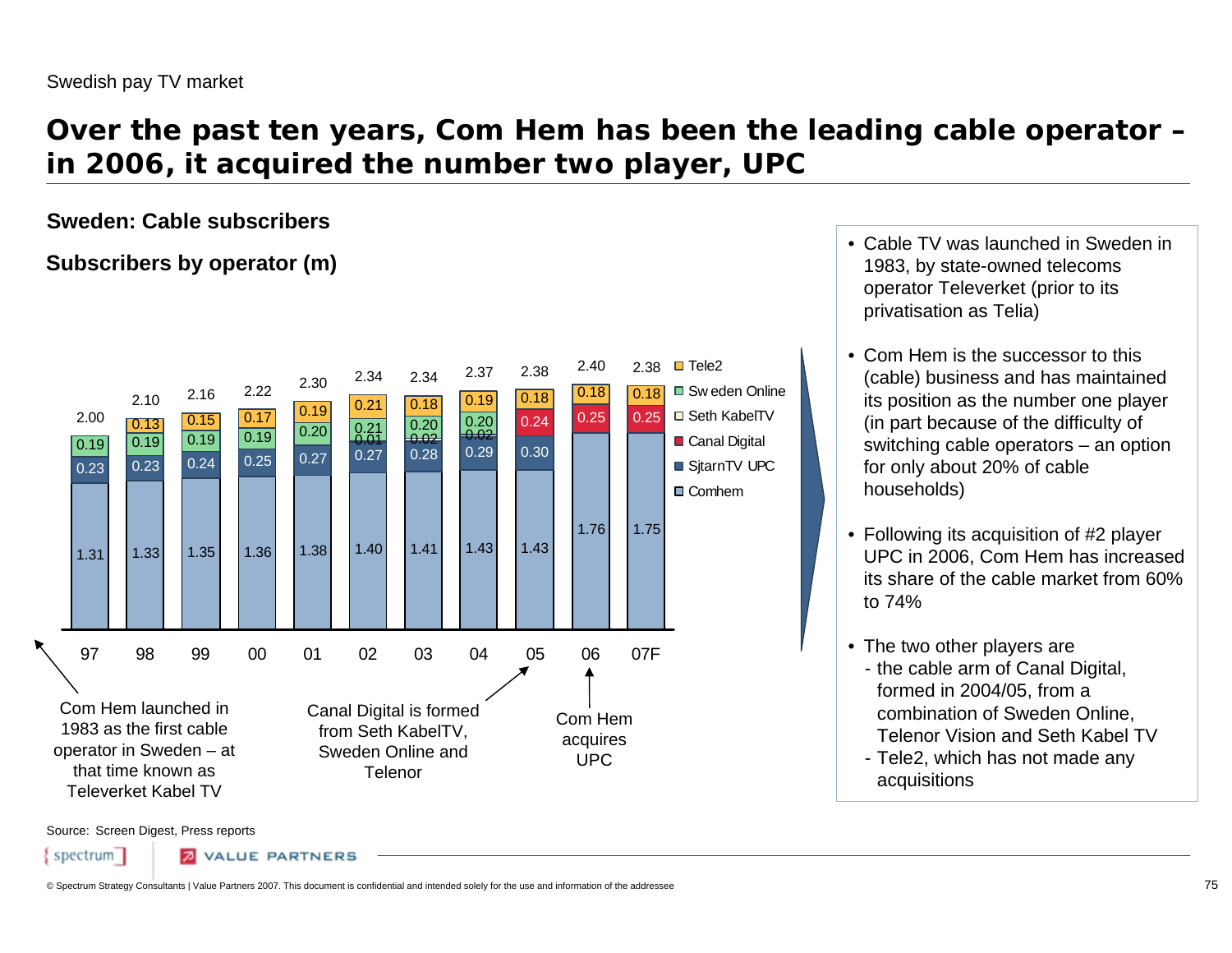spectrum

### **Since 1997, satellite subscribers have been steadily increasing – the market is split between Viasat and Canal Digital**

### **Subscribers by operator (000s)**



- **Sweden: Satellite Competition** entity and the Swedish (and Nordic<sup>(1)</sup>) market has two satellite operators
	- Viasat (owned by MTG) launched in Sweden in 1991
	- Canal Digital<sup>(2)</sup> launched in Sweden in 1997 . a joint venture between Telenor and Canal Plus **Groupe**
	- . since 2002, 100% owned by Telenor
	- In the five years after the launch of Canal Digital, the Swedish satellite market grew rapidly
	- CAGR of 38% (97-02), slowing to 6% CAGR (02-07)
	- Canal Digital increased its share of the satellite market from 34% in 1997 to 57% in 2004 – but has since seen its share fall slightly to 53% in 2006
		- neither operator has a content offering which is significantly more attractive than the other
	- Across the whole Nordic region, Canal Digital overtook Viasat as the largest player in 2001 - but both players have continued to grow
	- in 2001, Canal Digital had 568k subscribers and Viasat had 550k – in that year Viasat suffered heavily from smart card piracy, losing 50k subscribers in one year
	- since 2001, Canal Digital has grown at a 10.7% CAGR (01-06), reaching 943k subscribers, while Viasat has grown at a slightly slower pace of 8.3%, with 820k subscribers in 2006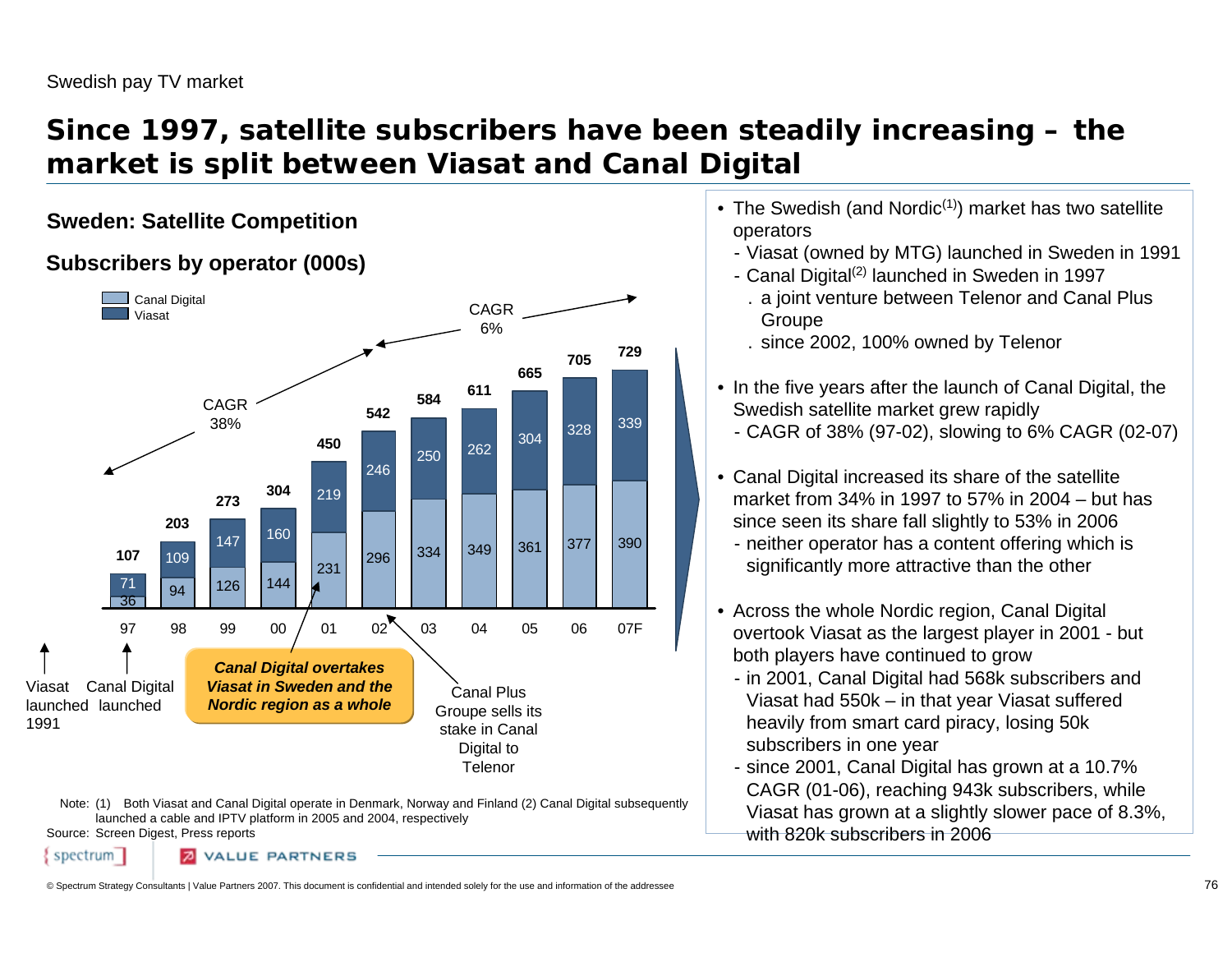### **In 2004/05, the first IPTV services were launched – Telia is the clear market leader**

#### **Sweden: IPTV launches**



| • In 2004, the first IPTV offerings in Sweden were<br>launched, followed by Telia Digital $TV^{(1)}$ in 2005<br>- in 2004, Bredbandsbolaget (Sweden's second largest<br>broadband provider after Telia) signed an exclusive<br>deal with Viasat to distribute the Viasat channels over<br>the IPTV platform until 2009<br>- also in 2004, Canal Digital and Fast $TV(2)$ launched<br><b>IPTV</b> services<br>- in 2005, Telia introduced a triple play offering through<br>the launch of its IPTV service, Telia Digital TV<br>• Competition within the IPTV market has intensified and<br>Canal Digital is trying to acquire greater share, but<br>Telia remains the leader with 71% market share<br>- in May 2005, Bredbandsbolaget was bought by<br>Telenor (owners of Canal Digital), who now wish to<br>end the operator's exclusive deal with Viasat, so that<br>they can offer Canal Digital channels<br>- Telia has successfully exploited its position as the<br>telecoms incumbent to build market share, and in<br>2007, it began offering a "Start" package <sup>(3)</sup> for no<br>monthly charge, as well as four new premium pay<br>packages <sup><math>(4)</math></sup> – growing by 350% in one year |
|------------------------------------------------------------------------------------------------------------------------------------------------------------------------------------------------------------------------------------------------------------------------------------------------------------------------------------------------------------------------------------------------------------------------------------------------------------------------------------------------------------------------------------------------------------------------------------------------------------------------------------------------------------------------------------------------------------------------------------------------------------------------------------------------------------------------------------------------------------------------------------------------------------------------------------------------------------------------------------------------------------------------------------------------------------------------------------------------------------------------------------------------------------------------------------------------------------------------|
|                                                                                                                                                                                                                                                                                                                                                                                                                                                                                                                                                                                                                                                                                                                                                                                                                                                                                                                                                                                                                                                                                                                                                                                                                        |

Note: (1) Telia is the fixed telecoms incumbent in Sweden (2) Owned by Bonnier Entertainment until 2006, when it was acquired by broadband company, SkyCom (3) Consists of eight free-to-air channels including SVT1, SVT2, SVT24, Barnkanalen, Kunskapskanalen, TV4, The Voice and Aftonbladet TV7; the first six of which are "must carry" channels (4) Including TV4 channel package, Canal+ Total, Canal+ Sport, Canal+ Film

Source: Screen Digest, Press reports

spectrum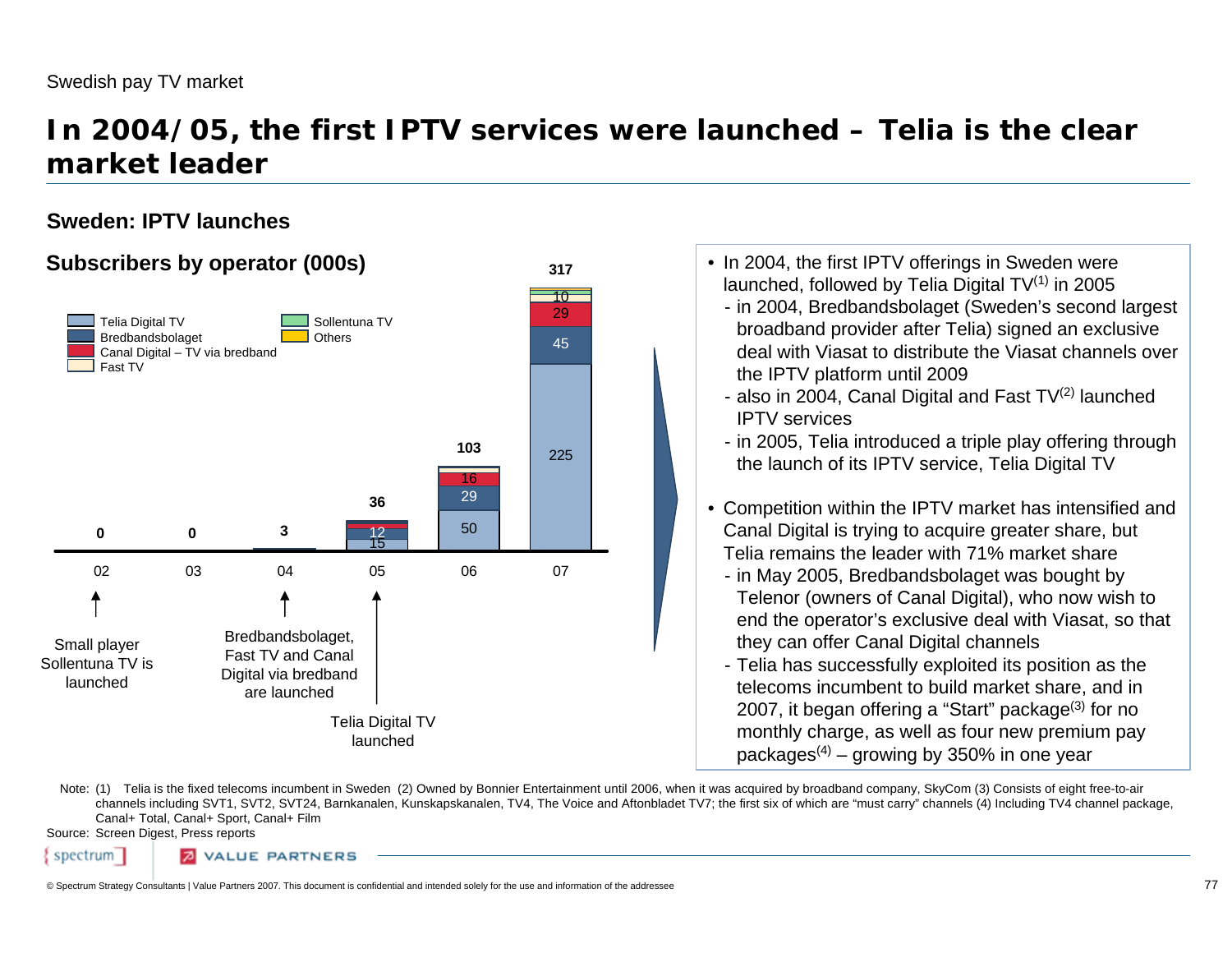## **Boxer is the sole provider of pay DTT – following the announcement of DSO, subscriber numbers grew rapidly**





- Over 90% of DTT households subscribe to Boxer's pay DTT service
	- offering 12 FTA channels and over 20 pay channels
- Boxer is the sole provider of encrypted terrestrial content and set-top boxes $(1)$ 
	- channels wishing to be on the DTT platform must either broadcast FTA or use Boxer's encryption services
- DTT (Boxer) had a poor start by 2003, it had only 200k customers
	- its services were already available through other means
	- digital switchover had not yet begun
- Between 2003 and 2006, Boxer increased its subscriber base rapidly
	- in 2003, digital switchover was announced and was completed in Oct 07
	- in 2003-04, the Swedish Government funded an advertising campaign for Boxer services
	- in 2007, uptake of Boxer levelled off as DSO approached completion

Note: (1) This was designated by the Government at the launch of the Boxer service in 1999. The state has recently announced that it will begin to allow other broadcasters to build pay DTT packages Source: Screen Digest, Press reports

spectrum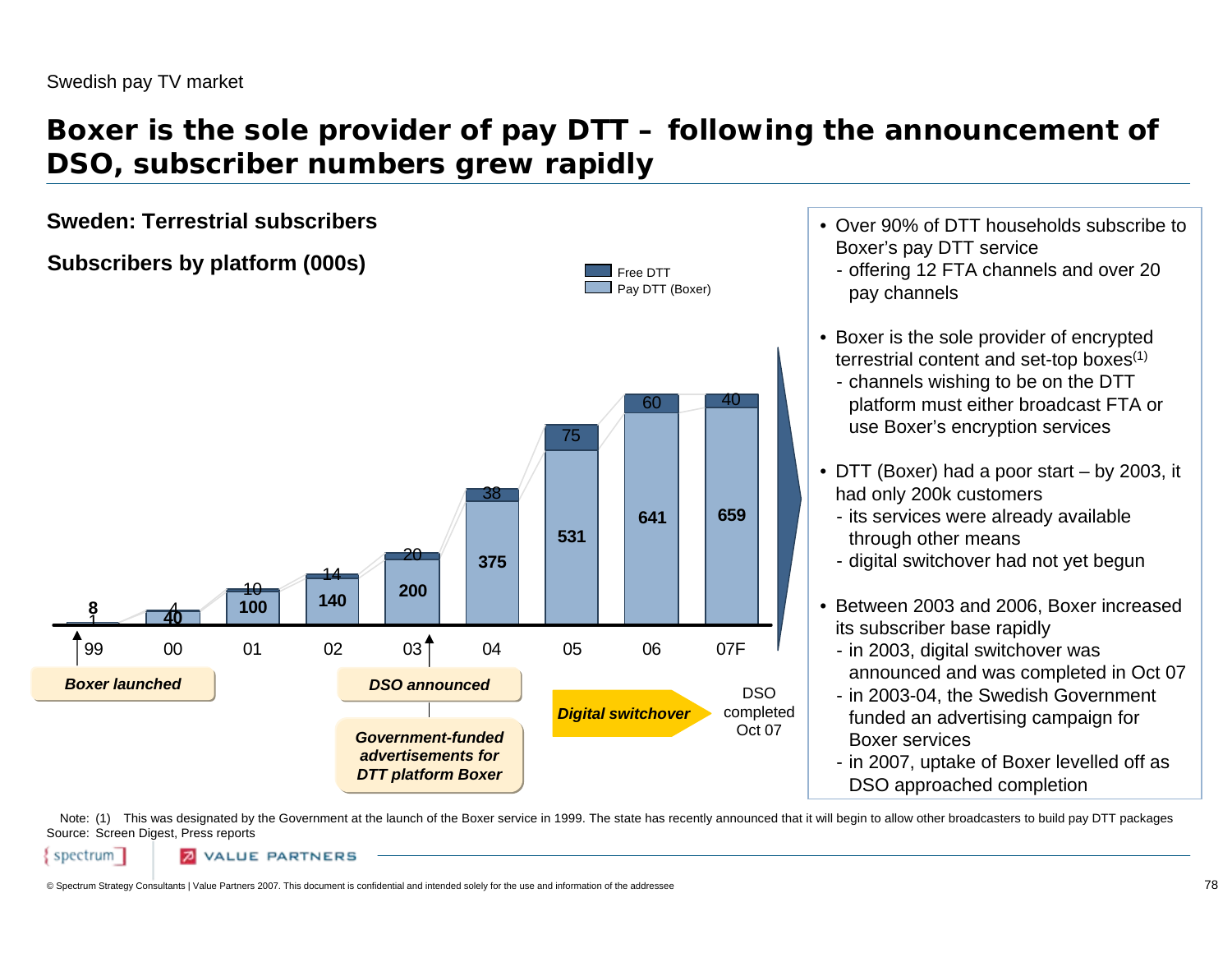### **MTG is the most vertically integrated broadcast group in Sweden – with its own channels and platform**

### **Sweden: Vertical integration of players**

| <b>Key</b>                      | <b>Own channels</b>                                                                                        |                           | <b>Platforms (subscribers)</b>                        |
|---------------------------------|------------------------------------------------------------------------------------------------------------|---------------------------|-------------------------------------------------------|
| <b>broadcasters</b>             | <b>FTA channels</b>                                                                                        | <b>Pay channels</b>       |                                                       |
|                                 | TV3<br>TV <sub>6</sub><br>TV <sub>8</sub><br><b>ZTV</b>                                                    | $TV3+$<br><b>Viasat</b>   | Satellite (339K)                                      |
| ProSiebenSat.1<br>Media AG      | Kanal 5<br><b>Kanal 9/The Voice</b>                                                                        | All Canal+<br>channels    | None                                                  |
|                                 | SVT <sub>1</sub><br>SVT <sub>2</sub><br><b>SVT24</b><br><b>Barnkanalen</b><br>Kunskapskanalen<br><b>UR</b> | <b>None</b>               | None                                                  |
|                                 | TV <sub>4</sub>                                                                                            | Nine thematic<br>channels | None                                                  |
| Canal Digital                   |                                                                                                            | None                      | Satellite (390k)<br>Cable (250k)<br><b>IPTV (29k)</b> |
| com hem<br>Tv, Bradisand, Taleh |                                                                                                            | None                      | Cable (1,750k)                                        |
| None                            |                                                                                                            |                           | <b>IPTV (225k)</b>                                    |

- MTG is the most vertically integrated player in Sweden
	- it has its own channels on both free and pay TV
	- it operates its own satellite platform (Viasat)
- The three other major broadcast groups each have their own portfolio of channels but do not own any platforms
- in 2007, ProSiebenSat.1 acquired the Canal+ premium channels, as part of its acquisition of SBS – previously, in 2005, SBS had acquired the Canal+ channels from Canal Plus Groupe
- In contrast, Canal Digital, Com Hem and Telia all operate platforms, but do not have their own channels
	- uniquely, Canal Digital owns three different platforms (satellite, cable and IPTV)

Source: Informa, Press reports, Company data, Spectrum Value Partners analysis

spectrum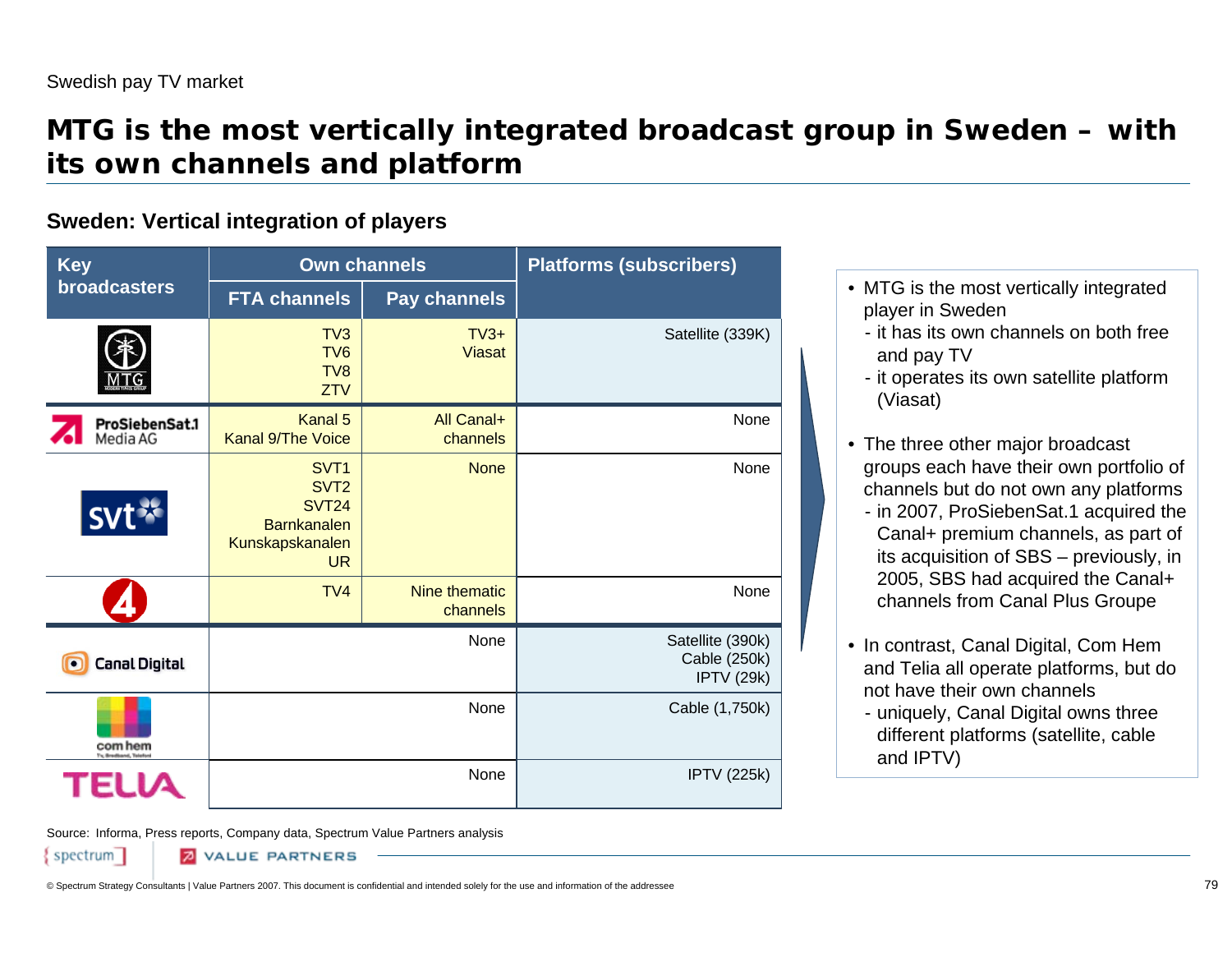### **The FTA broadcasters (public and commercial) are the most powerful players in Sweden**

### **Carriage dynamics**

| <b>SVT (Public</b><br>service<br>broadcaster) | • SVT remains very powerful in the Swedish market as, together, the SVT channels remain the most popular<br>channels<br>- in 2006, SVT1 and SVT2 had viewing shares of 21.8% and 14.5%, respectively – amounting to a combined<br>share of 36.3%                                                                                                                                                                                                                                                                                                                                                   |
|-----------------------------------------------|----------------------------------------------------------------------------------------------------------------------------------------------------------------------------------------------------------------------------------------------------------------------------------------------------------------------------------------------------------------------------------------------------------------------------------------------------------------------------------------------------------------------------------------------------------------------------------------------------|
|                                               | - have 'must-carry' status on cable and are available on all platforms<br>• However, they are gradually losing audience share to multi-channels                                                                                                                                                                                                                                                                                                                                                                                                                                                    |
| TV4                                           | • TV4 is in a powerful position as the most popular single channel in Sweden – 22.2% viewing share (2006)<br>• It has a diversified channel portfolio of multi-channel offerings (TV400, TV4 Film, etc) enabling it to maintain<br>audience share across all platforms                                                                                                                                                                                                                                                                                                                             |
| <b>MTG</b>                                    | MTG has attempted to differentiate the Viasat platform from Canal Digital by acquiring exclusive sports rights<br>and withholding some channels from its rival satellite operator<br>With the exception of TV8 <sup>(1)</sup> , MTG's commercial terrestrial channels (TV3 and TV6) are withheld from Canal<br>Digital's satellite offering, but are available on all other platforms<br>Viasat's non terrestrial channels are withheld from DTT and Canal Digital's satellite offering, but some are<br>available on cable                                                                        |
| <b>ProSiebenSat.1</b><br>(SBS)                | ProSiebenSat.1 (SBS) has a relatively strong terrestrial channel, Kanal 5, but its real competitive strength<br>grew from its premium pay Canal+ channels, which are available on all platforms except Viasat <sup>(2)</sup>                                                                                                                                                                                                                                                                                                                                                                       |
| spectrum                                      | Note: (1) TV8 focuses on news, current affairs, documentaries and drama. In September 2007, the channel was put on the analogue package of dominant cable company, Com Hem (2) When<br>Telenor bought the remaining 50% stake in Canal Digital from Canal Plus Groupe, an agreement was made that, on the satellite platform, Canal+ channels would be shown exclusively on Canal<br>Digital for a ten year period - subsequently reduced by the EC to five years<br>Source: Informa, Mediamatningar I Skandinavien, company websites, Spectrum Value Partners analysis<br><b>E</b> VALUE PARTNERS |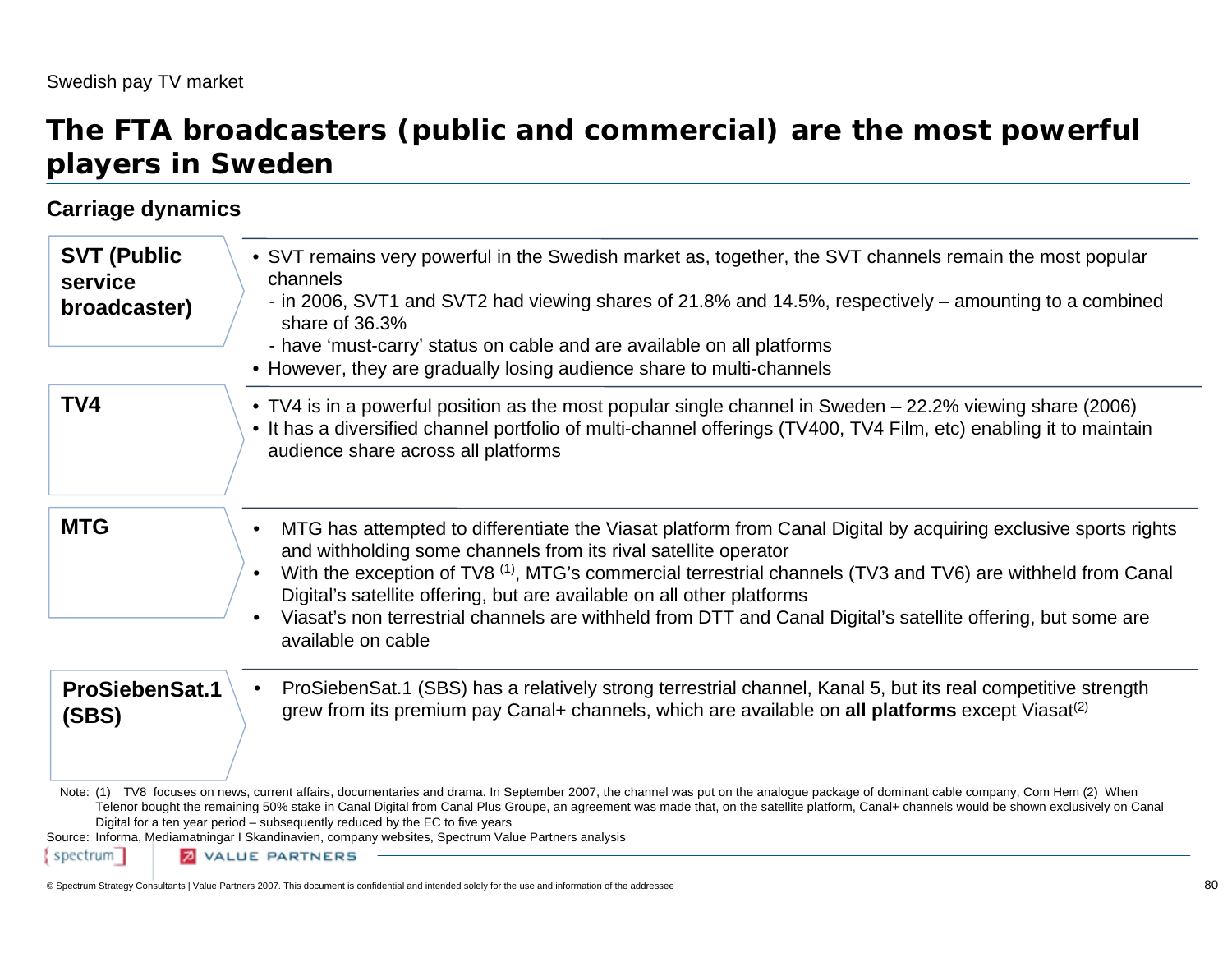### **Analogue cable provides 19 channels – all other platforms offer a wider range, including premium channels**

#### **Sweden – Current consumer packages**

|                                                                               | Analogue<br>$cable^{(1)}$                                | <b>Digital cable</b>                                                                   | <b>Satellite</b><br>(Viasat)                                               | <b>Satellite</b><br>(Canal Digital)                                                                                                                              | <b>IPTV</b>                                                  | DTT (pay)                                                                             |
|-------------------------------------------------------------------------------|----------------------------------------------------------|----------------------------------------------------------------------------------------|----------------------------------------------------------------------------|------------------------------------------------------------------------------------------------------------------------------------------------------------------|--------------------------------------------------------------|---------------------------------------------------------------------------------------|
| <b>Basic</b>                                                                  | • 19<br>channels<br>(of which<br>four are<br>must-carry) | $• 12$ FTA<br>channels $(2)$                                                           | • Entertainment<br>package: 15<br>channels $(2)$                           | • No separate<br>basic package                                                                                                                                   | • No separate<br>basic<br>package                            | $• 12$ FTA<br>channels $(2)$<br>• 4 basic<br>channels                                 |
| <b>Extended</b><br>basic                                                      | • None                                                   | • 30 second-tier<br>premium<br>channels, e.g.<br>Discovery,<br>MTV, CNN,<br>Eurosport  | • 23 channels<br>• Choice of<br>Children's and<br>Documentary<br>packages  | •55<br>entertainment<br>and second-tier<br>premium<br>channels                                                                                                   | • 39 channels                                                | • 14 second-tier<br>premium<br>channels, e.g.<br>Discovery,<br>MTV, CNN,<br>Eurosport |
| Premium                                                                       | • None                                                   | $\cdot$ 10 Canal+<br>channels $(3)$ , 2-<br>10 Viasat,<br>international<br>channels    | • Viasat premium<br>channels<br>• 3 sports<br>channels, 7 film<br>channels | $\cdot$ 10 Canal+<br>channels                                                                                                                                    | $\bullet$ ~10 premium<br>channels<br>from Viasat /<br>Canal+ | $\cdot$ 10 Canal+<br>channels,<br>international<br>channels                           |
| Value-<br>added<br>services                                                   | • None                                                   | • PVR, multi-<br>room                                                                  | • VOD, PVR,<br>multi-room,<br>multi-house, TV<br>over internet             | • HD PVR, PPV,<br>multi-room                                                                                                                                     | $\bullet$ VOD<br>• Internet on<br>TV<br>• TV Photo<br>album  | · Video-on-<br>demand (in<br>enabled<br>areas)                                        |
| <b>Bundling</b><br>(with<br>telephony<br>/ online)<br>Note: $(1)$<br>spectrum | • None<br>Source: Screen Digest, company websites        | • Triple play from<br>Com Hem and<br>Telia in some<br>areas<br><b>2</b> VALUE PARTNERS |                                                                            | • None<br>Digital requires a new set-top-box for existing analogue cable subscribers (2) Includes six must-carry channels (3) Canal+ is not available on Com Hem | • Triple play by<br>Com Hem<br>and Telia in<br>some areas    | • None                                                                                |

eparate basic rvices are available all platforms, cept IPTV and anal Digital's satellite ferings – the nallest packages we 39 and  $55$ annels respectively

- emium Viasat annels are not railable on DTT or anal Digital's satellite rvice
- contrast, Canal+ annels are available all platforms, cept Viasat's tellite services
- iple play packages e being offered in me cable areas and part of bundled TV packages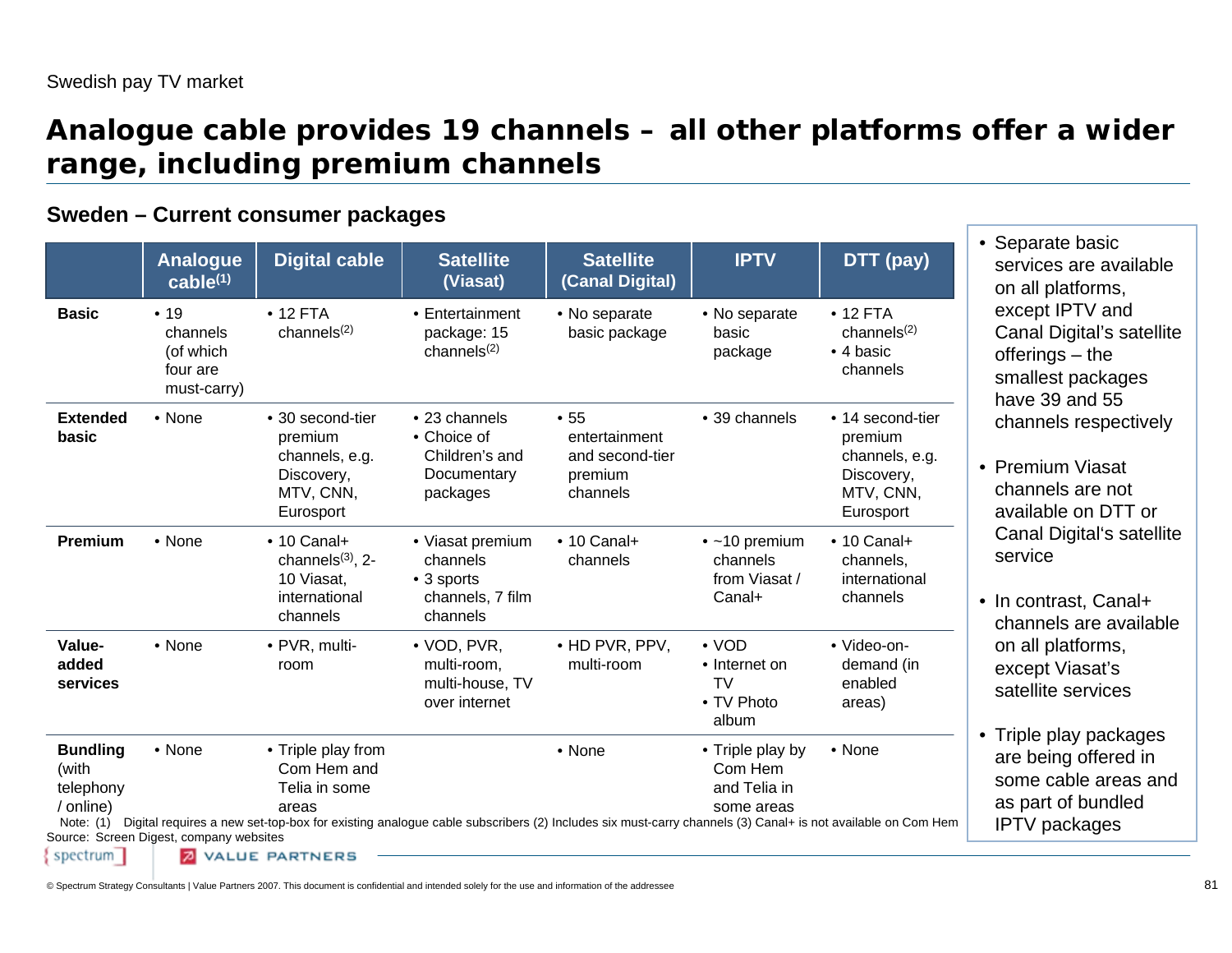spectrum

## **On a PPP basis, Swedish TV is cheaper on all platforms than in the UK – with prices rising only marginally between 2001 and 2005**

### **Sweden – Pricing trends (\$) (average monthly rates - PPP pricing)(1)** •



Note: (1) Exchange rates used in PPP evaluation from EIU data: in 2001; SEK9.45 / 1US\$ and in 2005; SEK10.13 / 1US\$ Source: Informa *TV in Western Europe*, EIU

- In 2001, on a PPP basis, prices for satellite and cable TV in Sweden were lower than in the UK
- However, in nominal terms, based on exchange rates at that time, prices in Sweden were almost 30% lower than in the UK
	- nominal cable and satellite TV prices in Sweden were 28.6% and 26.6% lower, respectively, than in the UK
- Between 2001 and 2005, prices (on a PPP basis) on all platforms did not increase as fast as in the UK – almost entirely due to fluctuations in exchange rates $(1)$
- In nominal terms, in the same period, cable and satellite prices in Sweden grew at a similar rate to the UK
	- Swedish cable prices up by 2.0% CAGR in Sweden, compared to 2.5% CAGR in the UK
	- Swedish satellite prices up by 3.0% CAGR compared to 2.5% in the UK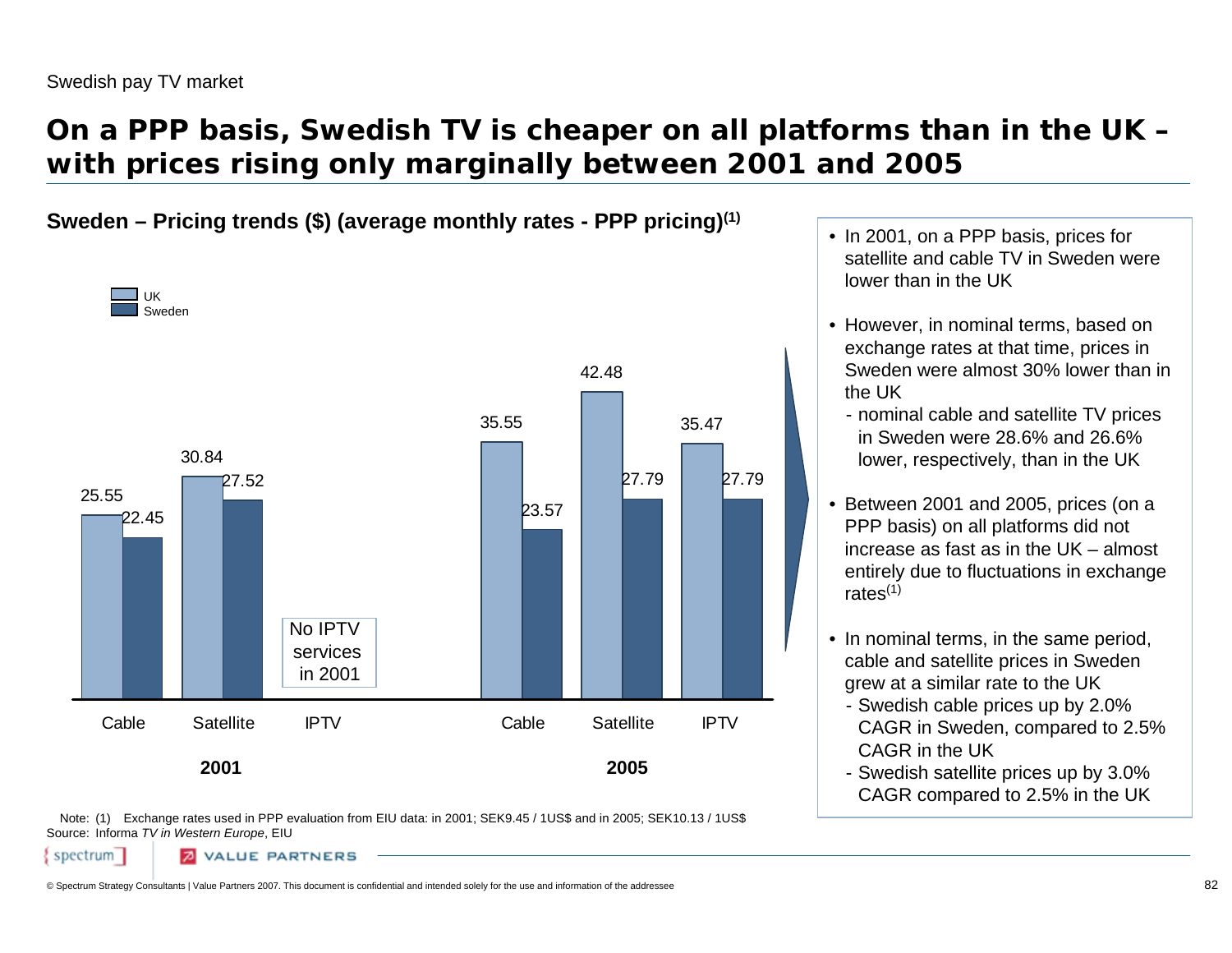spectrum

## **Unlike in other European markets, no single sports property is the key driver for pay TV**

### **Sweden: Key sports rights ownership**

| <b>Event</b>                                      | <b>Broadcaster</b> | <b>Details</b>                                                                                                                                                                                                              |
|---------------------------------------------------|--------------------|-----------------------------------------------------------------------------------------------------------------------------------------------------------------------------------------------------------------------------|
| <b>UEFA Champions</b><br>League                   |                    | • MTG has held the rights since 1999, paying c. <b>€20m</b> per<br>season between 2006/07-2008/09<br>• FTA channel TV3 broadcasts the top four matches each<br>week, the rest is shown on pay-TV platform, Viasat           |
| Golf                                              |                    | • MTG has the rights to a large number of international golf<br>tournaments: including Ryder Cup and PGA Tour<br>• Dedicated golf channel, ViasatGolf                                                                       |
| Word<br>Championships<br>Hockey                   |                    | • MTG has had the rights since 1989<br>• Coverage across TV3, 3+ and Viasat Sport channels<br>including three dedicated Hockey Xtra channels                                                                                |
| Allsvenskan<br>(Top domestic<br>football league)  | <b>CANAL</b>       | • Canal Plus has first choice of the seven matches played<br>each week – paid €16.2m p.a. $(2006-10)$<br>. TV4 has live rights for 2nd choice matches & highlights<br>• MTG/Viasat, Canal Digital & Com Hem have PPV rights |
| <b>English Premier</b><br>League                  |                    | • Canal+ has had the Premier League rights since 2001,<br>showing matches on its pay channels Canal+ Sport 1 & 2<br>• One match per week shown on FTA channel, Kanal 5                                                      |
| Elitserien (Top<br>domestic ice<br>hockey league) |                    | • Canal+ has held the Elitserien rights for some time<br>. It has been a particularly important subscription driver, so<br>Canal+ paid c. <b>€21.6m</b> per season for 2006/07 - 2009/10                                    |

Note: (1) D[eal agreed when Canal Plus Groupe sold its stake in Canal Digital to Telenor and the Canal+ channels to SBS](http://tv4.se/) Source: TV Sports Markets, Sportcal, Press reports, Spectrum Value Partners analysis

- Unlike in other European countries, in Sweden football is not the key driver of pay TV take-up
	- as evidenced by the annual values of the rights to Champions League (€20m) and the top Swedish football league (€16.2m) – far less than the £669m which is spent in the UK on Premier League rights
	- top Swedish league ice hockey attracts a similar price, at €21.6m
- Pay TV sports rights are split between MTG (Viasat) and channel group, Canal+, which has an exclusive satellite distribution deal with Canal Digital<sup>(1)</sup>
	- MTG/Viasat has rights to the Champions League, World Championship Hockey, and golf
	- Canal+ has the rights to the top Swedish football and ice hockey leagues, and the English Premier League
- The two satellite operators do not distribute their sports channels on each others platforms, but they are both available on all other platforms – i.e. there is no platform exclusivity
- As a result of this split of pay TV rights, neither operator has built a significant lead

© Spectrum Strategy Consultants | Value Partners 2007. This document is confidential and intended solely for the use and information of the addressee 83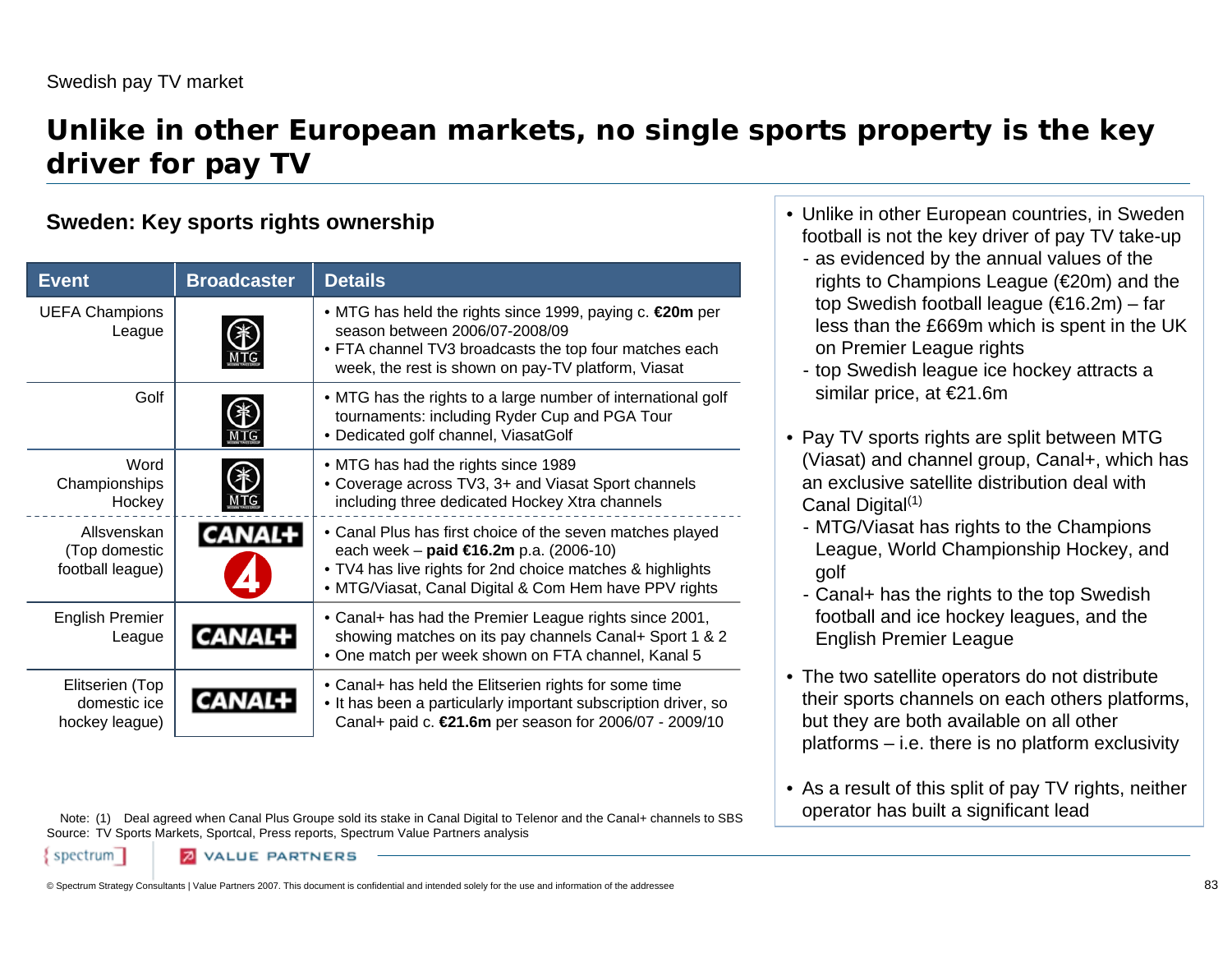### **The Swedish film rights market is evenly split between pay TV and freeto-air broadcasters**

**Nordic region: Value of film rights over time (€m)**



- In 2004, expenditure on pay TV and FTA film rights were very similar – at just over €40m p.a.
	- per TV household, Sweden's expenditure on pay TV film rights is about half that of the UK, but in line with France and Spain and twice that of Germany and Italy
	- before 2004, FTA television in Sweden was more active in buying film rights than UK FTA broadcasters
- Films have been more of a differentiator for the satellite operators than sports – driving increased investment in film rights by pay TV broadcasters (forecast to overtake FTA in 2006)
	- Canal+ has a strong position in the acquisition of premium films from the majority of the major US film production studios $(1)$
	- MTG/Viasat has fewer contractual links with US majors but is stronger in rights to Nordic films
- As in the UK, PPV currently takes a relatively small share of the market

Note: (1) Including Dreamworks, Time Warner, Fox, Universal, Paramount, MGM and Buena Vista/Disney Source: Screen Digest 2004

ALUE PARTNERS

spectrum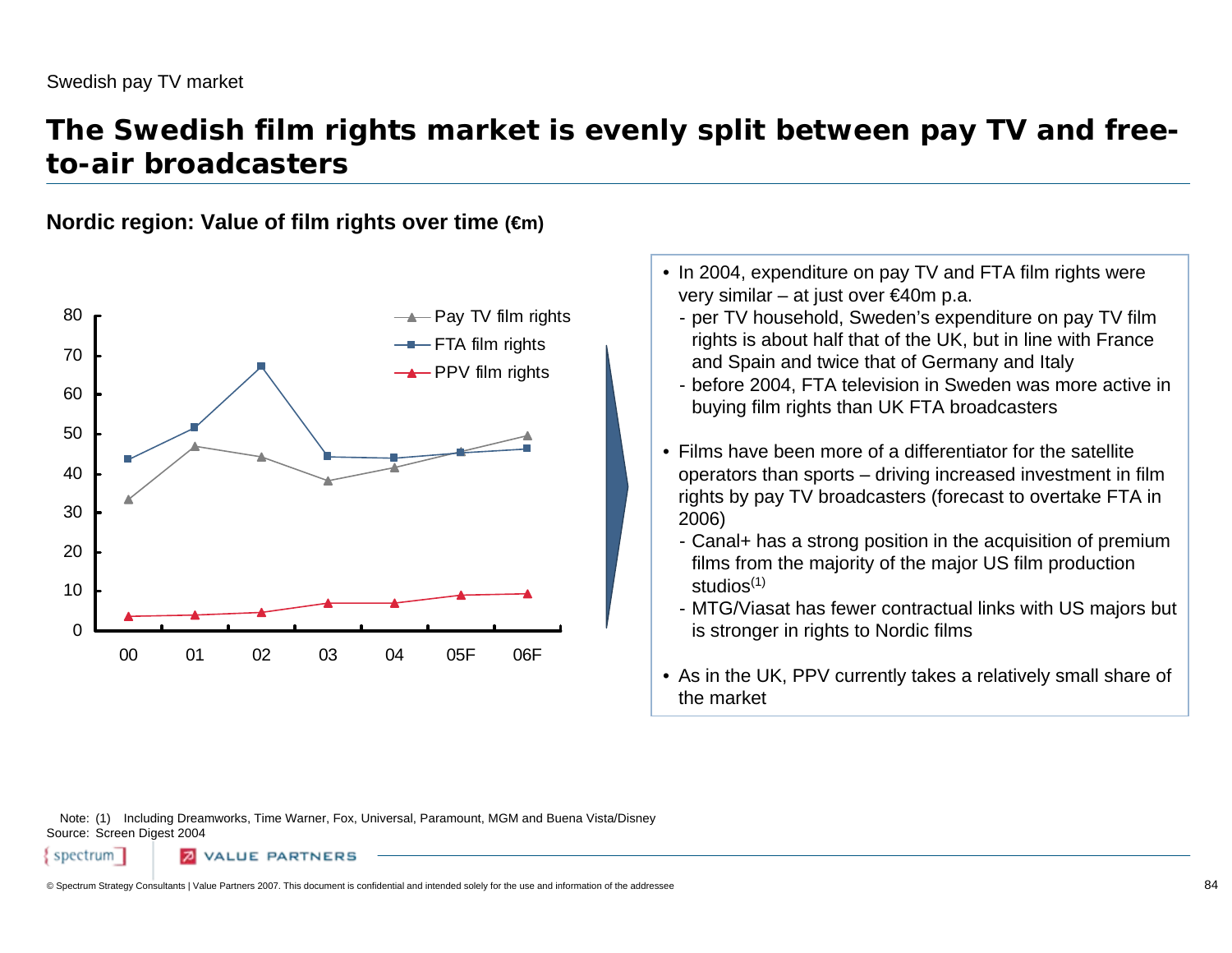### **Swedish regulators have tended not to intervene in carriage disputes**

#### • The key regulatory bodies are the Radio och TV-verket (RTVV, the television regulator), Post och Telestyrelsen (electronic communications and postal sector authority) and the Konkurrensverket (the competition authority) • The first two bodies, for the most part, only advise the government<sup>(1)</sup> **Regulatory bodies**

- Konkurrensverket is an independent body making final decisions separately from the government
- Since its introduction in 2002, the EU's regulatory framework for electronic communication and general competition law has been the basis for economic regulation of TV distribution and competition in Sweden

#### **Key areas of dispute – carriage disputes**

#### **Canal+ channel exclusivity** • The Swedish authorities did not block an exclusive deal (for the satellite platform) between Canal+ and Canal **Digital** - in 2001, when Telenor purchased the remaining 50% stake in Canal Digital from Canal Plus Groupe, an agreement was made giving Canal Digital exclusive access, for ten years, to the Canal+ channels over the satellite platform (i.e. these premium channels would be withheld from the Viasat platform) - national authorities in Sweden, Finland and Norway cleared the transaction without conditions, but the agreement was further investigated by the European Commission – in 2002, the EC found the agreement did not impede competitiveness in the satellite broadcast market, but reduced the duration of the non-compete contract to five

Note: (1) The RTVV regulates local radio and TV services, but decisions on national broadcasters are made by the government Source: Press reports, European Commission, Spectrum Value Partners analysis

years (effectively coming to an end in 2007)

spectrum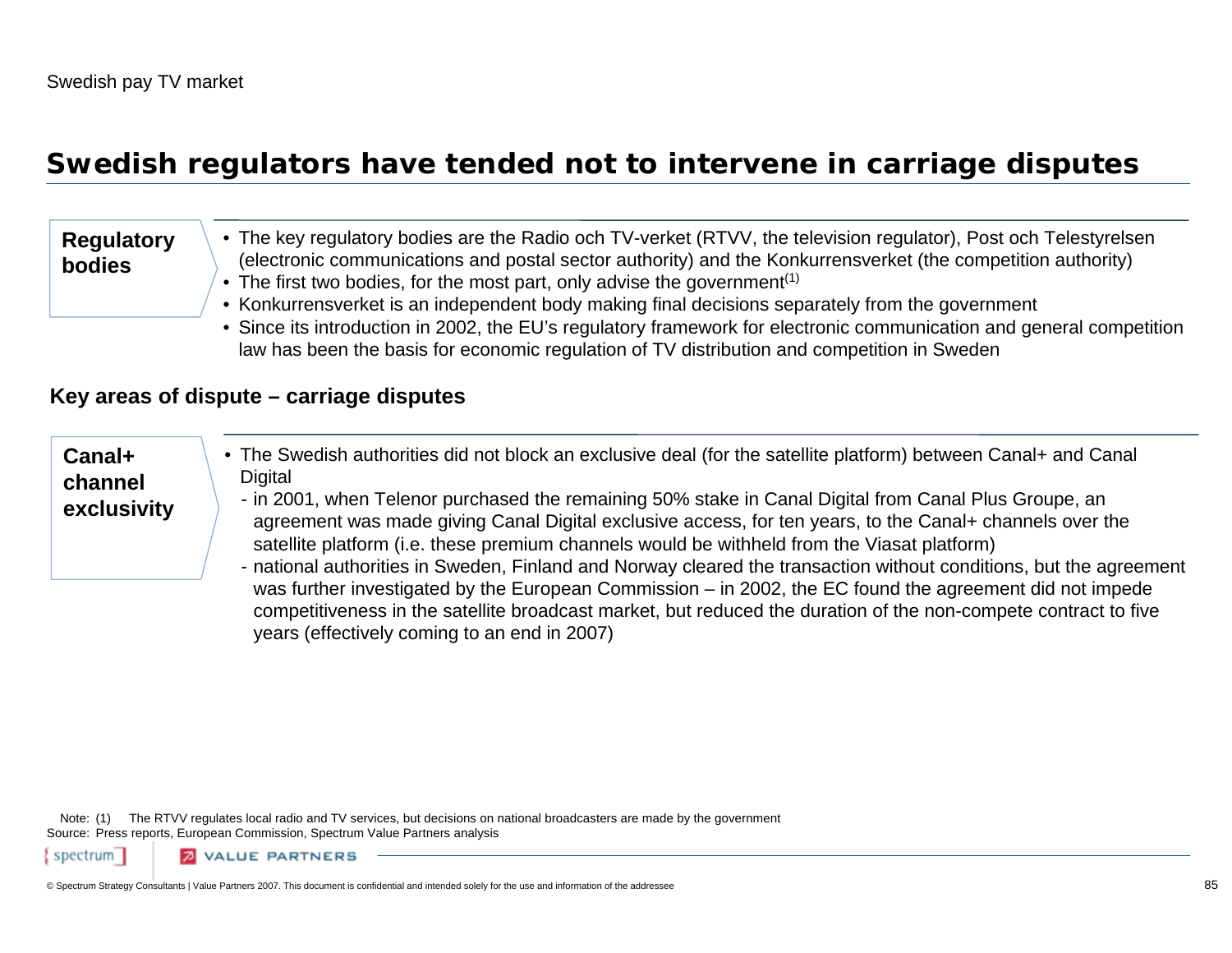### **Recent carriage disputes have been resolved within the market, rather than through regulatory intervention**

### **Key areas of dispute – carriage disputes (cont.)**

| <b>Satellite</b><br>/cable<br>carriage and<br>marketing<br>dispute | • In 2004, Viasat accused the cable arm of Canal Digital of broadcasting its channels without a specific rights deal<br>- Canal Digital had launched a dual-tuner set-top box, enabling subscribers to receive Swedish DTT service Boxer<br>- this included three channels from MTG's Viasat brand: TV3, TV8 and ZTV<br>- MTG responded by encrypting the channels; Canal Digital reacted by sending Boxer decryption cards to all<br>subscribers, allowing them to see the Viasat channels once more<br>• In addition, MTG claimed Canal Digital was unlawfully marketing its Viasat channels, but the issue was resolved<br>without intervention<br>- MTG applied to the Swedish Market Court for an injunction to prohibit Canal Digital from mentioning Viasat's<br>TV3, ZTV, and TV8 in its marketing materials<br>- Canal Digital notified the Swedish Market Court that it had accordingly changed its marketing - no injunction was<br>necessary<br>- MTG subsequently moved its channels to the pay tier on Boxer |
|--------------------------------------------------------------------|----------------------------------------------------------------------------------------------------------------------------------------------------------------------------------------------------------------------------------------------------------------------------------------------------------------------------------------------------------------------------------------------------------------------------------------------------------------------------------------------------------------------------------------------------------------------------------------------------------------------------------------------------------------------------------------------------------------------------------------------------------------------------------------------------------------------------------------------------------------------------------------------------------------------------------------------------------------------------------------------------------------------------|
| <b>Com Hem</b><br>carriage<br>dispute                              | • Until 2006, Com Hem paid no carriage fees to the large commercial terrestrial channels, Kanal 5 and TV3, for their<br>analogue broadcasts <sup>(1)</sup> ; as a result, in 2005, both channels were withdrawn from the operator's analogue cable<br>platform in 2005<br>• While the issue was reported to the Konkurrensverket by both MTG and SBS Broadcasting, no measures were<br>taken and the situation was resolved over one year later by negotiations between the parties                                                                                                                                                                                                                                                                                                                                                                                                                                                                                                                                        |

Note: (1) For digital TV channels, Com Hem pays channels a split of revenues (i.e. the paid consumer price) Source: Press reports, European Commission, Spectrum Value Partners analysis

spectrum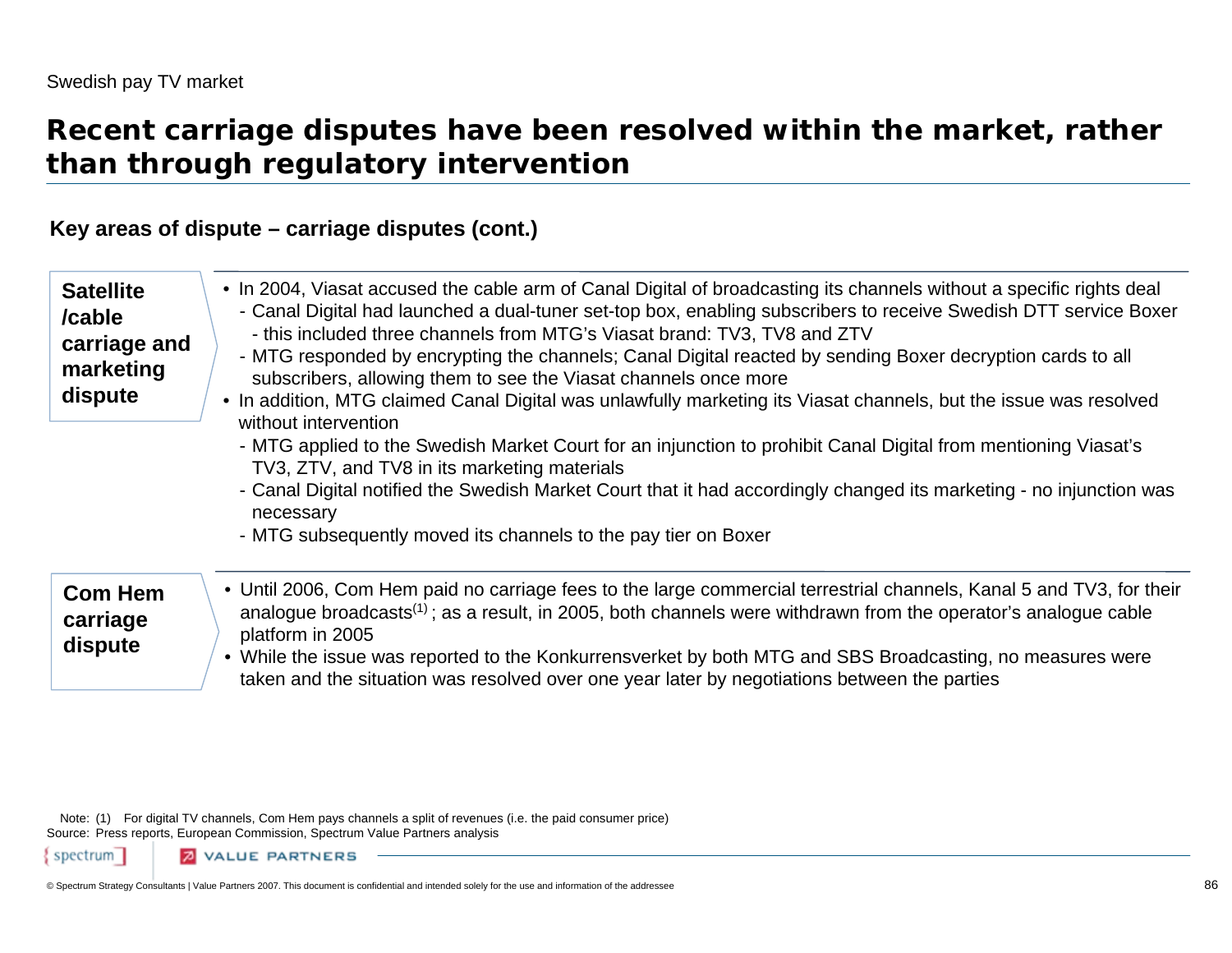### **In competition issues, regulatory intervention has generally come from the European Commission (EC)**

#### **Key areas of regulation and intervention – ownership and competition**

| <b>Competition</b>                         | • In 2005/06, the EC allowed the merger of Com Hem and UPC, Sweden's two largest cable operators, stating that<br>any impediment to effective competition related only to a very limited geography and that the position of<br>broadcasters vis-à-vis Com Hem would not deteriorate as a result of the deal                                                                                                                                                                                                                                                                                                                                                                                                                                                                          |
|--------------------------------------------|--------------------------------------------------------------------------------------------------------------------------------------------------------------------------------------------------------------------------------------------------------------------------------------------------------------------------------------------------------------------------------------------------------------------------------------------------------------------------------------------------------------------------------------------------------------------------------------------------------------------------------------------------------------------------------------------------------------------------------------------------------------------------------------|
| <b>Provision of</b><br><b>DTT</b> services | • Since its launch in 1999, Boxer TV-Access AB has been the sole provider on the pay DTT platform; this has led to<br>a number of complaints and regulatory investigations<br>- in 2004, satellite operators claimed Teracom <sup>(1)</sup> , the owner of Boxer, received illegal subsidies from the state <sup>(2)</sup> –<br>an EC investigation temporarily suspended state-aid to DTT but, in 2006, concluded that Teracom had not<br>received illegal subsidies, because transmission payments from SVT to Teracom did not exceed market rates<br>- in 2006, the EC launched an investigation into Boxer's monopoly position on $DTT^{(3)}$ – the Swedish government<br>recently (Oct 2007) decided to allow broadcasters to offer their own pay TV packages on the DTT system |
| <b>Must carry</b><br>regulation            | • In Sweden, only cable operators are subject to "must carry" obligations<br>- "must carry" applies to "an entity who owns or otherwise has at its disposal an installation for wire<br>transmissions" $(4)$<br>• Digital cable has more "must carry" obligations than analogue cable<br>- analogue "must carry" channels include: SVT1, SVT2, TV4 and one other terrestrial channel of the broadcaster's<br>choice<br>- digital "must carry" channels include: SVT1, SVT2, TV4, SVT24, SVT Barn & Kunskapskanalen and the local<br>channel                                                                                                                                                                                                                                          |
| spectrum                                   | Note: (1) Teracom is a state-funded company operating all terrestrial television and radio transmission systems in Sweden (2) Claims that Teracom received excessive transmission fee payments from<br>the public service broadcaster SVT (funded by the state) in return for transmission services (3) The EU's Competition Commissioner, Neelie Kroes, said "Swedish viewers [were] denied their right,<br>guaranteed by (EU) law, to choose digital terrestrial TV suppliers" (4) Ovum "An inventory to European 'must carry' regulations" 2001<br>Source: European Commission, European Audiovisual Observatory, Press reports, Spectrum Value Partners analysis<br><b>2</b> VALUE PARTNERS                                                                                      |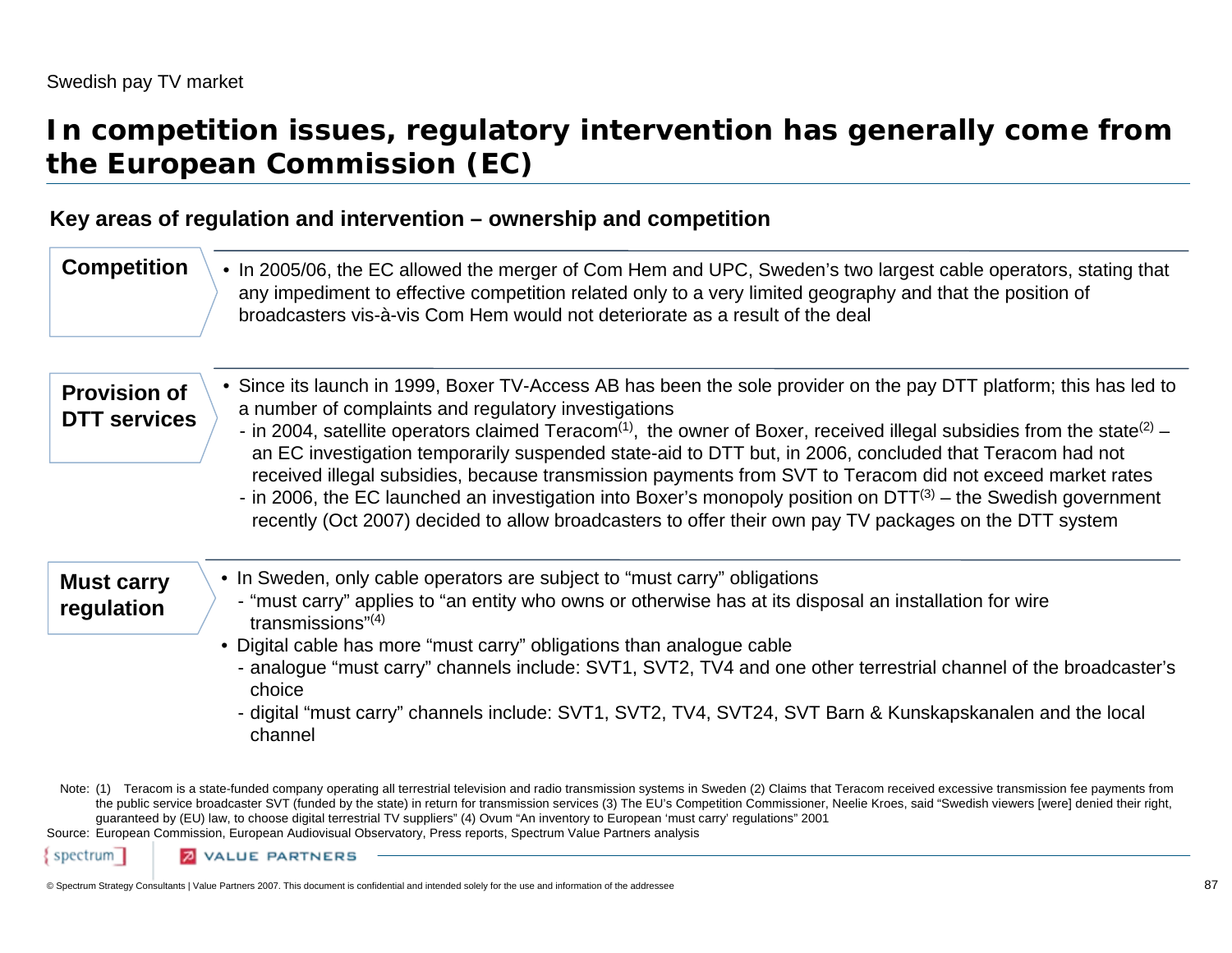© Spectrum Strategy Consultants | Value Partners 2007. This document is confidential and intended solely for the use and information of the addressee



### **The US**

International pay TV Study Executive Summary

September 2007

{spectrum] **2** VALUE PARTNERS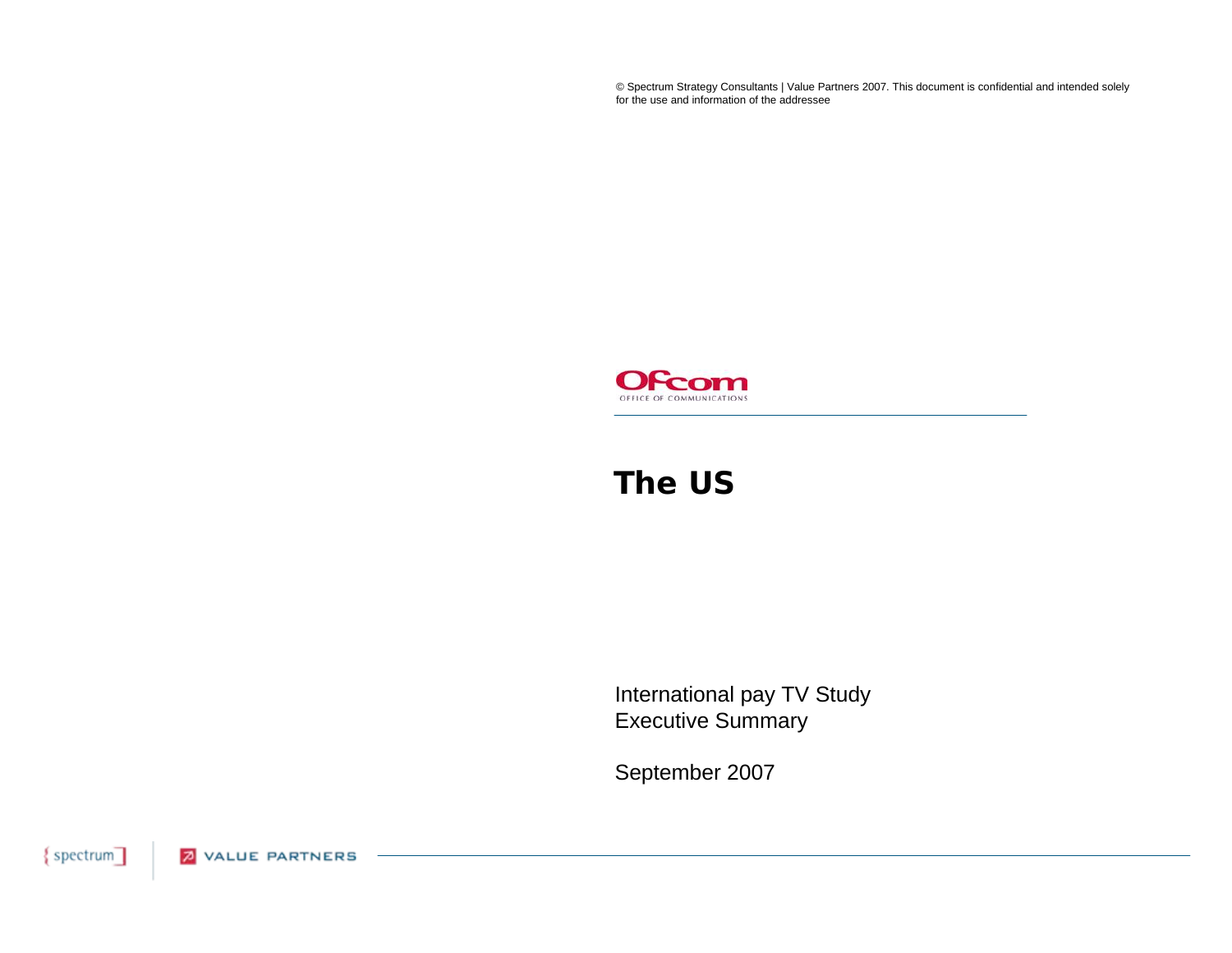### **Spectrum was commissioned to investigate two aspects of the US market only - the value chain and the consumer perspective**

#### **Scope of the US analysis**

- • Spectrum undertook this analysis of the US market in the context of a wider study of the dynamics of pay TV in selected Europea n markets, including France, Germany, Italy, Spain and Sweden
- • The US market differs in several crucial ways from the European benchmarks that Ofcom is using in its pay TV assessment and therefore a more limited study was undertaken for this module of work – US regulation and its implications are not considered
- • The US study therefore encompasses:
	- a brief introduction to the pay TV sector
- an overview of the dynamics of the value chain
- an examination of the consumer perspective

**VALUE PARTNERS** 

spectrum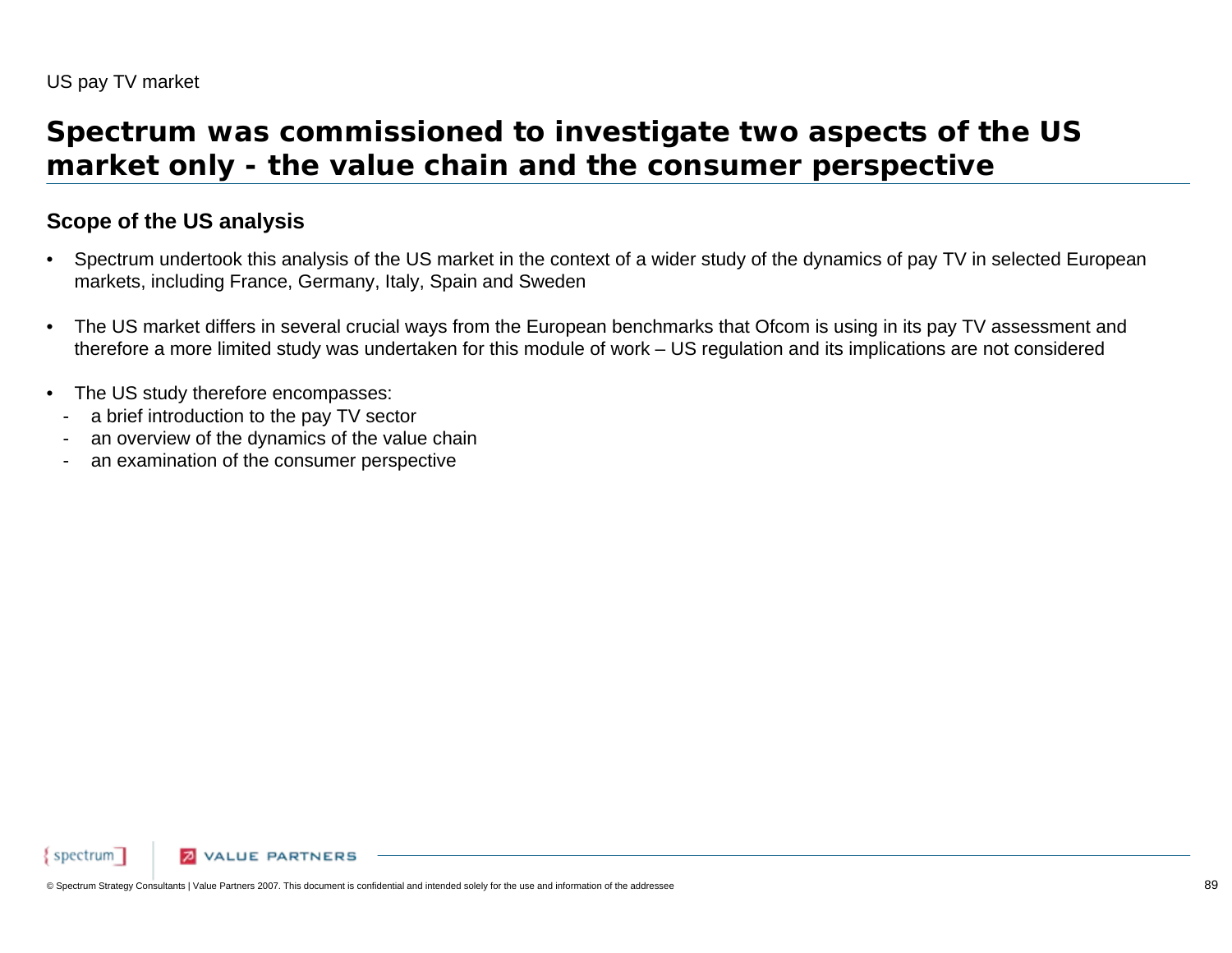# **Overview of key players in the USA's TV market**

| <b>Parent Company</b> | <b>Major TV Networks</b>                                               | <b>Movie TV Networks</b>                                                                                           | Pay TV Operators                                                                                                    |
|-----------------------|------------------------------------------------------------------------|--------------------------------------------------------------------------------------------------------------------|---------------------------------------------------------------------------------------------------------------------|
| <b>Disney</b>         | $\cdot$ ABC<br>• Disney Channels<br>$\cdot$ ESPN                       | • None, although the Disney channel<br>often shows Disney movies                                                   | • None                                                                                                              |
| News Corp.            | $•$ Fox<br>• National Geographic                                       | • Fox Movie Channel                                                                                                | • Until recently, owned a stake in<br>DirecTV, which has now been sold to<br>Liberty Media, subject to IRS approval |
| <b>NBC Universal</b>  | $\cdot$ NBC<br>• Sci-fi<br>• Bravo                                     | • Offer their own PPV / VoD channel                                                                                | • None                                                                                                              |
| <b>Time Warner</b>    | • The CW (joint owned with CBS Corp)<br>$\bullet$ CNN<br>$\bullet$ TNT | $\bullet$ HBO<br>• Cinemax                                                                                         | • Time Warner Cable                                                                                                 |
| Viacom                | $\bullet$ MTV<br>• Nickelodeon<br>• Comedy Central                     | • Used to own CBS and Showtime, until<br>the Viacom-CBS split in 2005, but still<br>maintains a close relationship | • None                                                                                                              |
| <b>Liberty Media</b>  | $\bullet$ QVC                                                          | • Starz                                                                                                            | • DirecTV                                                                                                           |
| CBS Corp.             | $\cdot$ CBS<br>• The CW (joint owned with Time Warner)                 | • Showtime                                                                                                         | • None                                                                                                              |
| Comcast               | • E! Entertainment<br>• The Golf Channel                               | • None                                                                                                             | • Comcast                                                                                                           |
| Echostar              | • None                                                                 | • None                                                                                                             | • Echostar (DISH)                                                                                                   |

{ spectrum । **2** VALUE PARTNERS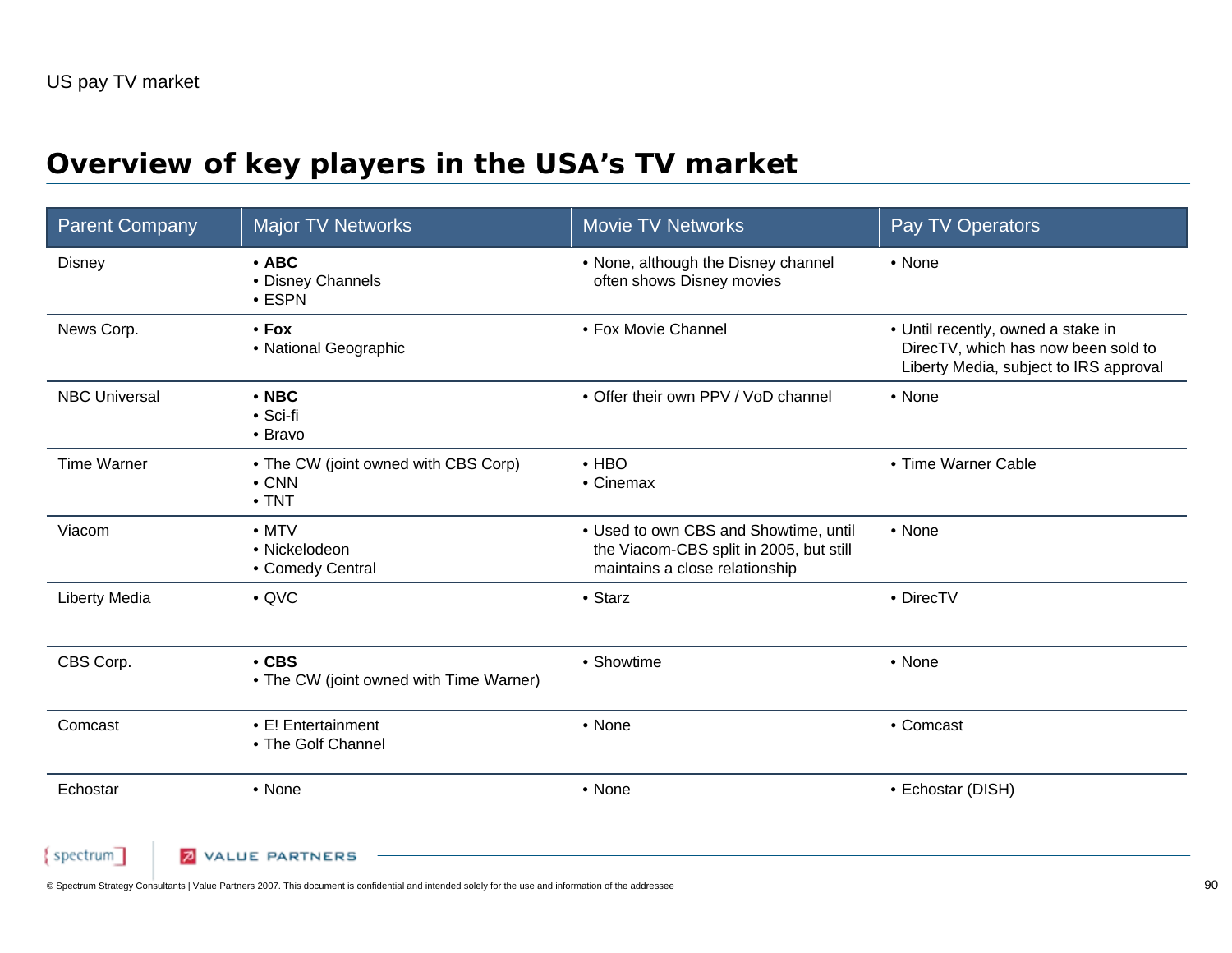## **The US television market is eight times the size of the UK, with consumer spending on pay TV(1) accounting for 56% of the total**



Note: (1) Source: ZenithOptimedia, Screen Digest Consumer spending on pay TV includes both subscription and PPV expenditure

spectrum

**2 VALUE PARTNERS**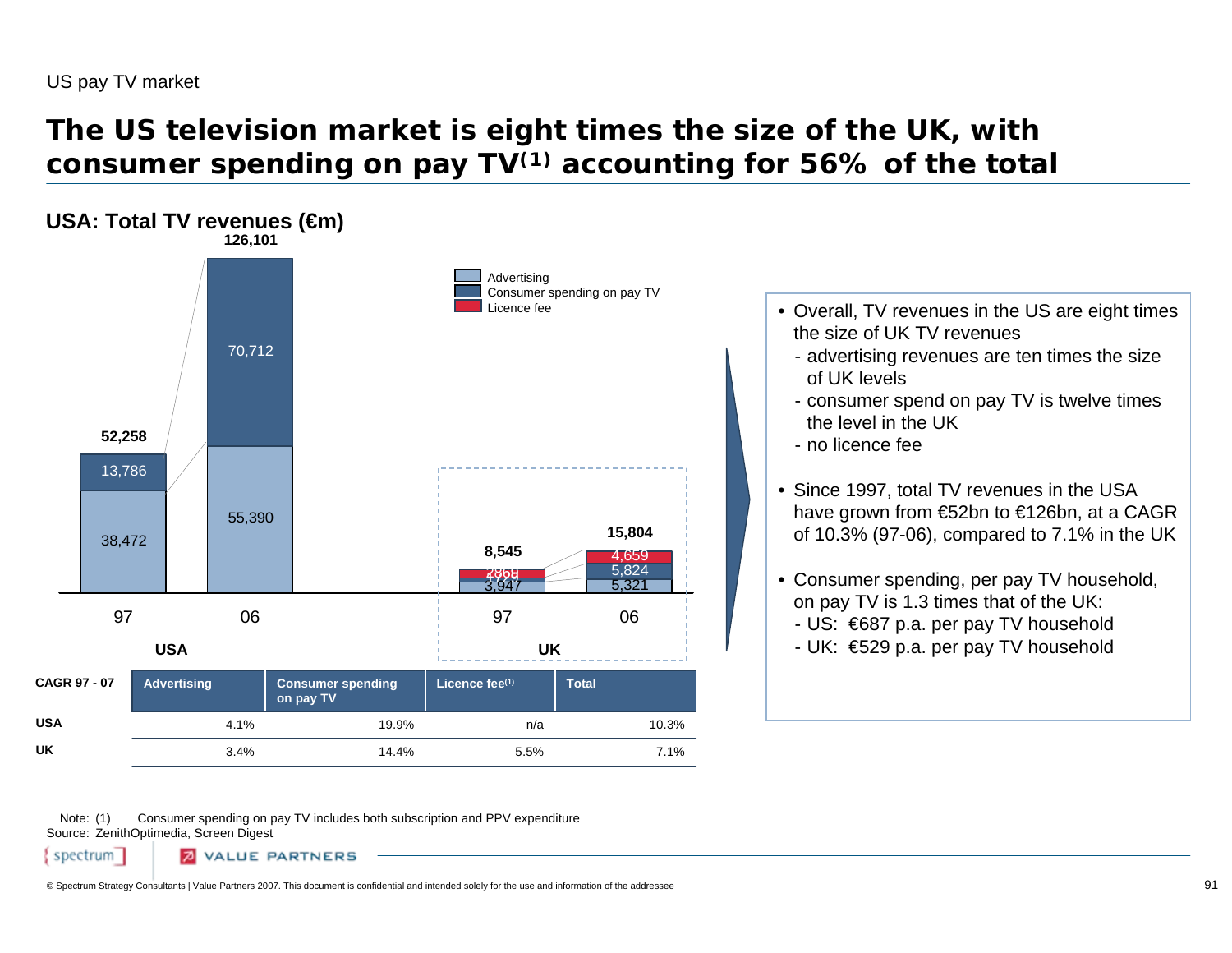## **Cable has long been the leading US pay TV platform, but, in the last decade, satellite has increased its penetration to 27% of households**





Note: (1) Previously cable had been restricted to rural areas and prevented from establishing national networks, in order to protect the terrestrial broadcast industry

Source:Screen Digest

spectrum

- Originally launched in the 1940s, cable remains the leading pay TV platform in the US – it has almost universal coverage of the 111m US TV households
- In any local area, there are, typically, at least three competitors
	- one cable operator
	- two satellite operators
	- potentially, one "wireline overbuilder"
- Since 1995,
	- cable penetration has been stable at about 67% of TV households
	- satellite penetration has grown from 4% to 27%
- IPTV services, provided by "wireline overbuilders" (telcos) have 1% penetration
- DTT services launched in the late 90s, but have not gained significant share due to poor reception and a low installed base of terrestrial aerials (due to the scale of cable operations)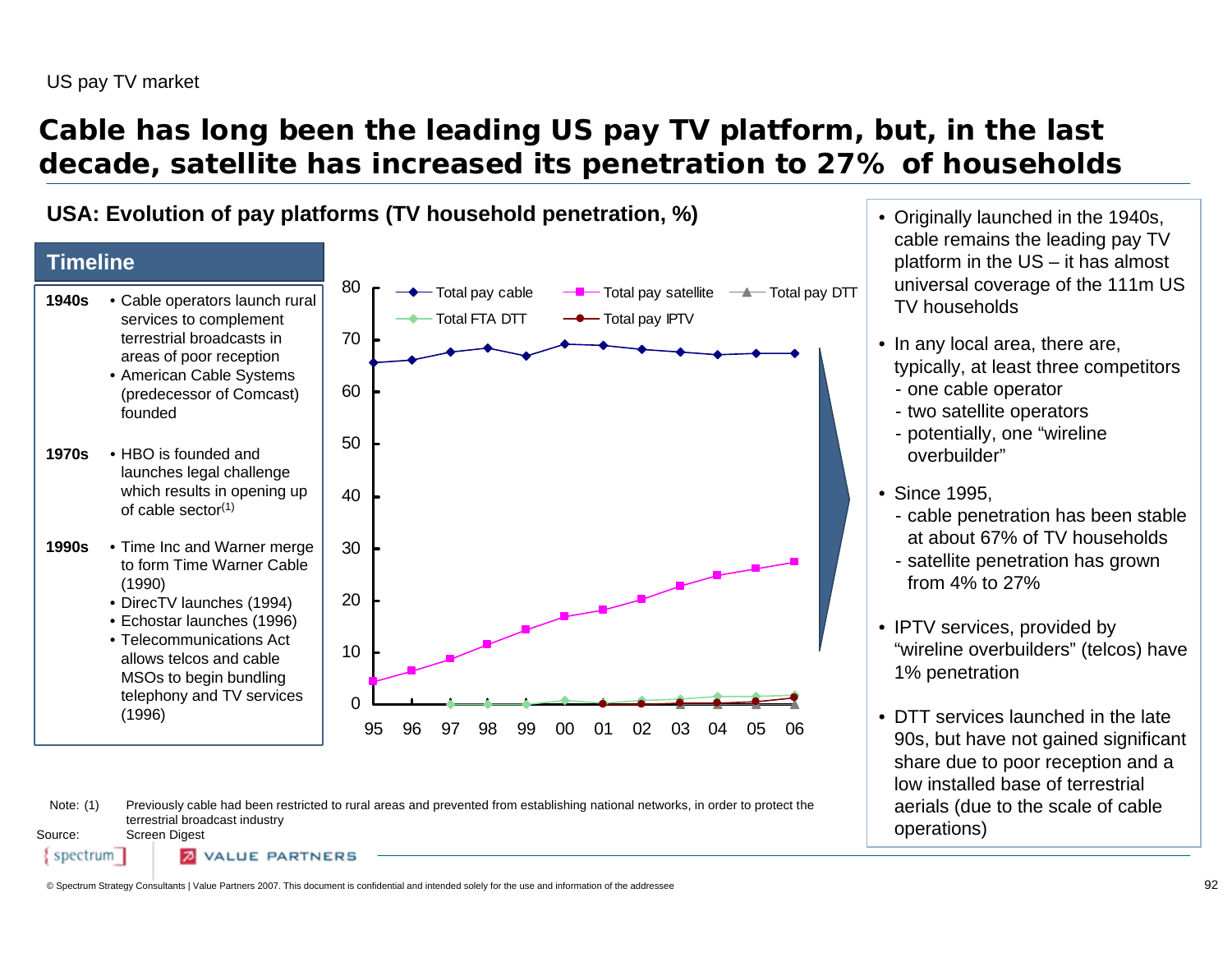### **The owners of the major terrestrial networks have developed strong multi-channel portfolios – mitigating the loss of audience share**

**USA: Overview of network ownership**

| <b>Parent</b><br><b>Company</b> | Time<br>Warner                      | <b>Disney</b>                            | News Corp                                                                        | <b>NBC</b><br>Universal                                                                     | <b>CBS</b>                             | Viacom                                         | Liberty<br>Media    |
|---------------------------------|-------------------------------------|------------------------------------------|----------------------------------------------------------------------------------|---------------------------------------------------------------------------------------------|----------------------------------------|------------------------------------------------|---------------------|
| <b>Major</b><br><b>Network</b>  | 50% of<br>the $CW^{(1)}$            | <b>ABC</b>                               | Fox                                                                              | <b>NBC</b>                                                                                  | <b>CBS</b><br>50% of<br>the $CW^{(1)}$ |                                                |                     |
| Selected<br>multi<br>channels   | <b>HBO</b><br><b>CNN</b><br>Cinemax | <b>Disney</b><br>Channels<br><b>ESPN</b> | <b>FOX News</b><br>Channel<br>FX.<br>Fox Sports<br>Net<br>National<br>Geographic | Telemundo<br>Sci-fi<br><b>Bravo</b><br><b>USA</b><br>Network<br><b>NBC</b><br><b>Sports</b> | Showtime                               | <b>MTV</b><br>Nickelodeon<br>Comedy<br>Central | QVC<br><b>Starz</b> |



Note: (1) Network formed in 2006 from the merger of the UPN and the WB networks Source: ZenithOptimedia, Eurodate – One TV Year in the World

spectrum

**2** VALUE PARTNERS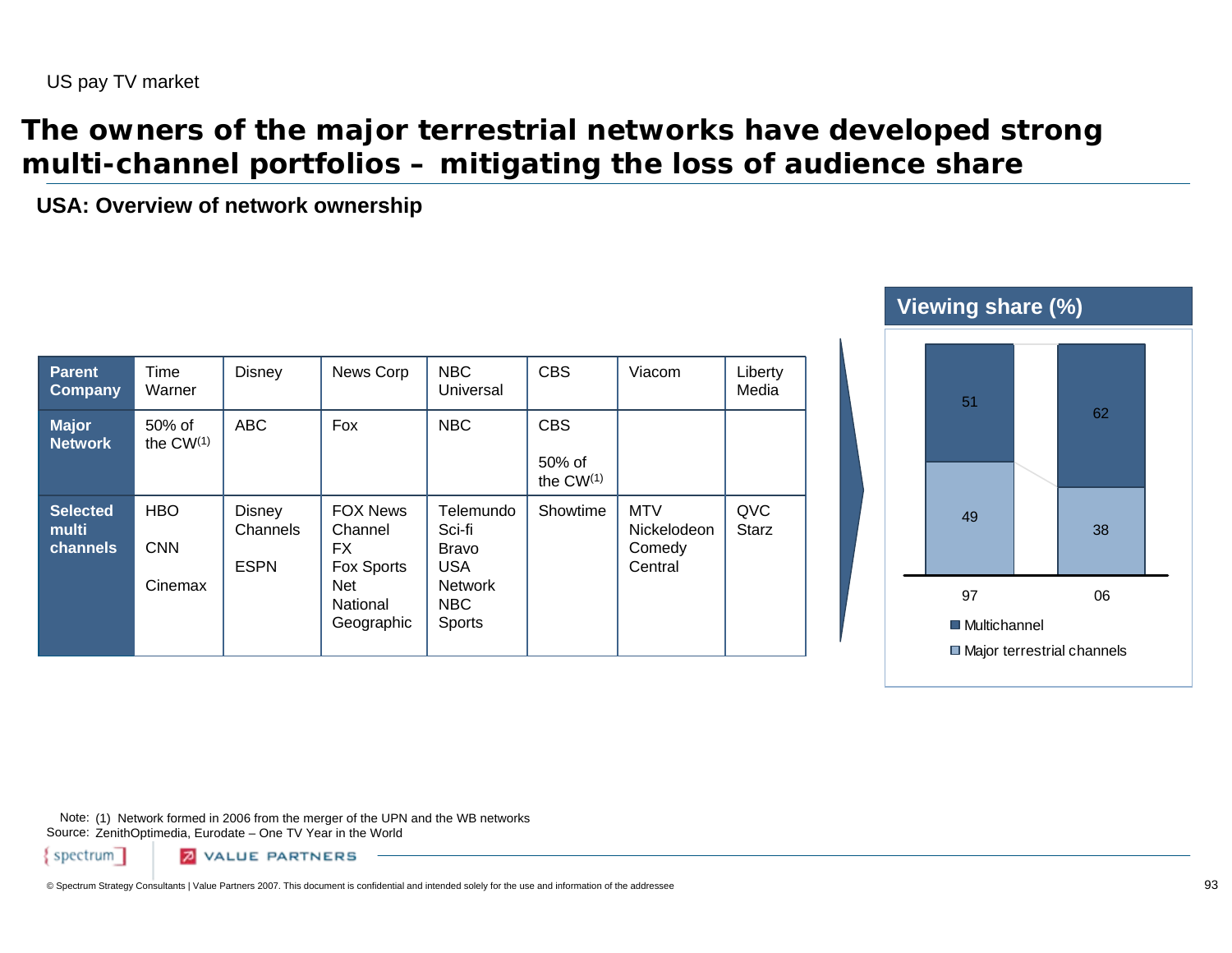## **From fragmented and localised origins, the US cable sector has been gradually consolidating - two players now have 50% of the market**

#### **USA: Cable consolidation**

#### **Subscribers by operator (000s)**



- • **The US cable industry can be segmented into four tiers**
	- 1. Comcast 20m+ subscribers
	- 2. Time Warner Cable 10m+ subscribers
	- 3. seven operators with between 1 and 6m subs $(1)$
	- 4. local operators with fewer than 1m subscribers
- $\bullet$  **Over the last 20 years, Comcast and Time Warner Cable (TWC) have acquired aggressively to become the largest players**
- • **Recently, they collaborated on the Adelphia acquisition**
	- in 2006, Comcast and TWC jointly acquired the assets of Adelphia (#5 player – bankrupt)
	- they split the assets to maximise the benefit to each operator and swapped assets to increase the clustering of their cable systems

#### $\bullet$ **Future consolidation may be led by TWC**

- Comcast is currently restricted by the FCC's unofficial cap on ownership of pay TV subscribers (no single operator may exceed 30% of pay TV subscribers – Comcast currently has 28%)

Note: (1) Cox (5m subs), Charter Communications (5m), Cablevision (3m), Bright House (2m), Suddenlink (1m), Mediacom (1m) and Insight (1m) Source: Screen Digest, Press reports spectrum **2 VALUE PARTNERS**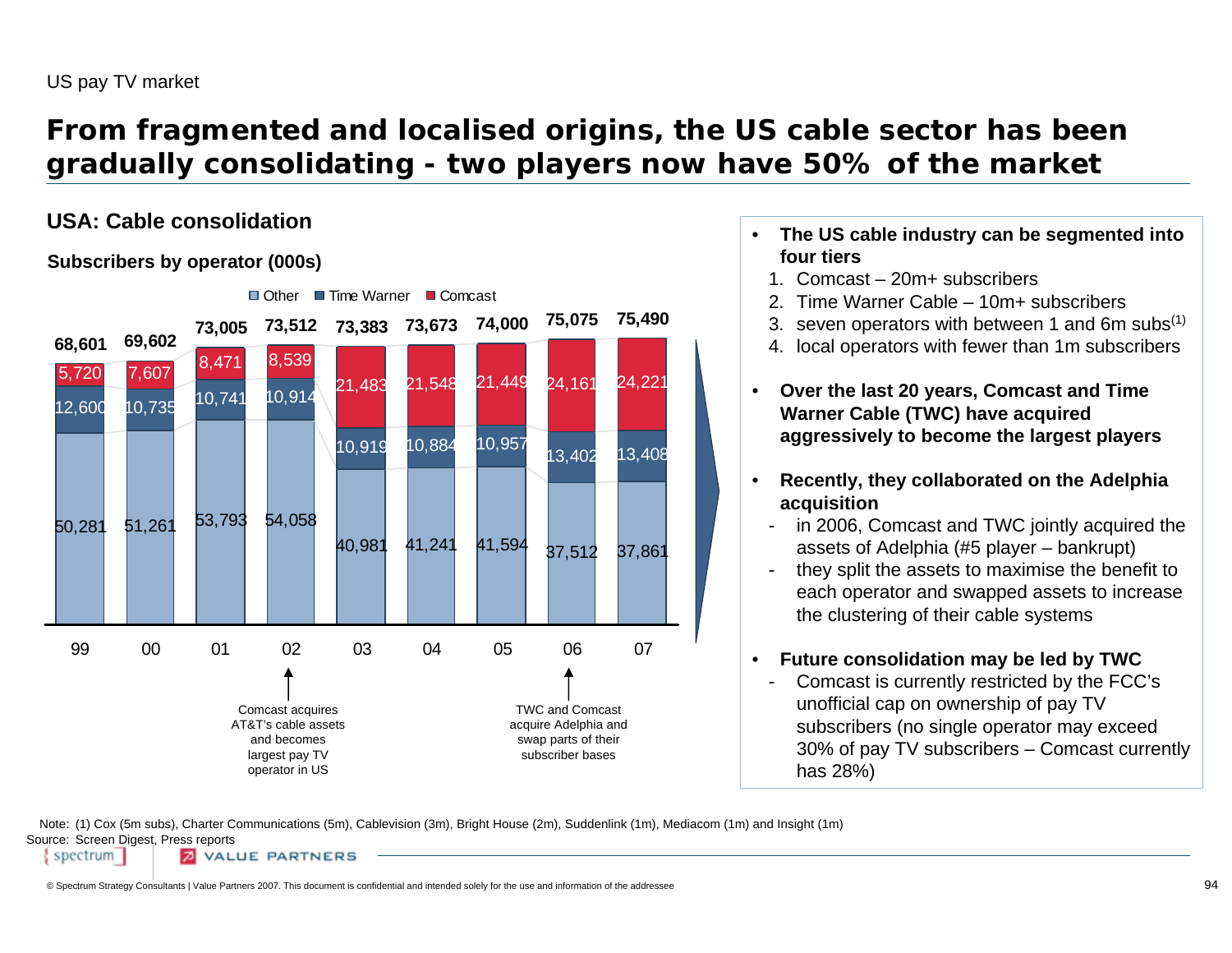## **The US satellite market is a duopoly between DirecTV and Echostar (DISH)**

38.5% of DirecTV

### **USA: Satellite Consolidation**

#### **1,232** 3,301 4,458 3,410 5,260 6,830 8,180 9,425 10,905 12,040 13,105 13,878<br>2,160 1,040 1,940 3,410 5,260 6,830 8,180 9,425 10,905 12,040 13,105 13,878 6,064 9,000 10,700 11,180 12,210 13,940 15,133 15,953 16,703 **4,232 6,287 8,693 11,489 14,818 17,730 19,440 21,676 24,845 27,173 29,05830,581** 96 97 98 99 00 01 02 03 04 05 06 07**Subscribers by operator (000s)** DirecTV plans to launch 100 HD channelsLiberty media swaps News Corp shares for Voom closesCablevision launches Voom satellite service; News Corp buys 34% stake in **FCC** rejects DirecTV-**Echostar** merger 36% CAGR  $10$ o/o CAGR Echostar launches (DirecTV had already launched in 1994)

Source: Screen Digest, Press reports

spectrum

**2 VALUE PARTNERS** 

DirecTV

• The US satellite market is essentially a duopoly between DirecTV and Echostar

DirecTV ■ Echostar □ Other

- DirecTV launched in 1994 and now has 55% of the satellite market
- Echostar launched in 1996 and now has 45% of the satellite market
- In the years immediately after their launch, Echostar and DirecTV grew extremely quickly – including through acquisition
- Broadly speaking, the FCC was supportive of the launch of satellite as an alternative to cable
- Growth has now slowed as the market has matured and competition from IPTV increases
- Attempts by other players to enter the market have been short-lived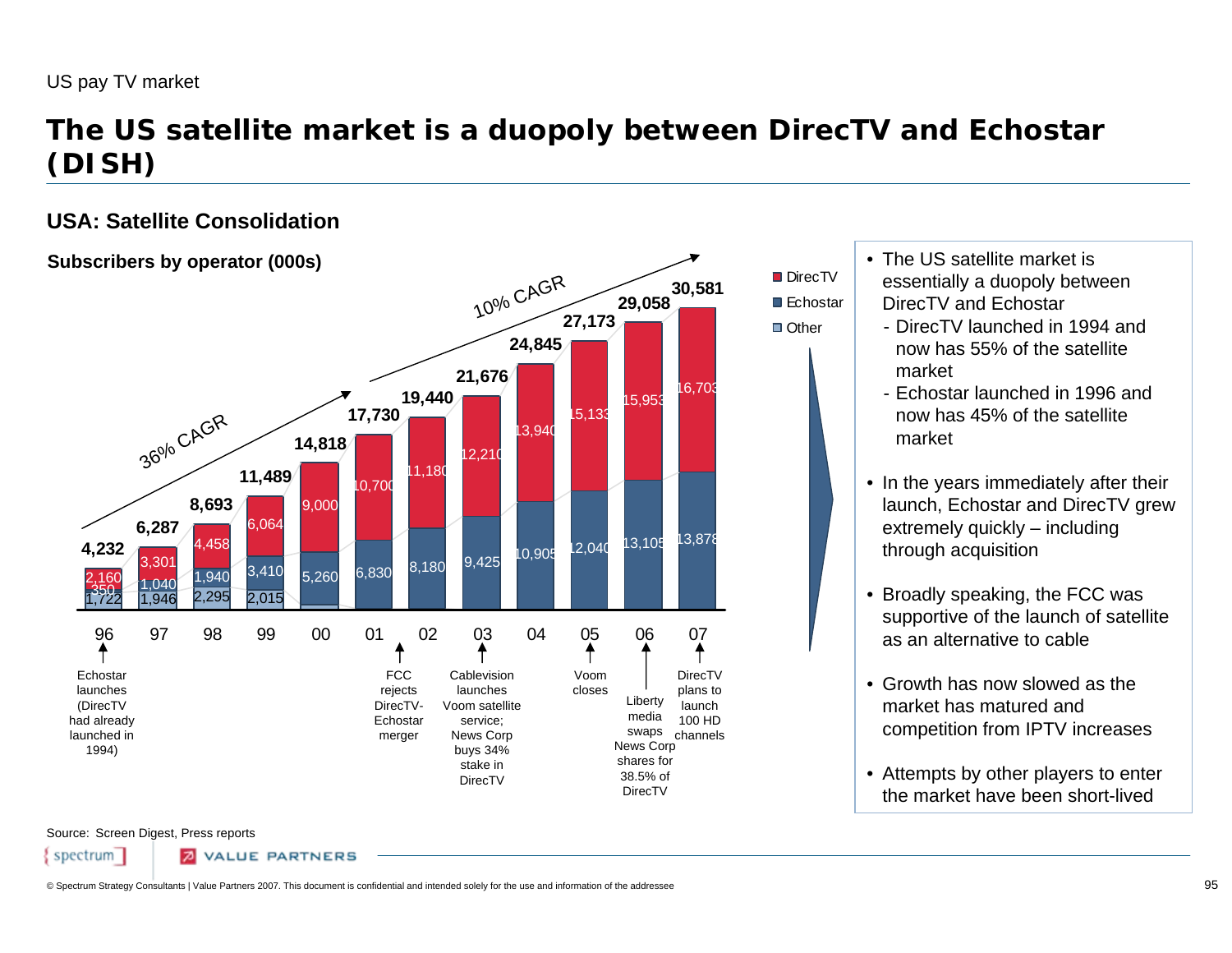### **The US IPTV sector is at an early stage of development**

#### **USA: IPTV launches**

#### **Subscribers by operator (000s)**



- Currently, IPTV takes about 1% of the US pay TV market
	- cable is the leading broadband technology in the US
- Telcos have ambitious targets for IPTV
	- by 2009, AT&T is aiming to pass 19m homes with its U-Verse service
	- by 2010, Verizon is aiming to pass 18m homes with its FiOS service
- To acquire market share before other operators move in, telcos are bundling their products with satellite pay TV services
- for example, in 2006, Verizon had over 500k subscribers via its partnership with DirecTV, compared to 200k via its own FiOS

service

Source: Screen Digest, Press reports

spectrum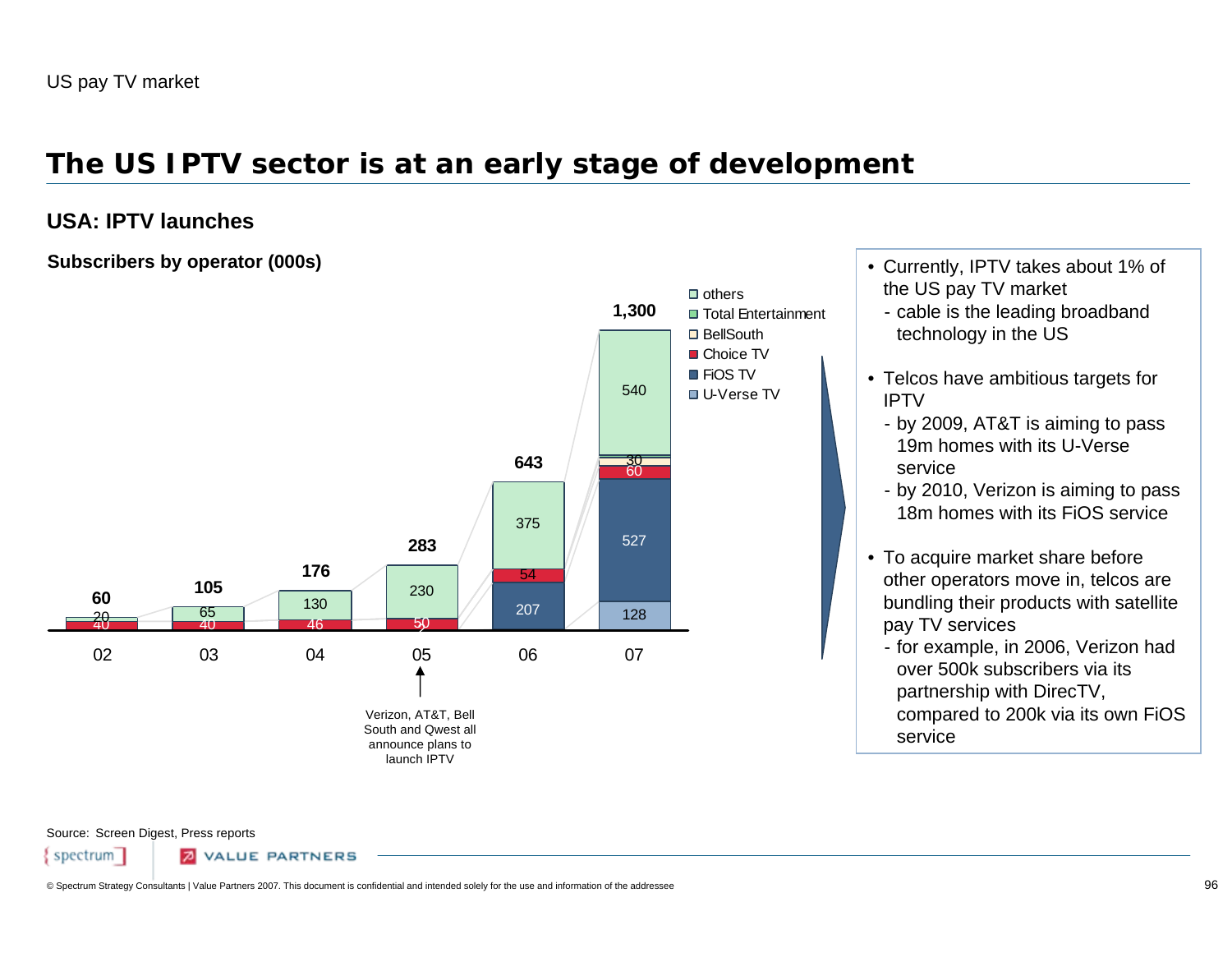### **Major developments are currently changing the shape of the US pay TV sector**

### **USA – Ongoing developments**

| <b>Developments</b>                                                                                                                                                                                                                                                                                                                                                                                                                                                                                                                                                                                                                                                                                              | <b>Implications</b>                                                                                                                                                                                                                                                                                                                                                                                                                                                                                                                                                                                                      |
|------------------------------------------------------------------------------------------------------------------------------------------------------------------------------------------------------------------------------------------------------------------------------------------------------------------------------------------------------------------------------------------------------------------------------------------------------------------------------------------------------------------------------------------------------------------------------------------------------------------------------------------------------------------------------------------------------------------|--------------------------------------------------------------------------------------------------------------------------------------------------------------------------------------------------------------------------------------------------------------------------------------------------------------------------------------------------------------------------------------------------------------------------------------------------------------------------------------------------------------------------------------------------------------------------------------------------------------------------|
| • For some time, cable operators have been under pressure, owing to<br>the growth of other pay TV platforms, particularly satellite and IPTV<br>• The major cable operators are rationalising their assets, to maximise<br>efficiencies from clustering (owning multiple systems in geographically<br>contiguous markets)<br>-e.g. the Comcast / Time Warner Cable sharing of Adelphia assets<br>• Comcast has 28% of all pay TV subscribers in the US and is,<br>therefore, nearing the FCC's 30% cap on share of the pay TV market                                                                                                                                                                             | • Increased geographic clustering is making the cable operators<br>stronger in their core (regional) markets, as it enables them to<br>compete more aggressively for local content e.g. Regional Sports<br><b>Networks</b><br>. If Comcast acquires other operators' assets, it will soon breach the<br>FCC ownership limit and a competition investigation might then be<br>required                                                                                                                                                                                                                                    |
| • Following their launch in the mid 90s, the satellite operators grew<br>rapidly, but growth has recently slowed, due, in part, to<br>- their inability to provide triple play services<br>- the launch of IPTV services by telephony providers, such as Bell<br>South<br>• Echostar and DirecTV have already responded to increased<br>competition by starting to resell their packages via the telephony<br>providers: this revenue stream may not be sustainable as the<br>telephone companies develop their own pay TV products, e.g.<br>Verizon's FiOS system<br>• The ownership of the largest satellite operator, DirecTV, is likely to<br>change – Liberty Media acquiring a 38.5% stake from News Corp. | . If no action is taken, the satellite operators are likely to continue to<br>see subscriber growth slacken further<br>. Liberty may hope that its acquisition is either a preliminary to a<br>merger between Echostar and DirecTV, or to some kind of<br>telephony provider-DirecTV combination - both these options<br>would almost certainly result in a regulatory investigation<br>- in 2002, the FCC blocked a previous attempt to merge the two<br>satellite players, due to the likely impact of such a merger on<br>competition in local markets (reducing the number of pay TV<br>operators from three to two) |
| • Telephony providers, such as AT&T, have begun to roll-out triple<br>play services, including a pay TV offer<br>• The FCC recently introduced regulation making it easier for new<br>entrants ("wireline overbuilders") to enter the market                                                                                                                                                                                                                                                                                                                                                                                                                                                                     | • The entrance of these new players into local markets is expected to<br>increase the level of competition in the pay TV market                                                                                                                                                                                                                                                                                                                                                                                                                                                                                          |

**2** VALUE PARTNERS

 $spectrum$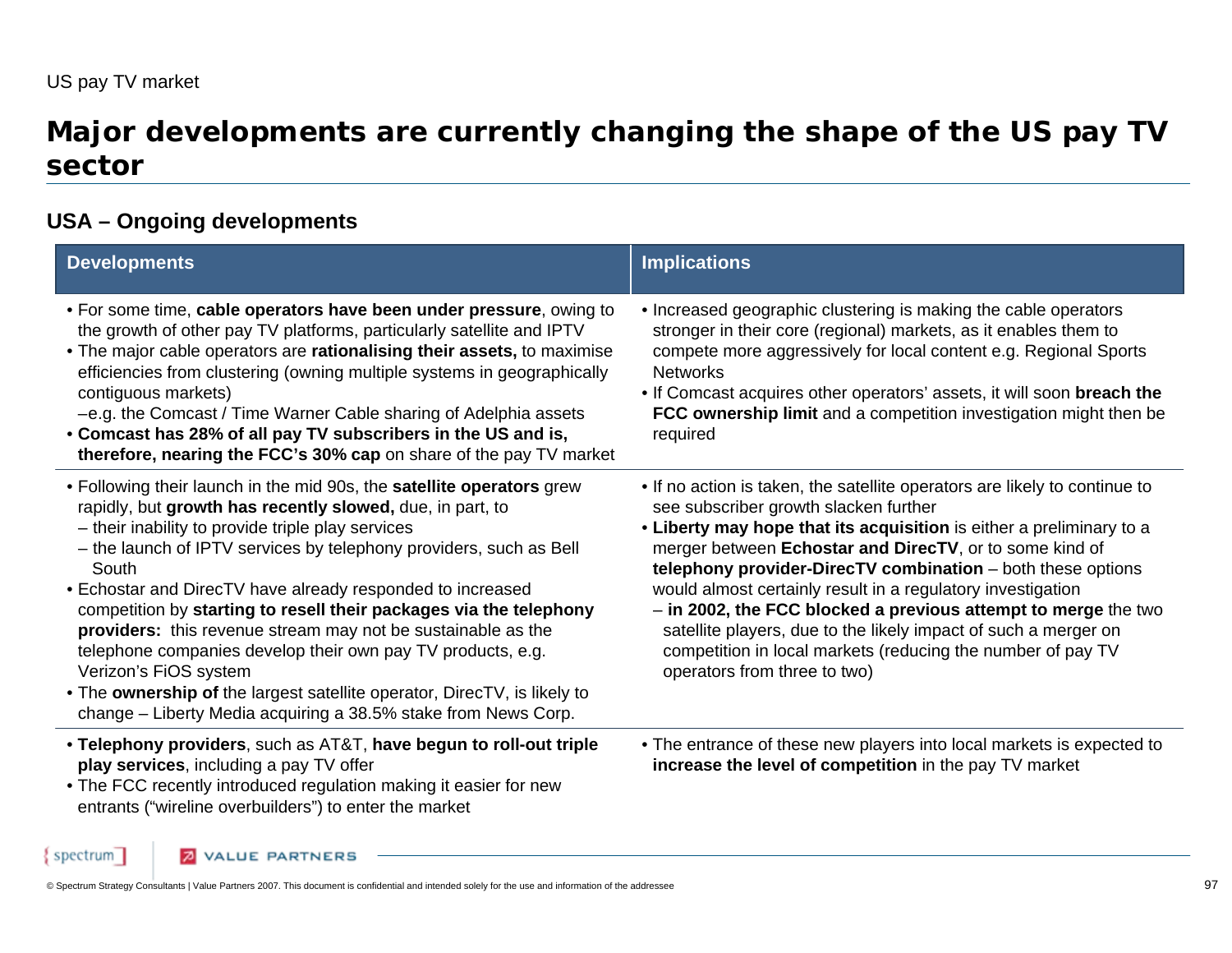### **The major broadcast groups have considerable negotiating power with the pay TV platforms**

| • The four main broadcast networks are essential to the pay TV operators' core packages<br>Power of the<br>- broadcast groups use their leverage to secure carriage for their affiliates and cable networks<br>networks<br>than is often the case in Europe<br><b>Public stations</b><br>• The position of the public stations is weaker (not being part of larger groups)<br>weaker<br>- historically, they have been protected by analogue must-carry rules<br>(ahead of potential intervention from the FCC) | Importance of<br>vertical<br>integration and<br>cross-ownership | • Vertical integration and cross-ownership gives all but the smallest unaffiliated channels considerable<br>negotiating power with the pay TV platforms |
|-----------------------------------------------------------------------------------------------------------------------------------------------------------------------------------------------------------------------------------------------------------------------------------------------------------------------------------------------------------------------------------------------------------------------------------------------------------------------------------------------------------------|-----------------------------------------------------------------|---------------------------------------------------------------------------------------------------------------------------------------------------------|
|                                                                                                                                                                                                                                                                                                                                                                                                                                                                                                                 |                                                                 | - gives affiliated local stations and niche cable networks, owned by major groups, considerably more power                                              |
|                                                                                                                                                                                                                                                                                                                                                                                                                                                                                                                 |                                                                 | - after several years of wrangling, they have now agreed a digital/HD carriage deal with the cable operators                                            |
| Impact on<br><b>Echostar</b><br>with content businesses and, therefore, lacks negotiating power                                                                                                                                                                                                                                                                                                                                                                                                                 |                                                                 | • Echostar has been at the centre of many of the recent major carriage disputes – it is not vertically integrated                                       |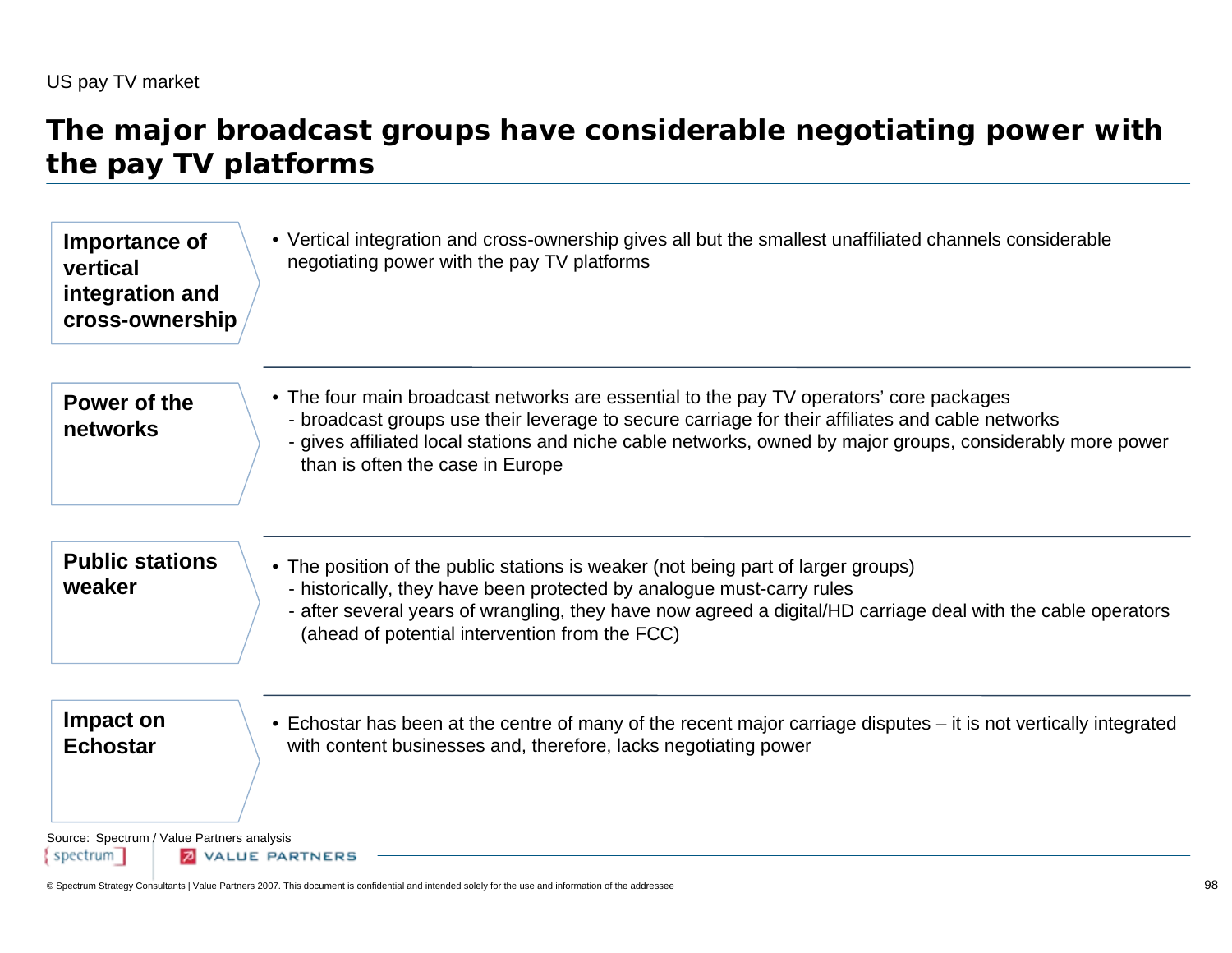## **Vertical integration of movie studios and TV networks makes the US model somewhat different from its European equivalents**

### **USA: Impact of vertical integration on movie rights**

| Parent<br>Company       | <b>Movie Studios</b>                                          | Major TV<br><b>Networks</b>                           | Movie TV<br><b>Networks</b>                                                                                        | Pay TV<br><b>Operators</b>                                                                                                            |
|-------------------------|---------------------------------------------------------------|-------------------------------------------------------|--------------------------------------------------------------------------------------------------------------------|---------------------------------------------------------------------------------------------------------------------------------------|
| <b>Disney</b>           | • Walt Disney<br>$\bullet$ Miramax<br>• Pixar<br>• Touchstone | • Disney<br>channels<br>$\bullet$ ABC<br>$\cdot$ ESPN | • None, although the<br>Disney channel<br>often shows Disney<br>movies                                             | • None                                                                                                                                |
| <b>News</b><br>Corp.    | • 20 <sup>th</sup> Century<br>Fox                             | $\bullet$ FX<br>• National<br>Geographic              | • Fox Movie Channel                                                                                                | • Until recently<br>owned a stake in<br>DirecTV, which has<br>now been sold to<br>Liberty Media,<br>subject to<br>regulatory approval |
| <b>NBC</b><br>Universal | • Universal                                                   | $\bullet$ NBC<br>$\bullet$ Sci-fi<br>• Bravo          | • Offer their own PPV<br>/ VoD channel                                                                             | • None                                                                                                                                |
| Time<br>Warner          | • Warner Bros<br>• New Line                                   | $\bullet$ CNN<br>$\bullet$ TNT                        | $\cdot$ HBO<br>• Cinemax                                                                                           | • Time Warner Cable                                                                                                                   |
| Viacom                  | • Paramount<br>• Dreamworks                                   | $\bullet$ MTV<br>• Nickelodeon<br>• Comedy<br>Central | • Used to own<br>Showtime, until the<br>Viacom-CBS split in<br>2005 but still<br>maintains a close<br>relationship | • None                                                                                                                                |

- In the US, there are **four premium movie TV networks**
- **three established by the parent companies of major studios**, i.e. HBO, Cinemax (both Time Warner) and Showtime (was Viacom before the firm was split in two)
- Starz is owned by Liberty Media
- The four major pay TV platforms all carry versions of each of the movie channel families (multiplexes)
- The shared ownership of studios and movie channels is somewhat different from the UK, where the premium movie channels are operated by and branded as Sky (1)
- In the US, vertical integration results in lower visibility about the value of rights deals than in the UK and other European markets

Note: (1) **The key relationship for movie deals is between the studios and the networks, who then negotiate carriage deals with the pay TV operators**

Source: Company websites spectrum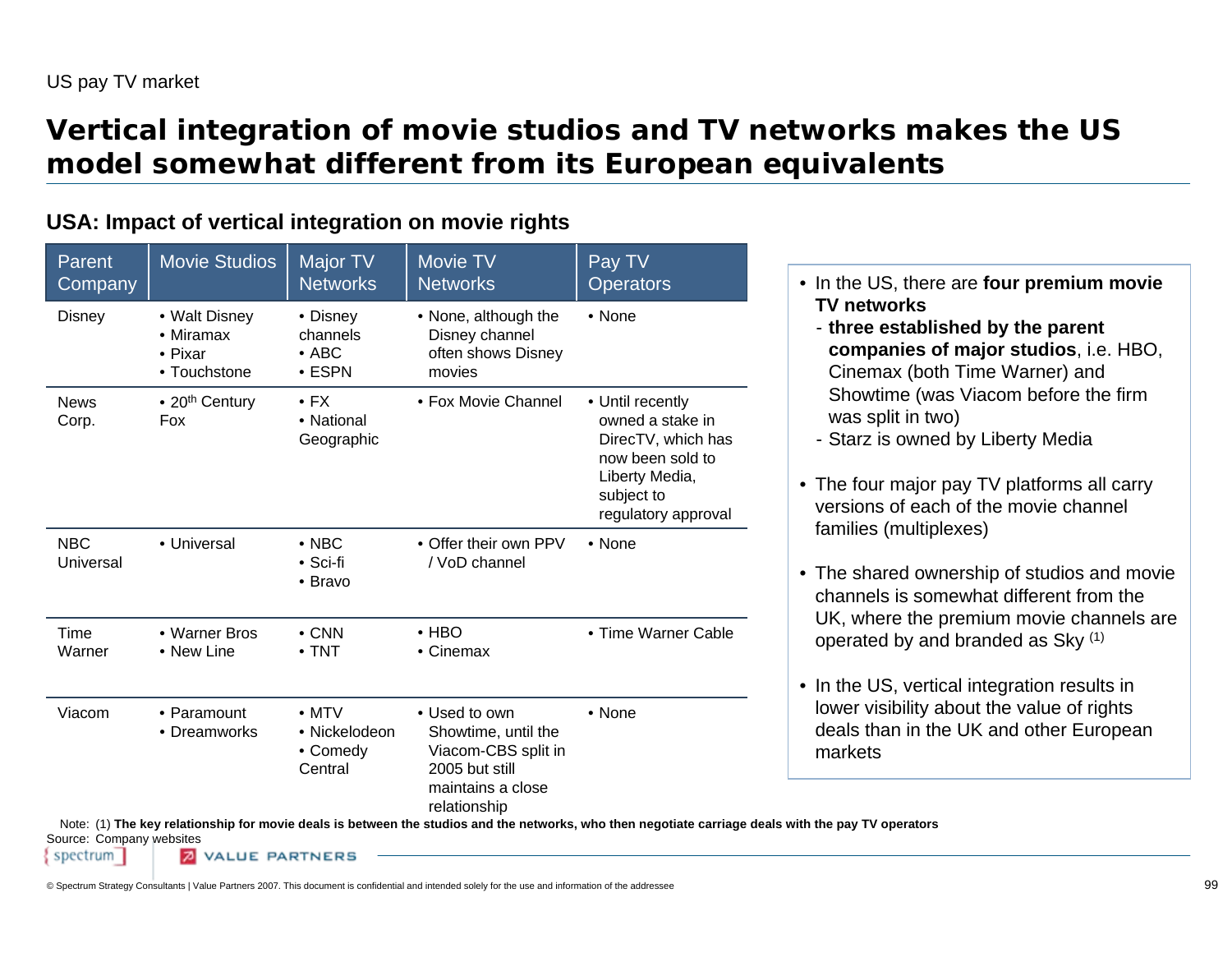### **The sports market differs from the UK's: TV rights are not the leagues' largest revenue stream and more sports command significant value**

**USA: Sports market revenues and top sports TV rights deals 2005 (\$m)** 



- TV rights are only the fourth most important sports revenue stream, behind gate revenues, merchandising and sponsorship
	- reduces broadcasters / operators leverage
	- leagues often sacrifice broadcast revenues to maximise gate revenues by blacking-out the local TV coverage if the stadium is not sold out



- Five leagues or events command TV rights fees in excess of \$500m
- However, the NFL still earns significantly more from TV than does any other sport
- Since the mid-1990s, the NFL has achieved significant increases in its rights values
- \$1.1b (1994-97)
- \$2.2b (1998-2005)
- \$3.7b (2006-11)

**VALUE PARTNERS** 

Source: Sportcal, PWC,

spectrum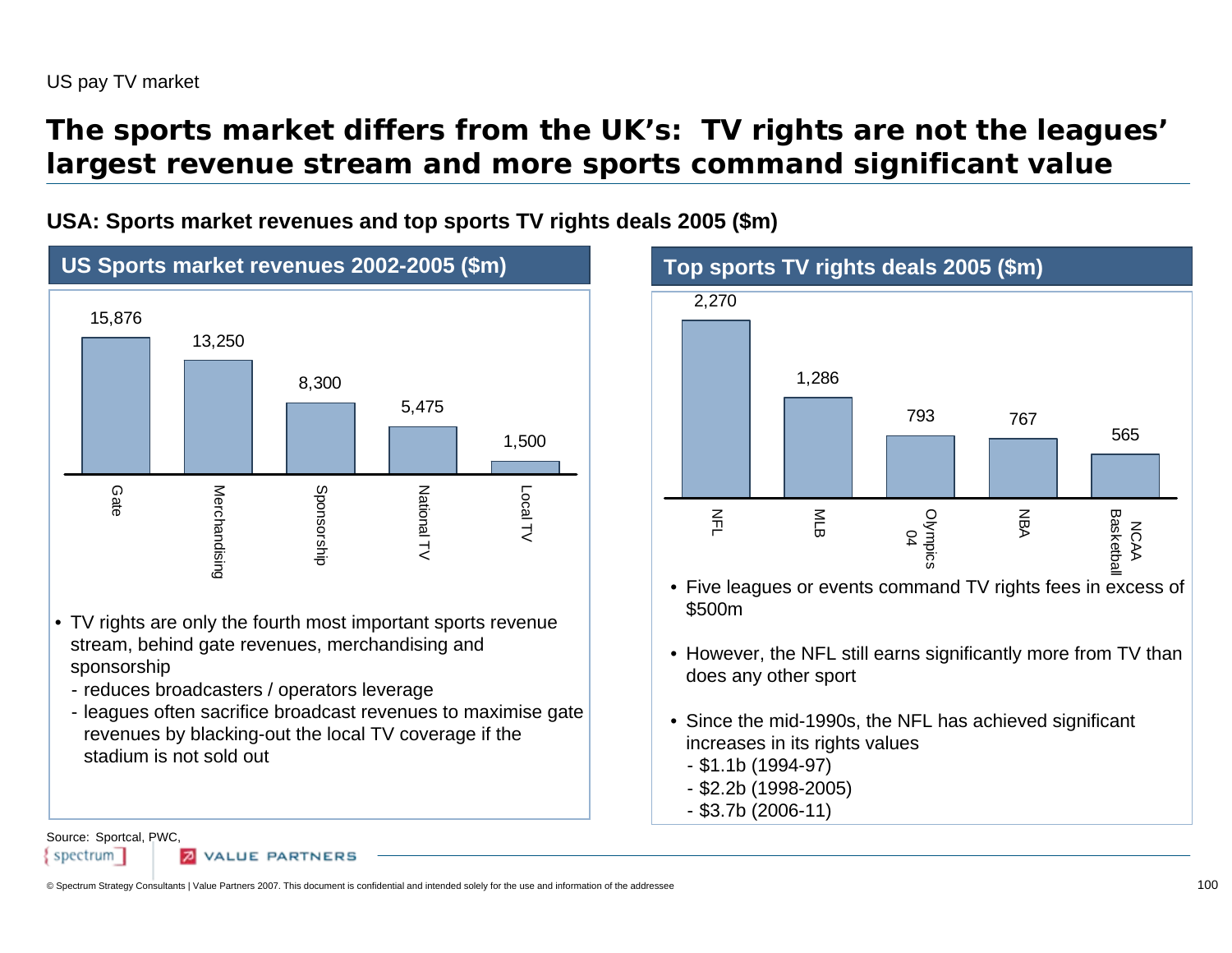### **In the US, many of the most popular live matches are shown on the major FTA networks – pay TV tends to pick up second tier events**

#### **USA: FTA versus pay TV sports offers**

| <b>Major FTA networks</b><br>win most attractive<br>rights                                 | • In the US, a higher proportion of the most popular live (American football) matches is shown on FTA<br>television than in the UK<br>- for example, in American football, the three major NFL packages are all on the major FTA networks<br>- pay TV operators tend to carry second tier events / or less high profile sports                                                             |
|--------------------------------------------------------------------------------------------|--------------------------------------------------------------------------------------------------------------------------------------------------------------------------------------------------------------------------------------------------------------------------------------------------------------------------------------------------------------------------------------------|
| Rights packages split<br>between<br><b>broadcasters</b>                                    | • Tendency to split rights packages between various broadcasters<br>- the NFL currently has five broadcast partners (CBS, Fox, NBC, ESPN, and DirecTV)<br>- makes it more difficult for broadcasters to differentiate themselves                                                                                                                                                           |
| Pay TV gains "out-of-<br>market" rights                                                    | • Pay TV operators / channels tend to offer their customers "out-of-market" packages<br>- for example, if pay sports channel ESPN is broadcasting a game "nationally", and the game is<br>scheduled to be broadcast by a local rights holder, the game will be blacked out on ESPN in that<br>market (usually replaced by ESPNews).                                                        |
| Pay TV operators and<br><b>Regional Sports</b><br><b>Networks (RSNs)</b>                   | • Pay TV operators (especially Comcast) have tried to increase their share of local sports markets, by<br>buying or acquiring stakes in Regional Sports Networks (RSNs), TV channels which show local<br>sports teams / events                                                                                                                                                             |
| <b>Problems with</b><br>exclusive deals<br>Source: Spectrum / Value Partners analysis, NFL | • There can be significant political pressure on pay TV operators not to sign exclusive sports deals<br>- for example, in March 07, DirecTV was due to sign an exclusive deal with MLB (Major League<br>Baseball) – but pressure from Congress and a pending investigation by the FCC persuaded the<br>MLB to negotiate a new deal which also included carriage on cable (signed April 07) |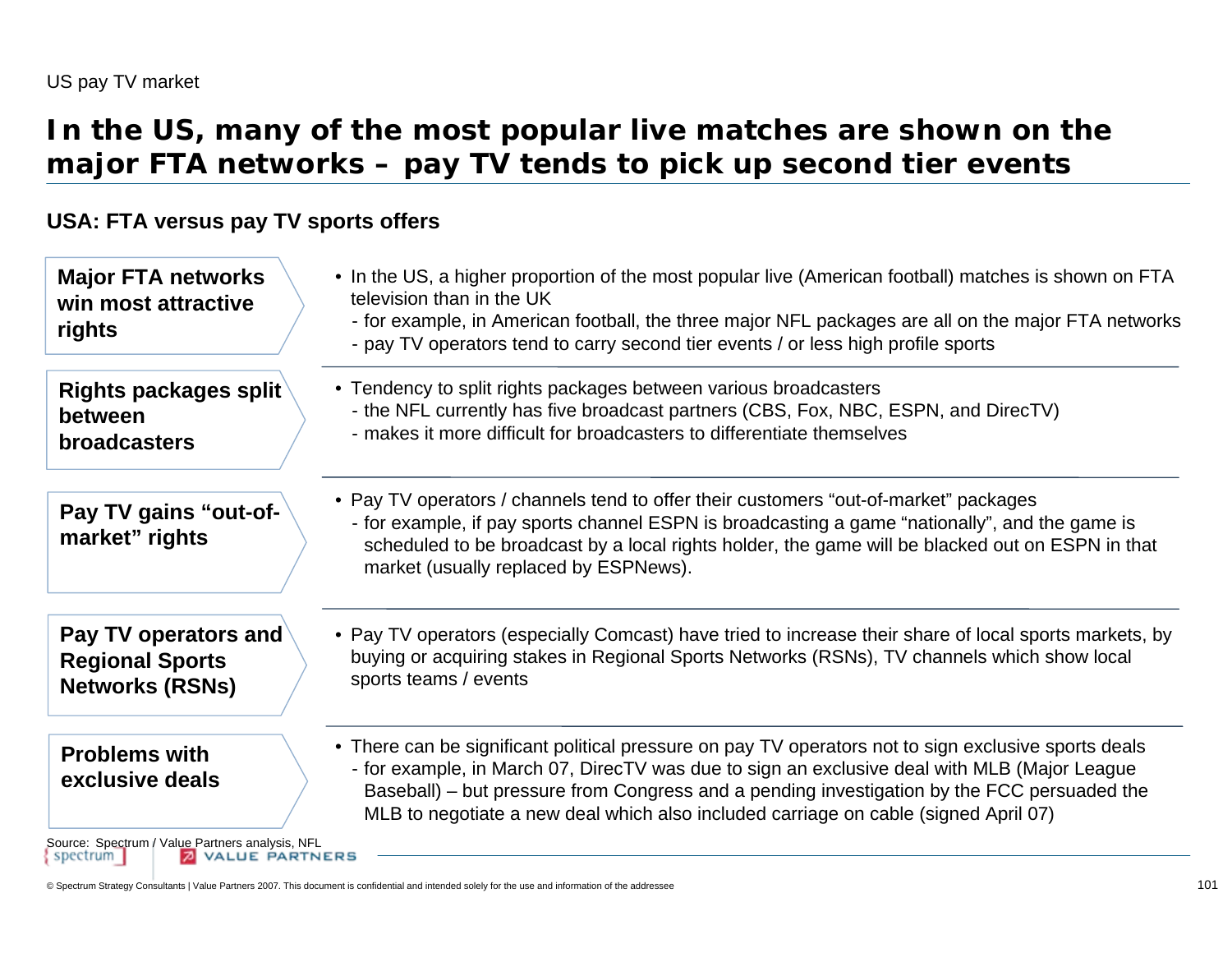### **Cable's inherent advantage is its ability to offer on-demand services – satellite has responded by offering channels on an à la carte basis**

#### **USA – Current consumer packages**

- $\bullet$  Although differences exist between the basic packages on cable and satellite, (i.e. the number of channels available), overall content is very similar
- • However, two key differences exist between the cable and satellite platforms, which are now affecting the competitive dynamics of the sector
	- satellite lacks the technical capability to provide ondemand services – something Comcast is exploiting in order to maximise differentiation
	- the satellite players offer premium channels on an à la carte basis, but the cable operators do not (because they are trying to protect their margins $(1)$

|                                       | <b>Satellite</b>                                                                                            | <b>Cable</b>                                                                                     |
|---------------------------------------|-------------------------------------------------------------------------------------------------------------|--------------------------------------------------------------------------------------------------|
| ∙ Basic                               | $\bullet$ 40 channels<br>• e.g. Boomerang,<br><b>Hallmark</b>                                               | $\bullet$ 130+ channels<br>• E.g. Bravo, MTV, Sci-fi,<br><b>Discovery</b>                        |
| $\bullet$ Extended<br>basic           | $\cdot$ 100+ channels<br>• Comedy Central, Sci-fi<br>channel                                                | • 130+ channels,<br>including mostly free<br>access to on-demand<br>content (only on<br>Comcast) |
| • Premium                             | $\bullet$ 250+ channels<br>• FX, SPN and Premium<br>channels and their<br>multiplexes such as<br><b>HBO</b> | $\bullet$ 350+ channels<br>• Premium channels and<br>their bouquets, such as<br><b>HBO</b>       |
| $\bullet$ Value-<br>added<br>services | $\bullet$ PPV<br>$\bullet$ PVR<br>$\bullet$ HD                                                              | ∙ VoD<br>$\bullet$ PVR<br>$\bullet$ HD                                                           |
| • Bundling                            | • Ability to buy internet<br>with satellite with<br>Echostar (DISH), as part<br>of a bundled deal           | • Dual and triple play<br>bundled packages are<br>available and marketed<br>with discounts       |

Note: (1) There is political pressure for à la carte offers to be compulsory (on the basis that it is unfair to force consumers to take channels which they do not want)

Source: Informa, Screen Digest, Operator websites, interviews spectrum